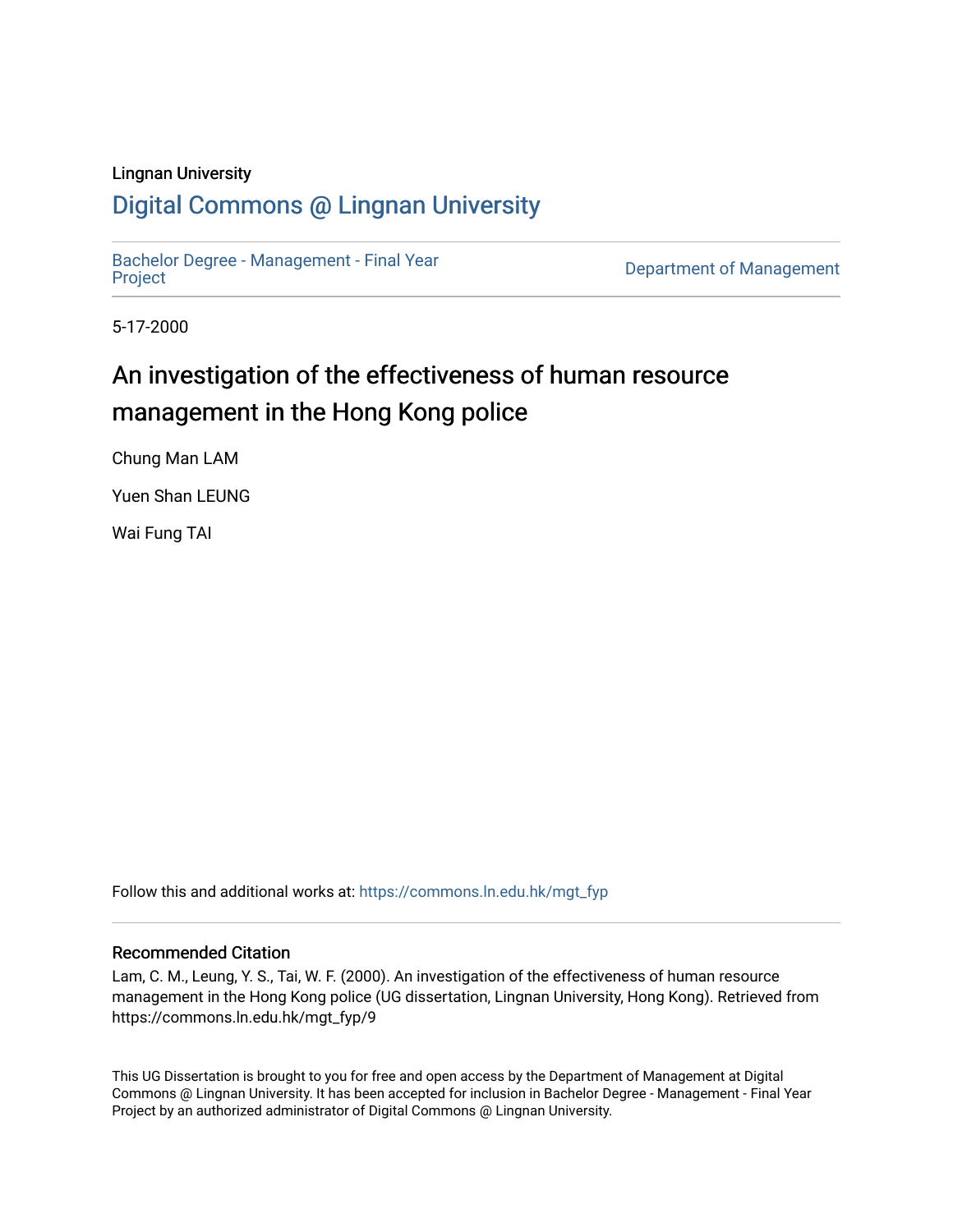An Investigation of the Effectiveness of Human Resource Management in the Hong Kong Police





# Prepared for Dr. James Pounder

## Prepared by

- Lam Chung Man, Dora 1000966
- Leung Yuen Shan, Janice 1053602
- Tai Wai Fung, Chris 1055040

Submission Date: May 17, 2000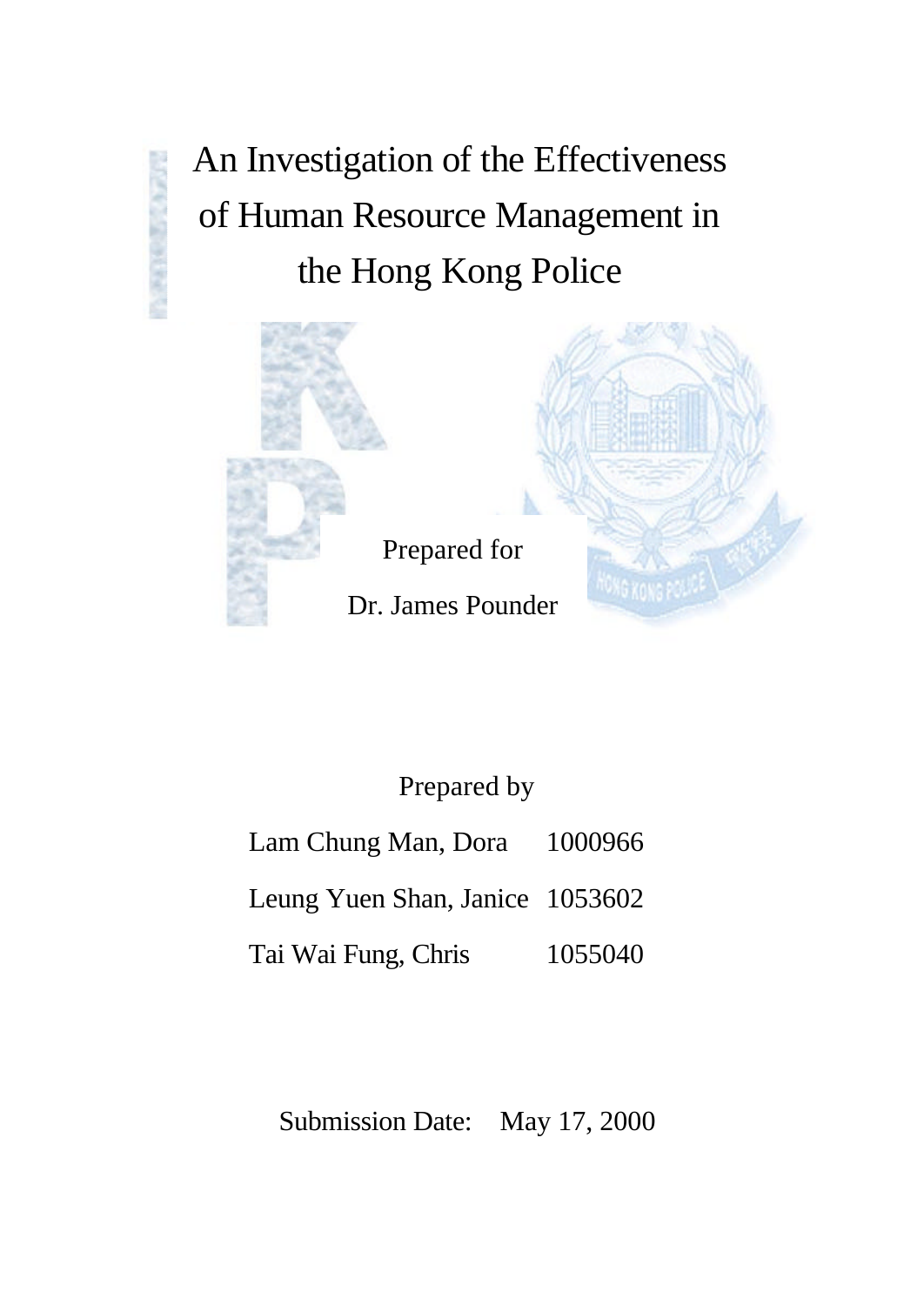## **Abstract**

In the literature, there is the increasing trend to link human resource planning with strategic planning giving greater importance to, and greater involvement of, human resource management in organization strategy. Also the Hong Kong Police is a manpower oriented discipline force and the human resource management functions play a critical role in the effective management of these human resources. Therefore, the critical nature of the human resource management of the Hong Kong Police justifies a management report orientation where the focus is on the production of positive and practical recommendations.

The objectives of the report are to evaluate the effectiveness of the existing human resource management system of the Hong Kong Police and also if and where appropriate to make recommendations designed to enhance the present system.

In order to achieve the objectives, four aspects were evaluated.

The first aspect is the human resource management goals of the Hong Kong Police. It was evaluated against the criteria of the extent to which it is consistent with the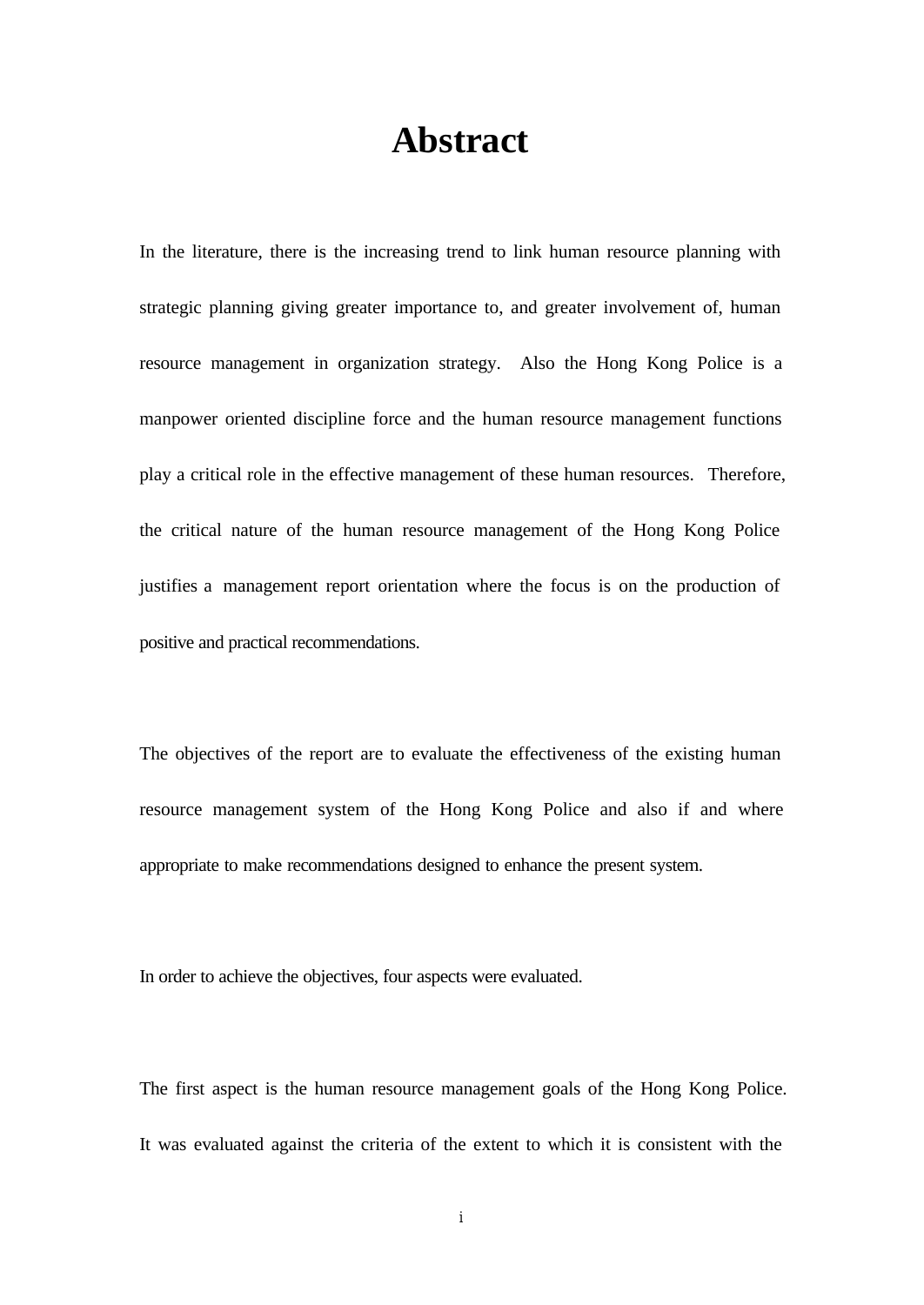Vision, Statement of the Common Purposes and Values of the Police.

The second aspect is its policies and practices of the each of the functions, which include 1. human resource planning (HRP), 2. recruitment and selection, 3. training and career development, 4. compensation and benefits management, 5. performance evaluation, 6. employee and labor relations, 7. counseling and 8. termination of the existing human resource management. It was evaluated through the comparison between the policies and practices of the each of the functions mentioned above and the corresponding theoretical functional goals.

The third aspect is outcomes of human resource management, including complaints from the public, and opinions to it from the general public. It was evaluated against the overall goals of human resource management of the Hong Kong Police.

The last but not the least, others, which are the things other than the above, factors viewed as relevant including what it has done during 1996 to 1999. Peters and Waterman Model was used as a framework for evaluating how well the Police was doing during this period.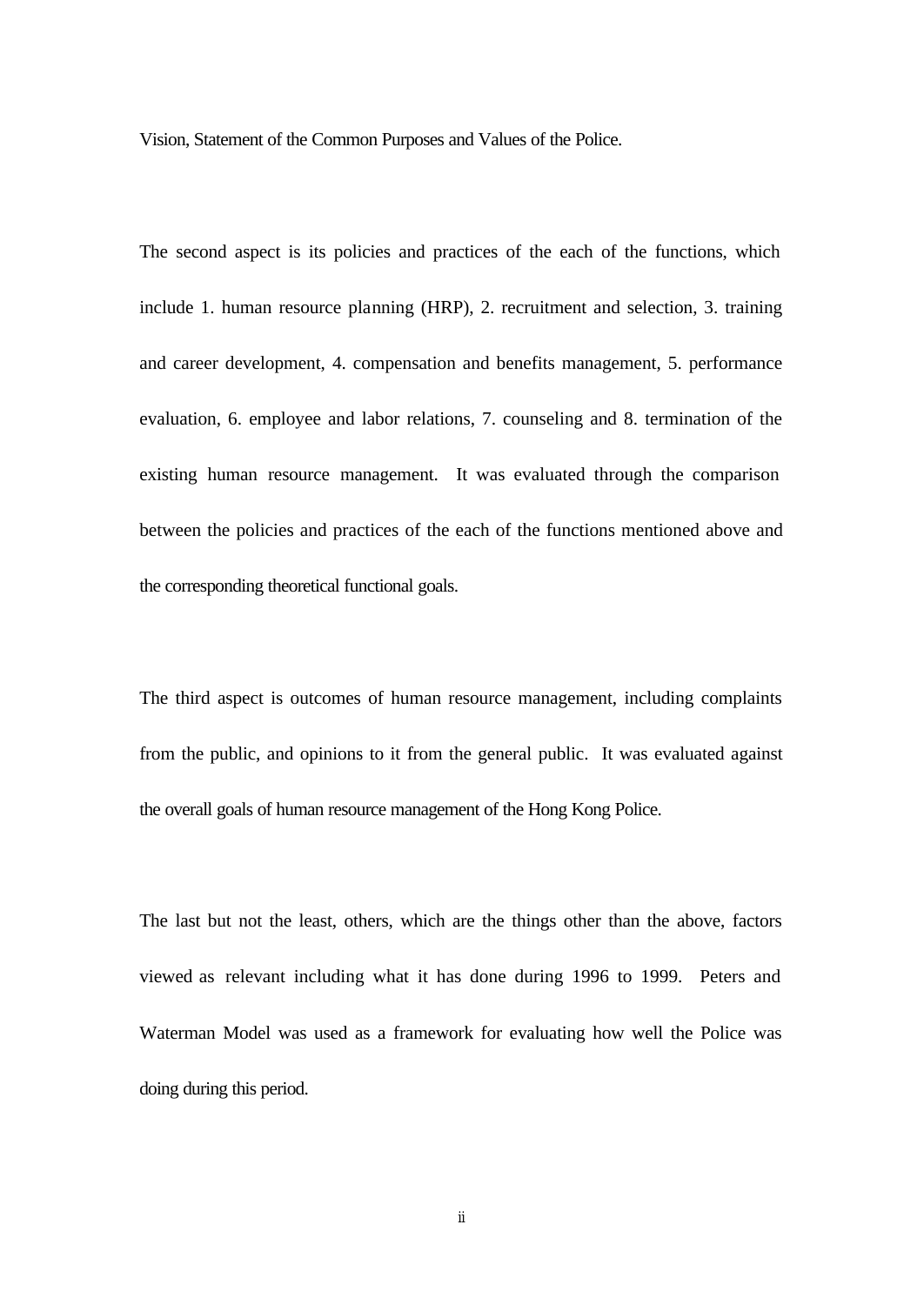After considering all the aspects, we concluded that the Hong Kong Police did well in the planning process of the human resource management, as theoretically, the effectiveness of the human resource management was achieved. However, further improvement is needed in certain areas concerning the actual performance during the implementation, which may imply there are some problems that may affect the effectiveness of the human resource management of the Hong Kong Police.

Based on the evaluation, we suggest that Competency Assessment Methods can be used as a framework for the Hong Kong Police to develop a set of competency for evaluating the performance of the employees. Also, a number of ways were suggested to improve the existing promotion mechanism. The supervisor's recommendation involved in it can be improved by giving guidelines to the supervisors and having a group of supervisors to evaluate the performance of the employee. Also the recommendations should base on credible information. Moreover, feedback channels should be given to the employees to raise their opinions towards the decision in the promotion mechanism. In order to improve the competency of the supervisors, training should be given to strengthen their accountability for handling their work. Also a flexible and cafeteria benefits package was recommended to increase the flexibility of the existing benefits package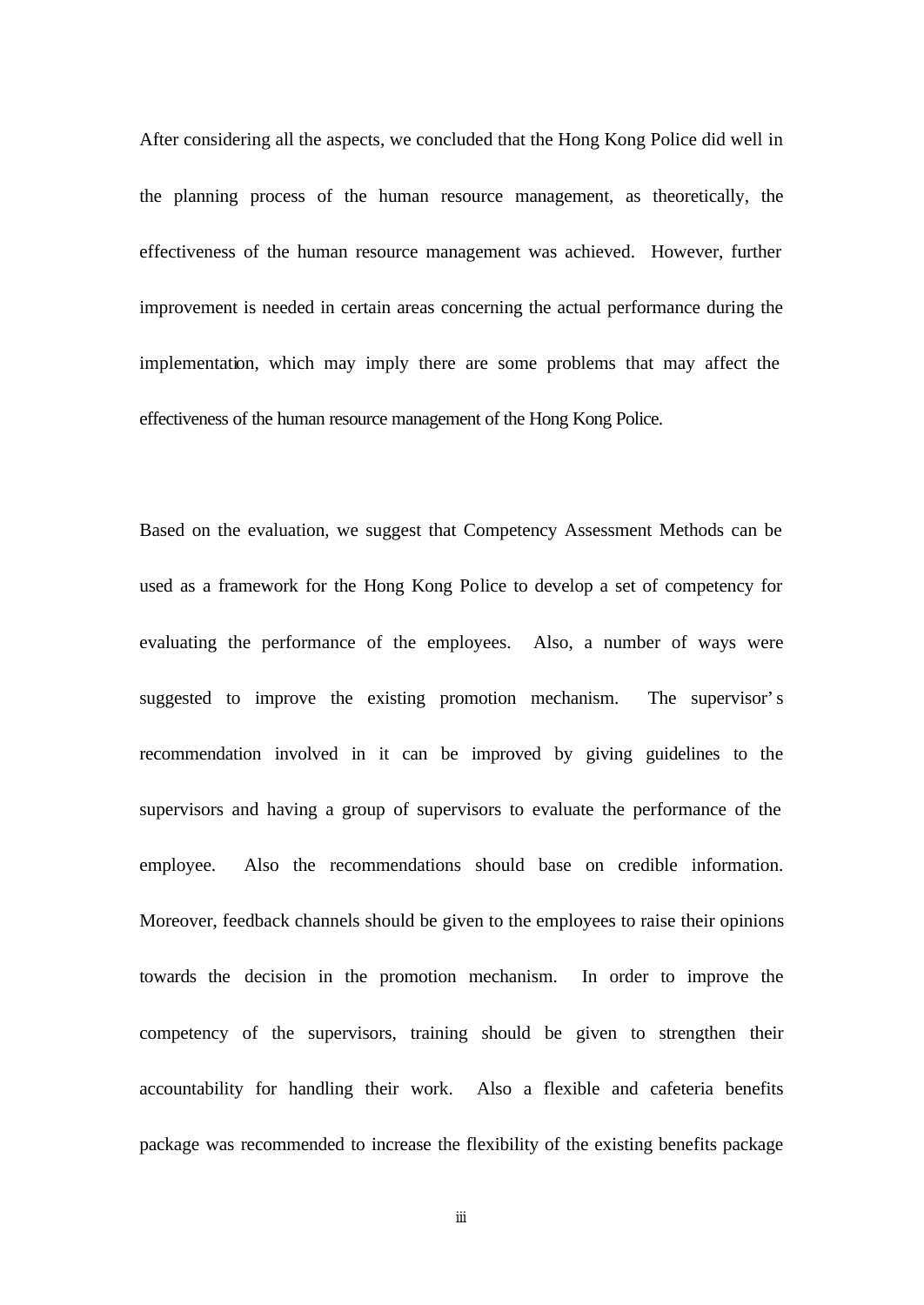for motivating the employees by giving autonomy to choose the benefits they need.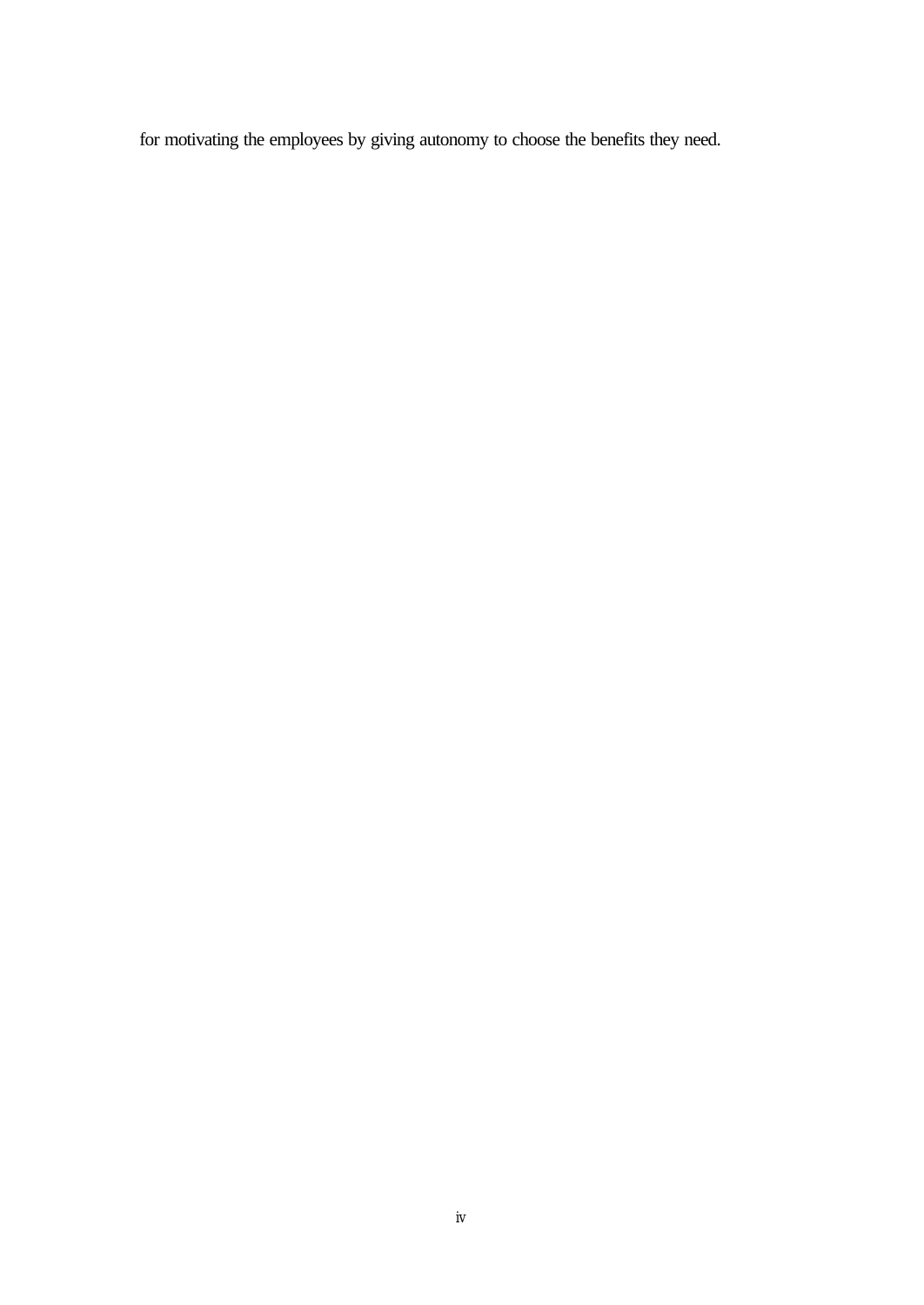# **Acknowledgement**

We are very thankful to our supervisor, Dr. James Pounder, for his sincere guidance and support. He got us set on the right track and was there when we need his help. Moreover, he has given us great assistance when sending invitation letters to the Hong Kong Police. Additionally, due to the problems of collecting information, the intention of changes in research topic resulted. However, he still guided us sincerely and even recommended us a variety of valuable suggestions to continue and complete this project.

After initiating our research topic, we would like to send great thanks to the Hong Kong Police for its quick response. We would like to give our great appreciation to Mr. Chris, Fun Wing Chu, the Superintendent of Police of the Service Quality Wing of the Hong Kong Police, and Mr. Michael, Kai Ting Chiu, the Superintendent of Police of the Personnel Wing of the Hong Kong Police, for their spending of busy and valuable time to provide us with an in-depth interview to facilitate us to complete our project. Finally, they may provide follow-up services to give us any information needed further. Hence, we really appreciate their kindly support.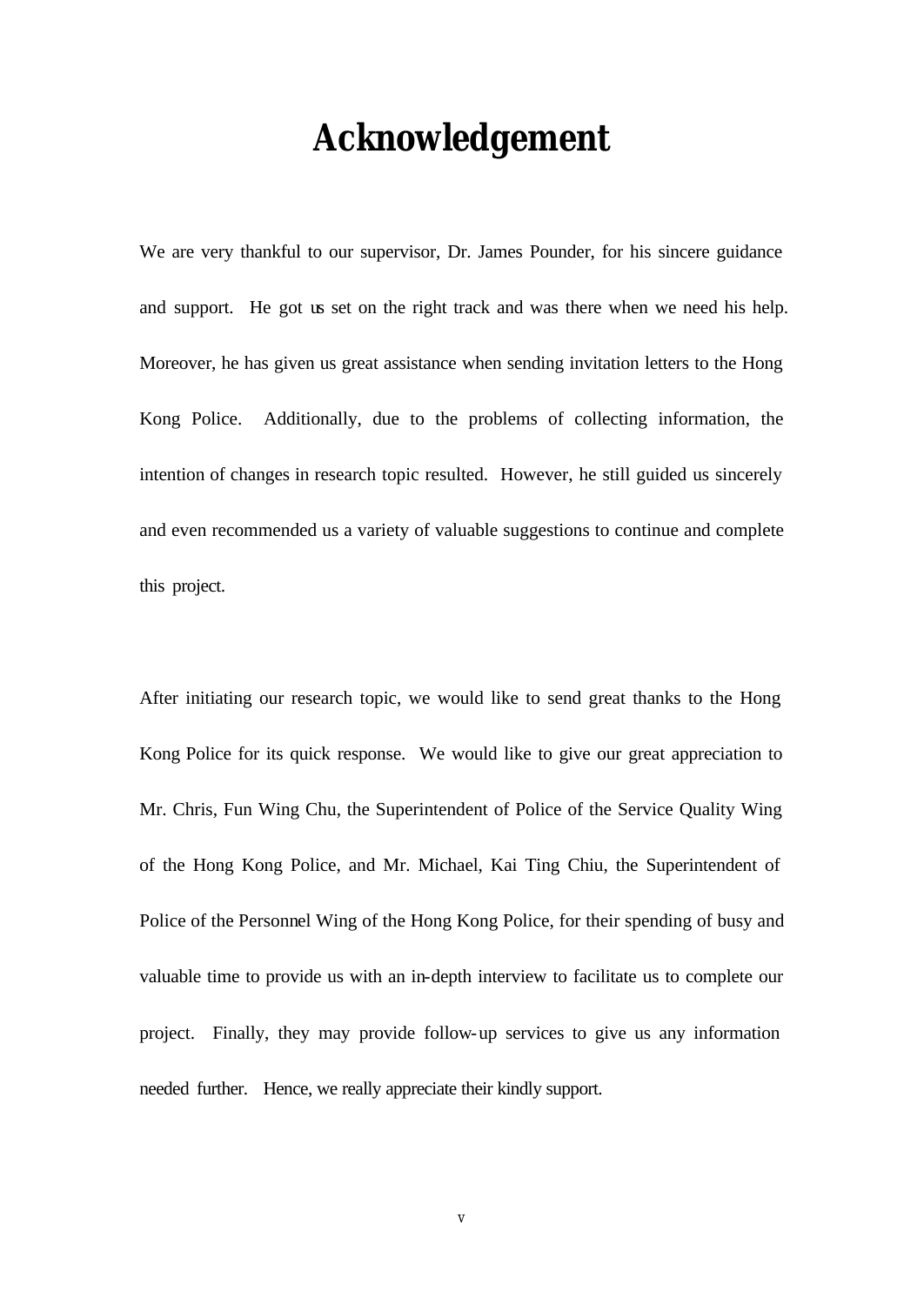Furthermore, we would like to thank for the help of Miss Moureen, Mo Lin Tang, and Miss Paulina, Man Kei Wan, for their spending of extra-time to help us clarify some concepts.

In conclusion, we sincerely thank again to all those who once sustained and patronized us in completion of this project successfully.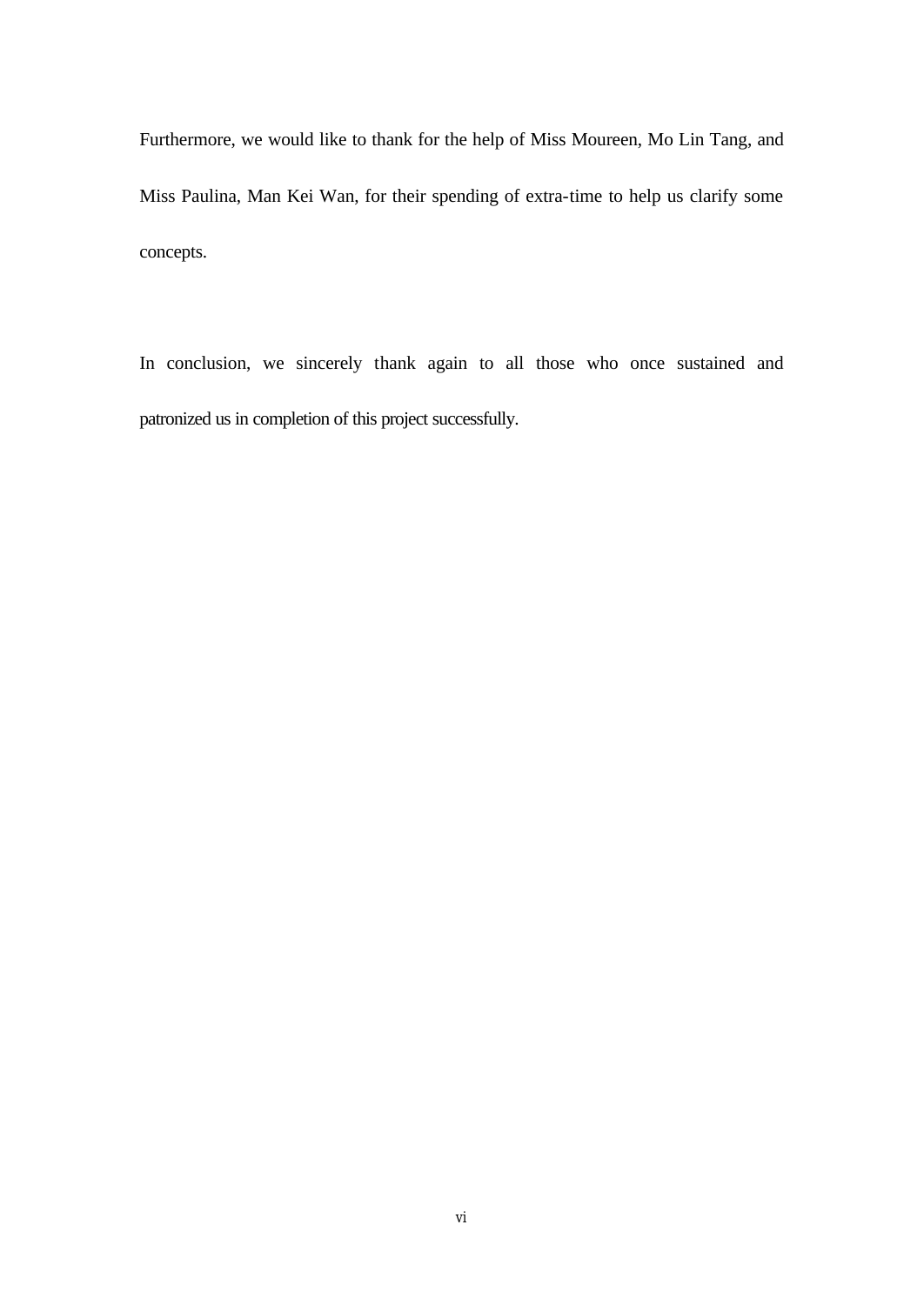# List of Tables

|  | 1. Table 1: The Description of Work                 | 22. |
|--|-----------------------------------------------------|-----|
|  | 2. Table 2: The Criteria of Selection for PC and IP | 25  |
|  | 3. Table 3: The Selection Methods for the PC and IP | 28  |
|  | 4. Table 4: The Physical Test for IP                | 29  |

# List of Appendices

- 1. Appendix 1A: Invitation Letter
- 2. Appendix 2A: Interview Questions
- 3. Appendix 2B: Interview Summary
- 4. Appendix 3A: Mission Statement of the Hong Kong Police
- 5. Appendix 4A: Figure 1: The Framework of Evaluation of the Human Resource Management Effectiveness of the Hong Kong Police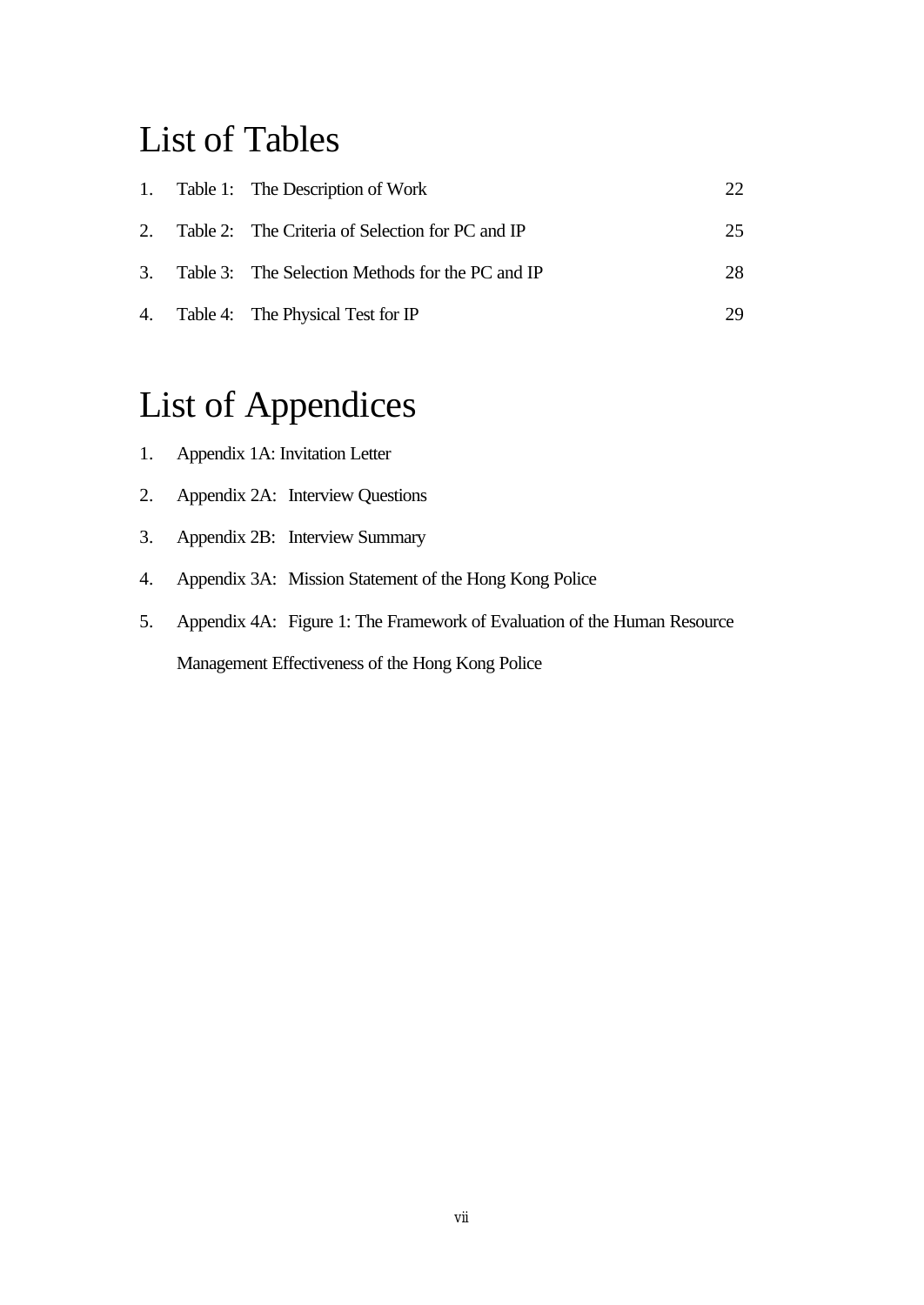# Table of Contents

| <b>Abstract</b>                                         |              |  |
|---------------------------------------------------------|--------------|--|
| <b>Acknowledgement</b>                                  | $\mathbf{v}$ |  |
| <b>List of Tables</b>                                   |              |  |
| <b>List of Appendices</b>                               |              |  |
| <b>Table of Contents</b>                                |              |  |
| <b>Introduction</b><br>1.                               |              |  |
| <b>1.1 Research Question</b>                            | 1            |  |
| 1.2 Background                                          | 1            |  |
| 1.3 Objective                                           | 3            |  |
| <b>1.4 Rationale</b>                                    | 3            |  |
| <b>Limitations</b><br>2.                                | 6            |  |
| 3.<br><b>Methodology</b>                                |              |  |
| <b>3.1 Primary Data</b>                                 | 8            |  |
| <b>3.2 Secondary Data</b>                               | 9            |  |
| <b>Evaluation Criteria Employed on this Study</b><br>4. | 11           |  |
| 5. Evaluating the Human Resource Management             |              |  |
| In the Hong Kong Police: The Indicators                 |              |  |
| <b>5.1 Human Resource Management Goals</b>              | 13           |  |
| <b>5.2 Human Resources Management Polices and</b>       |              |  |
| <b>Practices</b>                                        | 16           |  |
| <b>5.3 Outcomes</b>                                     |              |  |
| 5.4 Others                                              |              |  |
| <b>6.</b> Evaluation                                    |              |  |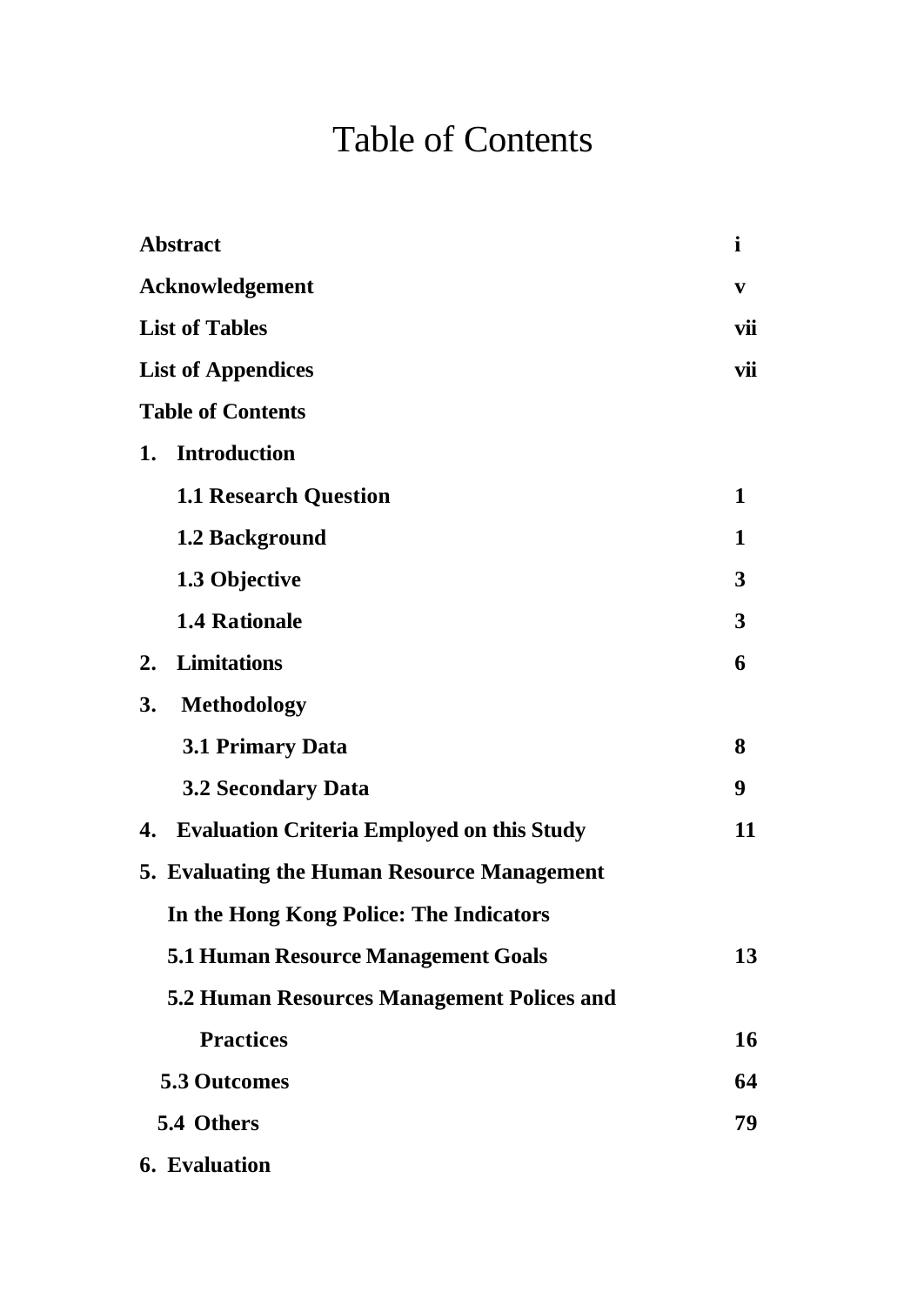| <b>6.1 Human Resource Management Goals</b> | 88         |
|--------------------------------------------|------------|
| 6.2 Human Resource Management Policies and |            |
| <b>Practices</b>                           | 88         |
| <b>6.3 Outcomes</b>                        | <b>110</b> |
| 6.4 Others                                 | 114        |
| <b>7. Conclusion</b>                       |            |
| <b>7.1 Four Aspects</b>                    | 116        |
| <b>7.2 Peters and Waterman Model</b>       | 123        |
| 8. Recommendations                         |            |
| <b>8.1 Performance Management System</b>   | 133        |
| 8.2 Morale Problem in the Compensation and |            |
| <b>Benefits Management</b>                 | 135        |
| 8.3 Hands-on, Value Driven                 | 136        |
| <b>8.4 Promotion Mechanism</b>             | 136        |
| 8.5 Counselling                            | 139        |
| 9. Bibliography                            |            |
| 10. Appendices                             |            |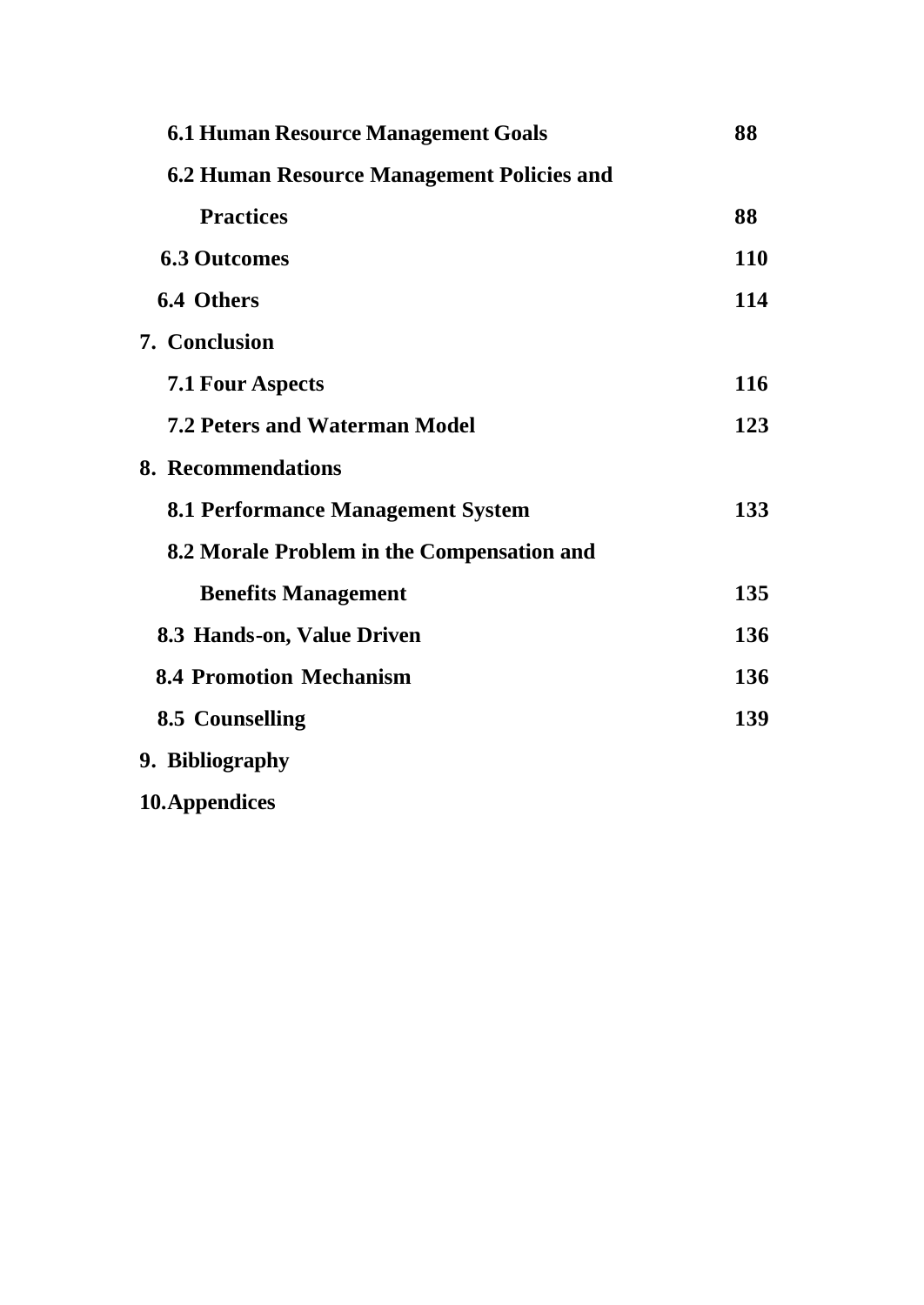# **1. Introduction**

## **1.1 Research Question**

This project takes the form of a case study involving the Hong Kong Police. It focuses on the performance of the human resource management functions, which are human resource planning (HRP), recruitment and selection, training and career development, compensation and benefits management, performance evaluation, employee and labour relations, counselling and termination, of the Hong Kong Police.

## **1.2 Background**

Under the Commissioner of Police, there are two Deputy Commissioners of Police, one is responsible for operations, the other is responsible for management. In the management area, there are three departments, Personnel and Training, Management Services and also Finance, Administration and Planning. Under the Personnel and Training Department, there are two Wings, the examined Personnel Wing and Training Wing. The authors of this project have the Personnel Wing, which is responsible for the major human resource management functions in the Police.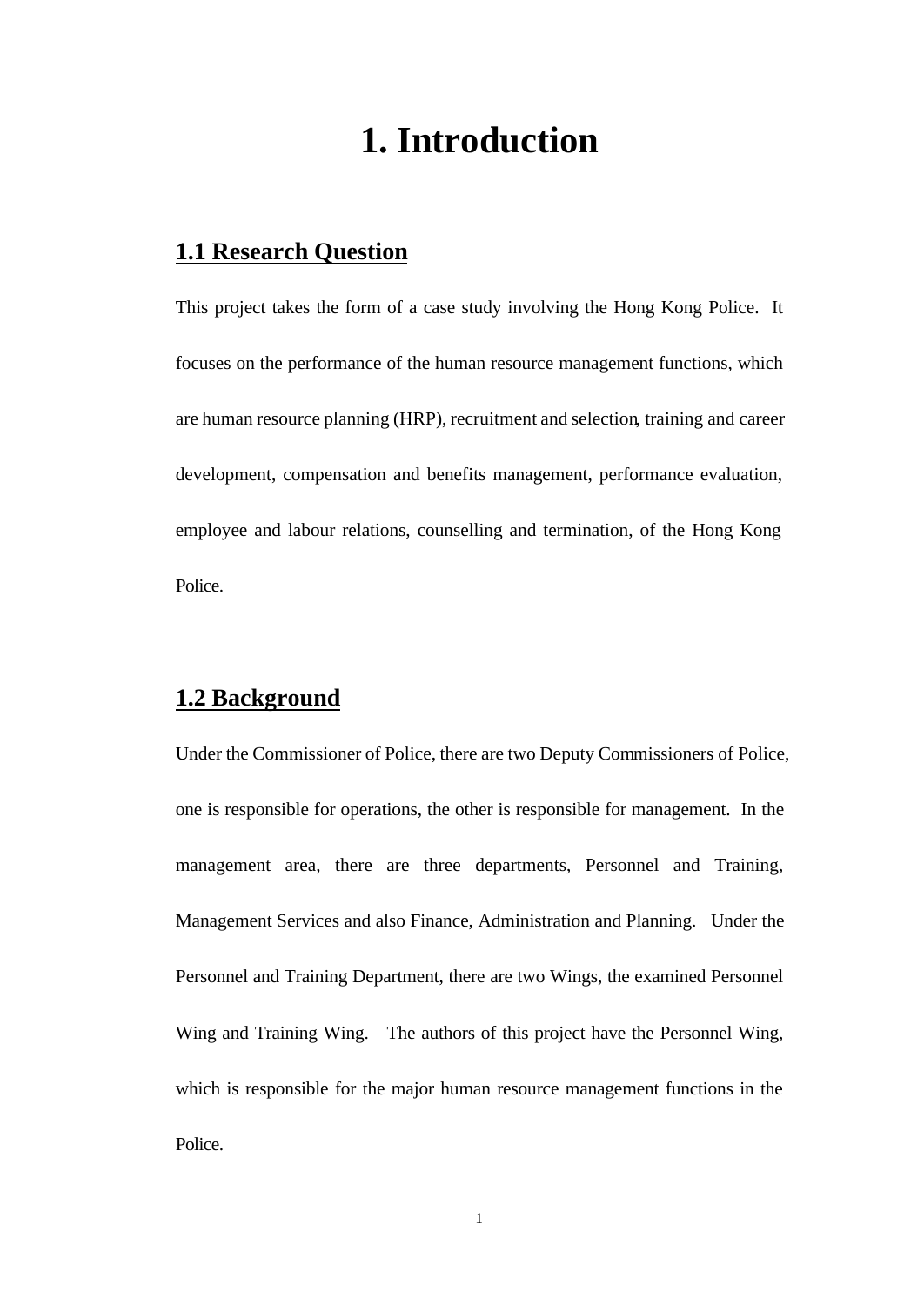The Hong Kong Police employs the program management system which is a form of resource allocation and division of labour. This system comprises six program areas. Three refer operations, and the rest refer to management. One of the program areas is the Personnel and Training Department. Under the program area, there are program plans and also targets and performance indicators included in the program plan.

The life cycle of an employee of the Hong Kong Police is as follow. In the first stage, after candidates have been recruited, training would be provided. And then in the second stage, they were through career management, include job posting and continuous training. Then, at the third stage, employees embark on promotion. The final stage, their career journey which may involve is retirement. Conditions of service provide various welfare benefits to employees. During the career journey, different human resource management functions are involved. Therefore, in evaluating human resource management of the Hong Kong Police, the effectiveness of each of the functions will be evaluated.

The Hong Kong Police has established its Vision, Statement of Common Purpose and Values in 1996 through employee participation. In light of the mission, it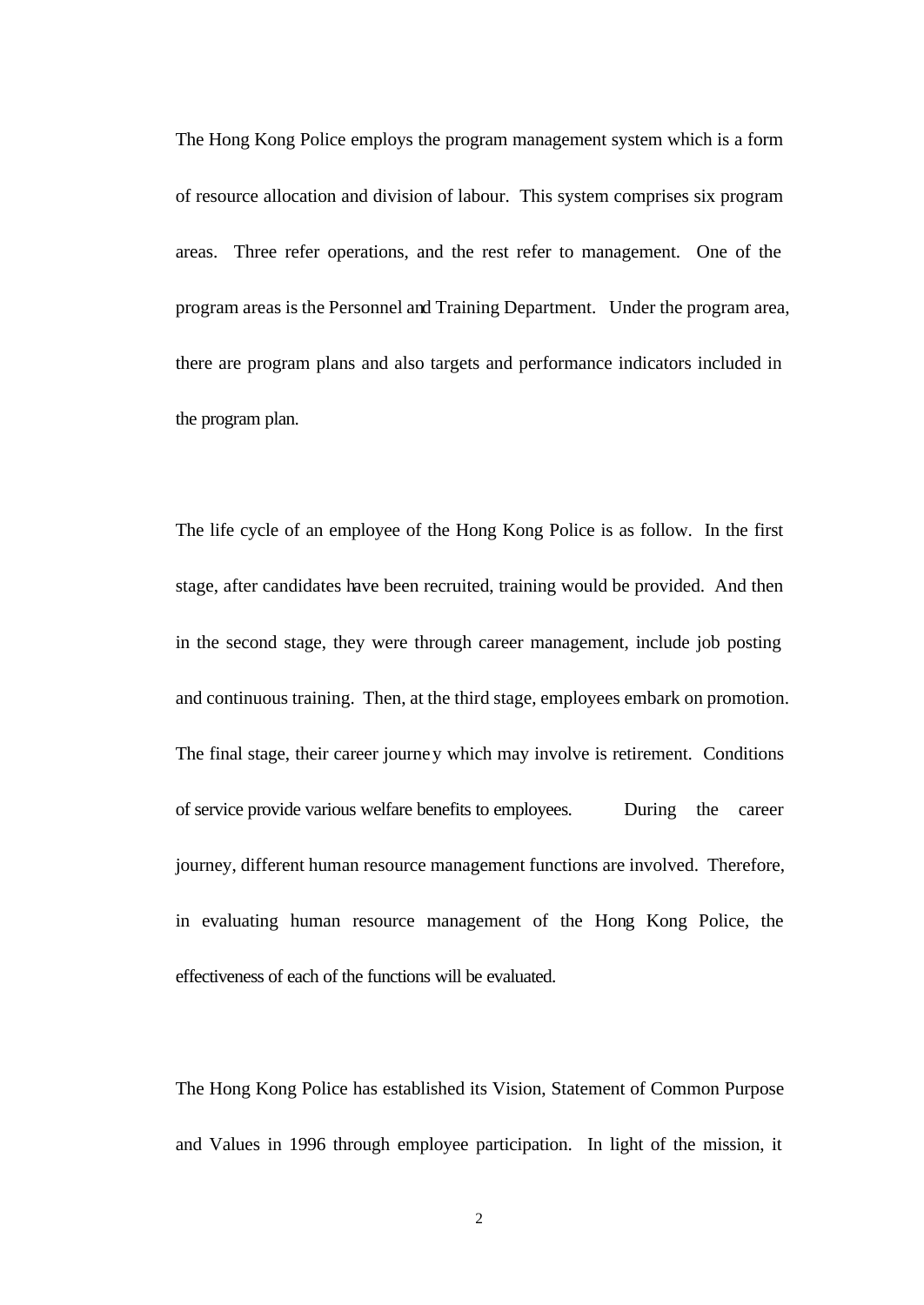invited an external consultant to review its overall direction. Guided by the external consultant, it changes its culture from a law-enforcement towards a service quality oriented culture.

At the time of writing, the Hong Kong Police is undertaking a review of the existing program management and introducing a new appraisal system called the Performance Management System (PMS), which is aimed at establishing a competency-based Human Resource Management.

## **1.3 Objective**

The objectives of this report are to evaluate the effectiveness of the existing Human Resource Management system in the Hong Kong Police and also if and where appropriate to make recommendations designed to enhance the present system.

## **1.4 Rationale**

The Hong Kong Police is a manpower oriented discipline force and the human resource management functions play a crucial role in the effective management of these human resources. In addition, the Commissioner's Statement of Strategic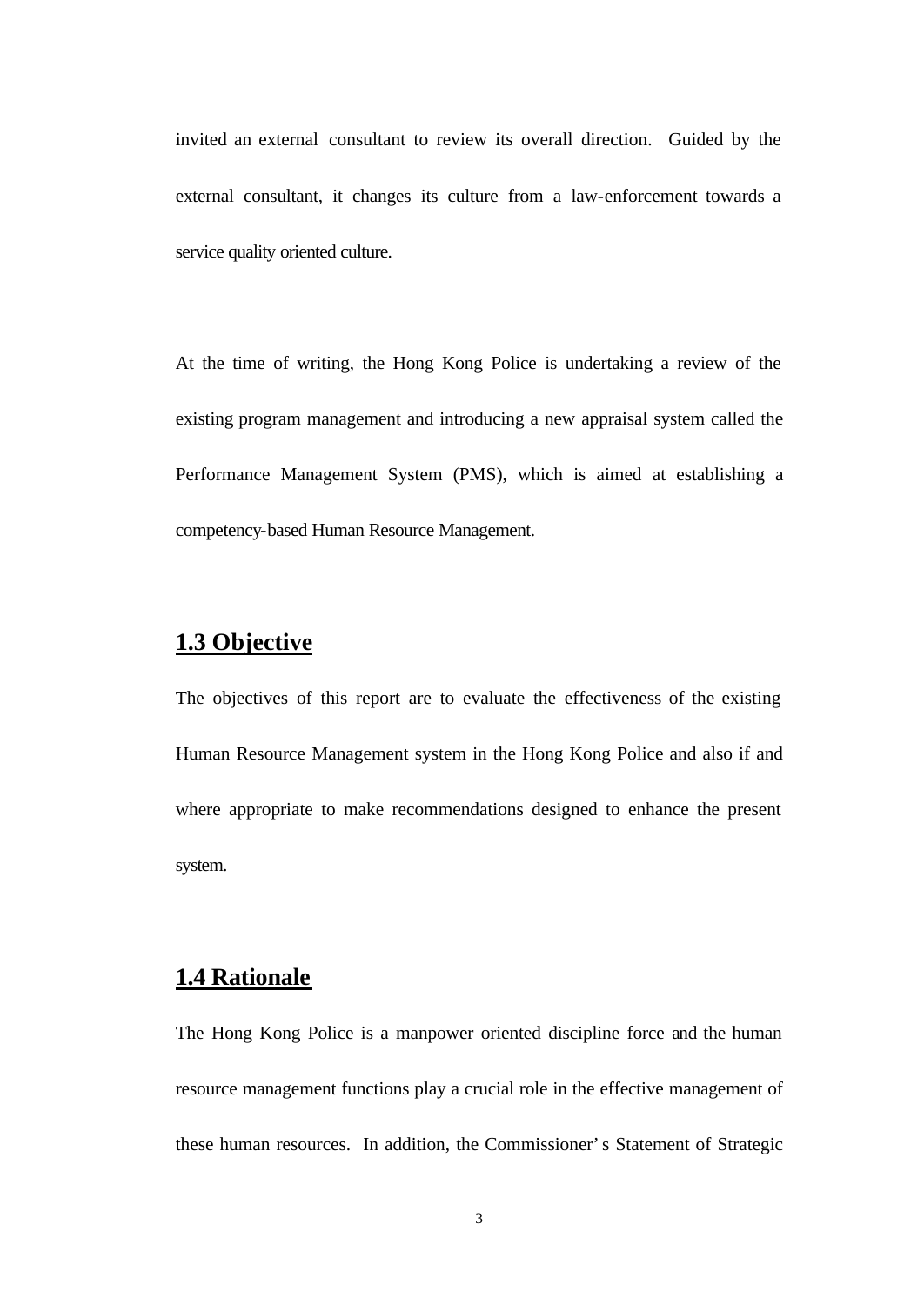Directions, Policing Beyond 2000, printed in the Hong Kong Police Review 1998, indicates clearly that the force will put a greater focus on human resource management. Moreover, it also agreed that people remain at the core of operations. With the management initiatives, which were stated in the Hong Kong Police Review 1998, it would continue to develop its capabilities to manage and motivate its staff. Also, performance appraisal and promotion systems are areas that are subject to continuous improvement in order to develop appropriate training and engender a healthier lifestyle. Performance appraisal, promotion and training are core activities of human resource management, thus effective human resource management is critical to achieve the result of the Commissioner's Statement of Strategic Directions mentioned above. Therefore, the effective management of human resource functions will be directly related to the overall effectiveness of the Hong Kong Police. The critical nature of effective human resource management in the Hong Kong Police justifies a management report orientation where the focus is on the production of positive and practical recommendations. These recommendations will have the purpose of sustaining the current effectiveness of human resource management in the police and enhancing that effectiveness where appropriate.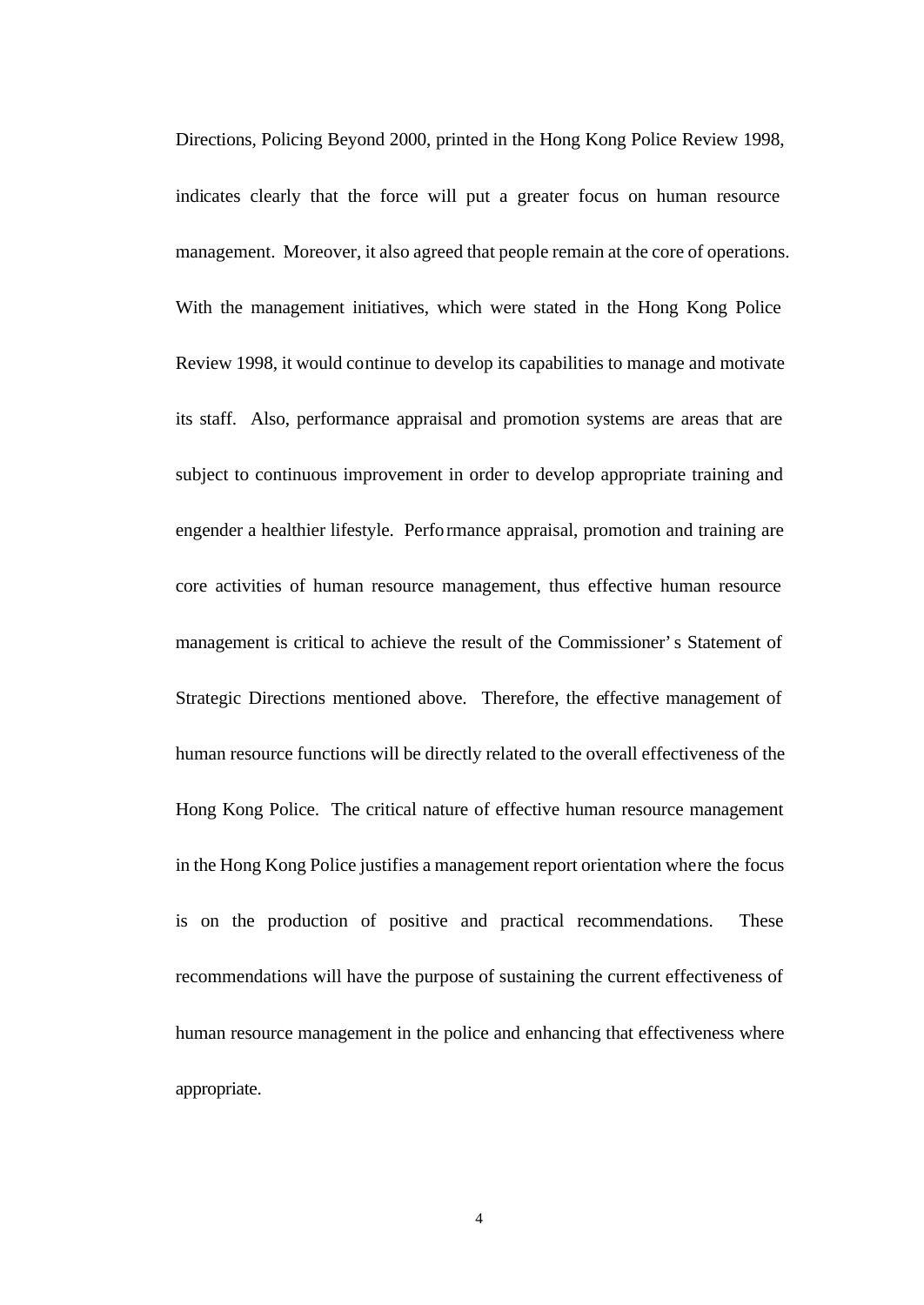This report begins by introducing the methods employed for the investigation and then moves to results. Analysis of the results has enabled conclusion to be drawn. Finally, recommendations have been made aimed at enhancing the existing human resource system of the Hong Kong Police.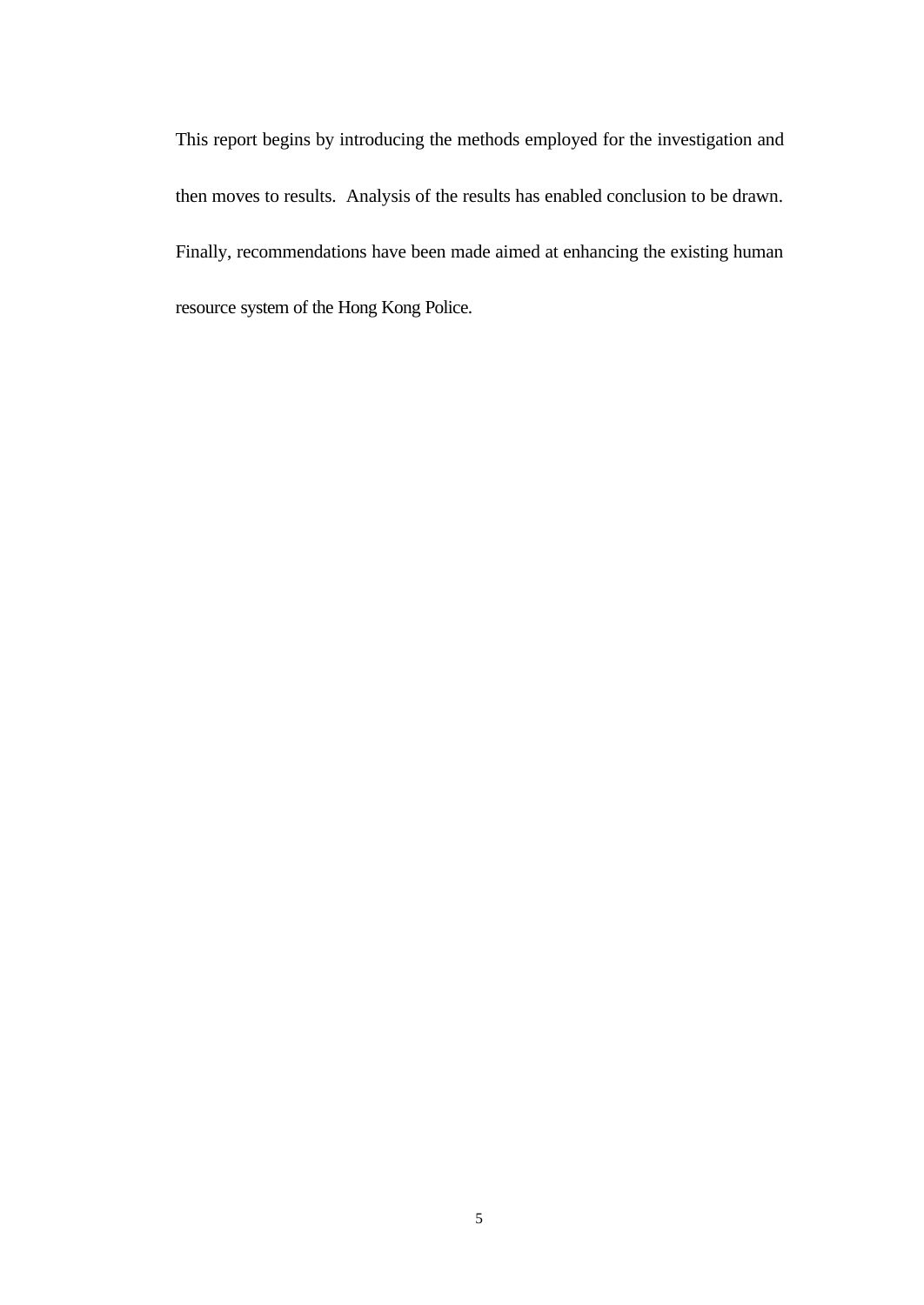# **2. Limitations**

Due to the internal review of the Hong Kong Police, in-depth information cannot be disclosed. Therefore, the detailed information of the program management, the specific goals of the human resource management, the in-depth information of the policies and practices of the human resource management could not be disclosed.

Moreover, there were no primary data regarding the outcomes which were the complaints from the public and opinions to the Hong Kong Police from the general public and the others, factors viewed as relevant including what the Police has done during 1996-1999. Therefore, secondary data were used to compensate the limitations mentioned above.

Although there were limitations, different aspects of the human resource management of the Hong Kong Police were evaluated. In addition, the importance of the human resource management in a manpower oriented organization such as Hong Kong Police justifies a management report investigating the effectiveness of the human resource management.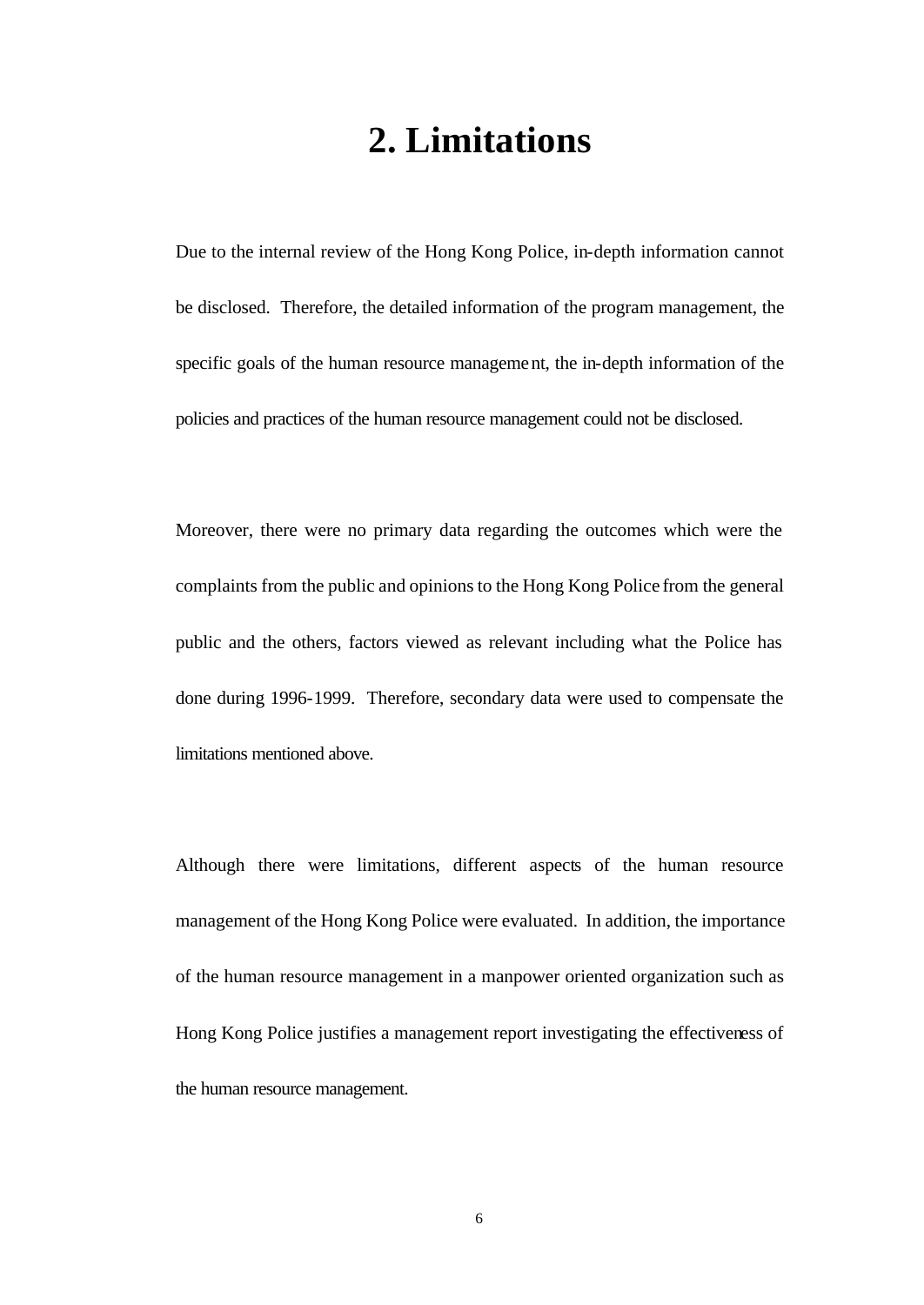# **3. Methodology**

In this study, the overall approach to be employed is the phenomenological approach. It is an approach that concentrates on the way individuals actually experience events or phenomena in the context in which the events are experienced. An objective of this project is to investigate the effectiveness of human resource management in the Hong Kong Police. Hence, it is a case study on the Hong Kong Police, which enables us to know the context of the situation being studied.

In order to get the most accurate result, several methods have been used. Hence, both primary and secondary data have been collected. For the purpose of this project, the effectiveness of human resource management functions in the Hong Kong Police has been defined in terms of 1) the consistency between the human resource management goals and the overall organizational goals, 2) the extent to which the practices of the human resource management function in the Hong Kong Police reflect practices that are supportable on the basis of a selection of relevant literature, 3) reflection of the effectiveness of the human resource management by means of the assessment of key outcomes: complaints, opinion from the public and the crime rate, and 4) the extent to which the overall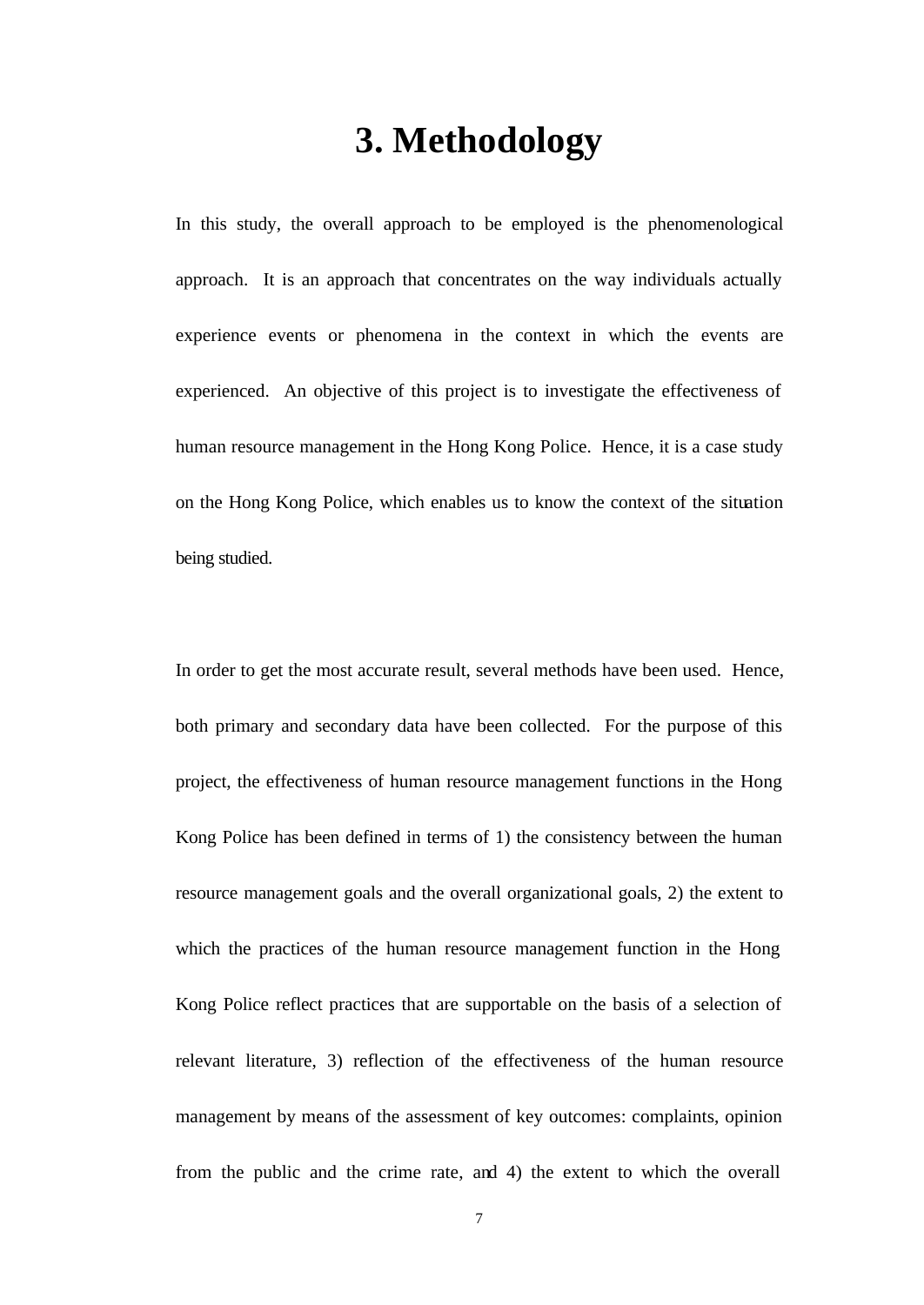effectiveness of the human resource management practices can be evaluated by other supportive elements from the selected literature.

However, as there were statistics results shown in the parts of outcomes, it revealed that there were quantitative elements applied.

What follows is a presentation of the sources of primary and secondary data that were employed in this project:

## **3.1 Primary Data**

Primary data was generated from an in-depth interview with the Superintendents of Police (SPs) in the Personnel Wing, Mr.Chiu, and the Service Quality Wing, Mr.Chu.

### 3.1.1 Interview

In order to get in-depth and relevant information, semi-structures interviews was employed. There were open questions at the beginning to get a picture of the important issues encountered in the study. Later, probing questions were used to seek clarification of the issues raised by the open questions.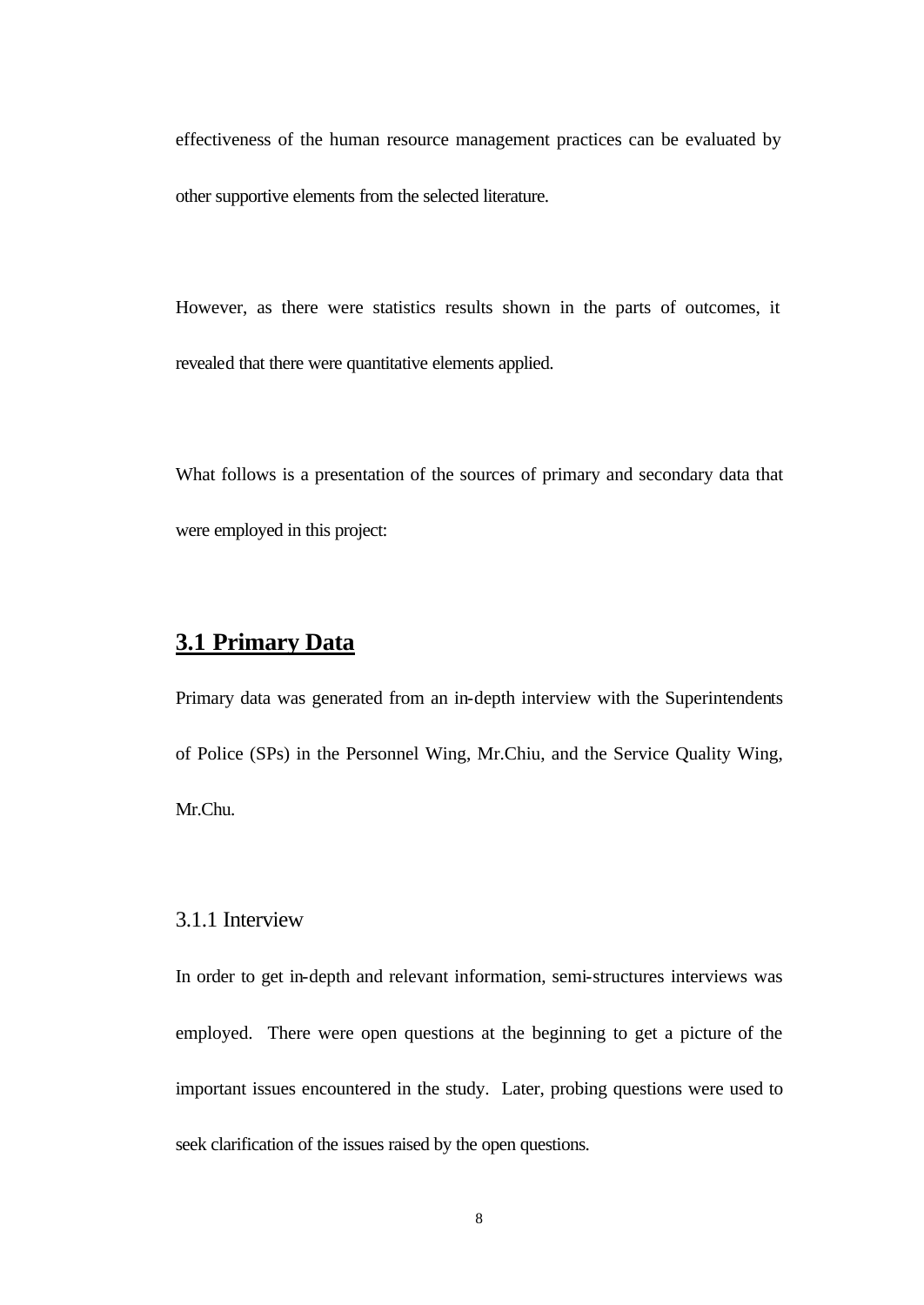Moreover, in order to get thorough and complete information in the interview and to verify it later, secondary data was derived from the Internet, which gave rise to the initial research question, and reference was also made to the Hong Kong Police Review 1998.

## **3.2 Secondary Data**

### 3.2.1 Police Information

Relevant information regarding the organization structure and the human resource practices of the Hong Kong Police in detail was acquired from the Internet and the Hong Kong Police Review 1998 in order to verify the information obtained from the interview and make the project become more comprehensive.

Moreover, the press releases from 1995 to 1999 and the Report of the Independent Police Complaints Council (IPCC) 1997 were also used in the parts of outcomes to evaluate the effectiveness of the human resource management in the Hong Kong Police.

## 3.2.2 Theoretical Information

Literature support was sought in order to give a theoretical input to the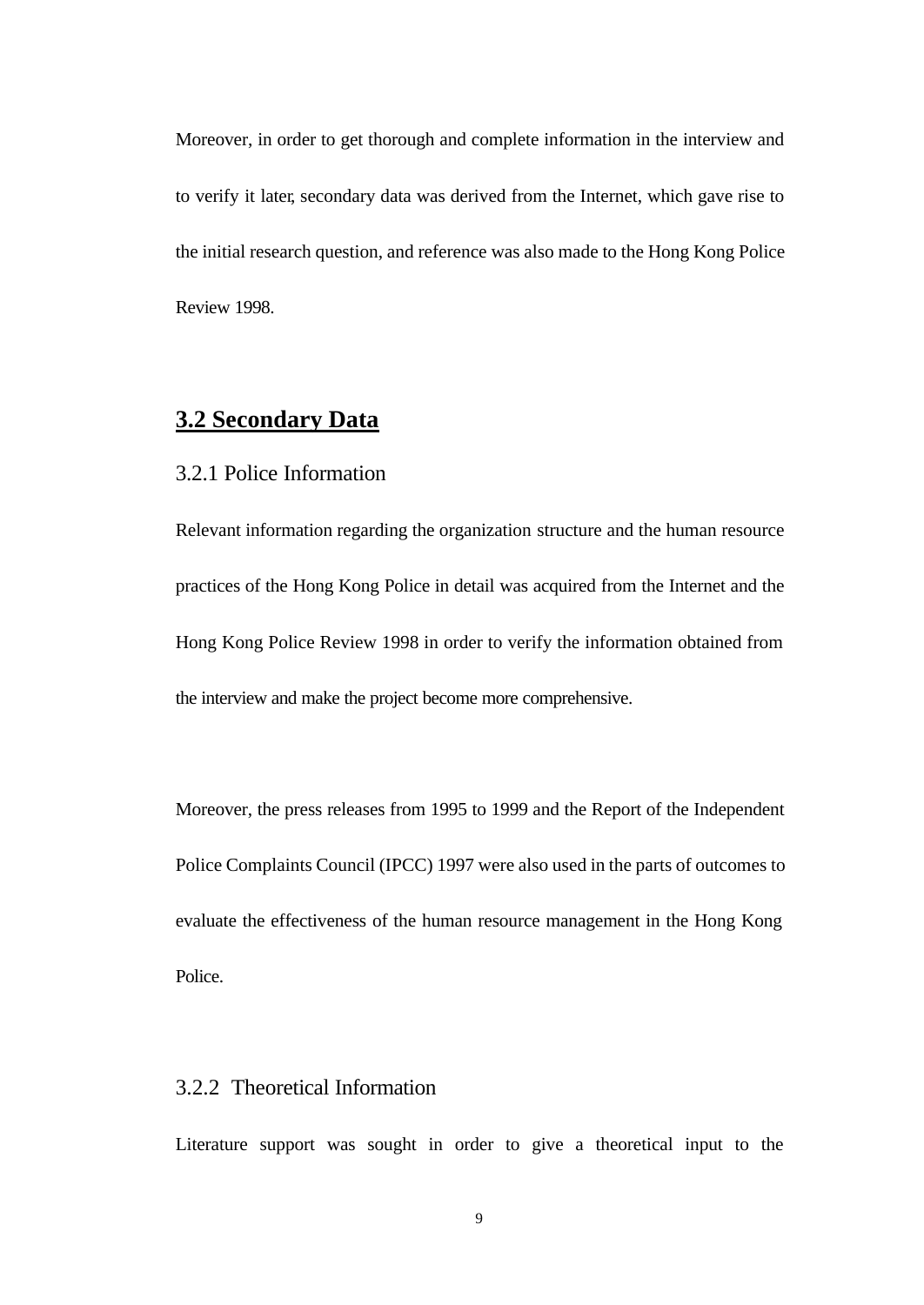investigation.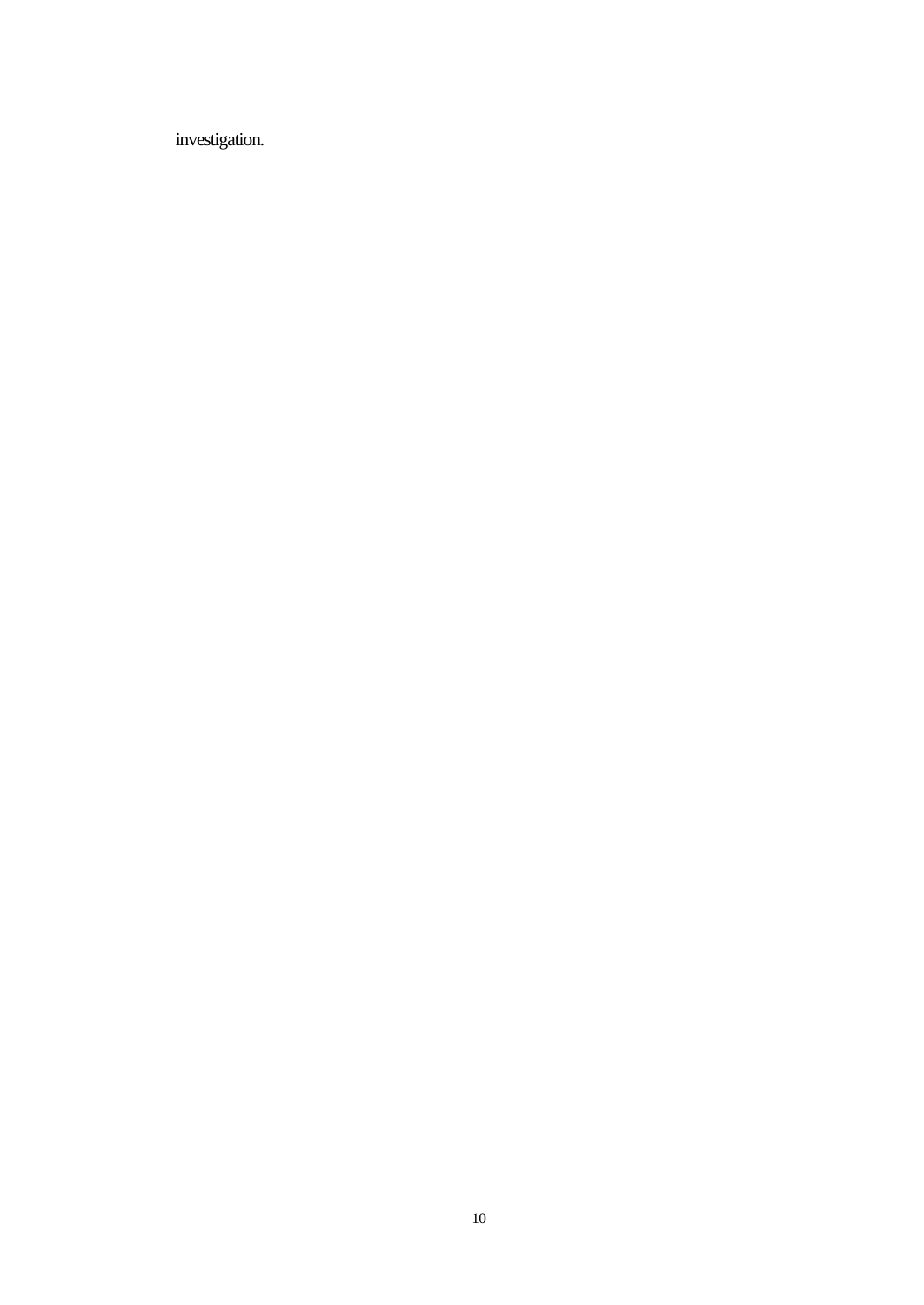# **4. Evaluation Criteria Employed in this Study**

In order to achieve the objectives of this report, four aspects were evaluated. The aspects and the corresponding indicators for evaluation were determined as follow.

The first aspect is the human resource management goals of the Hong Kong Police. It was evaluated against the criteria of the extent to which it is consistent with its Vision, Statement of the Common Purposes and Values.

The second aspect is its policies and practices of the each of the functions, which include 1. human resource planning (HRP), 2. recruitment and selection, 3. training and career development, 4. compensation and benefits management, 5. performance evaluation, 6. employee and labour relations, 7. counselling and 8. termination of the existing human resource management. It was evaluated through the comparison between the policies and practices of the each of the functions mentioned above and the corresponding theoretical functional goals.

The third aspect is outcomes of human resource management, including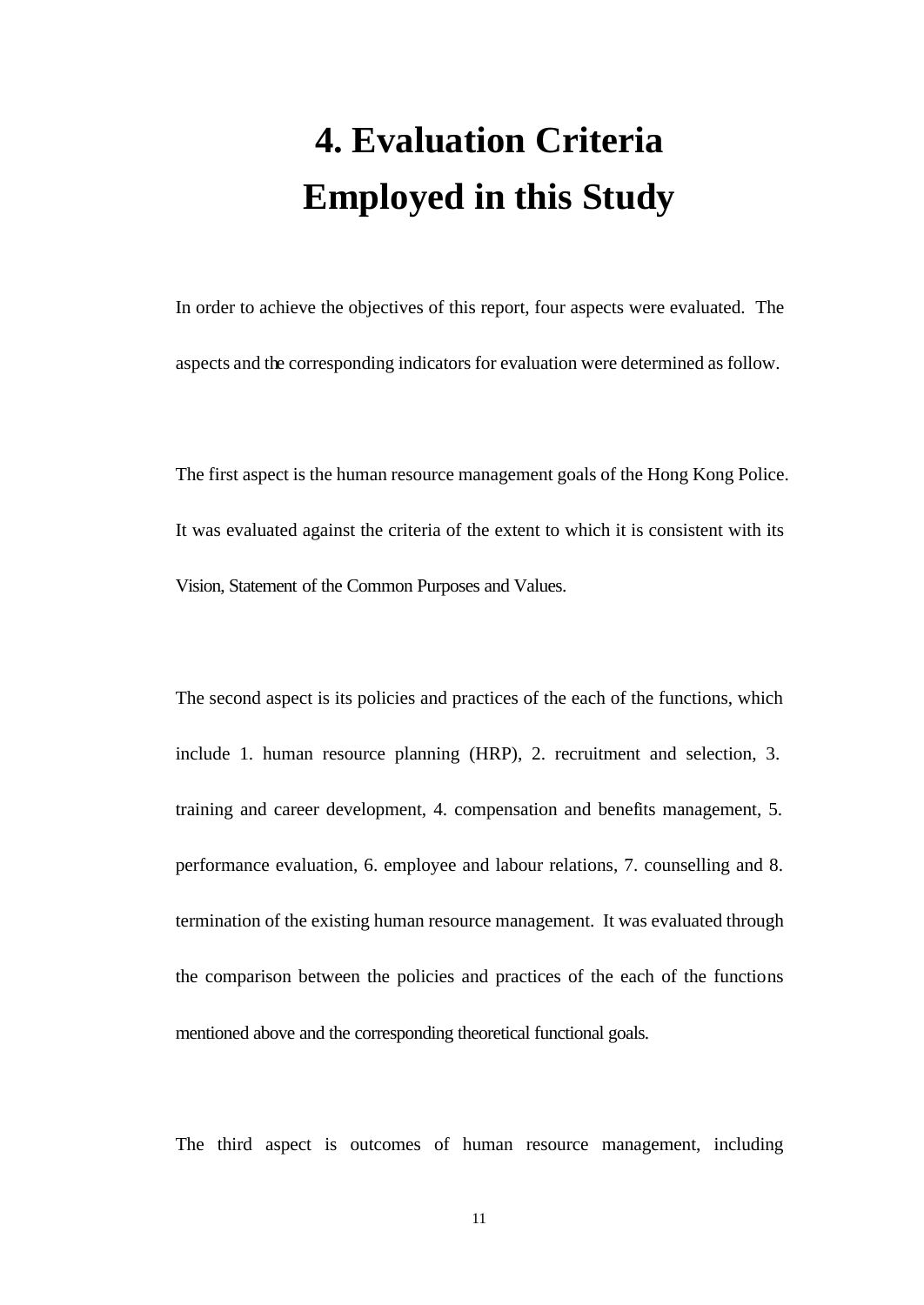complaints from the public, and opinions to it from the general public as well as crime rate. It was evaluated against the values of the Hong Kong Police driven from the mission statement. (see Appendix 3A)

The last but not the least, others, which are the things other than the above, factors viewed as relevant including what it has done during 1996 to 1999. Peters and Waterman Model was used as a framework for evaluating how well the Police was doing during this period.

Detailed information on the rationale for choosing these aspects and the tools used in the evaluation were covered in the next section.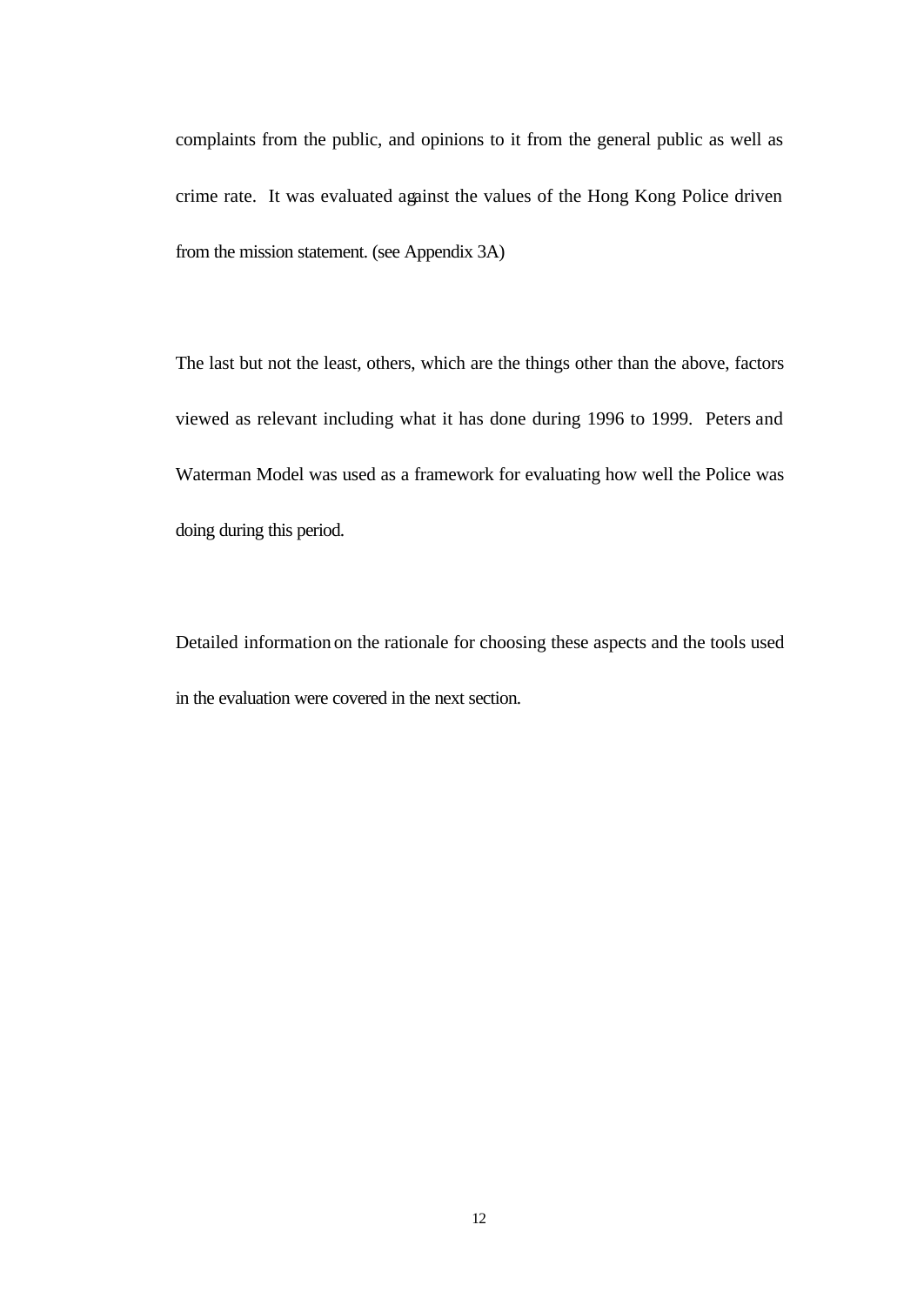# **5. Evaluating the Human Resource Management in the Hong Kong Police: The Indicators**

## **5.1 Human Resource Management Goals**

### 5.1.1 Introduction

From the literature, effectiveness is defined as "the ability to determine appropriate objectives: doing the right thing" by Stoner, Freeman & Gilbert (1995:9). When a manager can select and achieve the right goals for his/her department or function, the department or function can be more effective. Therefore, the selection of the right goals of the human resource management could be an effective evaluation tool for assessing the effectiveness of the human resource management in the Hong Kong Police.

Moreover, it is a manpower oriented organization, the role of human resource management is significant in achieving organizational effectiveness. In the literature, there is the increasing trend to link human resource planning with strategic planning giving greater importance to, and greater involvement of, human resource management (HRM) in organizational strategy. Singer (1990:101)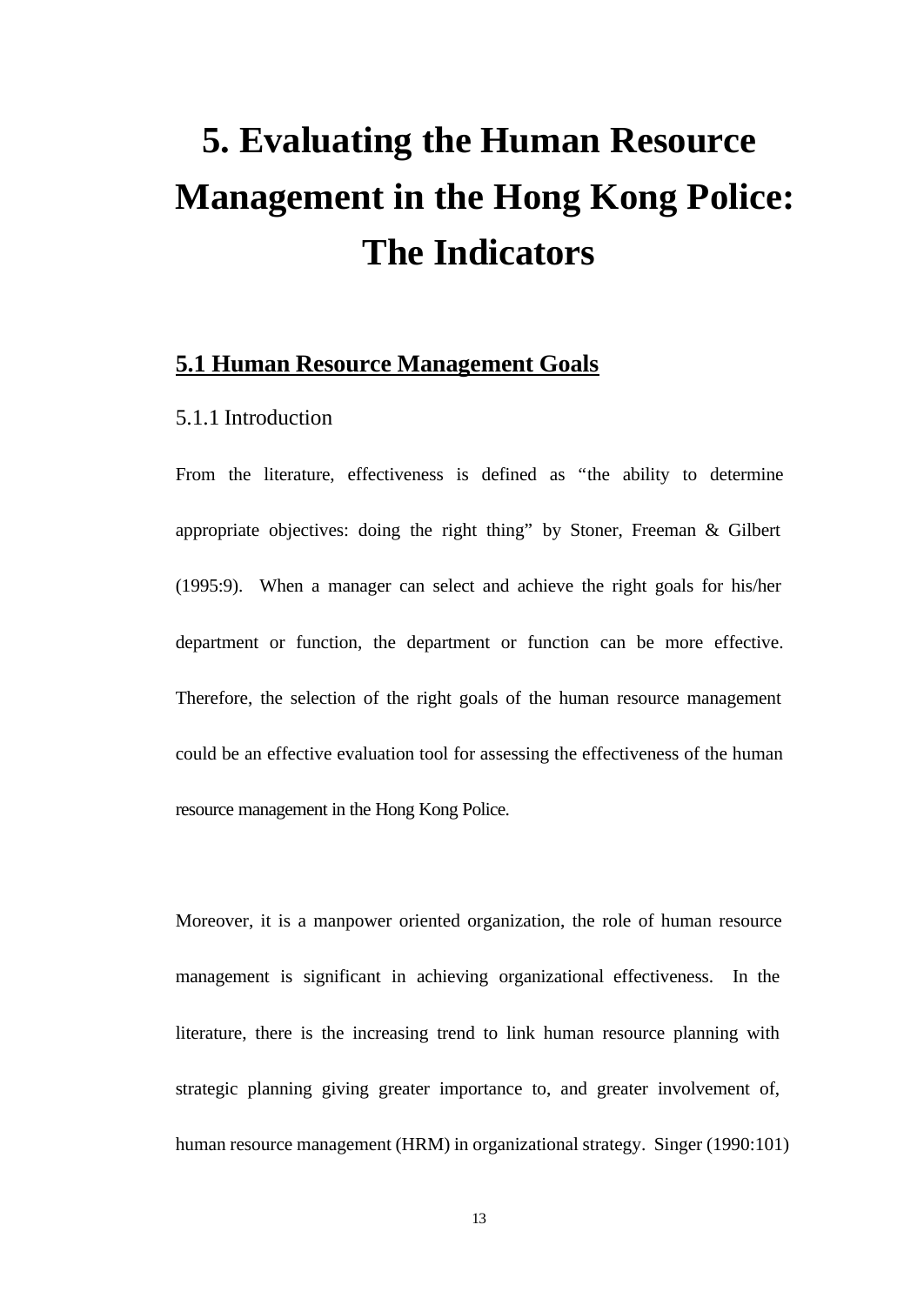defined strategic planning as "a process of developing long-term organizational objectives and deciding on the methods and process by which these goals will be reached". Thus, human resource strategy and objectives should be derived from or coordinated with the organizational strategy and goals. Therefore, enhancing the effectiveness of the HRM function should lead to an increase in the organizational effectiveness in a manpower-oriented organization such as the Hong Kong Police. Hence the literature suggests that HRM and overall organizational strategies should be coordinated if organization are to be fully effective particularly when those organization are manpower intensive as is the case with the Hong Kong Police. Thus, the consistency between human resource management goals and the organizational goals implies the effectiveness of the human resource management. Therefore, the right goals of the human resource management of the Hong Kong Police refers to the extent to which the goals are consistent with its Vision, Statement of the Common Purposes and Values. Thus, this consistency may be a reliable and credible indicator for evaluating the effectiveness of the human resource management of the Hong Kong Police.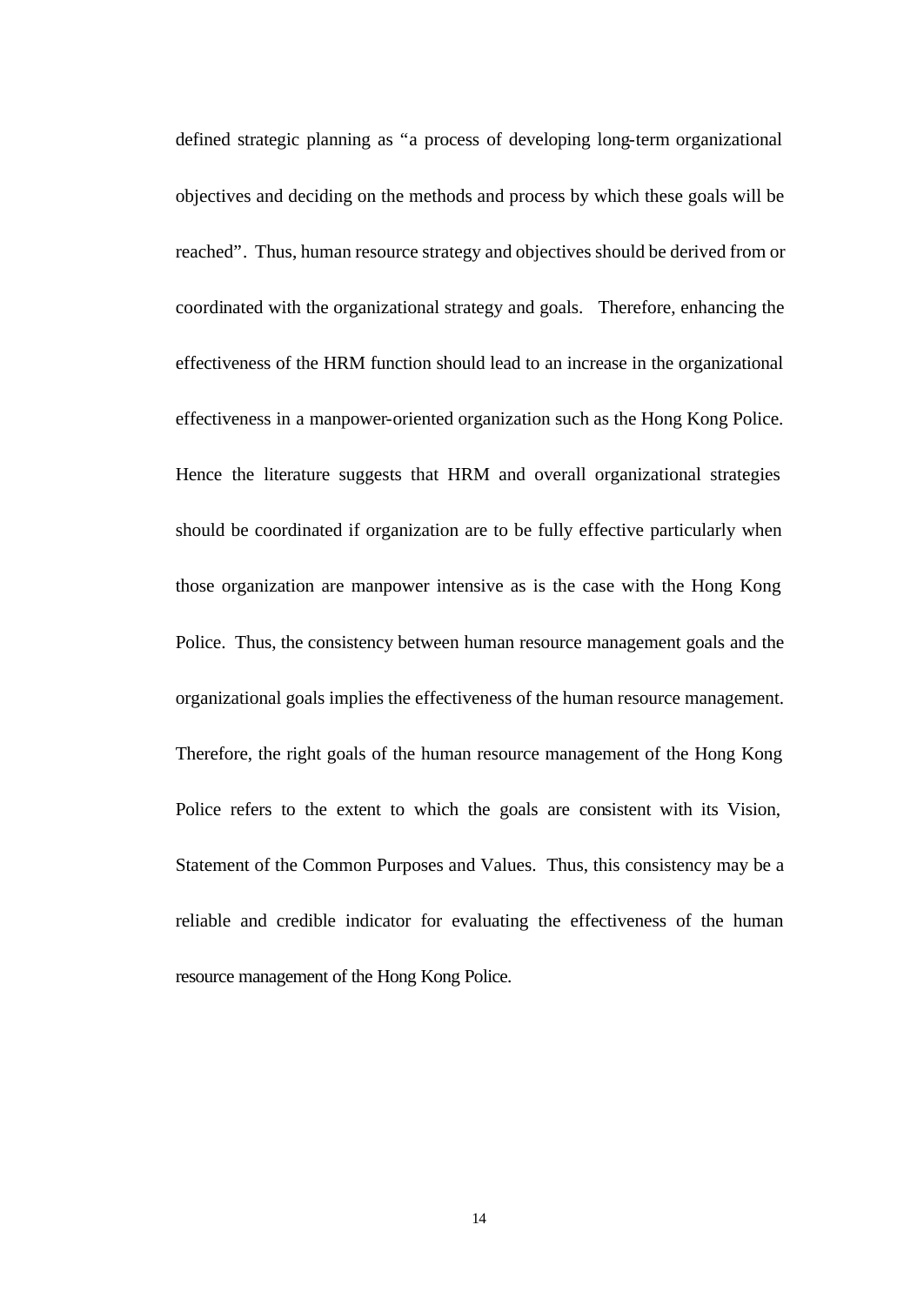*5.1.1.1 The Existing Practices of Setting Human Resource Management Goals*

### **Program Management Mechanism**

The Vision, Statement of the Common Purpose and Values of the Hong Kong Police was transformed into six program areas. There was no priority amongst these areas because all of them are perceived as equally important. As we had mentioned before, Personnel and Training Department was one of the program areas. Under the program area, there were program plans including targets and performance indicators. Due to the review of the existing program management of the Hong Kong Police, the detailed information of the program plans of the Personnel and Training Department could not be disclosed.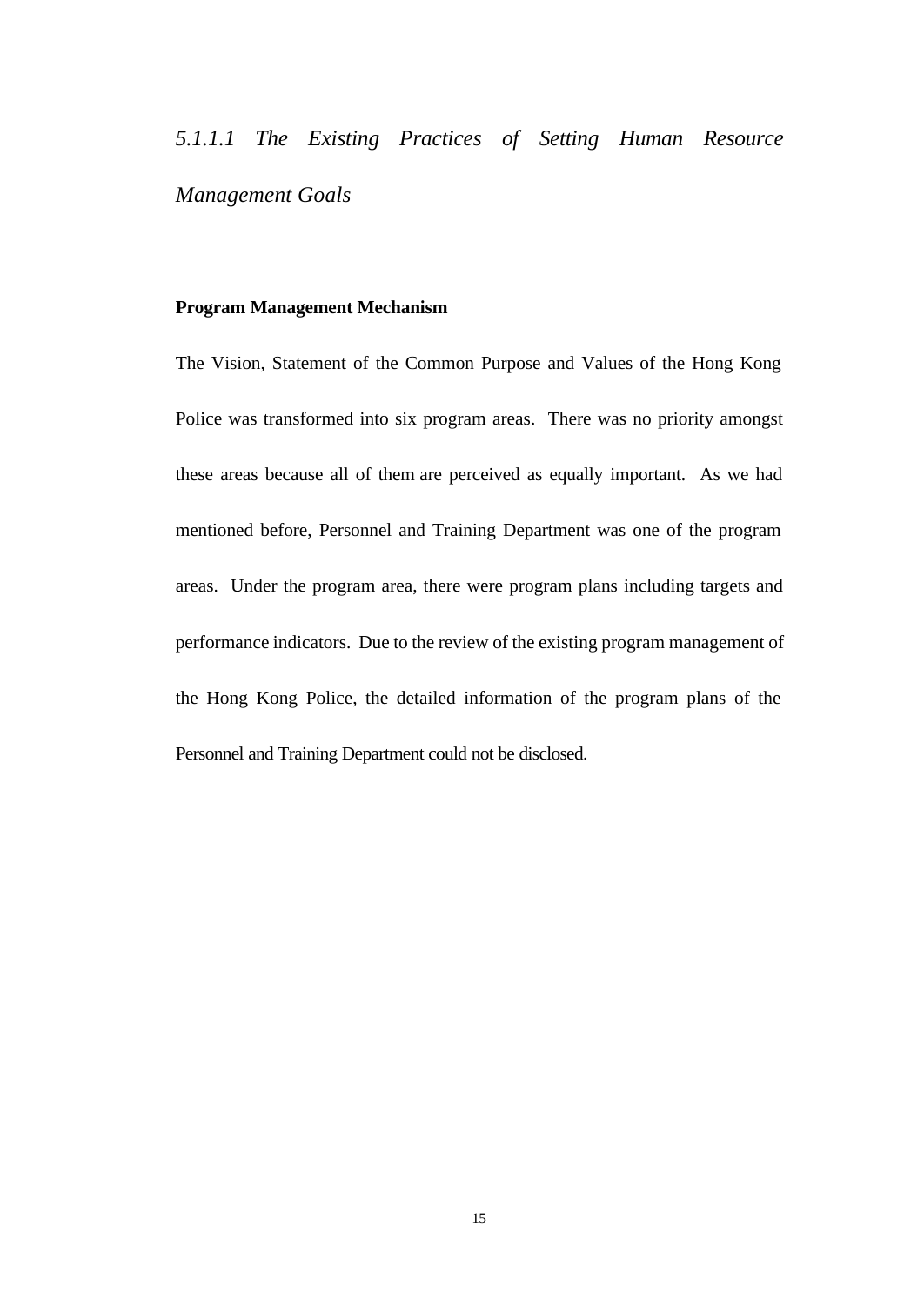## **5.2 Human Resource Management Policies and Practices**

### 5.2.1 Introduction

The Rational Goal Model of organizational effectiveness suggests that those organizations that achieve their goals are effective (Barnard, 1938; Etzioni, 1964; Mohr, 1982; Osborn and Hunt, 1974; Penning and Goodman, 1977; Perrow, 1979; Scott, 1977; Weber, 1947; Stott, 1996). The way that human resource management achieve its goals relies heavily on the effectiveness of the corresponding policies and practices. This suggests that the extent to which the policies and practices of each of the functions of the human resource management meet the targets of their program plan is a reliable indicator of the effectiveness of the human resource management of the Hong Kong Police.

However, given the lack of in-depth information of the targets of the program plan of the Personnel and Training Department, theoretical functional goals were viewed as alternative reliable criteria for evaluation of the effectiveness of the policies and practices of each of the functions of the Human Resource Management of the Hong Kong Police.

The functions include 1. Human Resource Planning (HRP), 2. Recruitment and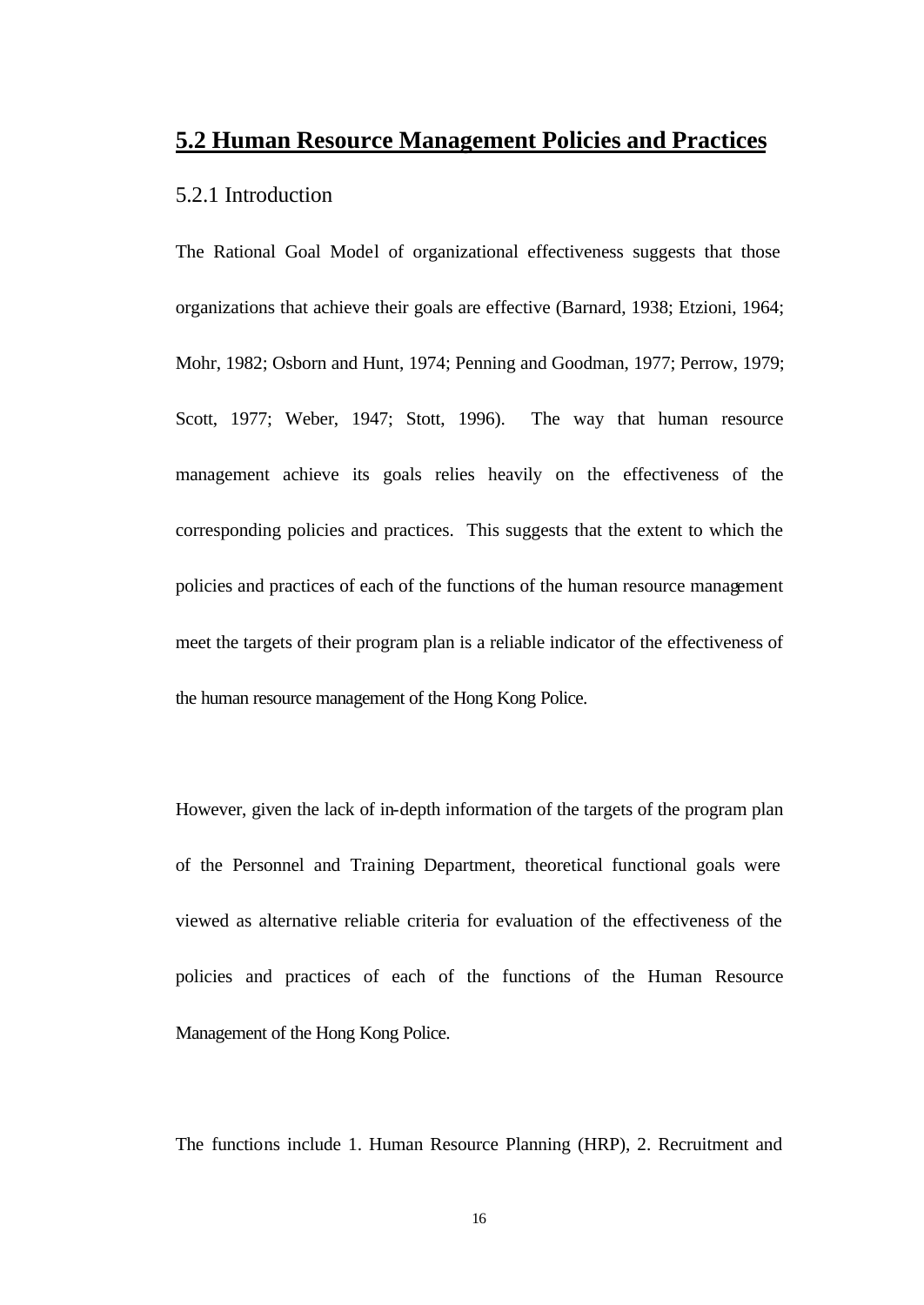Selection, 3. Training and Career Development, 4. Compensation and Benefits Management, 5. Performance Evaluation, 6. Employee and Labour Relations, 7. Counselling 8. Termination.

They were evaluated separately. Based on the literature, criteria were established to evaluate the extent to which the policies and practices of each of these functions met theoretical functional goals.

## 5.2.1.1 Human Resource Planning (HRP)

According to Bell (1974:9-10, cited in Thomason, 1998), human resource planning refers to "The systematic analysis of the company's resources, the construction of a forecast of its future manpower requirements from this base, with special concentration on the efficient use of manpower at both these stages, and the planning necessary to ensure that the manpower supply will match the forecast requirements".

From the literature, we generated the theoretical functional goal of human resource planning. They were, first, to analyze the company's resources, second, to forecast the human resource requirement according to the pervious analysis, and third, and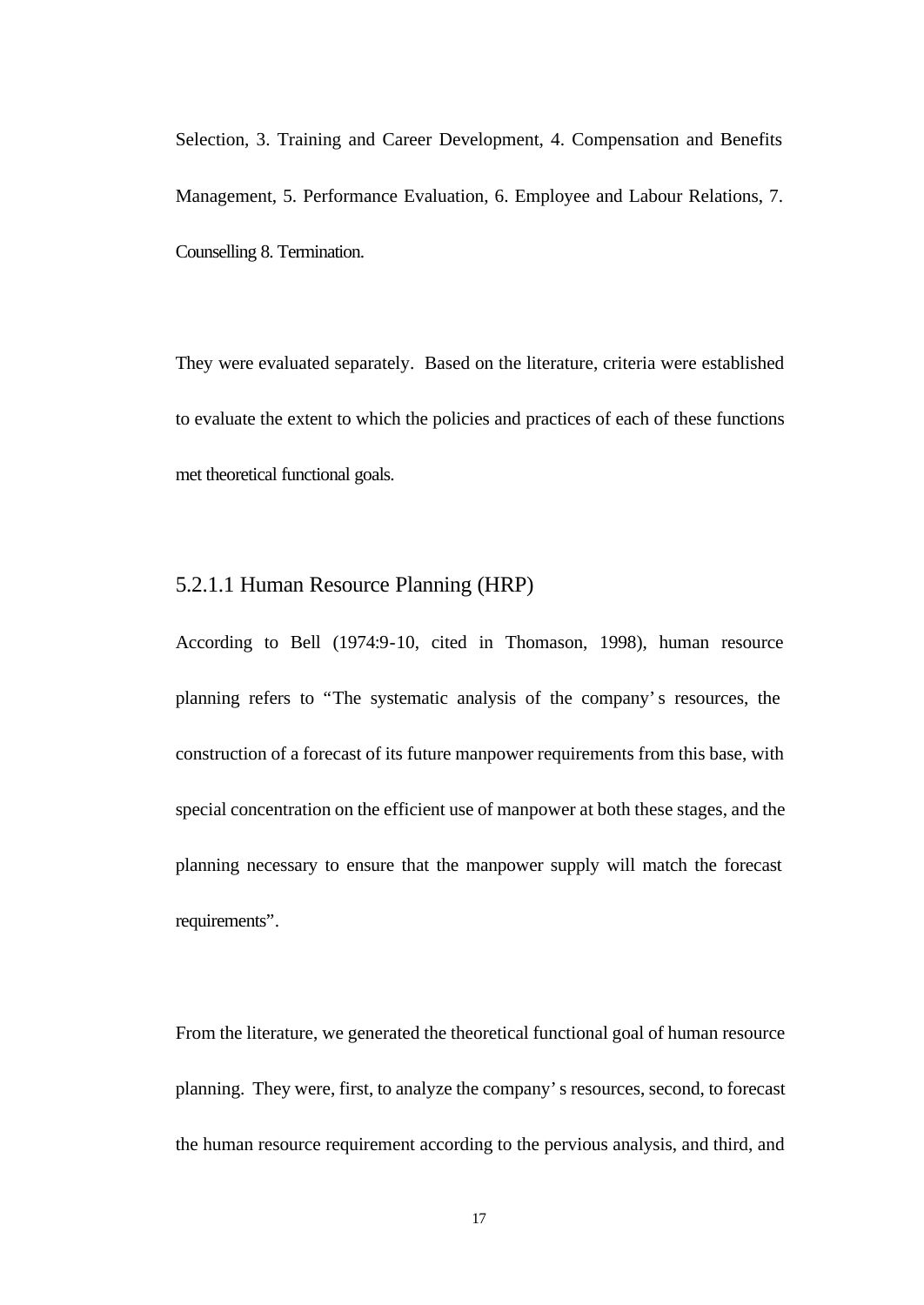to develop plans to ensure the manpower supply will match the forecast requirements. In light of the theoretical functional goals, some criteria were developed to evaluate the effectiveness of the human resource planning of the Hong Kong Police.

### *5.2.1.1.1 The Criteria for Evaluating the Effectiveness of HRP*

### **5.2.1.1.1.1 whether it can analyze the company's resources**

This refers to the extent to which it can analyze the existing resources that it now has.

#### **5.2.1.1.1.2 whether it can forecast the future manpower requirements**

This refers to the extent to which it can forecast future human resources needs, i.e., when and in what number. Also, there is the matter of what kind of human resources are needed, such as in what rank.

# **5.2.1.1.1.3 whether it can develop plan to match the manpower supply with the forecast requirement**

This refers to the extent to which it can match the manpower supply with the forecast requirement. All these criteria are derived from the literature, which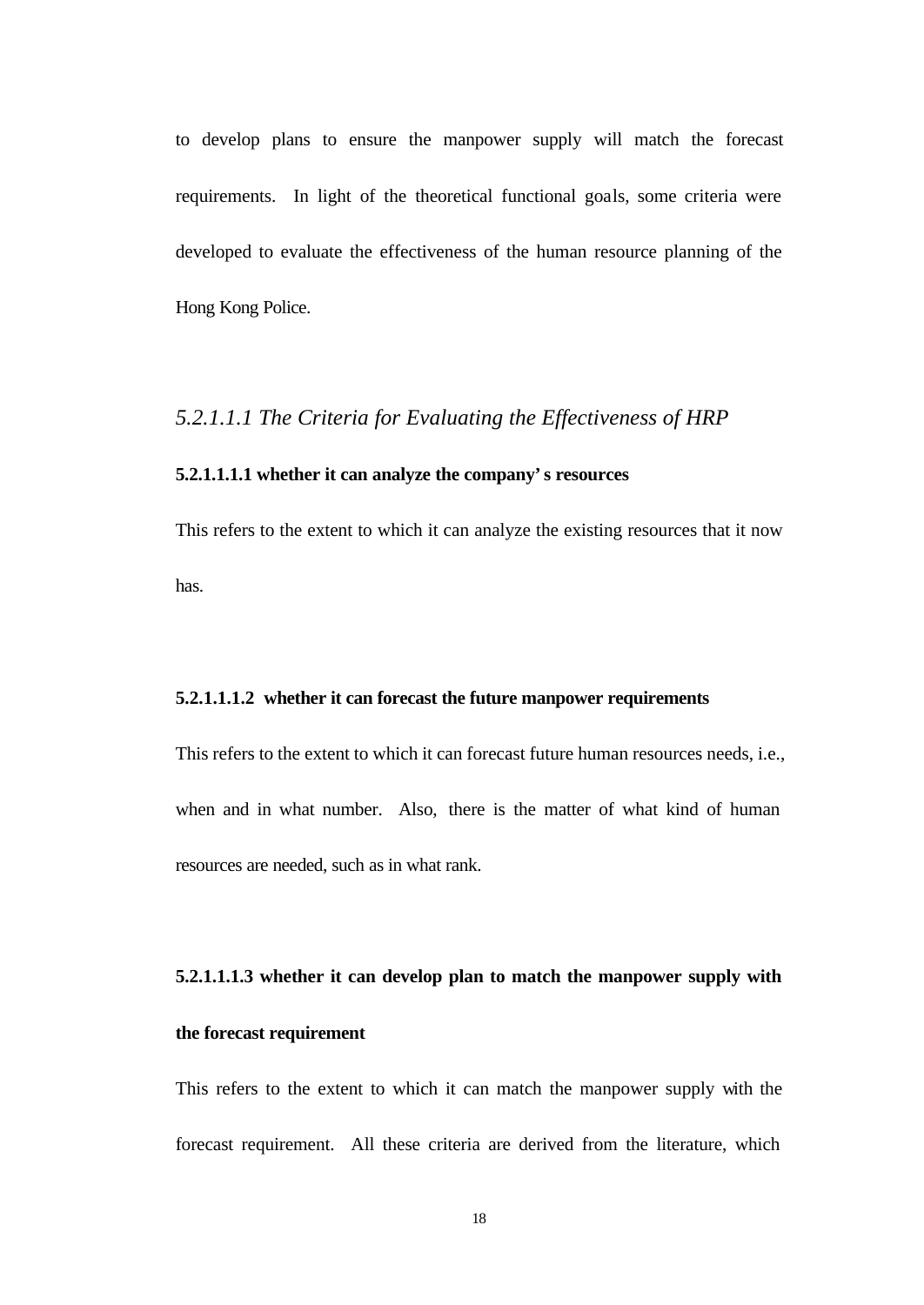suggest a set of credible criteria for evaluating the effectiveness of the HRP.

## *5.2.1.1.2 The Existing Practices of HRP*

In the Hong Kong Police, recruitment and manpower planning was combined as a function. Within this function, several aspects were involved. They were Selection Procedure, Turnover Analysis, Vacancy Projection, Contingency Analysis 97-2000, Equitable Strength Analysis and also Strategic Analysis. Due to the internal review of the program management of the Hong Kong Police, the detailed information of the above aspects could be disclosed.

### 5.2.1.2 Recruitment and Selection

### *5.2.1.2.1 Recruitment*

In the theory, Singer (1990: 106) stated that recruitment is the process of locating qualified job candidates, attracting them to apply for job openings, and maintaining a labour pool of potential employees.

Also, Breaugh (1992:4) defined employee recruitment 'involves those organizational activities that (1) influence the number and/or the types of applicants who apply for a position and/or (2) affect whether a job offer is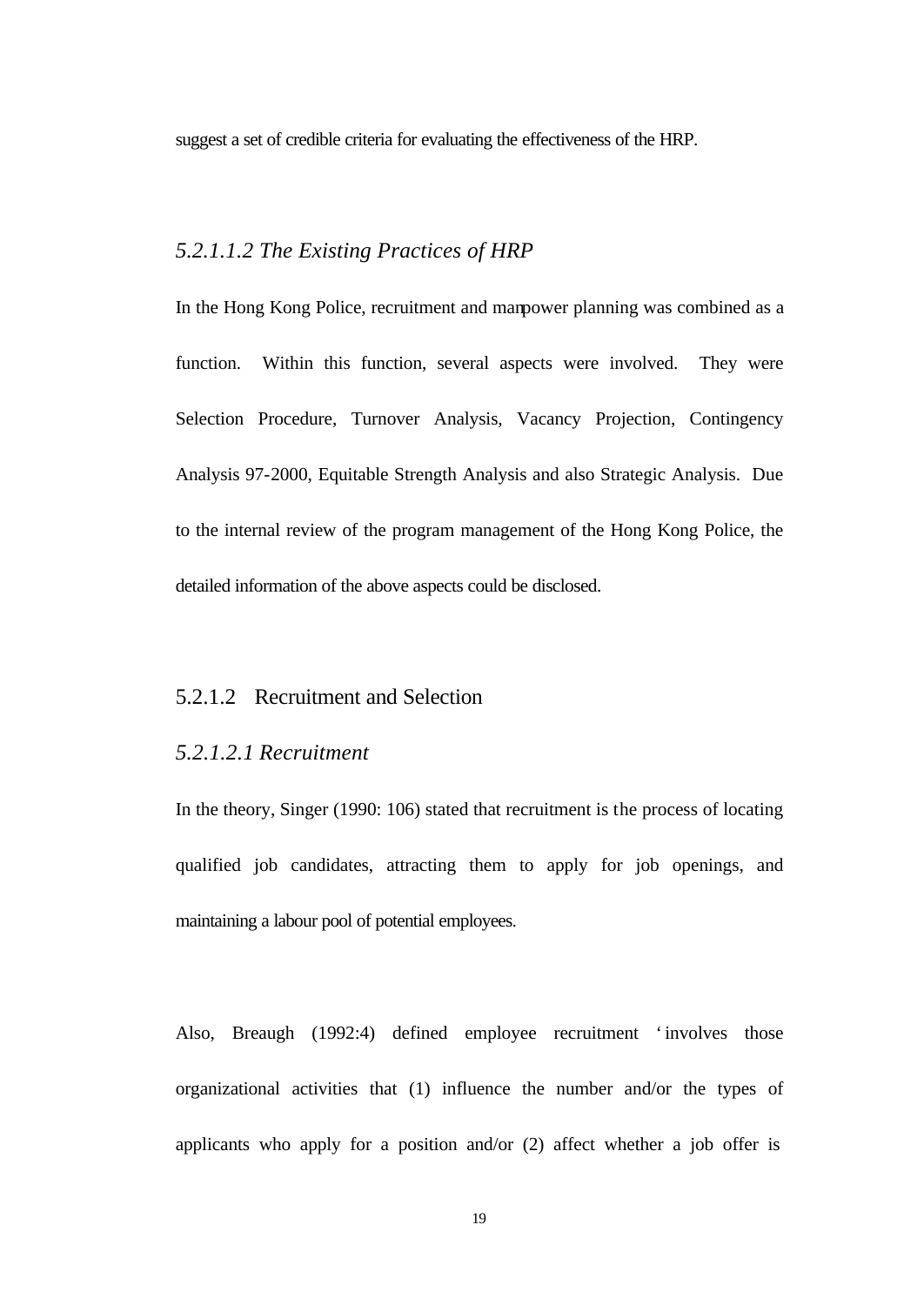accepted'.

The theoretical goal of recruitment is to attract the qualified applicants for the job opening at the right time. Given this goal, the following criteria were developed for evaluating the effectiveness of the recruitment of the Hong Kong Police.

# *5.2.1.2.1.1 The Criteria for Evaluating the Effectiveness of Recruitment*

**5.2.1.2.1.1.1 The number of the applicants:** to what extent can the Personnel Wing attract the adequate number of applicants for the job openings from the labour pool in order to meet the human resource needs of the Hong Kong Police?

**5.2.1.2.1.1.2 The standards of the applicants:** to what extent can the Personnel Wing attract the qualified applicants for the job openings in order to meet the application criteria of the human resource needs of the Hong Kong Police?

With reference to theoretical definition of employee recruitment by Breaugh (1992:4), the number and standards of the applicants could be the indicators of the effectiveness of recruitment in the Hong Kong Police.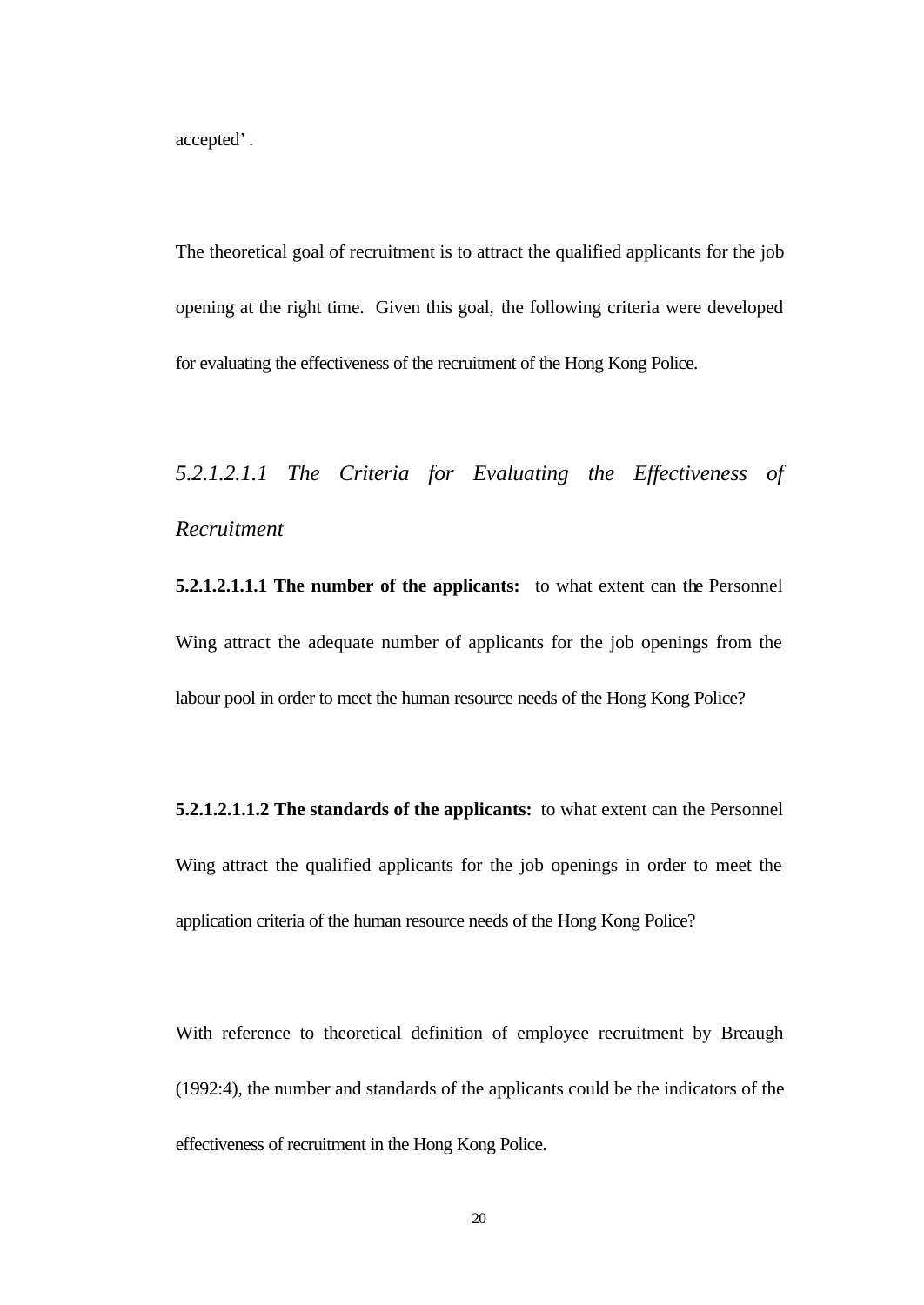# *5.2.1.2.1.2 The Existing Recruitment Practices in the Hong Kong Police*

According to the classification of the positions in the Police, there were four categories including the Police Constable (PC), the Inspector of Police (IP), the Superintendent of Police (SP) and the Commissioner of Police (CP).

The recruitment was mainly for the PC and IP. The recruitment activities were exercised during all the year. There were large scale recruitment days twice per year, which were hold on the holidays after the public examinations and the period after the Chinese Lunar Year holiday. The description of work of PC and IP were described in **Table 1.**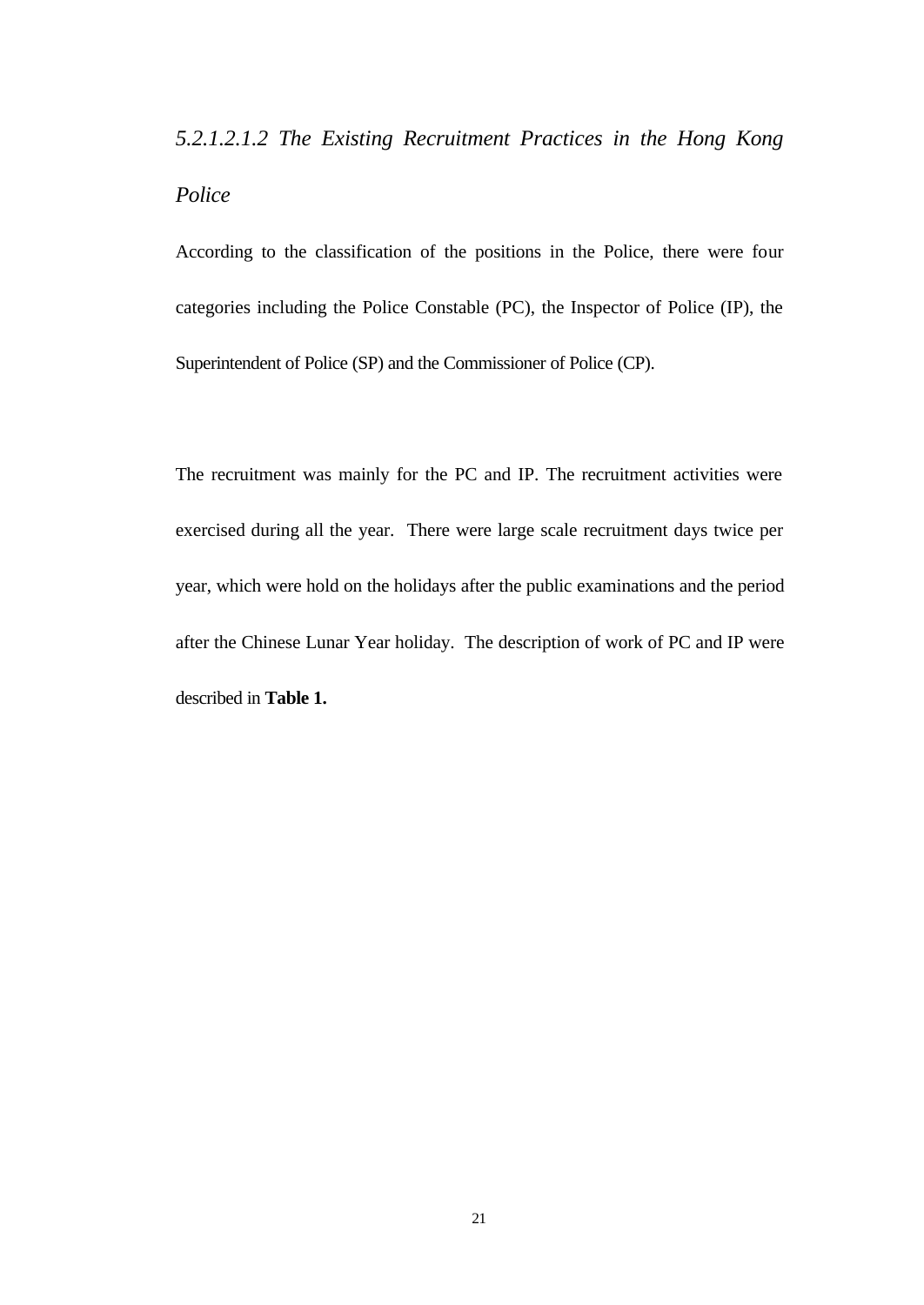| <b>Police Constable (PC)</b> |                                                    |   | <b>Police Inspector (IP)</b>     |  |
|------------------------------|----------------------------------------------------|---|----------------------------------|--|
|                              |                                                    |   |                                  |  |
| ✧                            | Perform street patrol and traffic $\ket{\diamond}$ |   | Carry out various supervisory    |  |
|                              | control duties                                     |   | and operational duties, and all  |  |
| ✧                            | Detect crimes                                      |   | aspects of police work           |  |
| ✧                            | Investigate and apprehend $\diamond$               |   | May be posted to a variety of    |  |
|                              | suspects in criminal cases                         |   | branches in the Police Force,    |  |
| ✧                            | Investigate narcotics<br>and                       |   | such as the Crime Wing, Marine   |  |
|                              | commercial crimes                                  |   | Region, Traffic Wing, Planning   |  |
| ✧                            | Collect and handle criminal                        |   | and Development Branch           |  |
|                              | information                                        | ✧ | May undertake research on social |  |
| ✧                            | Perform technical work connected                   |   | problems or issues               |  |
|                              | with the maintenance of criminal                   |   |                                  |  |
|                              | records and examination of finger                  |   |                                  |  |
|                              | prints                                             |   |                                  |  |
| ✧                            | be<br>posted to various<br>May                     |   |                                  |  |
|                              | formations under the Force such                    |   |                                  |  |
|                              | as the Uniform Branch, Traffic                     |   |                                  |  |
|                              | Wing, Crime Wing or Marine                         |   |                                  |  |
|                              | Region                                             |   |                                  |  |

 **Table 1: The Description of Work**

Source: Careers Pamphlet, Disciplinary Forces, by Careers Advisory Service, Labour Department, P.2.

## *5.2.1.2.2 Selection*

In theory, Singer (1990: 124) suggested that selection is the process of choosing new employees from the applicant pools through evaluation, testing, screening, and interviewing.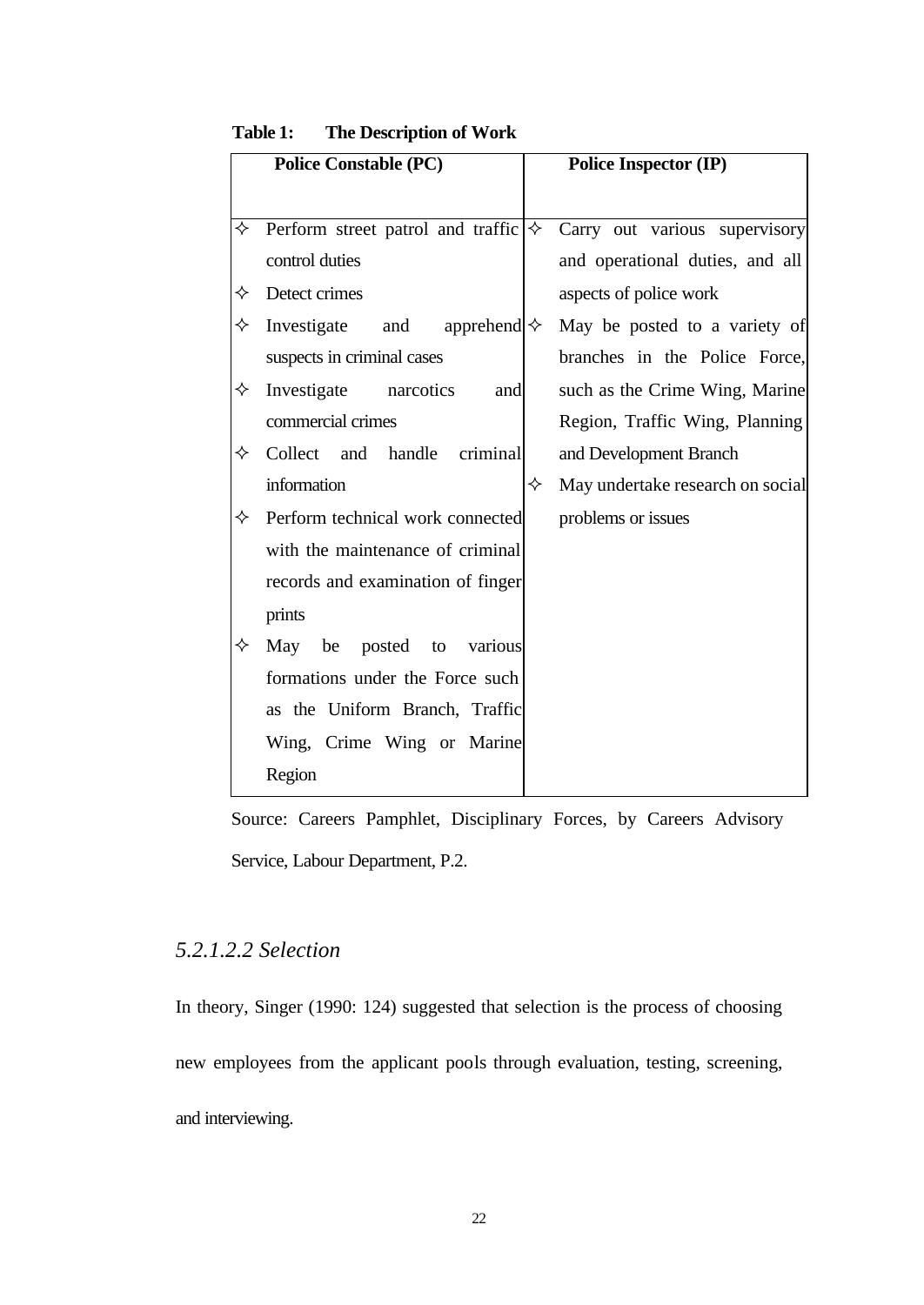The theoretical goal of selection is to select the qualified candidates from the candidates pool so as to meet the human resource needs for the organization. The theory has enabled to develop criteria for evaluating the effectiveness of the selection process of the Hong Kong Police.

# *5.2.1.2.2.1 The Criteria for Evaluating the Effectiveness of the Selection*

In the context of the Hong Kong Police, the suitable selection criteria have been defined as follows:

# **5.2.1.2.2.1.1 SMART: whether the selection criteria is a SMART, which are Specific, Measurable, Actions, Reasonable and Time criteria or not?**

As Laird (1985: 104) mentioned that objectives need to meet five criteria which are SMART in order to be effective. Thus, if the selection criteria are not measurable or rational criteria, the Personnel Wing will find it difficult to select qualified candidates from the applicants' pool.

**5.2.1.2.2.1.2 Integration between the selection criteria and organizational human resource goals:** whether the selection criteria integrated with the human resource needs specified in the HRP?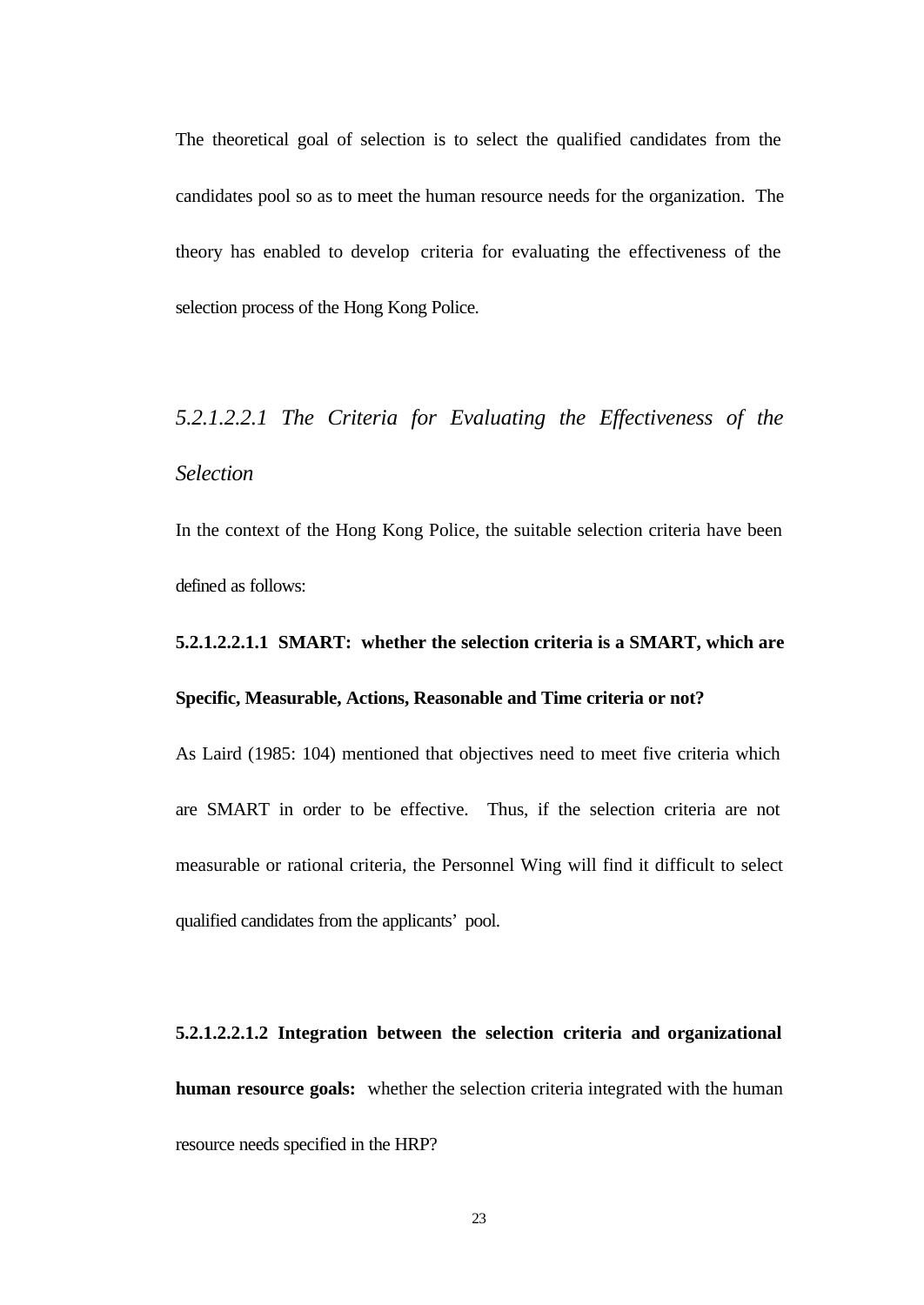As even if selection criteria are SMART, the Personnel Wing still cannot select qualified candidates from the applicants pool, if the selection criteria are not integrated with the human resource needs specified in the HRP.

**5.2.1.2.2.1.3 Integration between the selection method and organizational human resource goals:** whether the selection methods are consistent with the organizational goals and values?

For the purpose of evaluation, we defined suitable selection methods as those that facilitated the meeting of the expected human resource needs of the HRP in the Hong Kong Police.

Even if selection criteria were SMART and could meet the human resource goals of the Hong Kong Police, it still could not select the qualified candidates if the selection methods cannot match the selection criteria. Moreover, Singer (1993: 2) suggested that 'the most fair method of selection also appears to be the most valid in terms of organizational productivity and effectiveness'. Thus, the suitability of the selection method was a criterion of evaluating the effectiveness of the selection in the Hong Kong Police.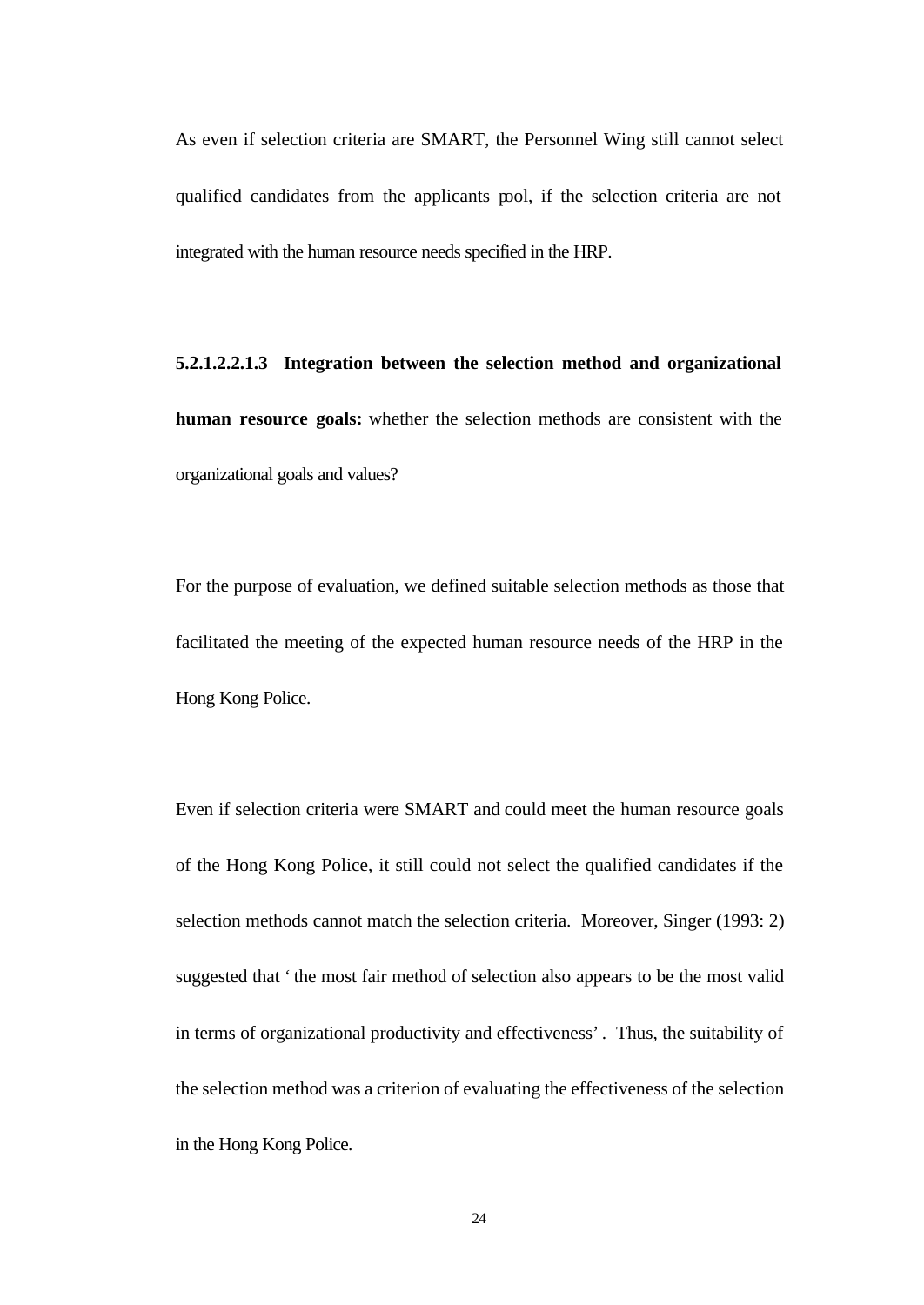*5.2.1.2.2.2 The Existing Selection Practices in the Hong Kong Police*

Regarding selection criteria, there were different selection criteria for different positions. For both the PC and IP posts, the criteria were classified into the personality, the physical qualification, eyesight, nationality, academic entry requirements and language.

| The criteria                | <b>Police Constable (PC)</b>                   | <b>Police Inspector (IP)</b> |  |  |
|-----------------------------|------------------------------------------------|------------------------------|--|--|
| of selection                |                                                |                              |  |  |
| <b>Personality</b>          | ✧<br>Mature                                    | ✧<br>Mature                  |  |  |
|                             | ✧<br><b>Upright and Honest</b>                 | Reliable and Honest<br>✧     |  |  |
|                             | Alert and Observant<br>✧                       | ✧<br>Observant and Strong in |  |  |
|                             |                                                | Leadership                   |  |  |
| <b>Physical</b>             | ✧<br>Physical fitness test is $a \diamondsuit$ | Physical fitness test is a   |  |  |
| <i><b>Qualification</b></i> | pre-requisite                                  | pre-requisite                |  |  |
|                             | Good physique<br>✧                             | Good physique<br>✧           |  |  |
|                             | ✧<br>For Males candidates: at $\diamond$       | For Males candidates: at     |  |  |
|                             | 163cm tall<br>least<br>and                     | least 163cm tall and weigh   |  |  |
|                             | weigh 50kg                                     | 50kg                         |  |  |
|                             | For Females candidates: $ \diamondsuit $<br>✧  | For Females candidates: at   |  |  |
|                             | at least 152cm tall and                        | least 152cm tall and weigh   |  |  |
|                             | weigh 42kg.                                    | 42kg.                        |  |  |
|                             | ✧<br>Spectacles<br>are $\Leftrightarrow$       | Spectacles are acceptable    |  |  |
|                             | acceptable<br>subject<br>to                    | subject to eyesight test.    |  |  |
|                             | eyesight test.                                 | 6/60 for unaided vision<br>✧ |  |  |
|                             | 6/60 for unaided vision<br>✧                   | 6/18 for aided vision<br>✧   |  |  |
|                             | 6/18 for aided vision<br>✧                     |                              |  |  |

**Table 2: The Criteria of Selection for PC and IP**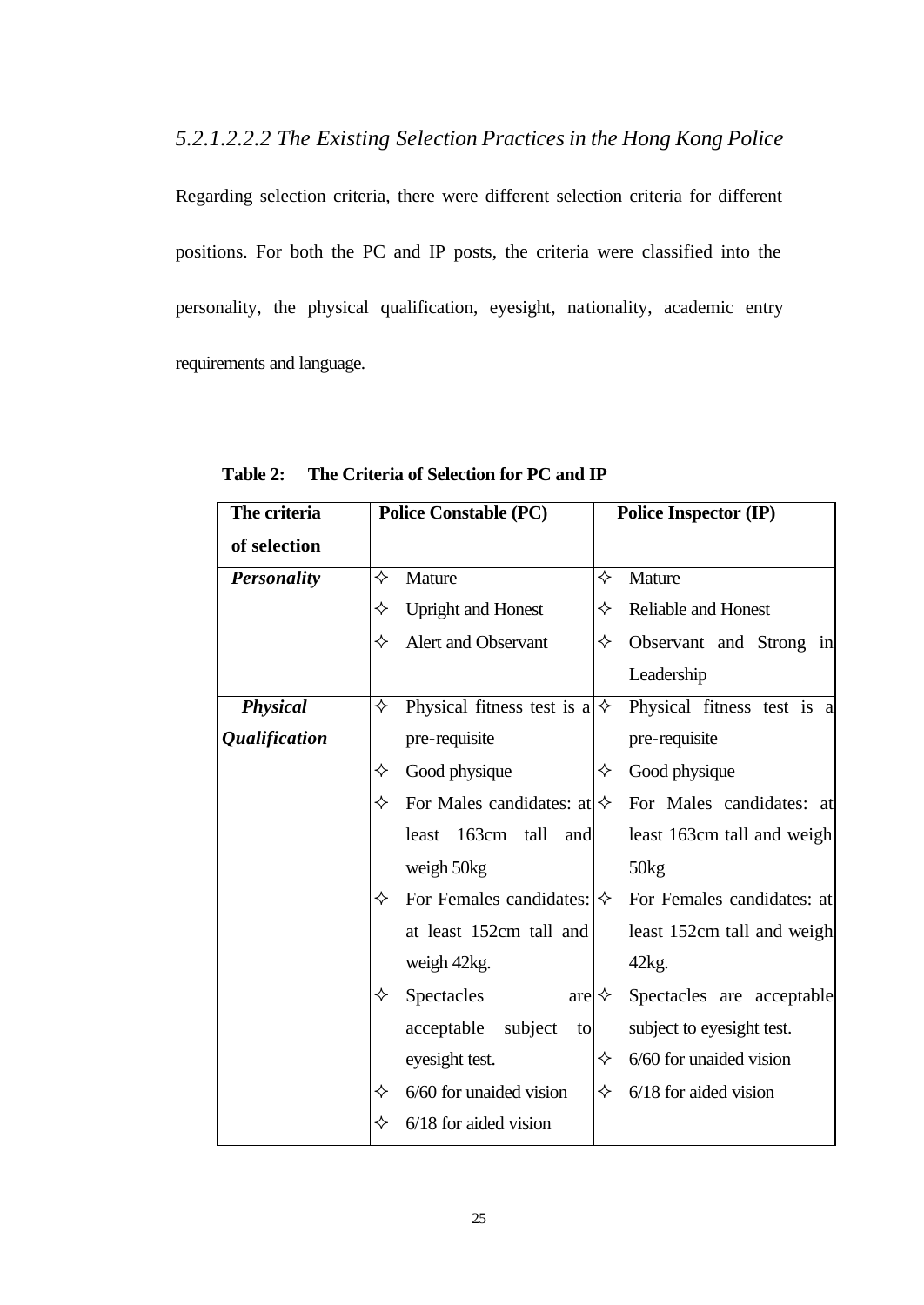| <b>Nationality</b>    | ✧ | Must<br>be                           |   | $\upmu$ permanent $\diamond$ Must be permanent resident |
|-----------------------|---|--------------------------------------|---|---------------------------------------------------------|
|                       |   | resident of the Hong                 |   | of the Hong Kong Special                                |
|                       |   | Kong<br>Special                      |   | Administrative<br>Region                                |
|                       |   | Region<br>Administrative             |   | (HKSAR)                                                 |
|                       |   | (HKSAR)                              | ✧ | Have lived continuously in                              |
|                       | ✧ | Have lived continuously              |   | Hong Kong for at least                                  |
|                       |   | in Hong Kong for at least            |   | seven years.                                            |
|                       |   | seven years.                         |   |                                                         |
| <b>Academic Entry</b> | ✧ | Completion of F.5 or $\diamond$      |   | $\mathbf{A}$<br>degree<br>from<br>an                    |
| Requirement           |   | equivalent; or                       |   | university of Hong Kong or                              |
|                       | ✧ | Completion of F.3 and                |   | equivalent; or                                          |
|                       |   | processing 2 years' work $\diamond$  |   | A higher diploma from a                                 |
|                       |   | experience relevant to               |   | Hong Kong university; or                                |
|                       |   | police work.                         | ✧ | diploma<br>from<br>A<br>a                               |
|                       |   |                                      |   | registered post-secondary                               |
|                       |   |                                      |   | college issued after the date                           |
|                       |   |                                      |   | of<br>its registration,<br><b>or</b>                    |
|                       |   |                                      |   | equivalent; or                                          |
|                       |   |                                      | ✧ | 2 passes in the HKALE                                   |
|                       |   |                                      |   | with 3 subjects including                               |
|                       |   |                                      |   | English Language (Syl.B)                                |
|                       |   |                                      |   | at Grade C or above in the                              |
|                       |   |                                      |   | HKCEE, or equivalent; or                                |
|                       |   |                                      | ✧ | 5 subjects at Grade E or                                |
|                       |   |                                      |   | above, including English                                |
|                       |   |                                      |   | Language $(Syl.B)$ in the                               |
|                       |   |                                      |   | HKCEE, or equivalent                                    |
| Language              | ✧ | able to read and write $\diamond$    |   | able to read and<br>write                               |
|                       |   | Chinese                              |   | Chinese                                                 |
|                       | ✧ | able to speak Cantonese              | ✧ | able to speak Cantonese                                 |
|                       | ✧ | may be required to pass a $\diamond$ |   | may be required to pass a                               |
|                       |   | Chinese<br>Language                  |   | Chinese<br>Language                                     |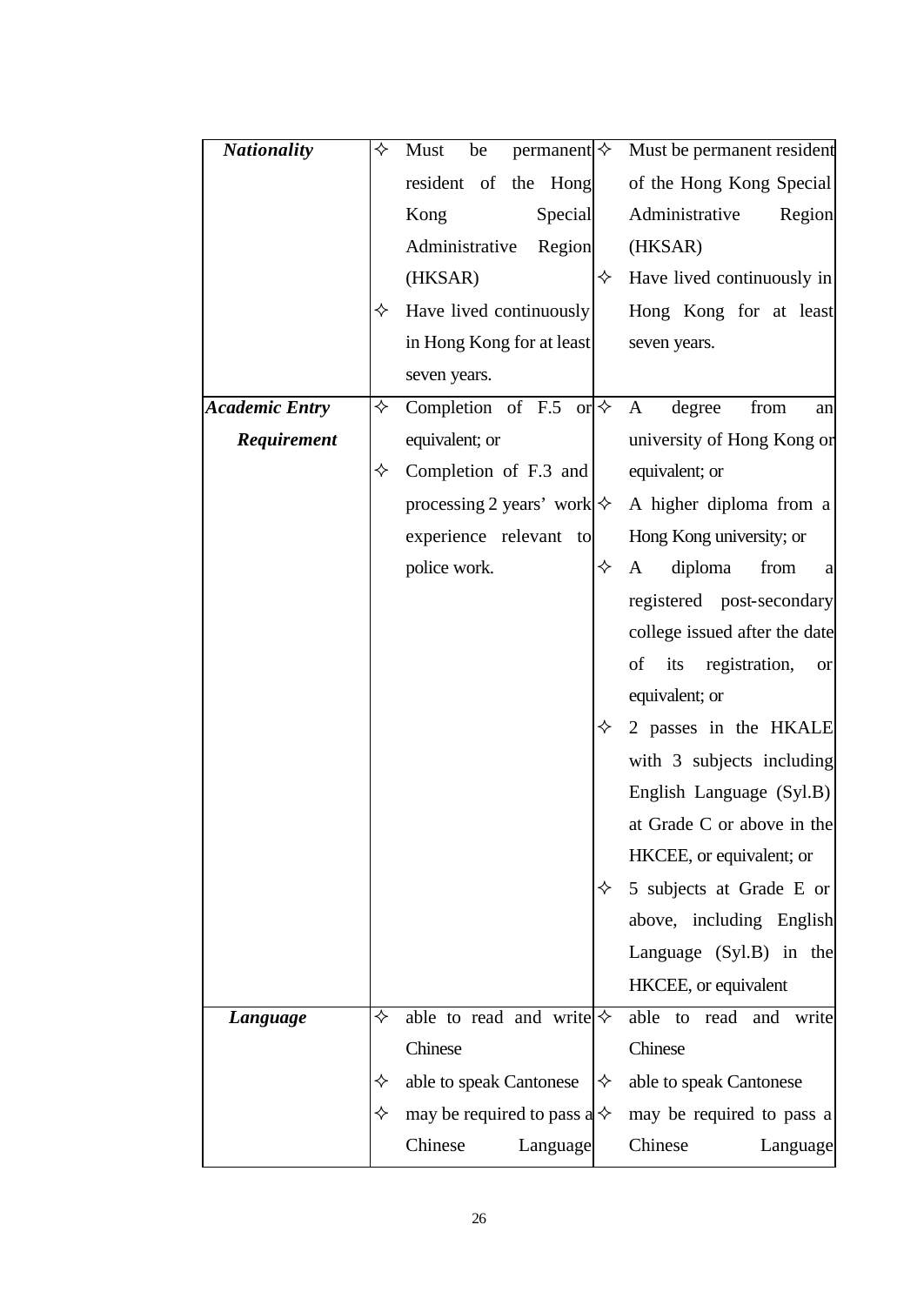| if<br>proficiency test if applicant<br>proficiency<br>test |  |
|------------------------------------------------------------|--|
| applicant does not have a<br>does not have a pass in       |  |
| Chinese Language in the<br>Chinese<br>pass<br>1n           |  |
| HKCEE, or equivalent<br>the<br>Language<br>1n              |  |
| HKCEE, or equivalent                                       |  |

Source: Careers Pamphlet, Disciplinary Forces, by Careers Advisory Service,

Labour Department, P.3-4.

For the selection methods of the PC and IP posts, there were also similar selection methods namely the interview, physical test, eyesight test and language test.

| The selection<br>methods | <b>Police Constable (PC)</b> | <b>Police Inspector (IP)</b>                           |
|--------------------------|------------------------------|--------------------------------------------------------|
| <i><b>Interview</b></i>  | Only one interview:<br>✧     | ✧<br>Three interviews:                                 |
|                          | ➤                            | Required to pass the <b>1.</b> "First-round interview" |
|                          | physical test                | A half hour long                                       |
|                          | Required to answer the<br>➤  | oral test                                              |
|                          | questions including the      | Spoken in English<br>➤                                 |
|                          | reason behind for the        | Required to think<br>➤                                 |
|                          | applicaton or<br>some        | the<br>unusual                                         |
|                          | opinion on the current       | problems<br>under                                      |
|                          | affairs.                     | stress<br>e.g.<br>some                                 |
|                          |                              | social problem like                                    |
|                          |                              | illegal immigrant                                      |
|                          |                              |                                                        |

**Table 3: The Selection Methods for the PC and IP**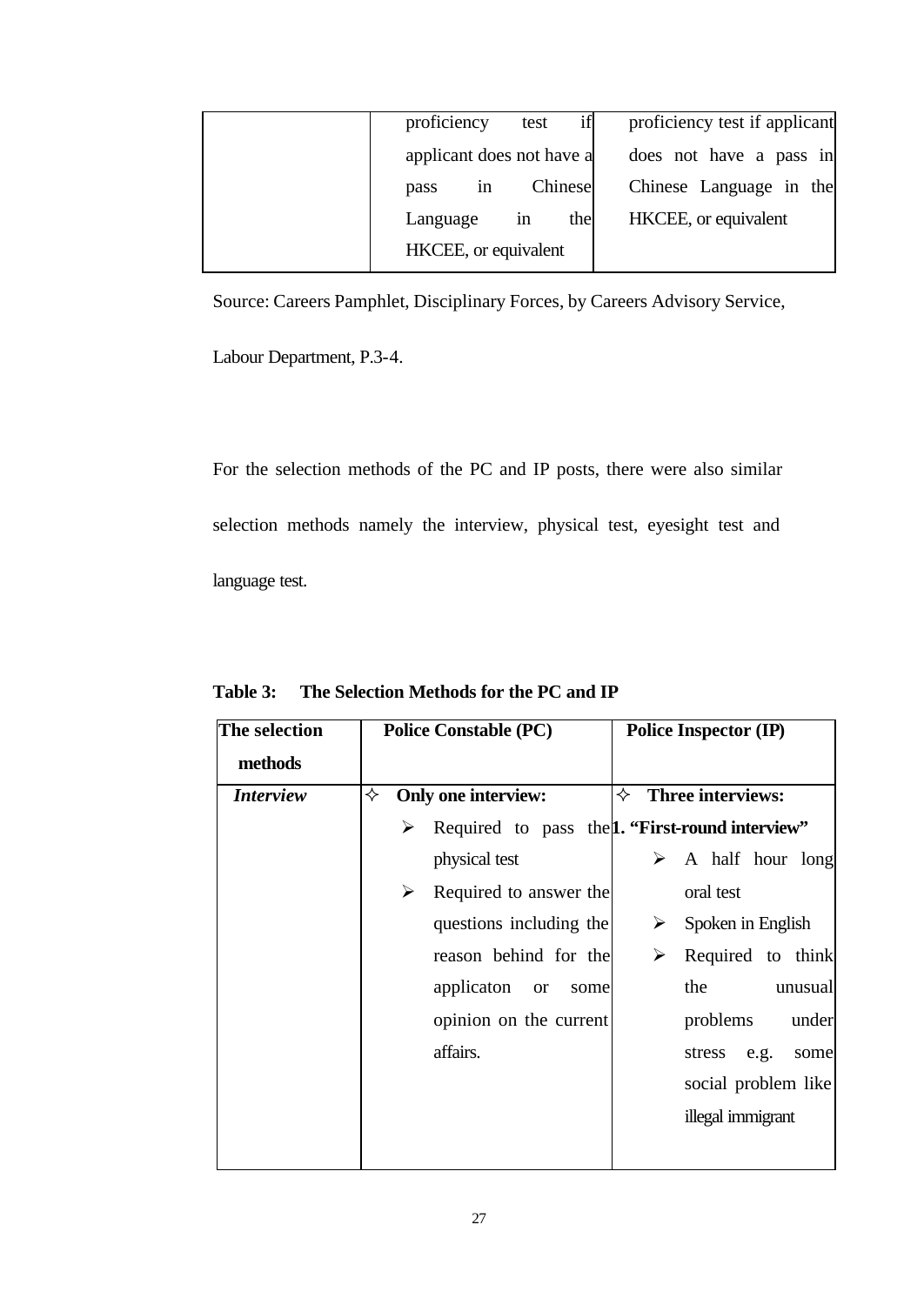|                                | 2. |                       | "Continuous            |
|--------------------------------|----|-----------------------|------------------------|
|                                |    |                       | Interview"             |
|                                |    | ➤                     | Last for 2 days        |
|                                |    | ➤                     | Areas<br>to<br>be      |
|                                |    |                       | examined: English      |
|                                |    |                       | test,<br>group         |
|                                |    |                       | discussion,            |
|                                |    |                       | leadership             |
|                                |    |                       | intelligence<br>test,  |
|                                |    |                       | physical test (refer   |
|                                |    |                       | to table 4) etc        |
|                                |    | ➤                     | Expect<br>the          |
|                                |    |                       | leadership             |
|                                |    |                       | intelligence test, all |
|                                |    |                       | interview<br>the       |
|                                |    |                       | process would run      |
|                                |    |                       | in English             |
|                                |    | $\blacktriangleright$ | A briefing forum       |
|                                |    |                       | would be given for     |
|                                |    |                       | the candidates to      |
|                                |    |                       | preparation before     |
|                                |    |                       | the interview.         |
|                                |    |                       |                        |
|                                |    | 2.                    | "Last interview"       |
|                                |    | ➤                     | required<br>the<br>to  |
|                                |    |                       | physical test only     |
|                                |    |                       |                        |
| <b>Physical Test (Table 4)</b> |    |                       |                        |
| <b>Eyesight Test</b>           |    |                       |                        |
| <b>Language Test</b>           |    |                       |                        |

Source: South China Morning Post, Careers Post, December 8, 1998.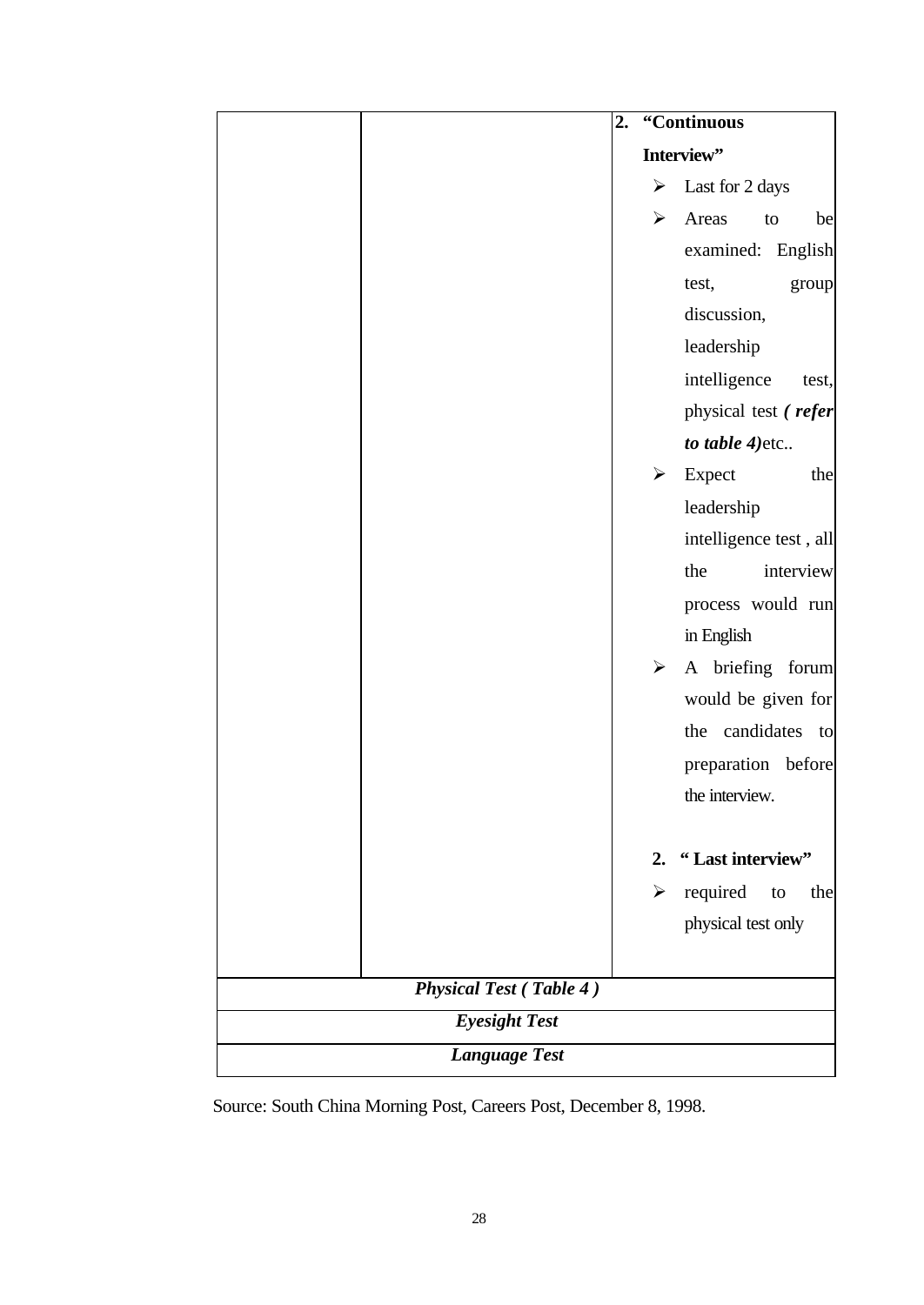| The Physical Test for IP |                                                             |                                                 |  |
|--------------------------|-------------------------------------------------------------|-------------------------------------------------|--|
| <b>Item</b>              | <b>Requirements</b>                                         |                                                 |  |
|                          | <b>Males</b>                                                | <b>Females</b>                                  |  |
| 1. Sit-up                | 20 times within 30 seconds $\ket{\diamond}$<br>✧            | 17 times within 30<br>seconds                   |  |
| 2. Burpee                | 16 times within 30 seconds $\ket{\diamond}$<br>✧            | 14 times within 30<br>seconds                   |  |
| 3. Shuttle Run           | ✧<br>within<br>$25.5$ $\diamond$<br>complete<br>seconds     | complete within 28<br>seconds                   |  |
| 4. Long Run 800m         | complete within 3 minutes $\diamond$<br>✧<br>and 10 seconds | within<br>$\overline{4}$<br>complete<br>minutes |  |
| 5. Jumping               | ✧<br>Jumping higher that $20 \diamond$<br>inches            | Jumping higher that<br>16 inches                |  |
| 6. Climbing Ladder       | within<br>$30 \diamond$<br>✧<br>Complete<br>seconds         | Complete within 35<br>seconds                   |  |
| 7. Pull Up               | ✧<br>9 times                                                | ✧<br>7 times                                    |  |

#### **Table 4: The Physical Test for IP**

## 5.2.1.3 Training and Career Development

With reference to theory, Singer (1990: 171) stated that ' training entails the use of prepared programs which reinforce employees' existing competencies or facilitates the acquisition of new knowledge, skills, and abilities in the interest of improving job performance'. Training programs are usually associated with 'vocational teaching' of a specific job skill for non-management employees while development programs prepare employees for succession or prepare managers for expanded responsibilities.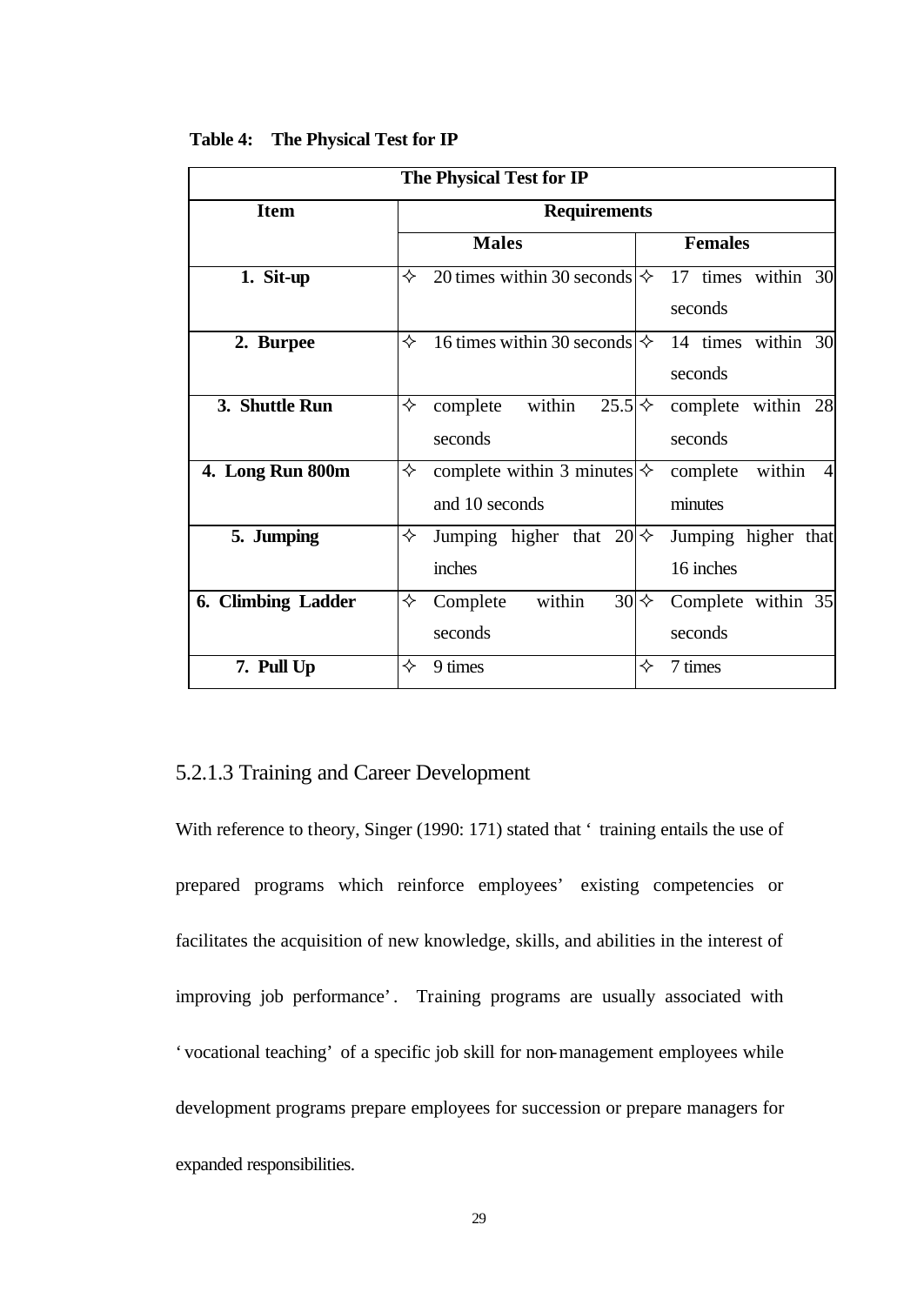## *5.2.1.3.1 Training*

As mentioned in the theory, as Dessler (1999: 249) defined that 'training is the process of teaching new employess the basic skills they need to perform their jobs'. Thus, the theoretical goal of the training is to prepare and improve the new or existing employees in term of the skills, knowledge and performance in meeting the human resource needs of the organization. This statement has been used in this study for the evaluating the effectiveness of the training programs of the Hong Kong Police.

## *5.2.1.3.1.1 The Criteria for Evaluating the Effectiveness of the Training*

In evaluating the suitability of the existing training courses content, we defined suitable courses content as that which was integrated with the human resource needs of HRP deriving from the organizational goals and values. As Reay (1994:39) mentioned that the strategic plan enabled the training managers to find out the training needs which might not be any immediate benefits, but that in long-term benefits for the organization. Thus, the integration between the training course content and the organizational human resource goals was the criteria used for evaluating the effectiveness of the training of the Hong Kong Police.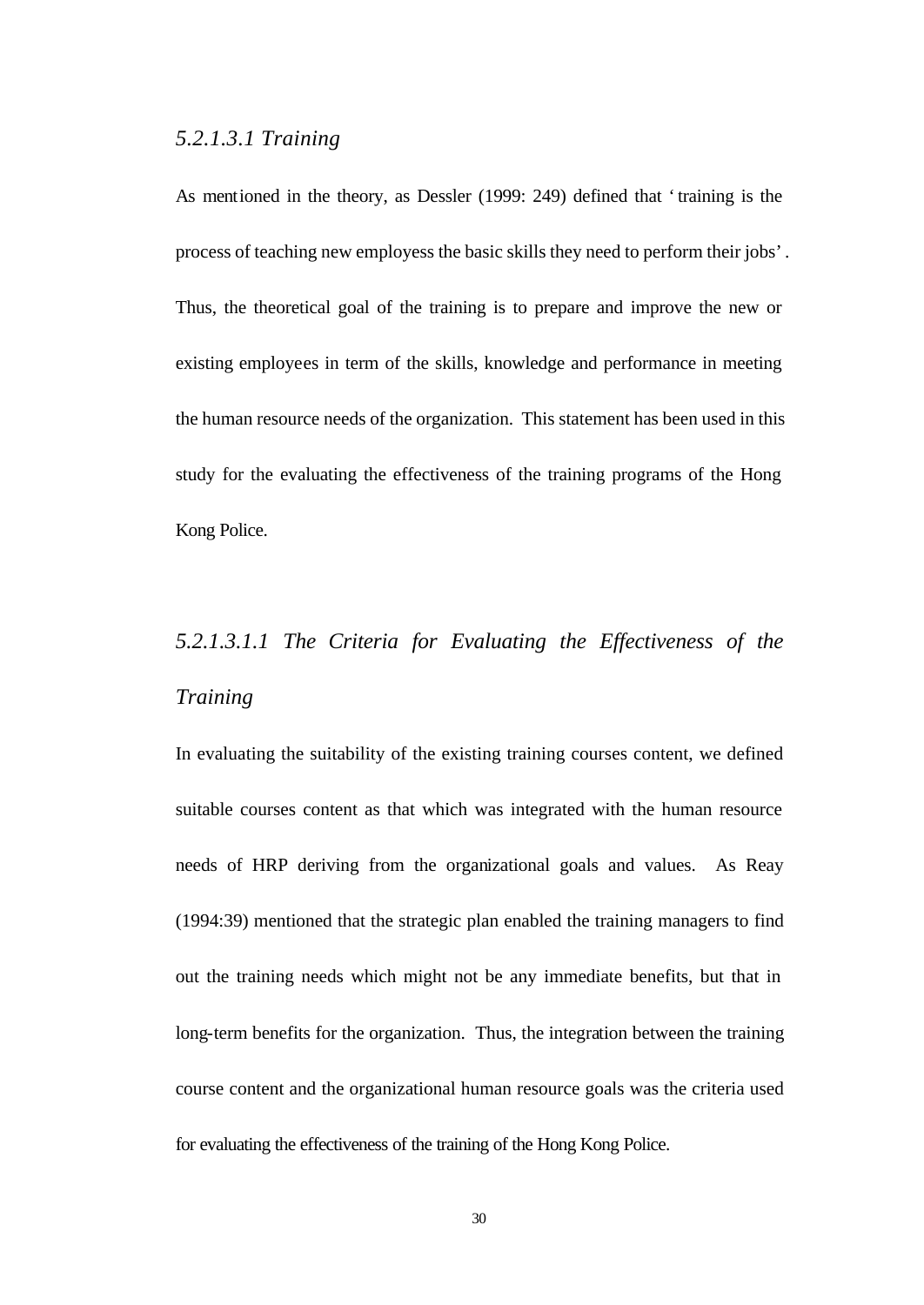In evaluating the effectiveness of training program contents, the following has been considered

**5.2.1.3.1.1.1 Integration between the training programs contents and the organizational human resource needs:** to what extent have the training program contents been integrated with the human resource goals?

**5.2.1.3.1.1.2 The training methods:** to what extent the Training Wing employing suitable and effective training methods in provided training programs to meet the human resource needs and succession needs of the Hong Kong Police?

As Reay (1994:44) stated that even a training method could deliver the goods in matching its training objectives, but the effectiveness is still minimal in 'contribution to the future survival and prosperity of the organization'. Thus, in achieving the organization's human resource needs, other than the training courses content, the suitability of the training methods employed in the existing training courses have been evaluated.

However, due to the limitation of the information, we could not evaluate whether the training methods employed can match the organizational human resource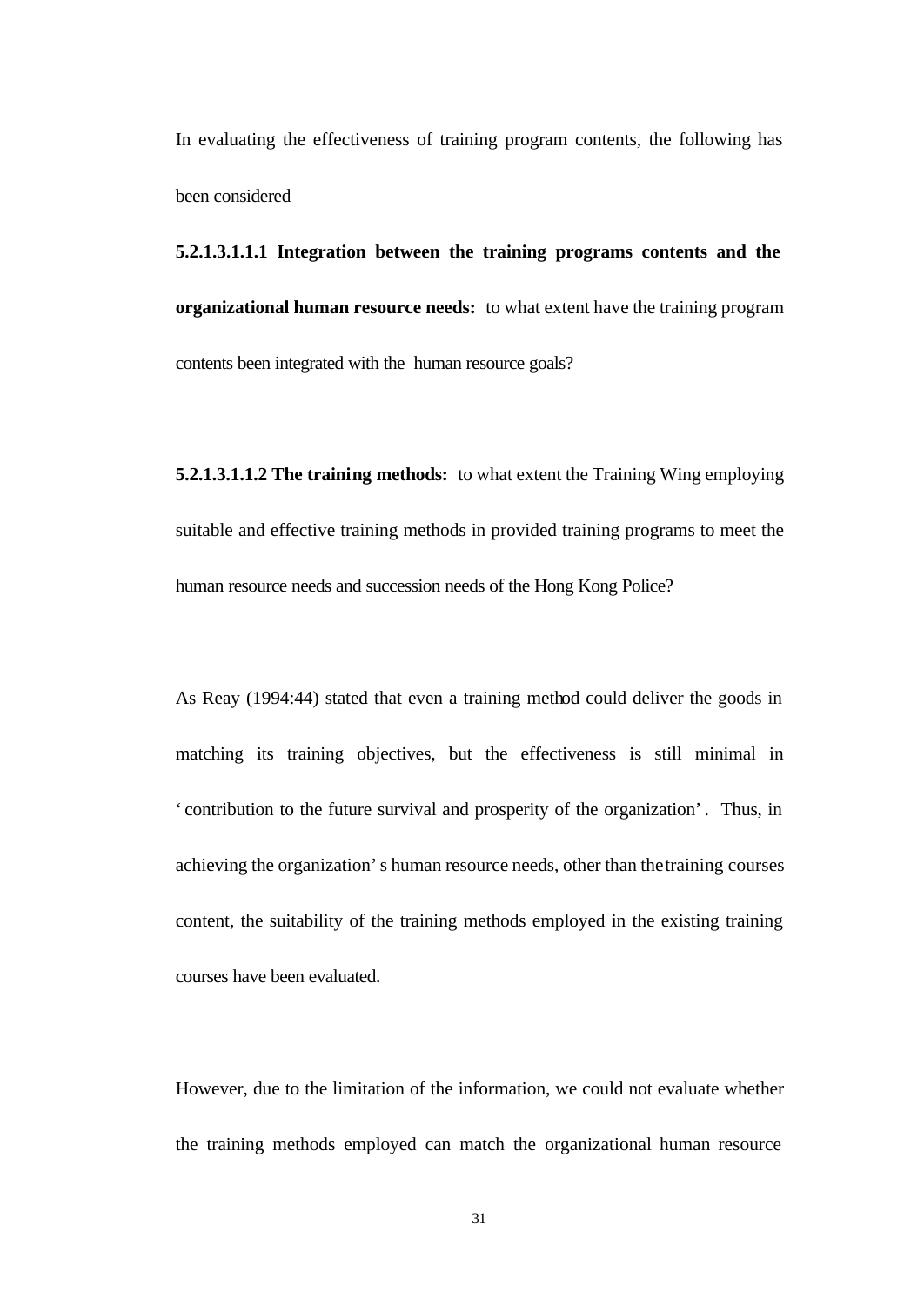needs. There was a lack of detailed information about the human resource needs and training methods of the Hong Kong Police. It was unfair and inaccurate to evaluate the effectiveness of training and career development with unclear and insufficient information. Also, as Reay (1994: 8) mentioned that 'selecting training methods are likely to suceed'. Thus, we could only narrow down our evaluation into whether the training methods employed can meet their own training courses objectives.

In order to evaluate the effectiveness of the training methods employed, we have considered

*5.2.1.3.1.1.2.1 Consistency between the training methods and the training courses objectives:* to what extent are training methods employed consistent with the training courses objectives?

*5.2.1.3.1.2 The Existing Training Practices of the Hong Kong Police*  Regarding the training and career development, there were difference in the training needs and targets on profit and the non-profit making organizations such as Hong Kong Police. It had special training needs in order to achieve organization's objectives while the profit organizations had the training needs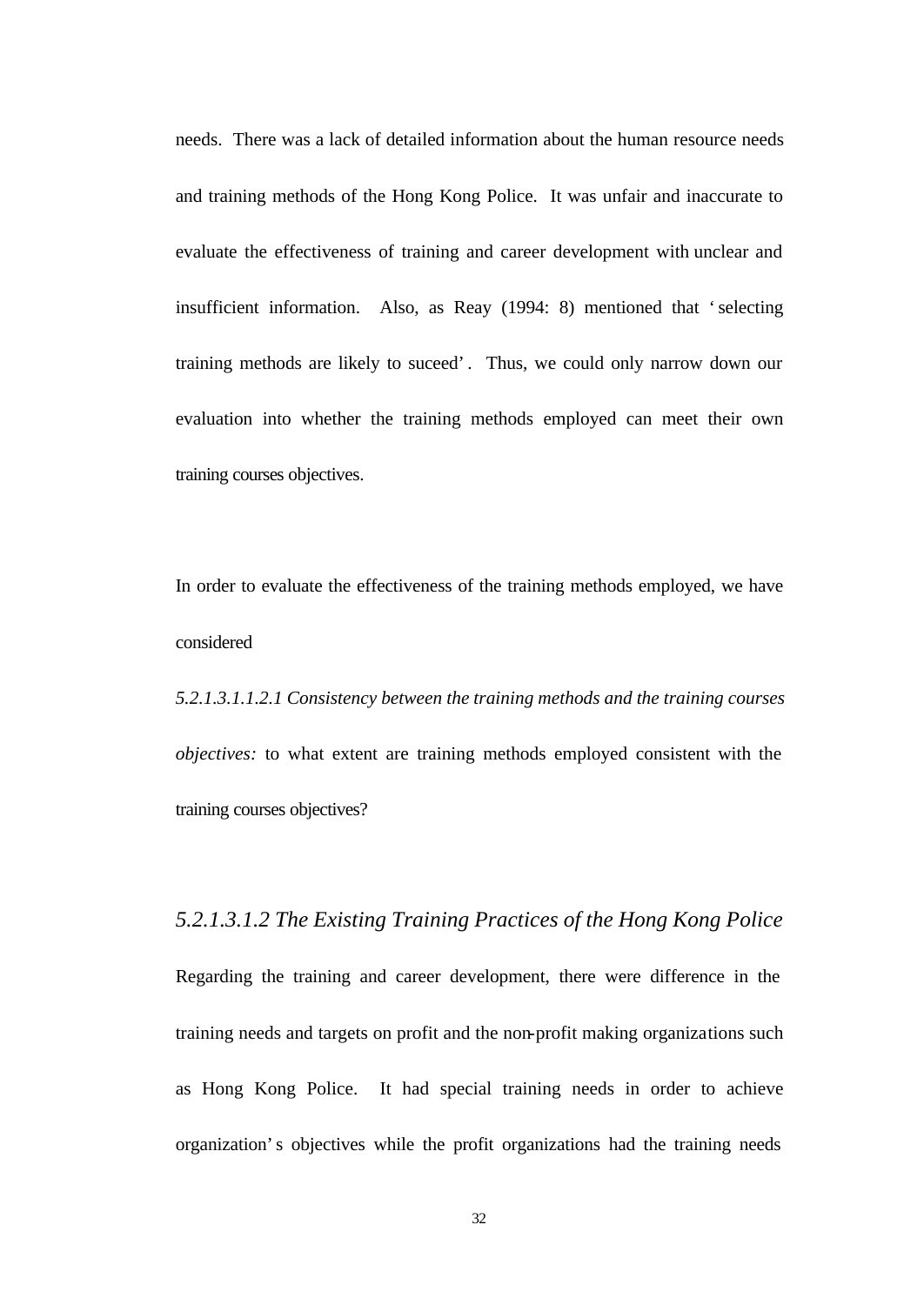related to profit-oriented knowledge, skills and abilities. Moreover, as Reay (1994: 39) stated that the training managers need to identify the type of organization and its' implications for the training strategy.

Since for the Force, the focus was on the areas of providing courses about the law and regulation knowledge, discipline training, values building, communication training, information technology training, and some technical skills training such as firearms, training, driving, public order etc., for all the new and existing staff. At the same time, the Force had also developed training programs for career development.

In order to achieve the above training needs, the Police Training School (PTS) was responsible for the initial training of PCs and IPs joining the Force and the majority of in-service training that officers needed to undergo throughout their careers journey. It offered the Recruit Training and the Continuation and Promotion Training.

The Recruit Training was a basic training for 36 weeks for all Probationary Inspectors (PIs) to equip them with the necessary knowledge and skills and the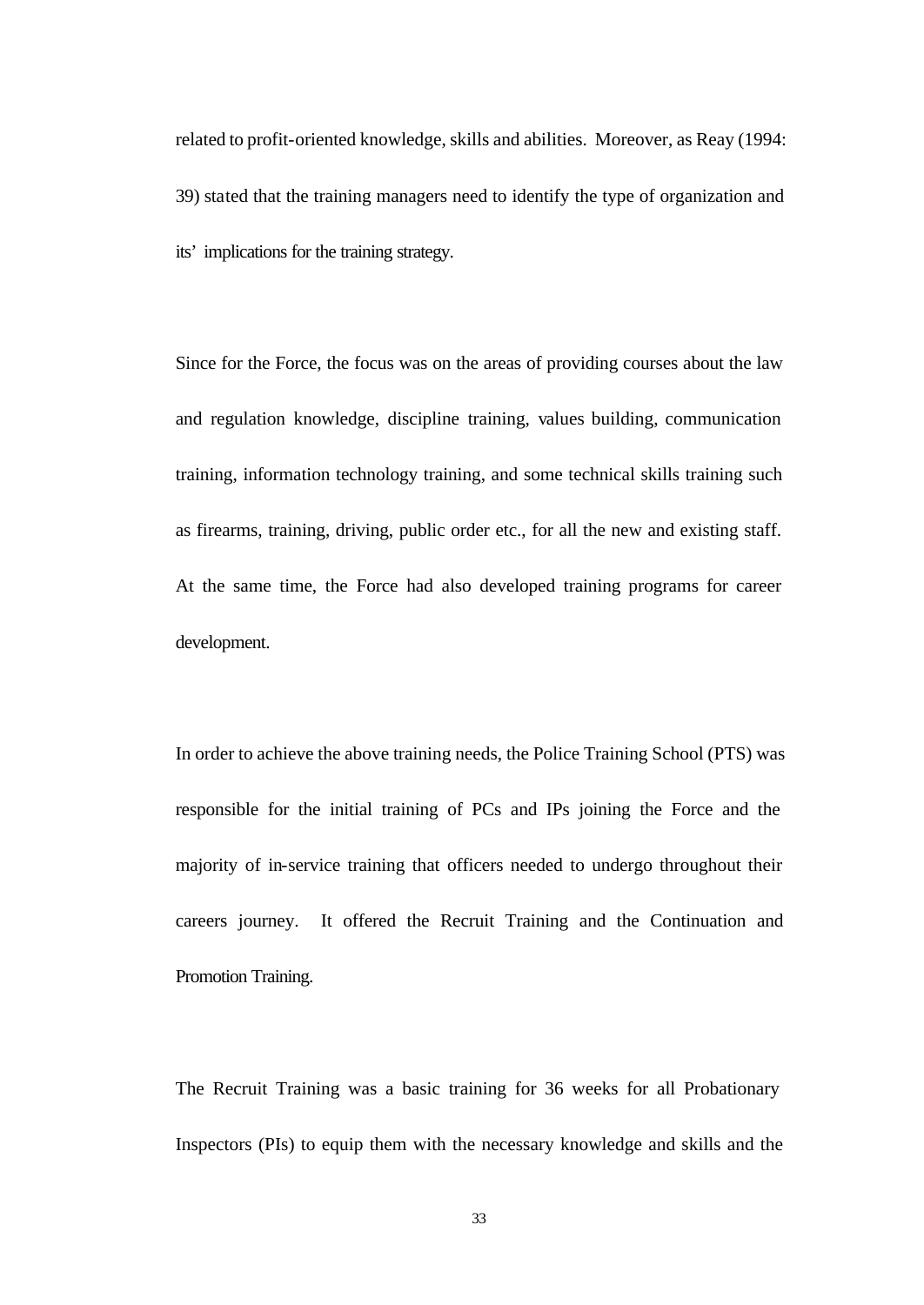requisite confidence and competence to discharge their duties in the Uniform Branch general stream during the period of their probation. There was the basic training on law, police procedures, handling and use of firearms, foot drill and strenuous physical training.

All newly recruited PCs needed to attend a 27-week basic training course at the PTS. The law, police and court procedures, social studies including the Basic Law, Living the Values and Care of Victims was on the training curricular. This was supplemented by instruction in self-defense, physical fitness, first aid, swimming, life-saving, use and handling firearms, firearms tactics, public order and drills. A Basic Putonghua Course was also provided for newly recruited PCs as a foundation for developing their proficiency of the language. Moreover, in order to serve the community, they could participate in a community interface programme aimed at providing skills for serving the less fortune members in the community.

There were also training courses in the technical skills needed in the Force. It included Firearms Training, Detective Training School and Police Driving School.

Firearms Training: The Force put a high priority for the development of firearms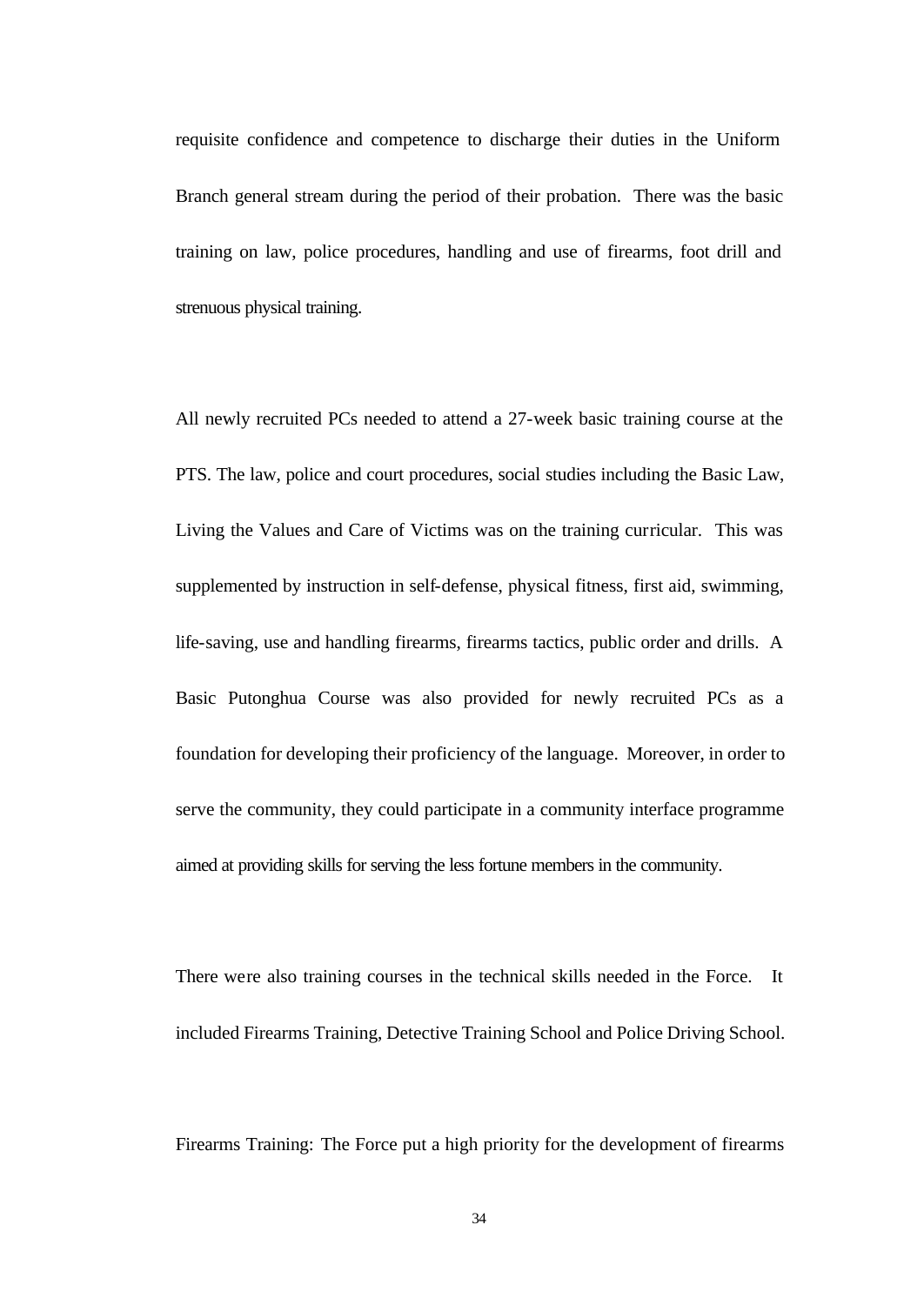and tactics training in the Force. There was is regular review on all aspects of firearms, ammunition, related equipment and firearms tactics, as well as standards to be achieved in order to ensure the Force keeping abreast of advances in technology and skills. Officers had to achieve a minimum of 70 per cent hits on target while undergoing continuation and qualification courses.

Detective Training School: The school provided a variety of specialist training for criminal investigation duties, including the Standard Criminal Investigation Course Phase I for officers considered suitable for Divisional Crime Units; an advanced Phase II, for officers entering District, Regional and Headquarters Crime Units; Special Duty Squad (SDS) Courses for officers taking up duties in District SDS; Interview Development Training Course which provided enhanced interview techniques involving the use of video recordings; and ad-hoc and continuation course which were organized to meet the needs of officers from Detective Constables to Uniformed Branch SPs.

Police Driving School :The School provided driving training to the highest international standards on a diverse vehicles fleet which ranges from small motorcycles to armored personnel carriers. Courses ranged from basic skills in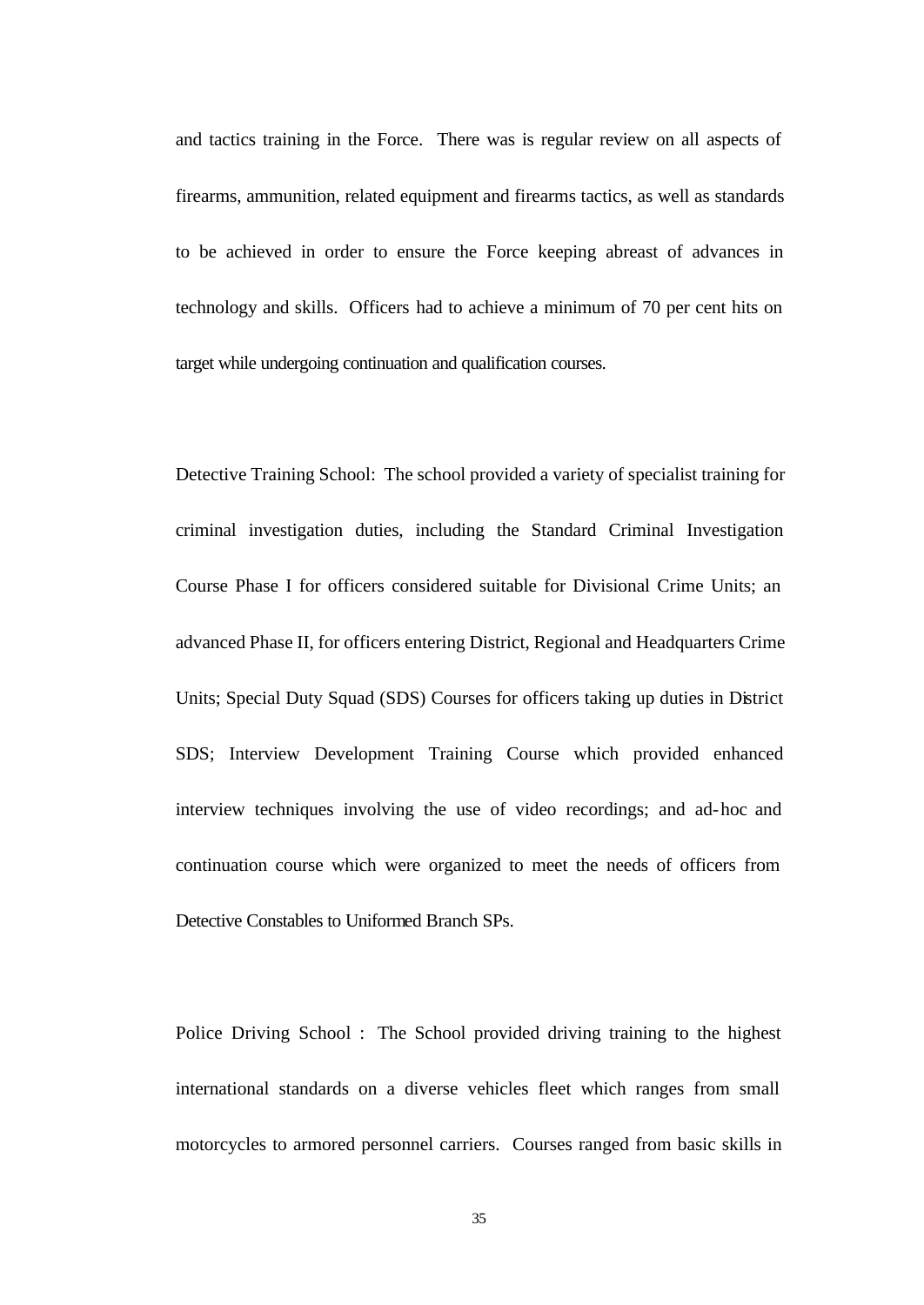defensive driving and riding to more advanced driving disciplines associated with emergency response and traffic enforcement. All police drivers were independently licensed and tested on a regular basis to maintain a professional standard of driving expertise at all levels. Police involvement in traffic accidents had been on a steady decline for the past five years and every opportunity was utilized to emphasize road safety and courtesy.

## *5.2.1.3.2 Career Development*

Regarding the career development, as Guttridge (1976, cited in Scarpello, Ledvinka and Bergmann, 1995: 474) defined that "career development consists of the set of activities that flows from the individual's career objectives and helps to achieve those goals". Thus, theoretical goal in this function is to equip and train up the trainer or trainees by providing development training programs in order to satisfy the human resource needs and succession needs of the organization. Based on these theoretical goals, some criteria have been established for evaluating the effectiveness of the career development of the Hong Kong Police.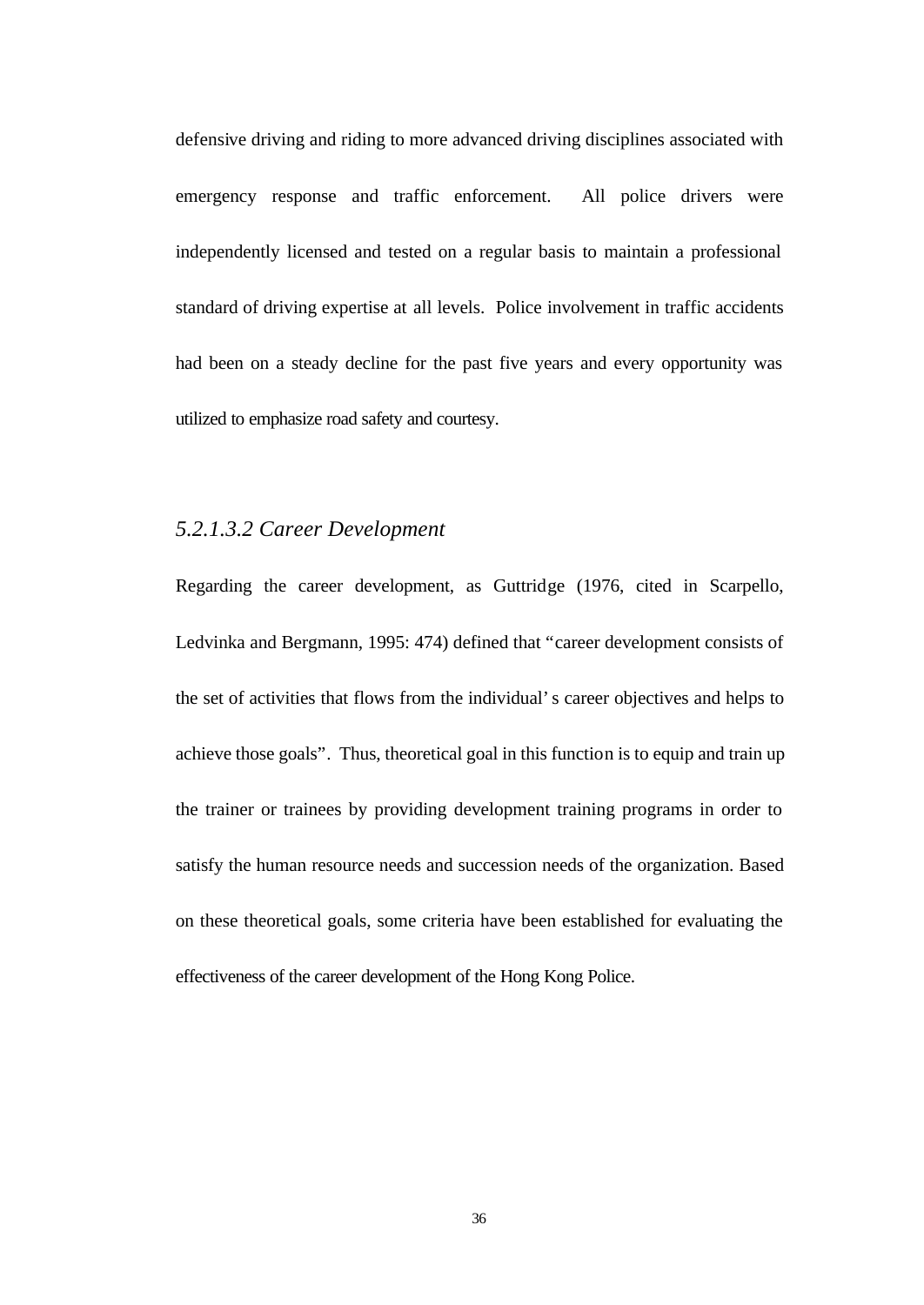## *5.2.1.3.2.1 The Criteria of Evaluating the Effectiveness of the Career*

## *Development*

In evaluating the effectiveness of the development training programs content, we had considered the following:

**5.2.1.3.2.1.1 Integration between the career development training programs and the organizational human resource needs and succession needs:**  to what extent have the development training programs content been integrated with the organizational human resource goals and succession needs?

For evaluating the suitability of the existing development training courses content, we defined suitable development training course content as that was integrated with the human resource needs of HRP deriving from the organizational goals and values. As Guttridge (1976, cited in Scarpello, Ledvinka and Bergmann, 1995: 475) defined that "career management is a process by which an organziation attempts to match individual employees career interests and capabilities to organizational staffing requirements". Thus, the integration between the training courses content and the organizational human resource goals is a criteria for evaluating the effectiveness of the training of the Hong Kong Police.

## **5.2.1.3.2.1.2 The methods employed in development training:** to what extent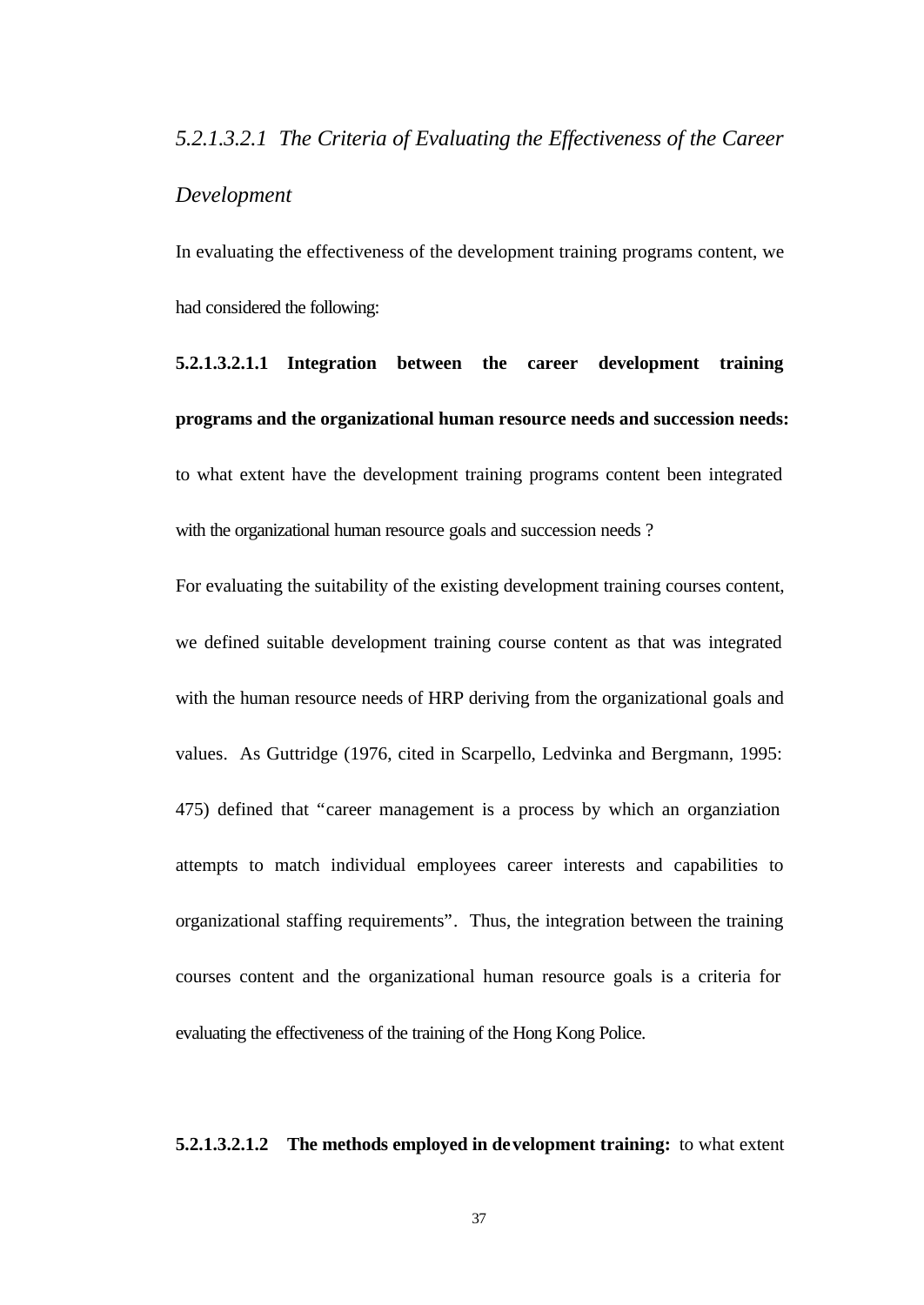does the Training Wing use effective and suitable training methods for the development training programs in order to train up and equip the trainers and trainees for the human resource needs and succession needs of the Hong Kong Police?

In achieving the organization's human resource needs, other than the development training courses content, the suitability of the development training methods in the existing training courses should be evaluated in-depth. However, as the limitation of the collected information mentioned before, we could only narrow down our evaluation to whether the career development training methods employed could meet training courses objectives.

In order to evaluate the effectiveness of the used development training methods, we would consider:

*5.2.1.3.2.1.2.1 The Consistency between the development training methods and the training courses objectives:* to what extent do development training methods employed help to develop the trainees to match the existing development training courses objectives?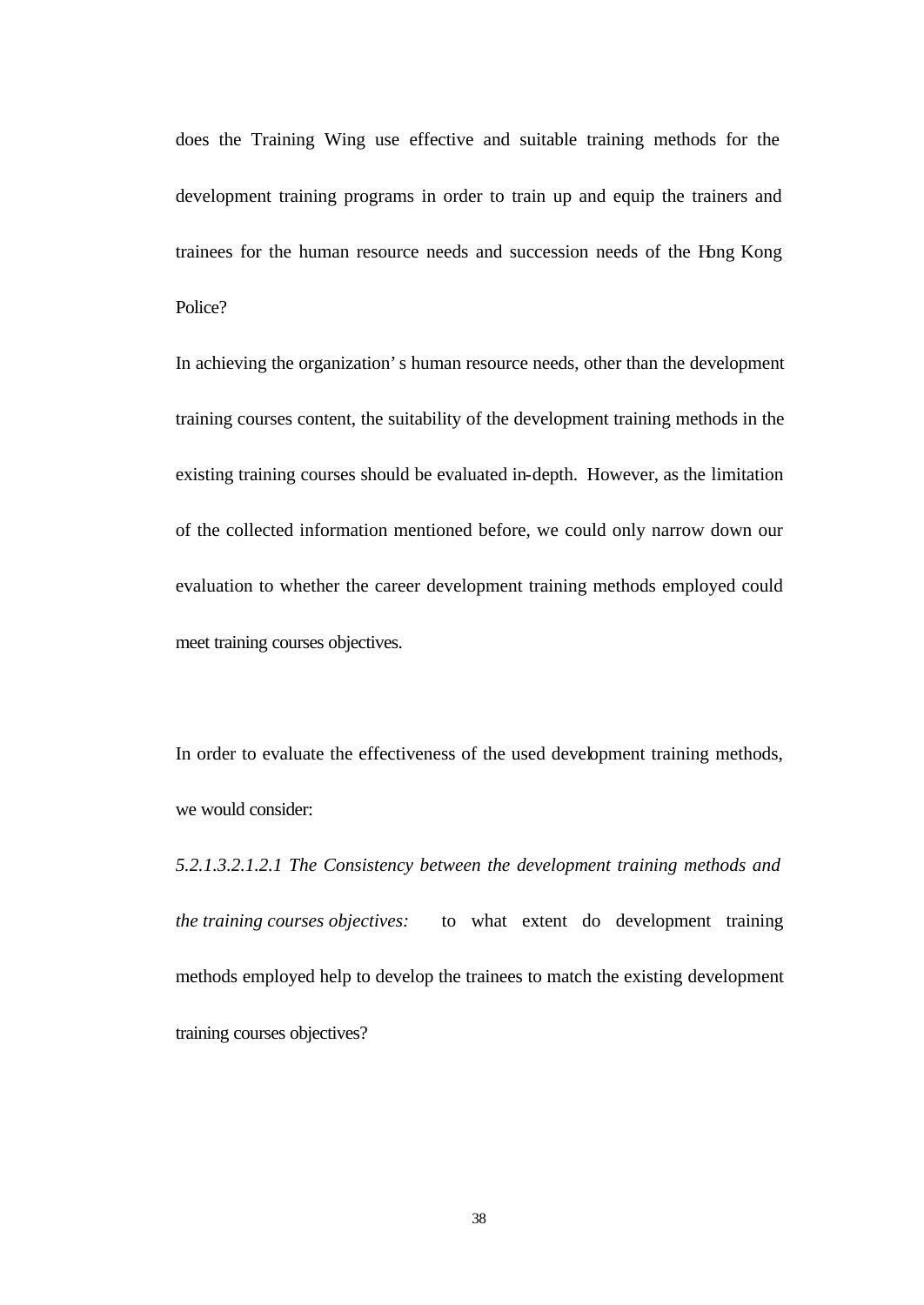*5.2.1.3.2.2 The Existing Training Practices of the Hong Kong Police*

For the purpose of succession and promotion, the Force had provided some development training courses to develop the trainees' skills, knowledge and abilities for further promotion. The police training school provided the continuation and promotion training for career development. Moreover, the in-service training bureau provides command training and the Support Division provided the Overseas Training and Local Vocational Training for the career development training.

The Continuation and Promotion Training: The Continuation and Promotion Training Division of the PTS provided in-service training in the form of promotion and development courses for all JPOs and Senior Traffic Wardens as well as Traffic courses for all the Inspector , JPOs and Newly Recruited Traffic Wardens. Training activities included practical exercises, seminars, visits, project research and presentations.

Command Training: Command courses were operated by the Higher Training Division.

(i) The Junior Command Course, attended by IPs or Senior Inspectors with four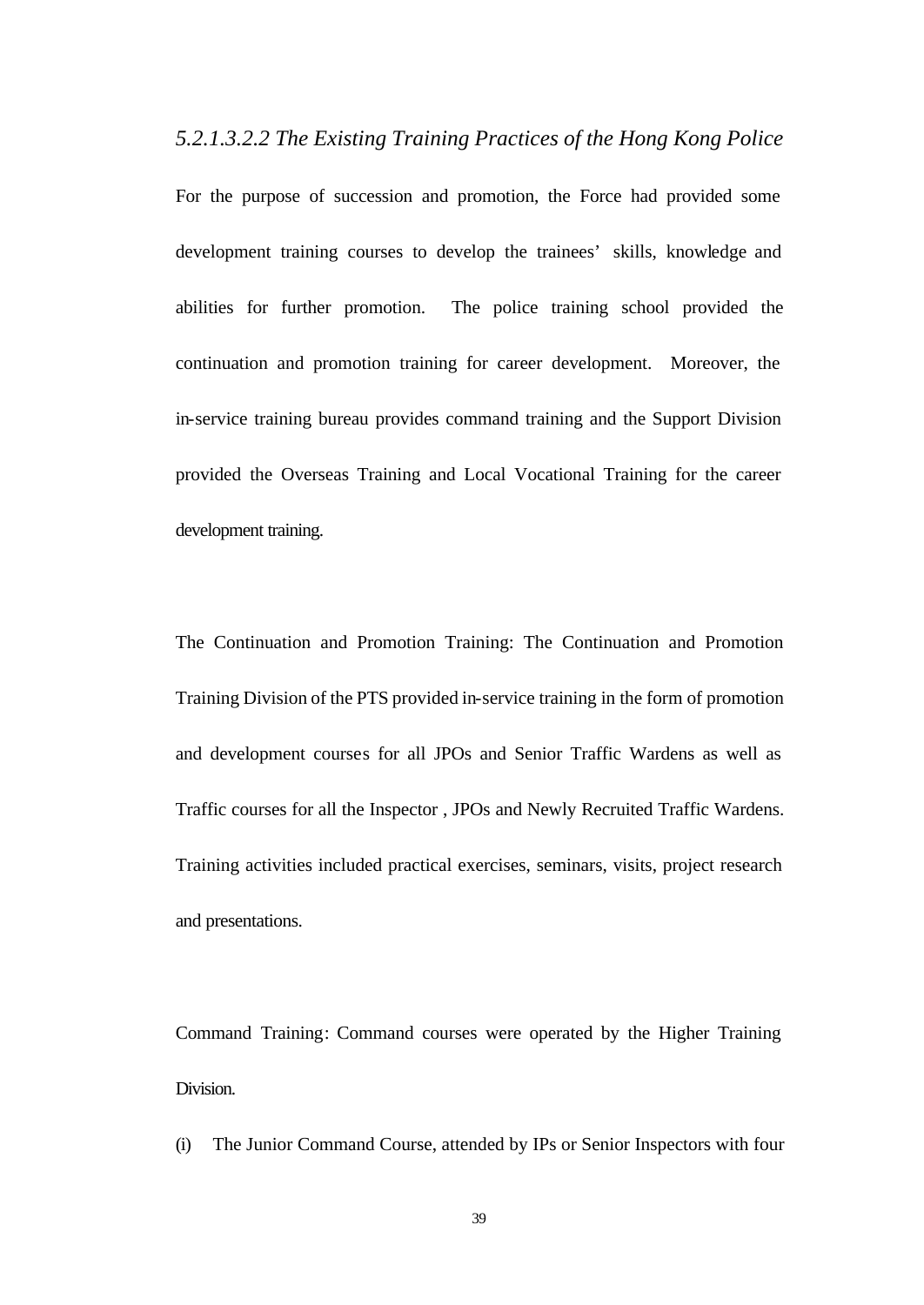or seven years' service in the rank, was a three-week course to prepare for the rank of Chief Inspector (CIP).

(ii) The Intermediate Command Course was a three-week course for nearly promoted CIPs concentrating on education in management and practical policing skills. Each participants had the opportunity to study for a Diploma in Personnel Management and Public Administration which was integrated in the course and run in conjunction with a local tertiary institution

(iii) The Senior Command Course was a three-week course for recently promoted Superintendents (SPs) designed to strengthen their strategic planning and managerial skills and broaden their perspective. A Graduate Certificate in Police Management had been incorporated into the course. Over 40 SPs are now of being a learning organization dedicated to the principles of continuous learning and self-development. As Thurbin (1994, cited in Pearn, Roderick and Mulvocney, 1995: 51-52) defined that a learning organization "improves its knowledge and understanding of itself and its environment over time, by facilitating and making use of the learning of all its individual members". The course also conducted a two-day liaisons visit in a Public Security Bureau unit in Guangdong.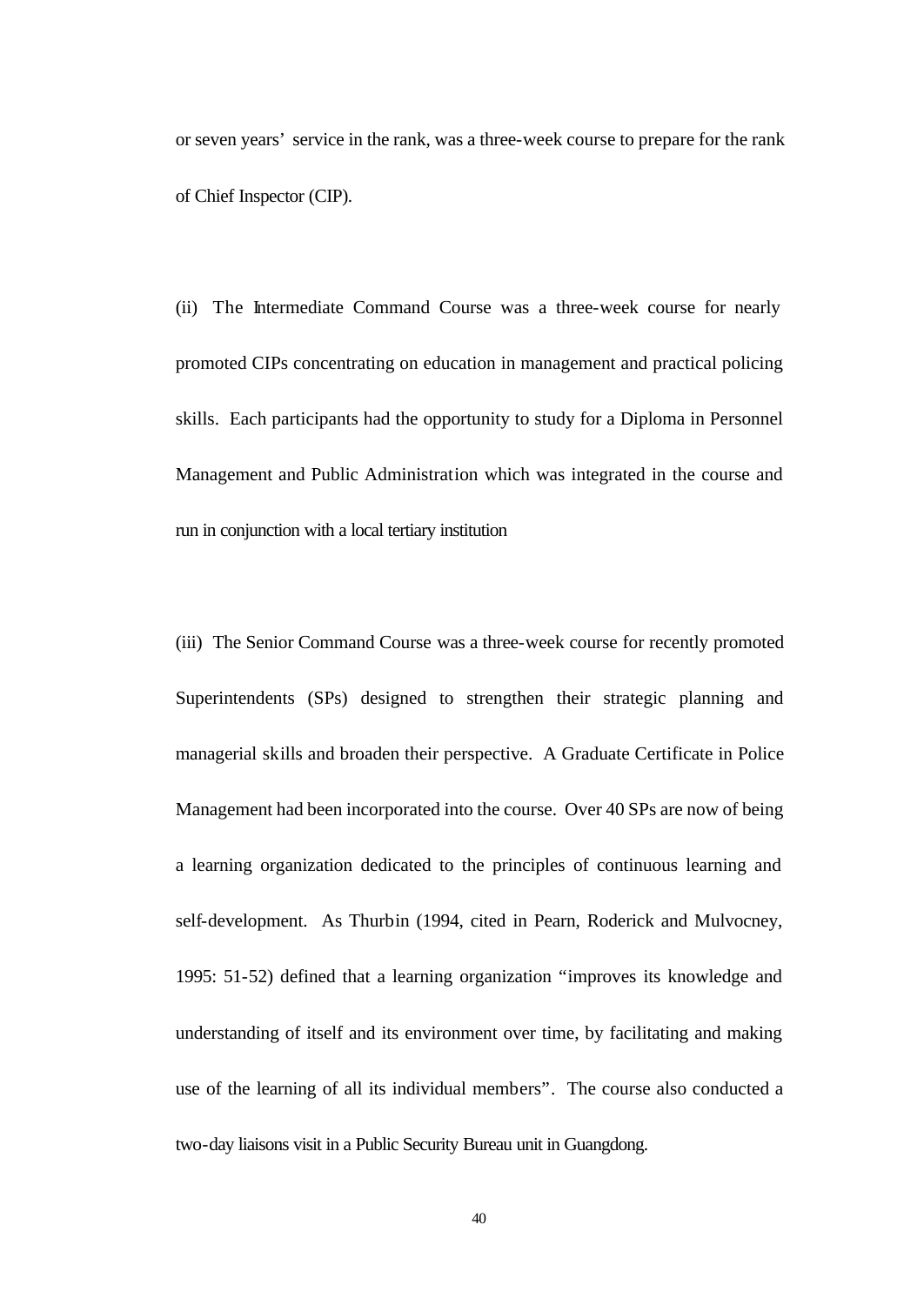The Communications Training Section and the Information Technology Center were under the authority of the Higher Training Division. Thus, there were courses provided by the Section and the Center in 1998.

(i) The Communication Training Section provided and ran courses on communication equipment and new radio systems for 91 police officers of various ranks. It also provided courses for 493 civilian staff who are mainly Police Communications Officers and technical officers of the communications branch. It also coordinated 62 training courses, organized by using external resources, for 408 technical staff and three overseas training courses for seven members of the branch.

(ii) The Information Technology Training Center had been particularly busy in recent years during which several major information technology systems were implemented, including the Formation Information Communal System, the Regional Information Communal System, and the Traffic Operations and Management system. It was also responsible for organizing standard micro-computer application courses for the Force members to enhance their day-to-day use of micro-computer. In 1998, 6,870 officers received training at the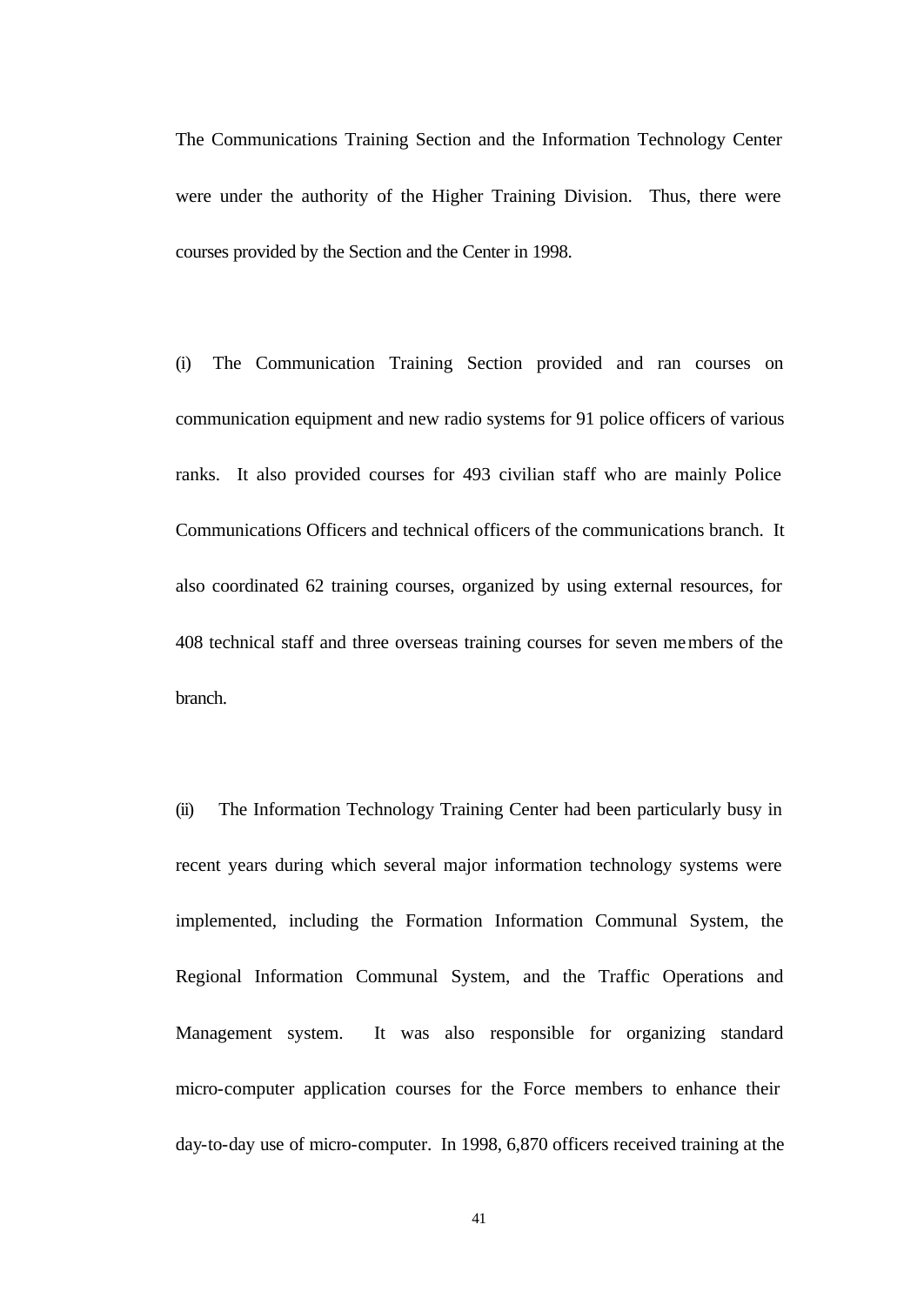Center and 4,831 staff attended micro-computer training courses organized by the Center.

Overseas Training: The Support Division provides overseas training. The budget for overseas training was \$7.53 million in 1998/99. In all, 56 officers ranking from Senior Sergeant (SSGT) to Assistant Commissioner of Police attended management and command training at various police colleges, universities and training institutes in the United Kingdom, the United States, Canada, Australia, Malaysia, Singapore and the Mainland, while 57 officers from PC to Senior Superintendent attended specialist or other police-related courses which greatly enhance their professional knowledge in a variety of complex police work situations.

Local Vocational Training: The budget for 1998/99 was \$3.05 million which represented a 5.9 per cent increased compared with 1997/98. Around 1,000 different types of on-the-job training were organized for more than 5,000 officers with a view to meet the Force requirements as well as to develop a learning culture within the organization. In addition, over 500 officers, mainly JPOs, joined the Course Fee Reimbursement Scheme in 1998/99 in pursuit of private studies for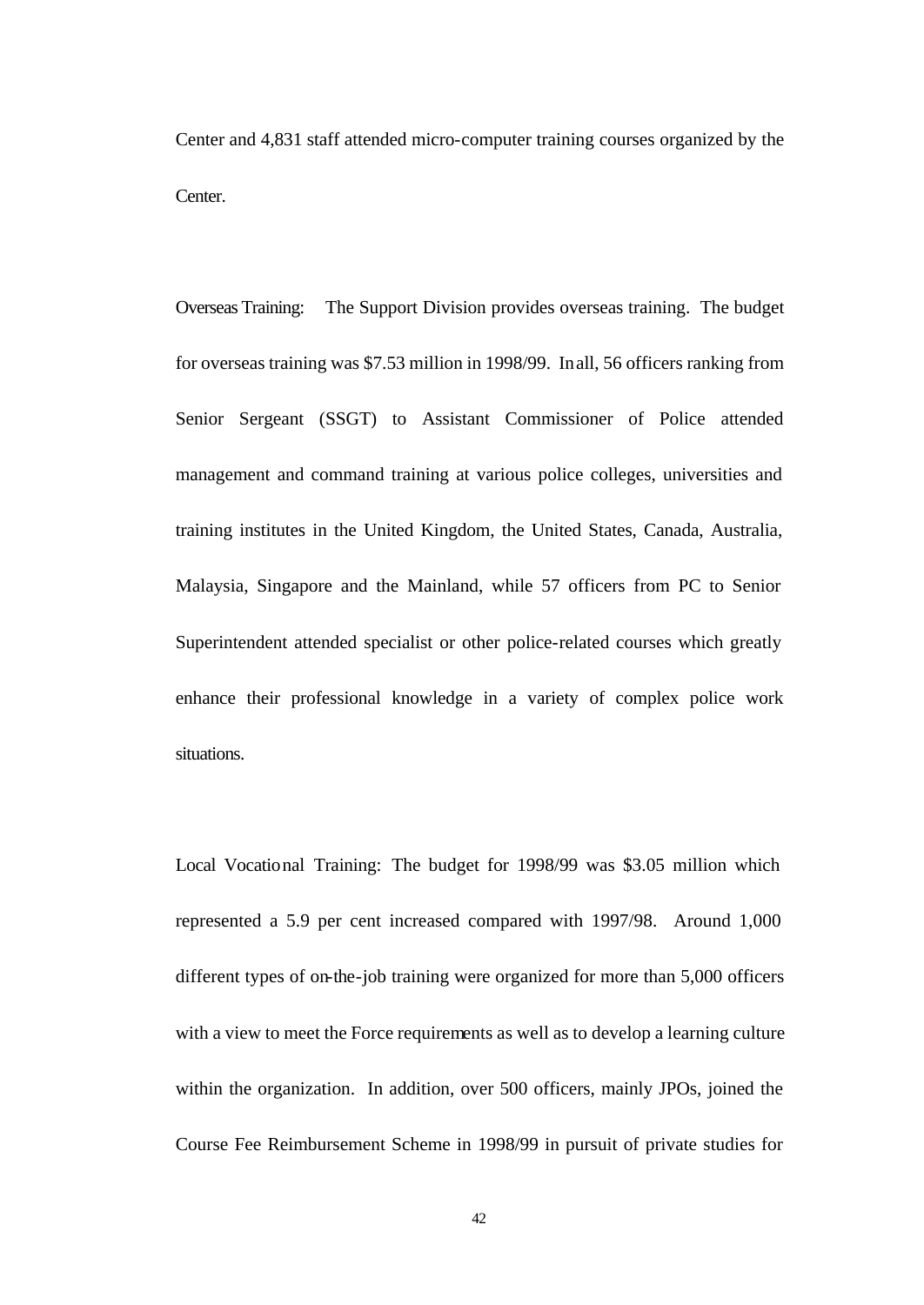both personal and career development.

There was a bureau called the Training Development Bureau that was responsible for the design, review and update of all Force mainstream training courses and the training of all its officers as instructors. To meet the changing needs of the Force, the Bureau had, in 1998 for the first time, selected training specialists and academics from outside to fill vacancies for the posts of Force Training Officers and Assistant Force Training Officer.

## *5.2.1.3.3 The Promotion Mechanism*

The ultimate goal of the training and career development was to prepare the qualified trainees for the promotion in the future in order to satisfy the human resource needs and succession needs of the Hong Kong Police. Thus, evaluating the effectiveness of the promotion mechanisms had been viewed as part of evaluating the effectiveness of the training and career development.

From a theoretical standpoint, the promotion was designed to motivate and improve the existing employees performance by defining a clear career path for them. Some criteria have been established in this project for evaluating the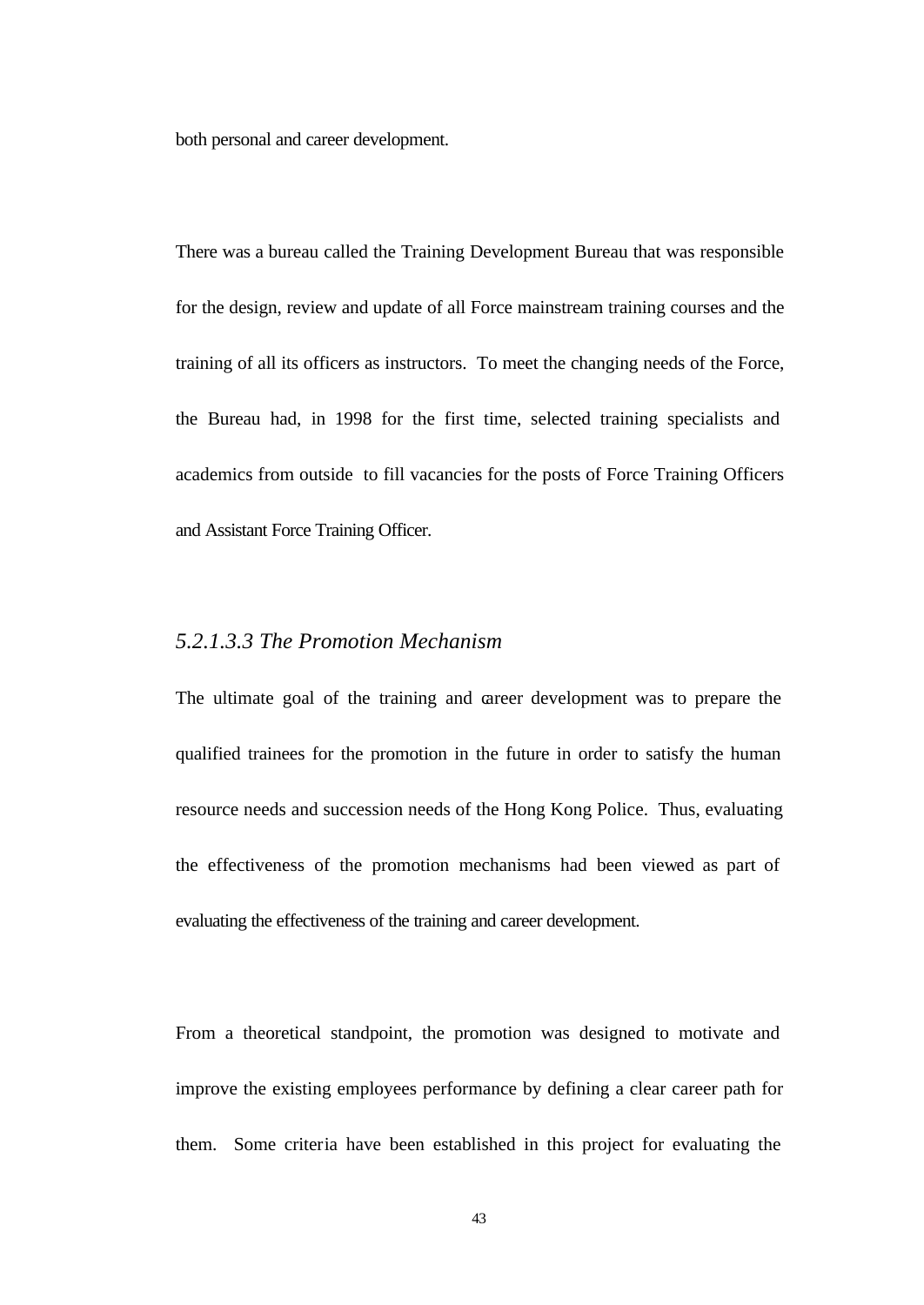effectiveness of promotion of the Hong Kong Police.

## *5.2.1.3.3.1 The Criteria for Evaluating the Effectiveness of the Promotion Mechanism*

**5.2.1.3.3.1.1 Promotion criteria:** to what extent has the Personnel Wing set suitable criteria for selecting persons to be promoted to the right position at the right time in order to meet the human resource needs and succession needs of the Hong Kong Police?

In order to select qualified candidates for succession, the promotion criteria should be integrated with the organizational human resource needs and succession needs. If the promotion criteria did not match with the organization's human resource goals, the Personnel and Training Department could not select the "right" candidates for succession. Thus, we should consider the effectiveness of the promotion criteria.

In evaluating the promotion criteria, we defined suitable criteria and that which were observable and a good indicator for the performance. Thus, we have considered: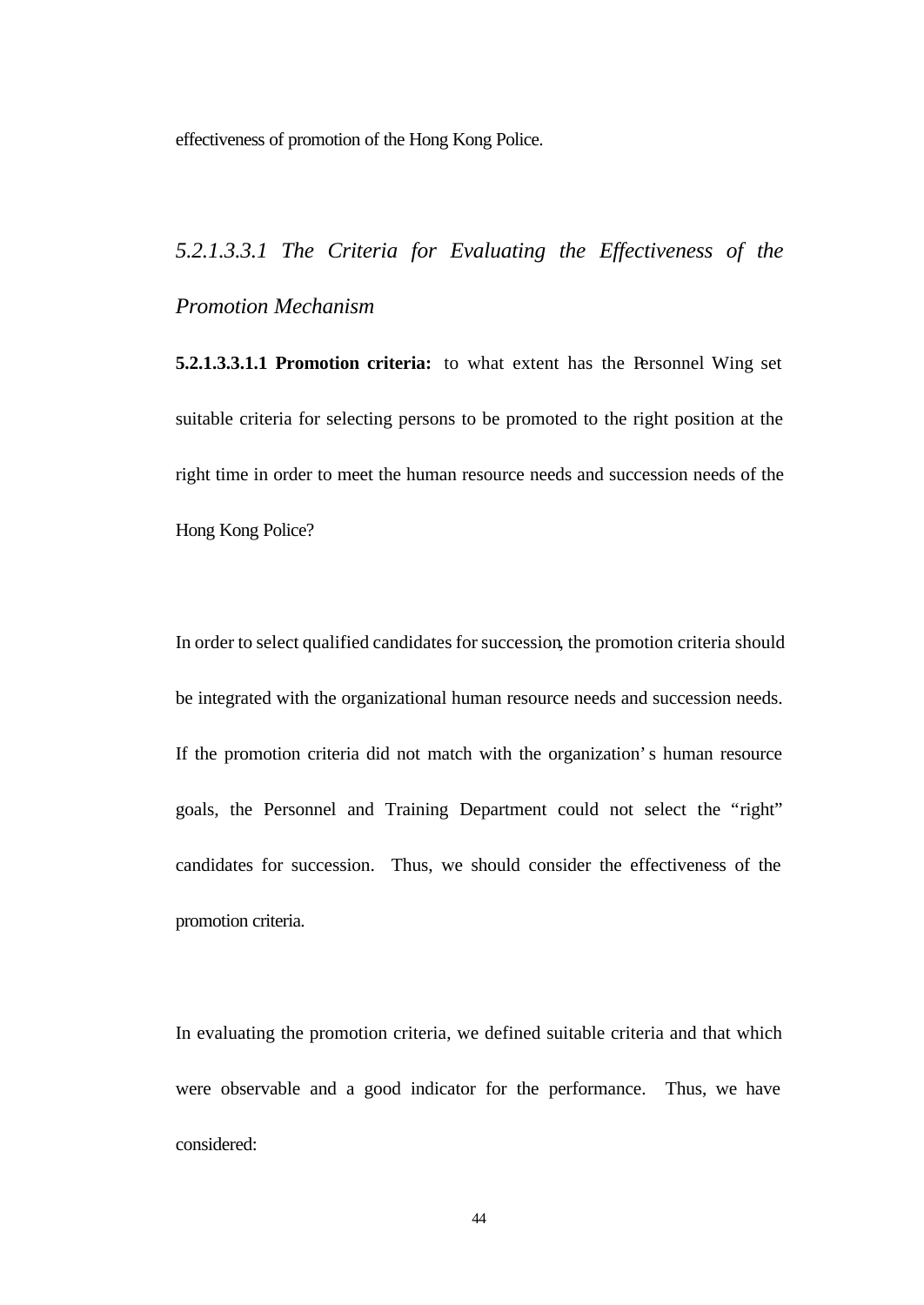*5.2.1.3.3.1.1.1 The nature of the promotion criteria:* to what extent are the promotion criteria are observable and a good indicator of the performance?

*5.2.1.3.3.1.1.2 The comprehensiveness of promotion criteria:* to what extent are promotion criteria combined effectively in order to selecting the qualified candidates for succession?

Furthermore, promotion criteria including Seniority, Performance and Examination should be combined in such a way that qualified candidates can be selected for promotion. Also, the promotion criteria should be good indicators of performance. Thus, the combination of the three promotional criteria had been considered as a criterion of evaluating the effectiveness of the promotion mechanism.

**5.2.1.3.3.1.2 The methods of assessment:** to what extent has the Personnel and Training Department has effective, fair and suitable assessment methods to examine and select the qualified person to be promoted so as to meet the human resource needs and succession needs of the Hong Kong Police?

Additionally, standardization of assessment was an important indicator to show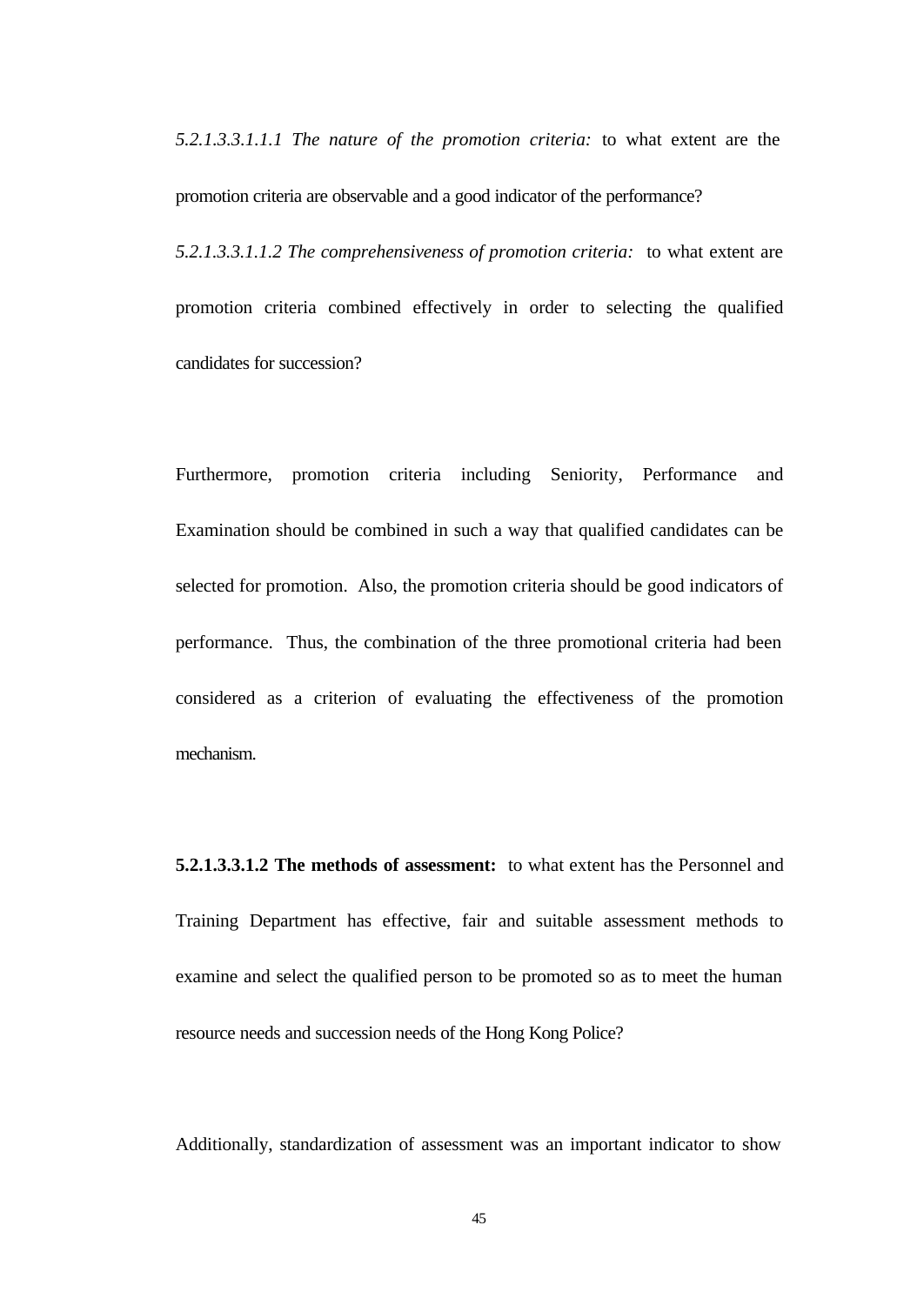the effectiveness of the promotional mechanisms. We were concerned about the fairness of the mechanism in which whether all the candidates were treated and selected in a fair status. However, as with insufficient information about standardization of assessment, we would limit the scope of our evaluation just on the promotion criteria and the comprehensiveness of the promotion mechanism in the Hong Kong Police.

## *5.2.1.3.3.2 The Existing Promotion Criteria in the Hong Kong Police* **5.2.1.3.3.2.1 Seniority**

One criterion for selecting qualified candidates for promotion was through the seniority, i.e. how many years they have been working in the position in order to determine whether they had enough experience for further advancement. For Police Constables, if they had served over 2 years, they would have the opportunity to be promoted as a probationary Inspector of Police. Then, after being a Probationary Inspector of Police for over 3 years, they would have the opportunity to be promoted as an Inspector of Police. Later, it was necessary for them to have more than 2 years experience to be promoted as a Senior Inspector of Police. Finally, those Senior Inspector of Polices needed to have at least 5 years' experience for them to be promoted as a Chief Inspector of Police. Hence, it could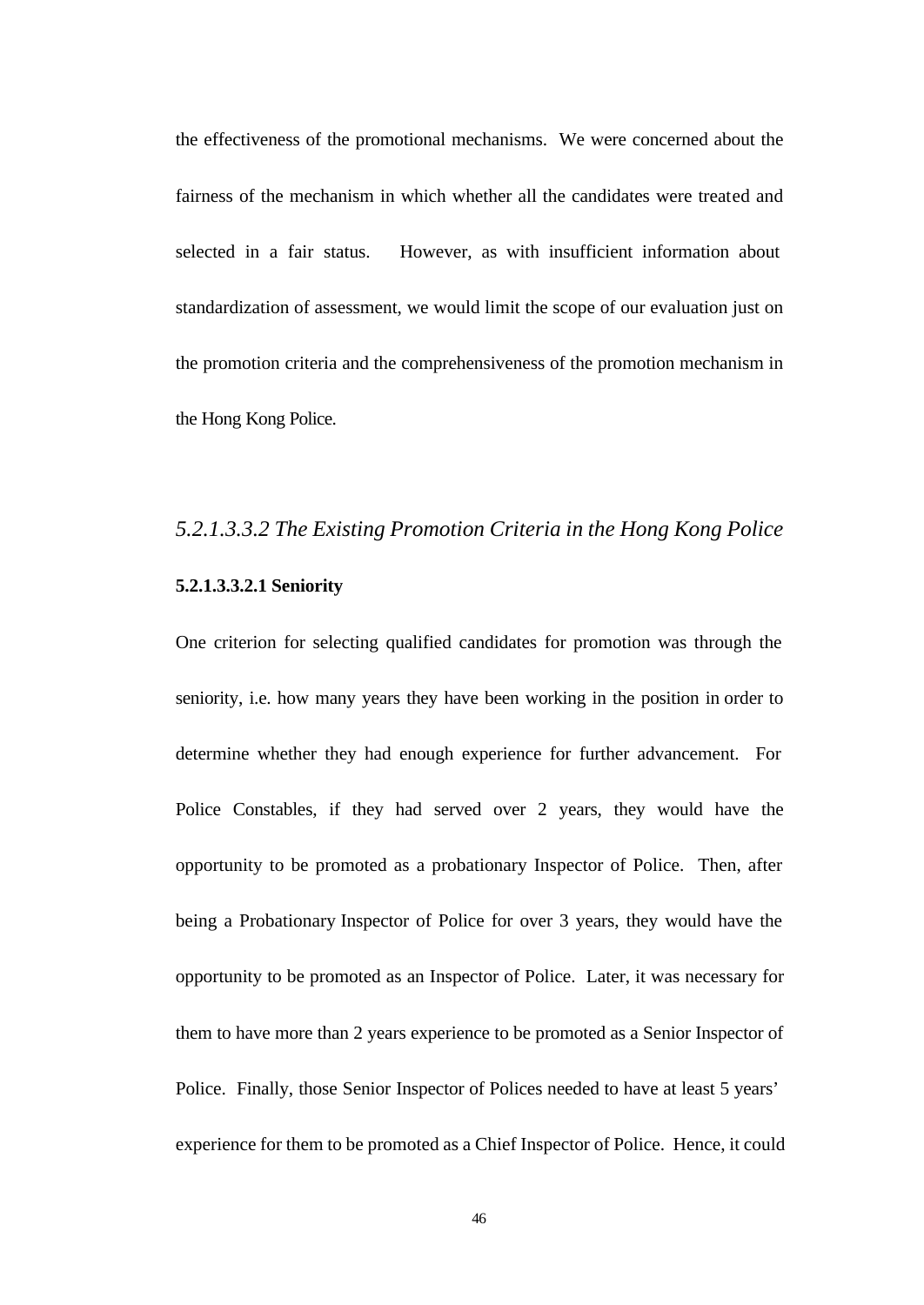be found that at least 12 years of experience was needed for a PC to be promoted as a Chief Inspector of Police.

### **5.2.1.3.3.2.2 Performance**

Other than seniority, performance would also be considered as a criterion when selecting the right candidates to be promoted. If sub-ordinates were considered to be performing well, their supervisors could recommend them to take the examination for further succession. The standards for their recommendations would be examined according to the performance indicator, which would elaborate in the part of Performance Evaluation in detail.

#### **5.2.1.3.3.2.3 Examination**

Finally, the candidates chosen as qualified for promotion needed to pass a standardized examination in order to confirm their ability and enable the Police Force to choose the most suitable candidate for a particular position. However, not all positions required to pass a standardized examination. For a probationary Inspector of Police, they needed to pass the second standardized examination in order to confirm their ability to be a confirmed Inspector of Police. Moreover, the Inspector of Police needed to take a third standardized examination in order to be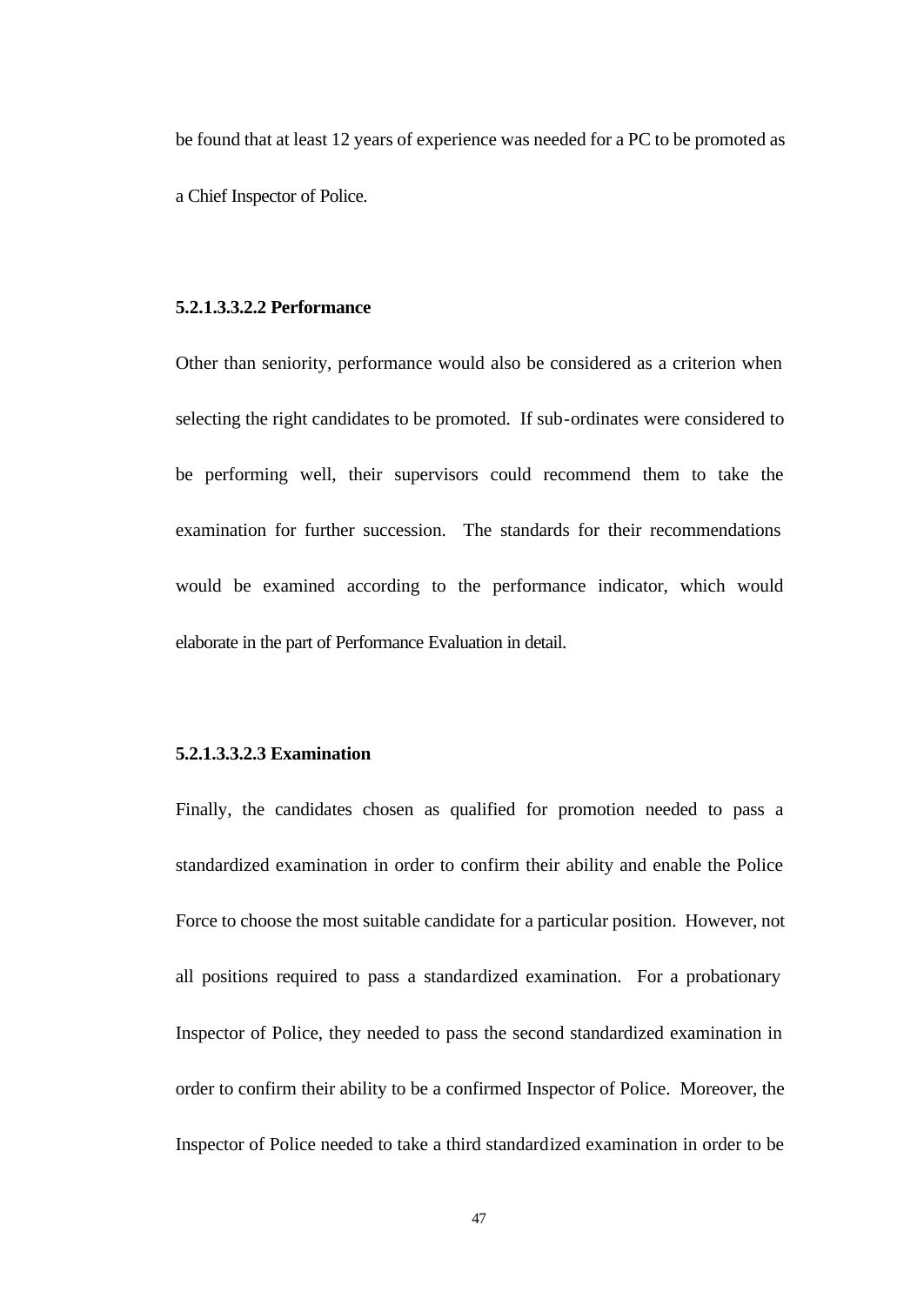promoted as Senior Inspector of Police. After that, they had to compete for further advancement, but not through examinations.

## 5.2.1.4 Compensation and Benefits Management

Singer states that " compensation refers to the intrinsic and extrinsic rewards provided by a company for the fair and equitable remuneration of employees' services performed" (1990:254). Compensation management includes wages and salary determination, raises, and similar monetary issues.

Singer (1990:326) has pointed out that " benefits are any legally mandated or voluntary services, other than direct wages, which are provided to workers in whole or in part by employers". Benefits management is a multifaceted area of personnel specialization that deals with pensions, insurance, workers' compensation, dental plan, educational benefits, vocations, and a variety of "fringes" such as sick pay, recreation, health care, maternity leave, day care, and use of company vehicles.

The theoretical goals of the compensation are to provide a fair and equitable remuneration of employee performance while the benefit management is as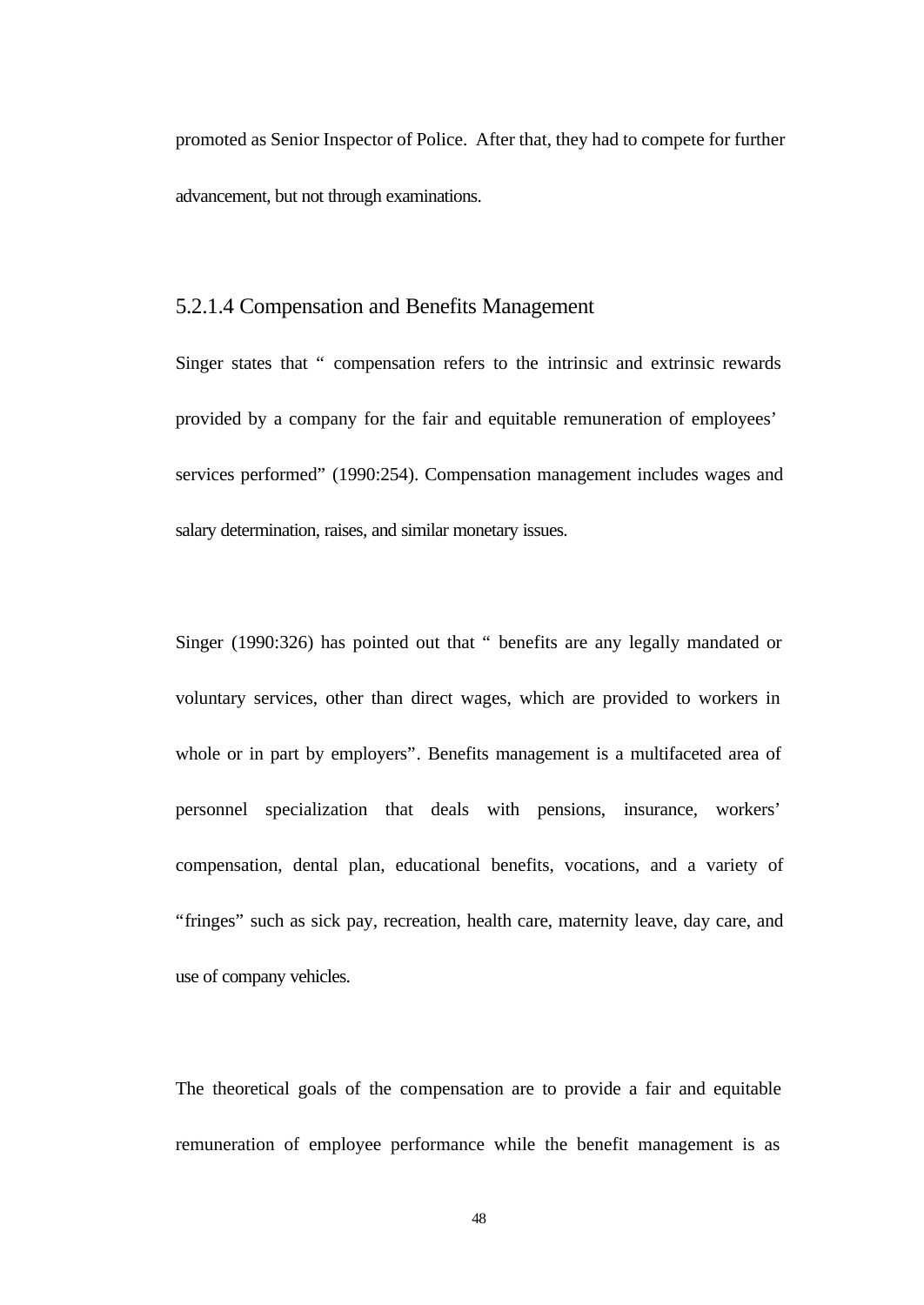supplementary way of giving incentives to the employee performance. Based on these theoretical compensation and benefits management goals, criteria have been established for evaluating the effectiveness of the compensation and benefits management of the Hong Kong Police.

# *5.2.1.4.1 The Criteria for Evaluating the Effectiveness of the Compensation and Benefit Management*

**5.2.1.4.1.1 The equity of the compensation system:** to what extent has the Personnel Wing provided equitable compensation aimed at minimizing the forces of de-motivation on the employee performance ?

Adman (cited in Milkovich and Newman, 1993: 277-278) argued in the Equity Theory that "individuals compare their inputs and outcomes to those of some relevant other person in determining whether they are equitably (fairly) treated. Stated another way, the comparison process can be expressed as a comparison of ratios:

Op/Ip compared to Oo/I<sup>o</sup>

Where

 $O_p$ ,  $I_p = Outcomes of person (p) or other (o)$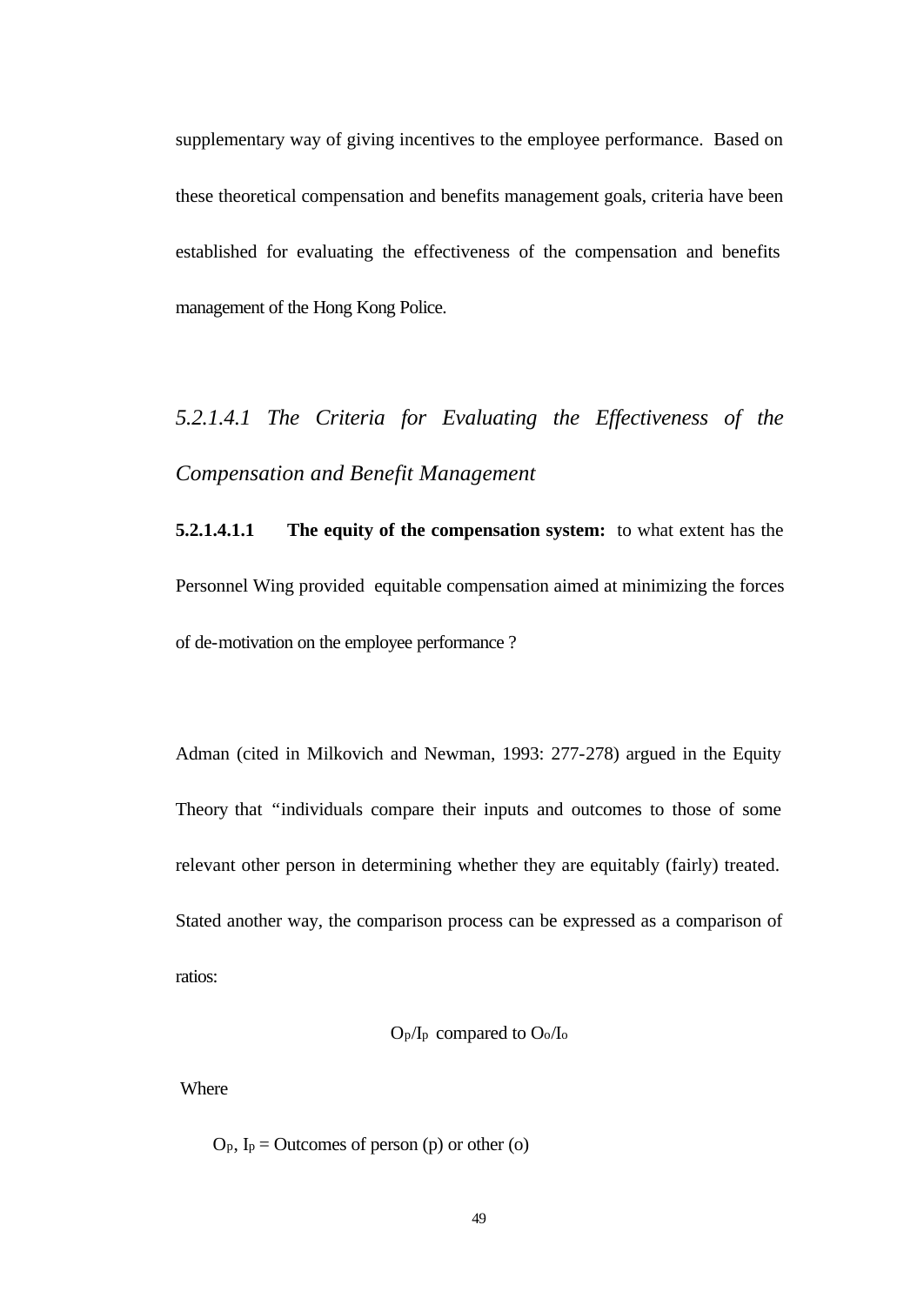$O_0$ ,  $I_0 =$  Inputs of person (p) or other (o)

From the literature, the pay structure should be able to reflect the correlation between input (contribution) and output (pay). Thus, criteria have been established for evaluating the effectiveness of the compensation of the Hong Kong Police.

In order to evaluate the effectiveness of compensation, we have considered the following:

*5.2.1.4.1.1.1 The same salary for the same rank:* to what extent does the employee at the same rank receive the same salary at the same entry level?

*5.2.1.4.1.1.2 The different salary for the different ranks:* to what extent does the employee at different rank receive reasonable proportion of their contribution and pay?

*5.2.1.4.1.1.3 The variety of the benefits packages:* to what extent have the Personnel Wing provided adequate variety of benefits to give incentives for employees performance through benefits management system?

Herzberg ( cited in Dessler, 1999: 462) stated that "pay is not a motivator" and "employers should provide adequate financial rewards and then build other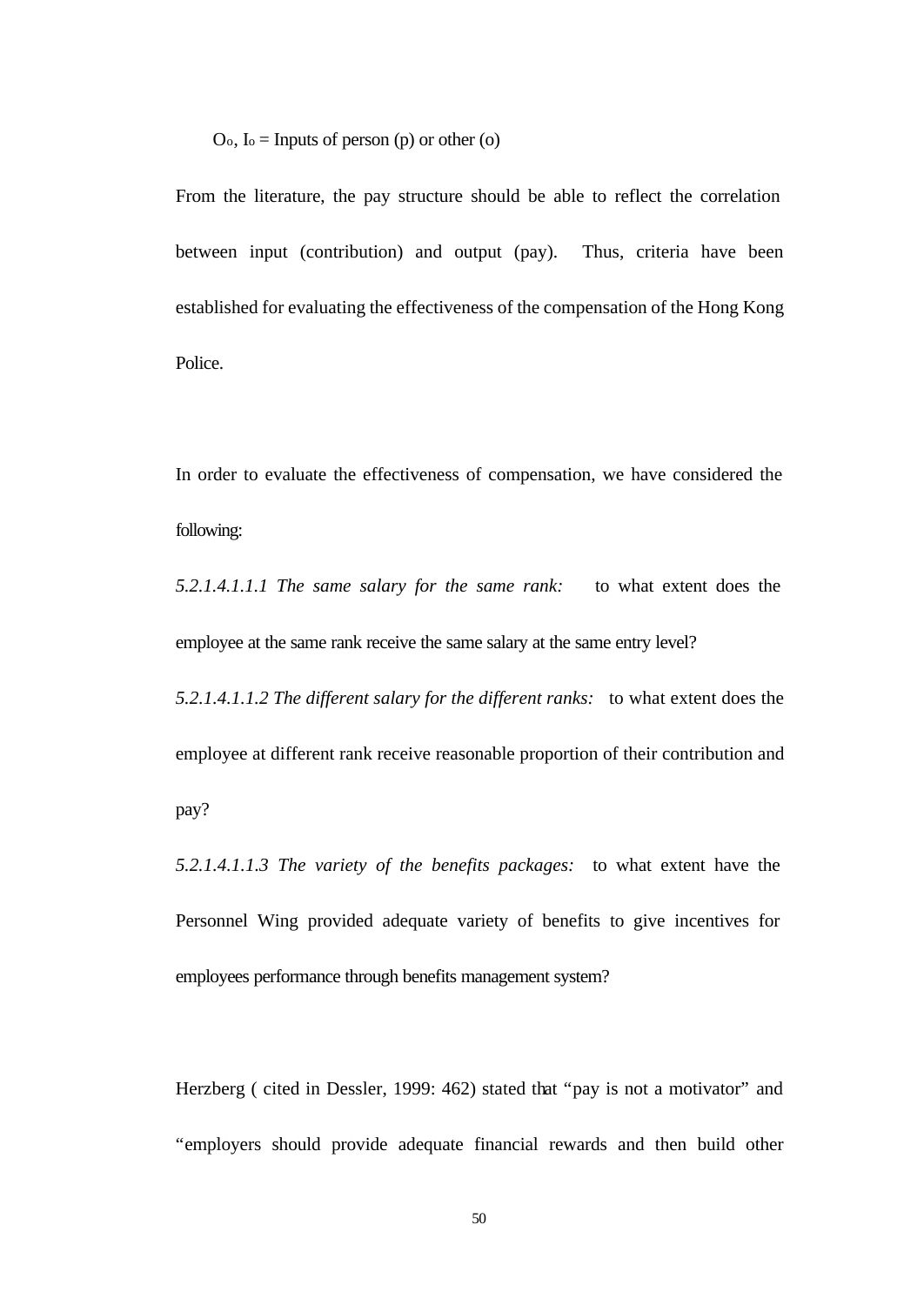motivators like opportunities for achievement and psychological success into their jobs". Thus, the variety of the benefits packages may be an indicator for evaluating the effectiveness of the benefits management of the Hong Kong Police.

*5.2.1.4.2 The Existing Compensation System of the Hong Kong Police* There were different pay scales for the PC and IP. The IP officers were classified into four categories based on the education levels. If the officers performed their duties satisfactory, they could expect to receive an increment each year until the top of the relevant scale was reached.

#### **Pay scales**

Pay scales for Police Inspectorate Officers and Constables were shown below.

### **Police Constables (PC)**

#### **Salaries**

5 subjects including English language,

| at Grade E in HKCEE             | HK\$15,995 - 22,210 (max.)          |
|---------------------------------|-------------------------------------|
| 3 subjects at Grade E in HKCEE  | $HK$15,520 - 22,210 \text{ (max.)}$ |
| Have completed Form 5 education | $HK$15,065 - 22,210 (max.)$         |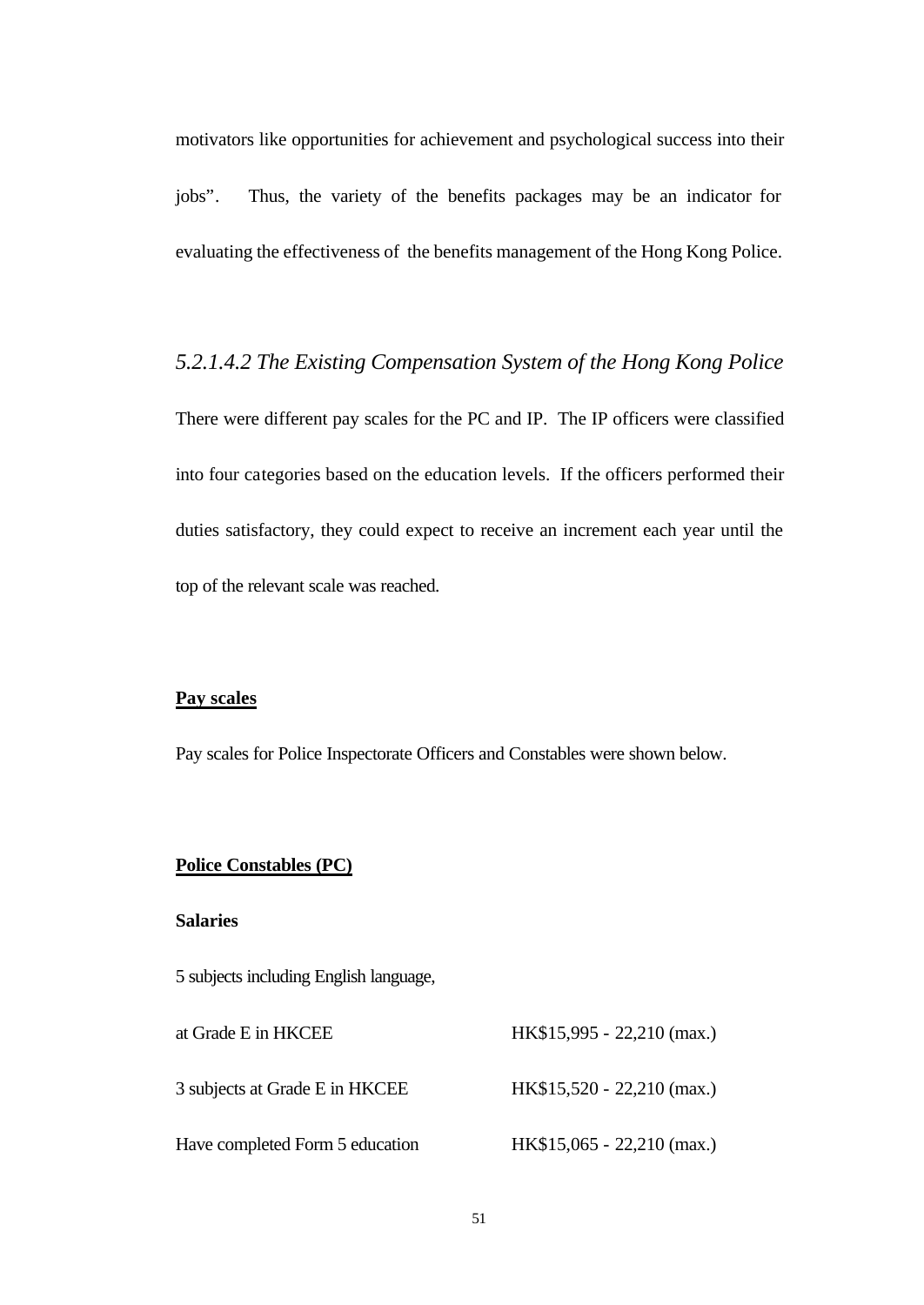#### **Police Pay Scale (PPS) Points 1-13**

 $\Diamond$  Secondary school leavers with 3 subjects at Grade E or above in the HKCEE: PPS Point 2

 $\Diamond$  Secondary school leavers with 5 subjects including English Language (Syl.B)

at Grade E or above in the HKCEE: PPS Point 3

#### **Inspector / Senior Inspector (IP)**

## **Salaries**

| Degree        | HK\$32,380 - 56,910 (max.) |
|---------------|----------------------------|
| Diploma       | HK\$30,975 - 56,910 (max.) |
| Matriculation | HK\$30,050 - 56,910 (max.) |
| <b>HKCEE</b>  | HK\$28,295 - 56,910 (max.) |

## **Police Pay Scale (PPS) Points 23-41**

- $\diamond$  Matriculation: PPS Point 25
- $\Diamond$  Diploma/Higher Diploma holders: PPS Point 26
- $\diamond$  Degree holders: PPS Point 27

#### **Promotion chart with monthly salaries**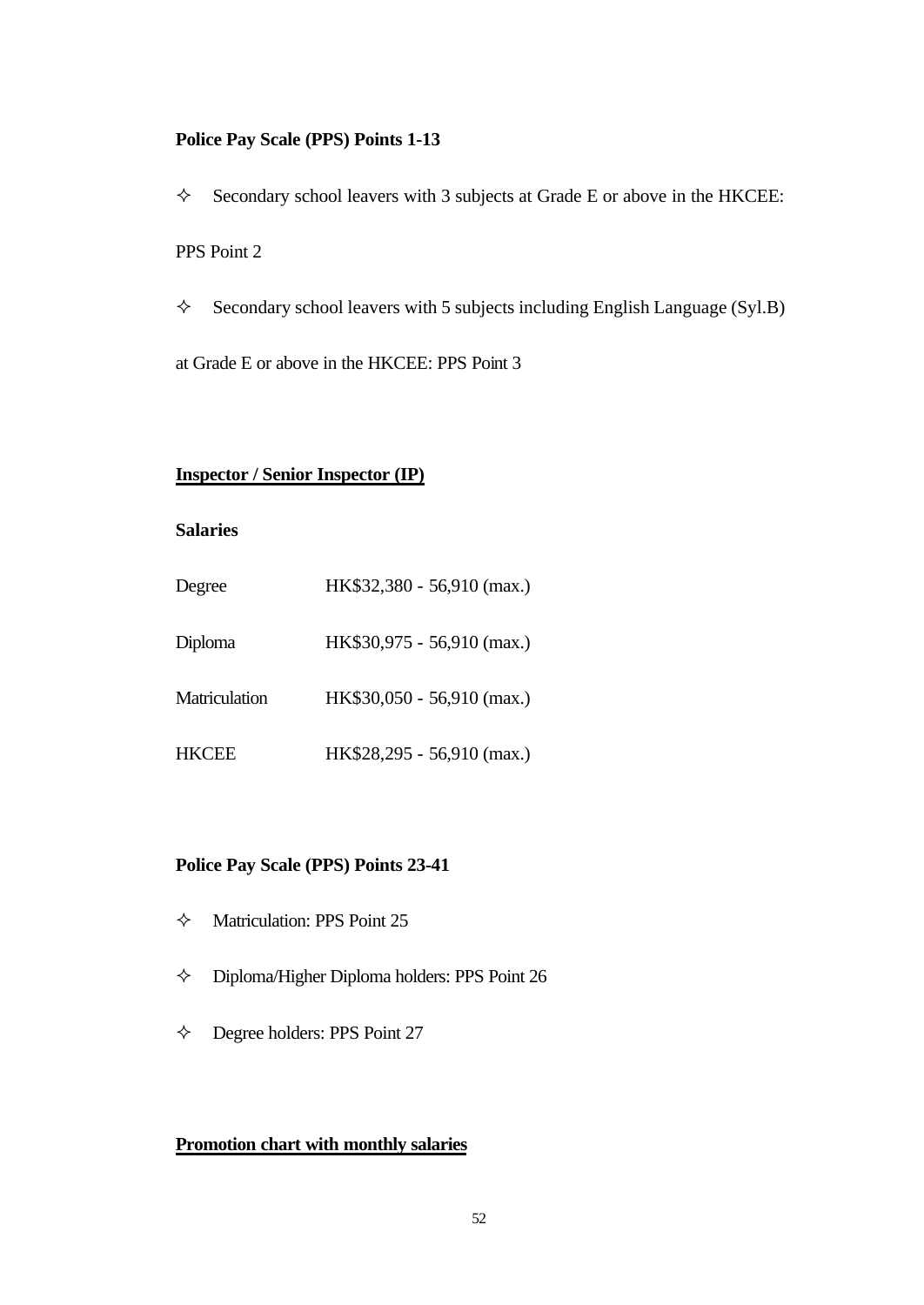| Commissioner of Police(CP)                    | \$181,050             |
|-----------------------------------------------|-----------------------|
| Deputy Commissioner of Police(DCP)            | $$149,600 - $154,150$ |
| Senior Assistant Commissioner of Police(SACP) | $$127,900 - $135,550$ |
| <b>Assistant Commissioner of Police(ACP)</b>  | $$110,000 - $116,800$ |
| Chief Superintendent of Police(CSP)           | \$95,350 - \$101,400  |
| Senior Superintendent of Police(SSP)          | \$80,660 - \$87,430   |
| Superintendent of Police(SP)                  | $$69,575 - $77,645$   |
| Chief Inspector of Police(CIP)                | \$55,770 - \$67,085   |
| Senior Inspector of Police(SIP)               | $$46,470 - $53,675$   |
| Inspector of Police(IP)                       | $$26,745 - $53,675$   |
| Police Constables(PC)                         | $$15,065 - $22,210$   |

In additional, officers may be eligible for allowances for performing overtime or specialist duties.

## **Additional Benefits**

 $\Diamond$  Married quarters are allocated on a point system based on length of service, salary and size of family.

 $\Diamond$  All officers are eligible for free medical and dental care, although a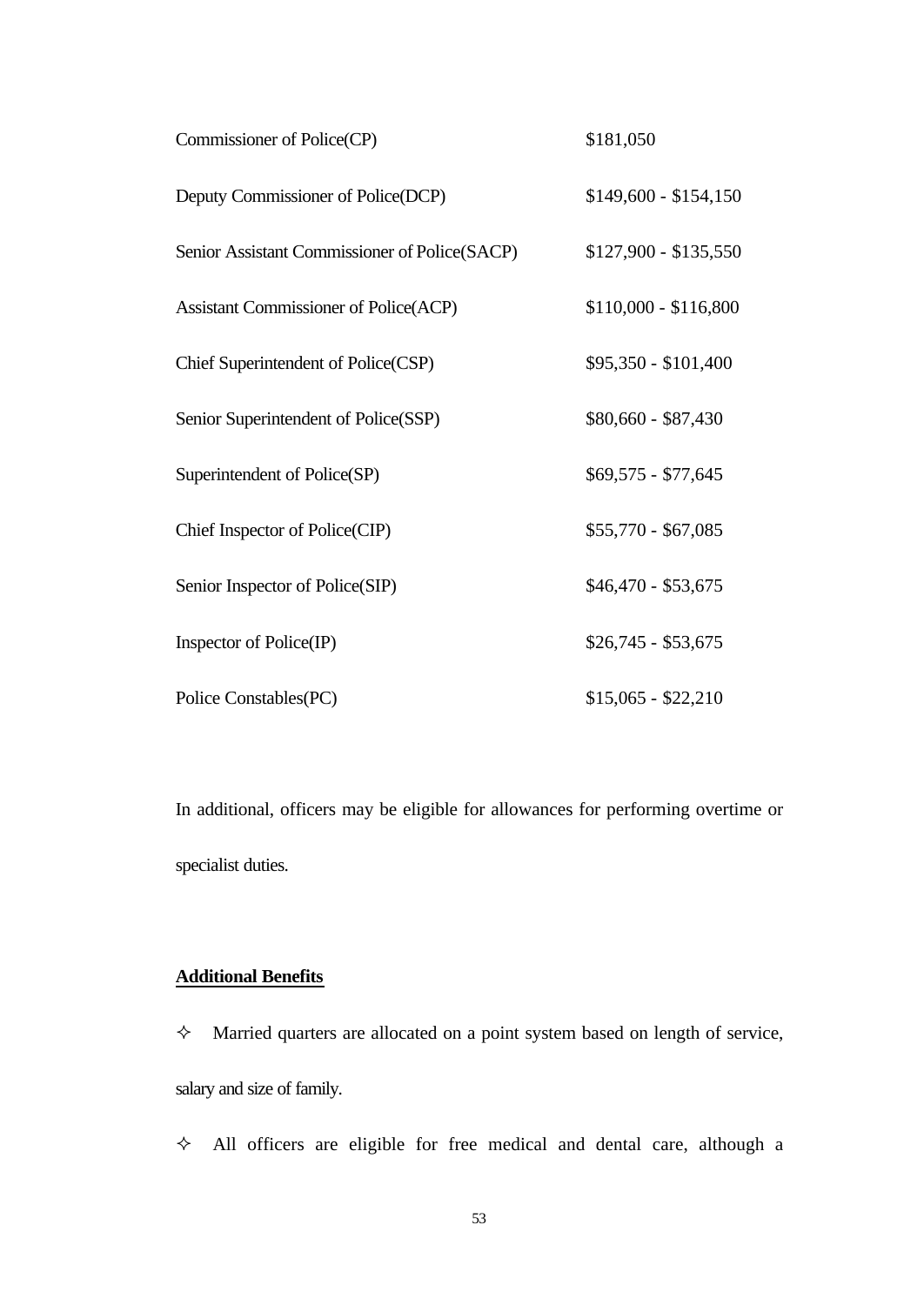maintenance fee is charged when an officer stays in hospital.

 $\Diamond$  Officers may earn paid leave according to laid down regulations.

## 5.2.1.5 Performance Evaluation

Singer (1990: 204) defined performance appraisal as "a formal process of providing workers with diagnostic feedback (positive and negative knowledge of results) about their job performance". Performance evaluation is the process of appraising subordinates' behavior and providing feedback to help them improve their performance in the future.

From the above, the theoretical goal of this function is to provide constructive feedback to the employees in order to improve their performance.

# *5.2.1.5.1 The Criteria for Evaluating the Effectiveness of Performance Evaluation*

### **5.2.1.5.1.1 whether the evaluation tool can provide constructive feedback**

This is concerned with the extent to which it can provide accurate and reliable information with positive and negative feedback to the employee. The feedback should focus on how to improve employee performance, i.e. find out the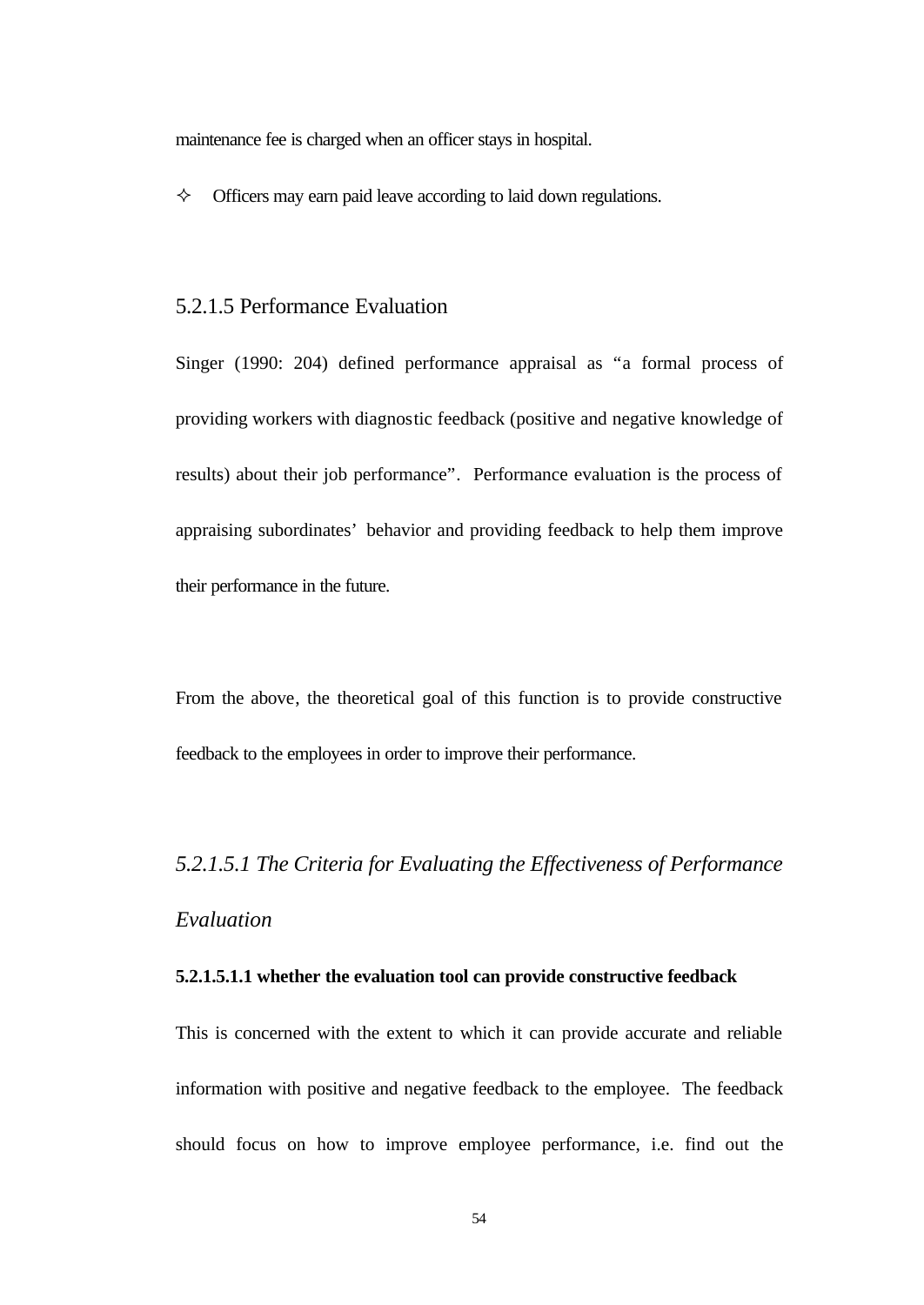performance gap.

#### **5.2.1.5.1.2 whether the communication process is two-way**

This is concerned with the extent to which there is follow-up that involves direct communication between the employee and supervisor. These criteria are driven by the literature, which suggests reliable and credible criteria for evaluating the effectiveness of the performance evaluation.

## *5.2.1.5.2 The Existing Practices of Performance Evaluation*

In the Hong Kong Police, they are now introducing a new appraisal system called a Performance Management System. The rationale for introducing this new system was to be forward looking and to correspond with the force values. It was not only Personnel Information Communication System compatible, which enabled optimum use of resources, but also allowed for a more objective assessment.

It started from the rank of the Superintendent of Police. So it was not widely introduced in all the ranks of the Hong Kong Police.

The criteria for appraising the employee performance were what behavior is expected and how employee can achieve the expected behavior. As one of the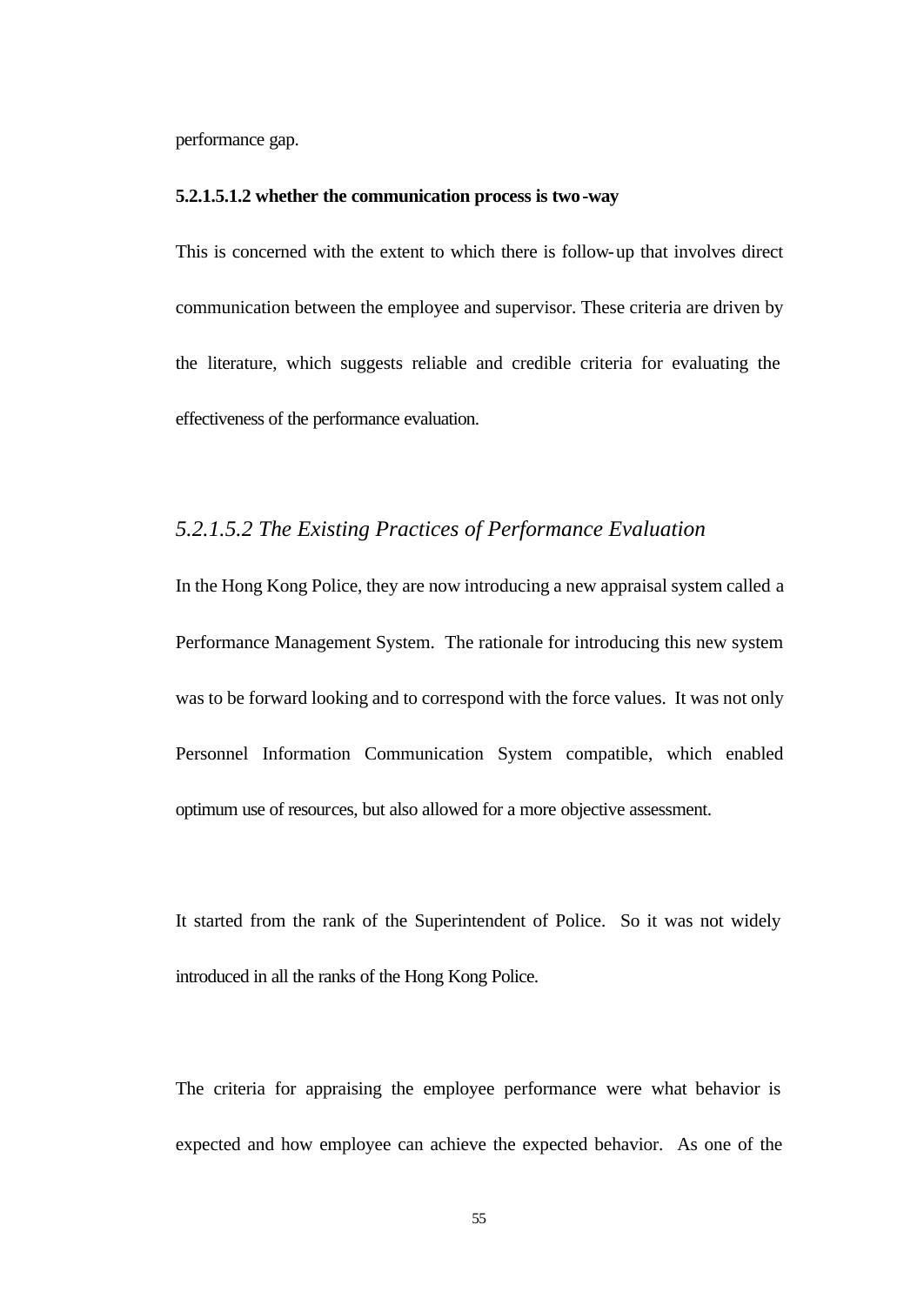main objective of introducing this new appraisal system was to align individual performance appraisal with the vision statement, therefore, the expected behavior was derived from the common purposes, which specified the strategic directions of the Hong Kong Police.

Competency assessment was adopted, which transformed principles into action, i.e. the transformation of values into core competencies. The word competency focuses on behavior, which is observable, measurable and capable of being developed.

Under this system, employees were given a set of guidelines of what to achieve, with clear objectives and priorities. After every individual had been carefully allocated his or her individual objectives, they would talk to their supervisor to get mutual agreement on the objectives and then finalized them. After a certain period of time, every employee had to finish a self-assessment. The frequency of interviews would be increased. This system is only at the initial stage of introducing, therefore, detailed information such as when the interview will take place, when and how to do the self-assessment, and also how employee are assessed cannot be provided.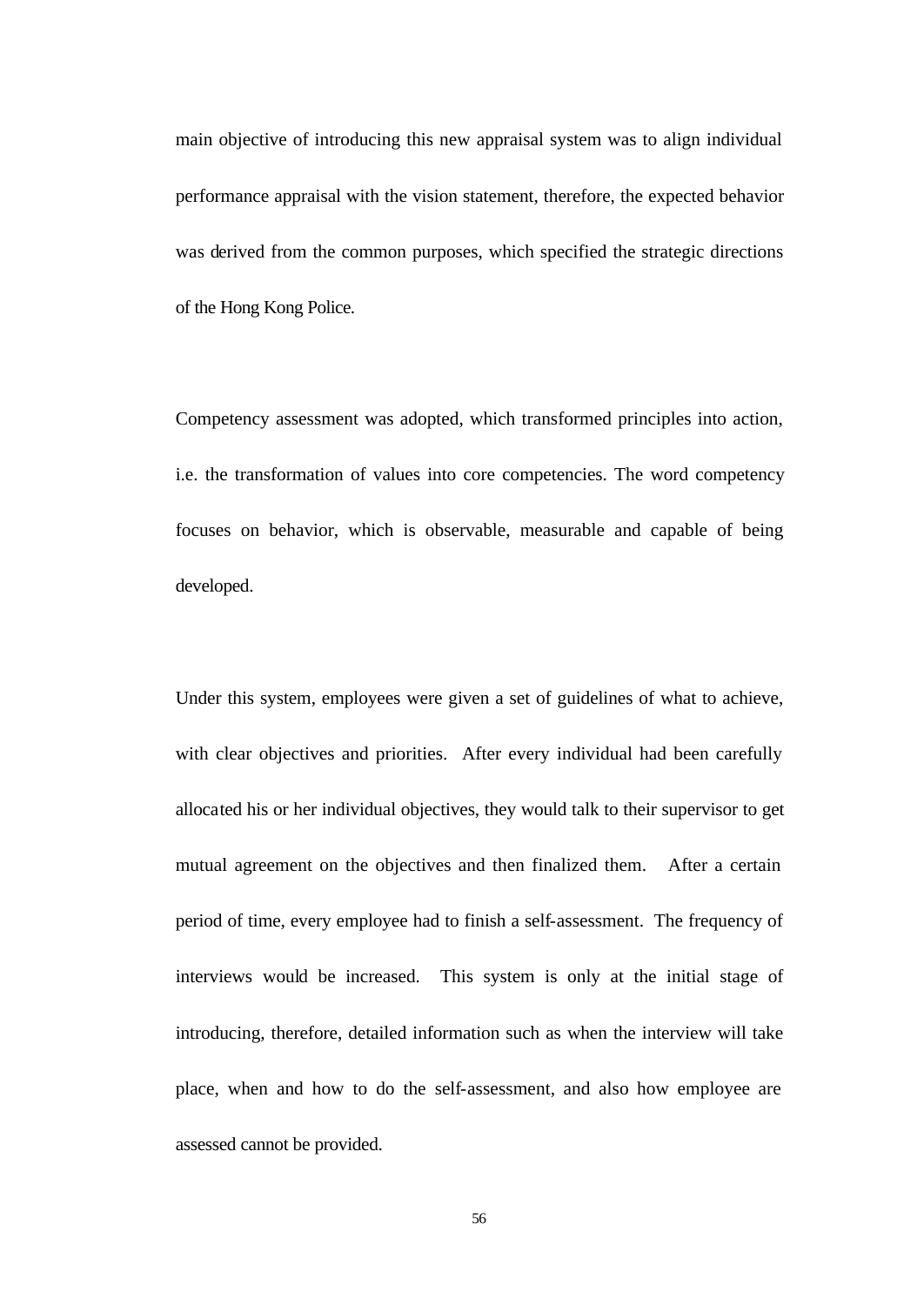### 5.2.1.6 Employee and Labour Relations

According to the theory, Singer (1990) defined that employee relations consist of efforts by a company to help individuals to resolve personal problems to improve their performance, to address situations such as safety and health that are concerned all employees.

Labour relations is a field of specialized management concerned with collective bargaining and maintaining relationships between an organization's management and legally constituted employee unions or associations.

Hence, the theoretical goals of these relations are to resolve the personal problems of the employees and address safety and health situations for them internally, while at the same time, confirm a good relationship between them and the external associations.

# *5.2.1.6.1 Criteria for Evaluation of Employee and Labour Relations* **5.2.1.6.1.1 The 2-way communication:** to what extent has the Personnel Wing provided a two-way communication between the employees and the management levels staff as well as the related associations?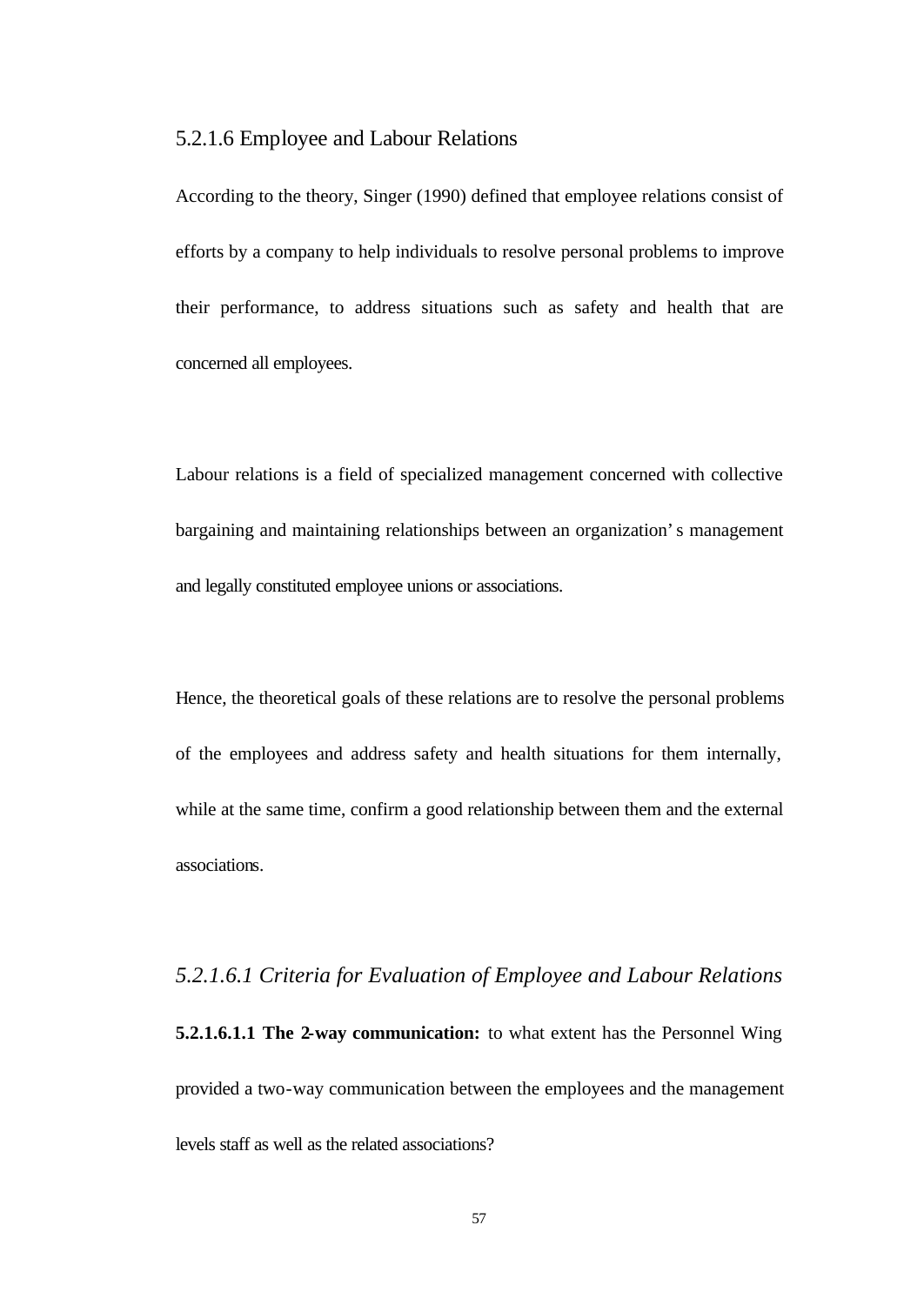It has been chosen as it reveals whether the relations can be managed effectively. Only two-way communication can ensure the existence of feedback and the recognition of opinions in each side.

**5.2.1.6.1.2 The number of communication channe ls:** to what extent has the Personnel Wing provided communication channels for the employees to release their opinions?

It has been chosen as an indicator to reflect whether the problems existed and opinions of them could be recognized as quick as possible.

**5.2.1.6.1.3 Status in the communication:** to what extent has the Personnel Wing provided for equal status to exist during the communication process to facilitate different levels of employees expressing their opinions freely?

Status affects employees' willingness to express their opinions. If they do not dare to express their opinions, no matter how many channels are provided, the problems cannot be solved. Hence, it reflects whether the Hong Kong Police can encourage the employees to release their opinions.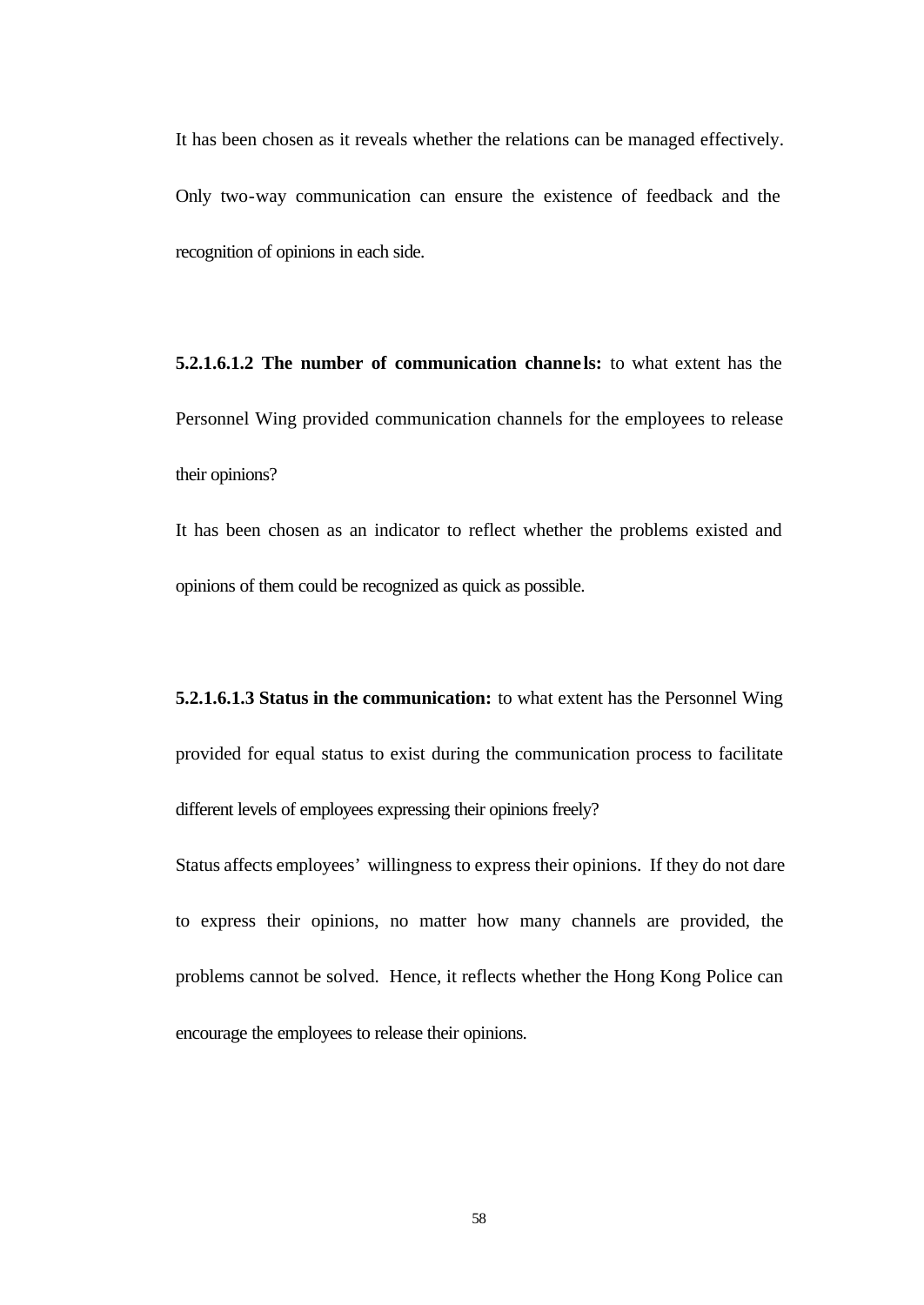### *5.2.1.6.2 Existing Employee and Labour Relations in the Hong Kong*

## *Police*

#### **Staff Relations Section**

 This section acted as a conduit for the receipt and dissemination of information between the management and staff, and vice versa.

#### **Internal Communications Section**

This section reviewed the effectiveness of existing communication at all levels within the Force. It had conducted a opinion survey and coordinated follow-up programmes to address areas of concern.

### **Police Force Council**

Representatives from the senior Force management might sit together with officials from the administration and committee members from the four police staff associations [the Superintendents' Association (SPA), the Overseas Inspectors' Association (OIA), the Local Inspectors' Association (LIA) and the Junior Police Officers' Association (JPOA)] in the Police Force Council (PFC). The PFC was a forum for discussion between the four staff associations and the Administration.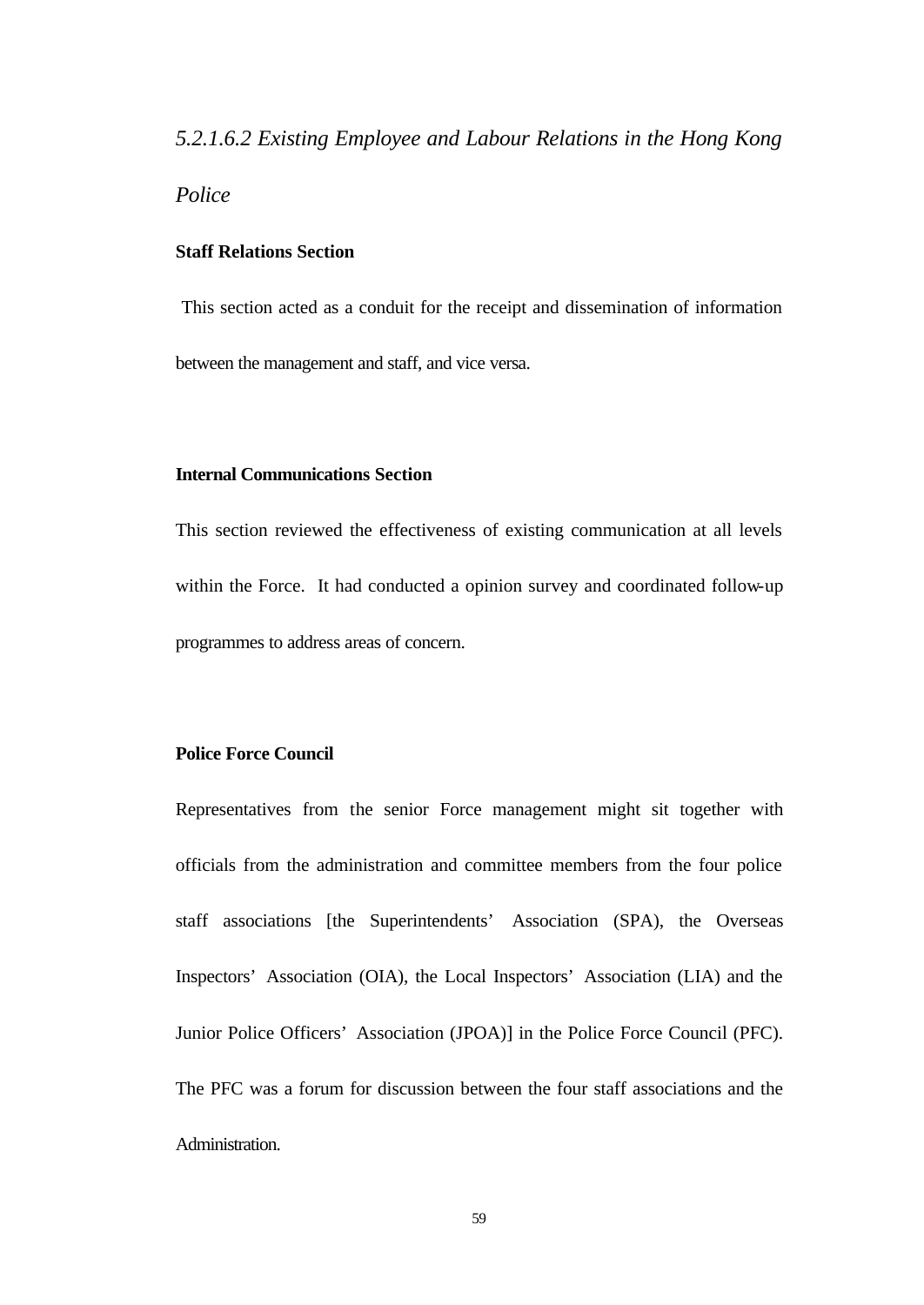#### **Discussion of issues affecting the welfare and conditions of officers**

These issues fell within the direct authority of the Commissioner affecting the welfare and conditions of service of officers in the Force and were discussed at the Senior Consultative Council (SCC), which represented the views of the SPA, the LIA and the OIA, and the Junior Consultative Council (JCC), which represents the views of the JPOA.

The PFC, the SCC and the JCC each met at least three times per year. Hence, different Councils might help to fight for the benefits of the employees.

## 5.2.1.7 Counselling

According to theory, counselling is defined as "the utilization of skilled techniques for the purpose of assisting people in understanding and developing their own solutions to problems" (Singer, 1990:238). Employee counselling is the process of helping workers solve worked-related problems.

Hence, the theoretical goals of counselling are to assist in understanding and developing the solutions for the staff problems. Thus, helping to solve their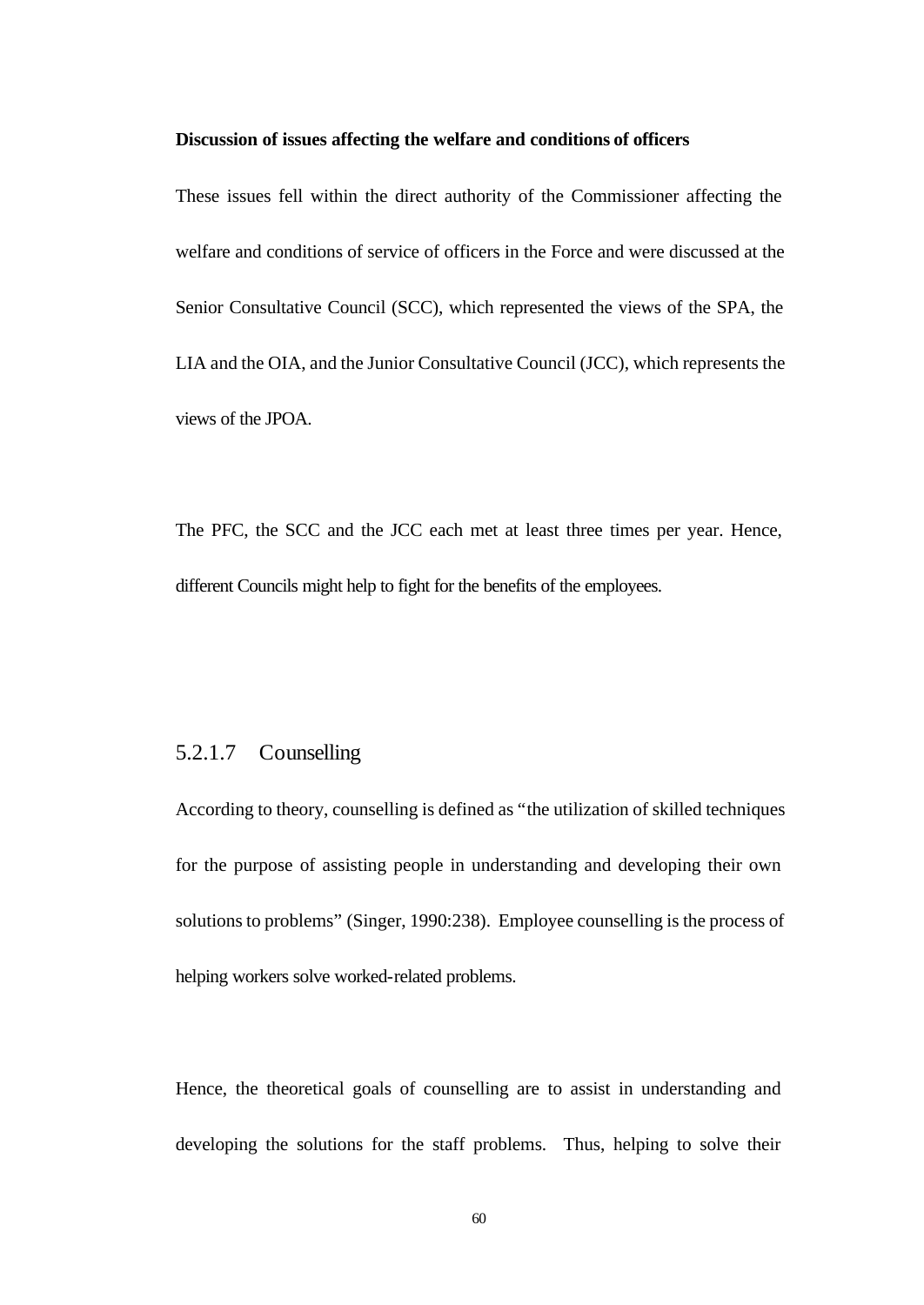work-related problems too.

## *5.2.1.7.1 Criteria for Evaluating Counselling Services*

**5.2.1.7.1.1 The number of psychologists:** to what extent has the Personnel Wing ensured that there is sufficient psychologists to provide services for the employees in order to make them more committed to their work?

With adequate professionals' help can be available to officials who have problems, not matter whether they are the work related problems or their own psychological problems, they may become more committed to their work. This implies that the number of psychologists will influence the effectiveness of this service in the Hong Kong Police.

**5.2.1.7.1.2 The variety of services:** to what extent has the Personnel Wing ensured that there are sufficient kinds of services provided for the employees?

The variety of counselling services is chosen as a criterion as it will determine whether all problems and difficulties of employees are considered. With different kinds of services, more problems of employees may be resolved. According to Carroll (1996: 88), "it is essential that the counselling provision is seen to be congruent with prevailing management practices". Hence, the provision of the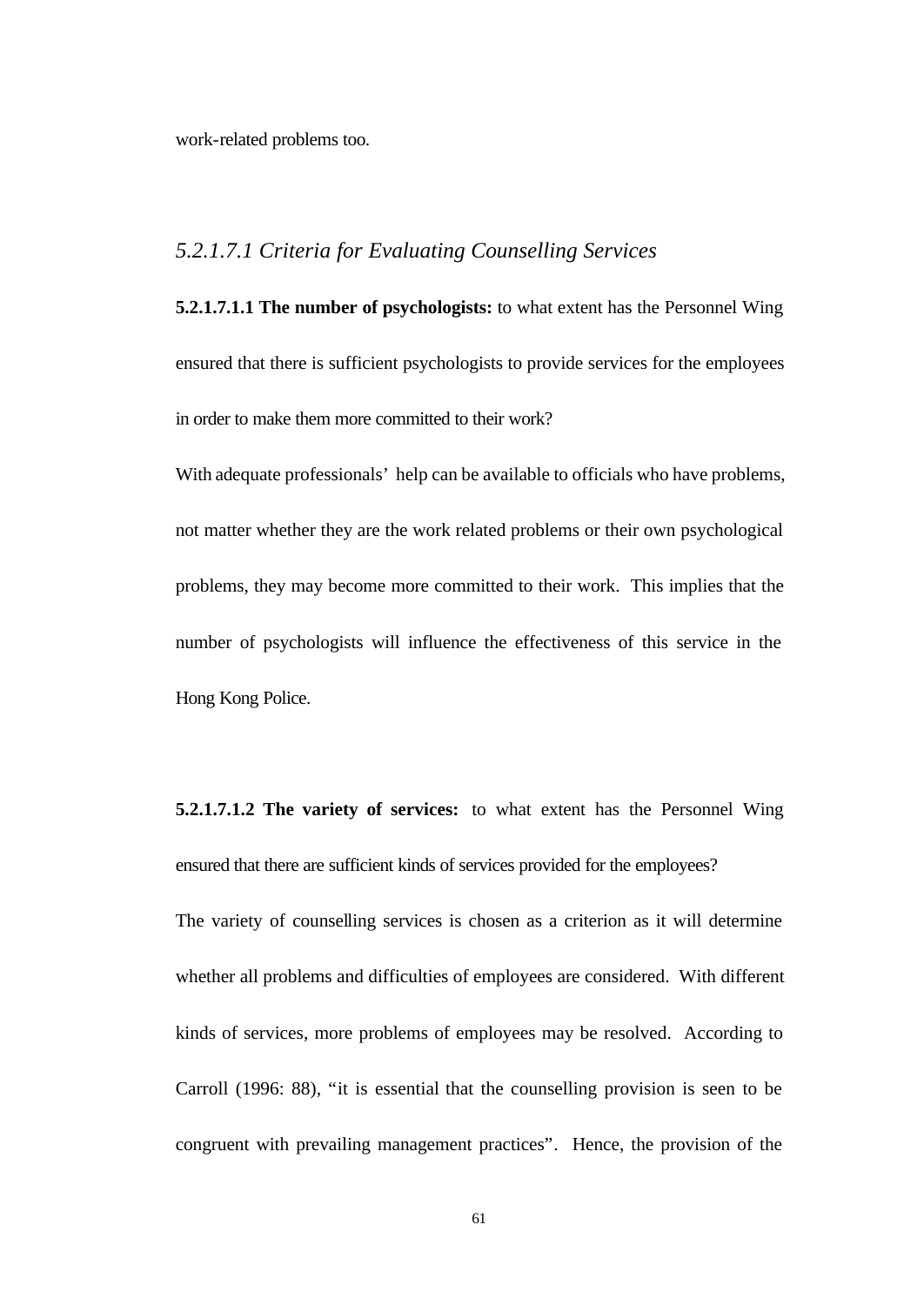counselling services should be adequate enough to help the Force maintain their good performance.

# *5.2.1.7.2 Existing Practices of Counselling in the Hong Kong Police*

## **The Psychological Services Group**

This group provided professional counselling and educational services for officers and their families. In addition, three more new Police Clinical Psychologist posts were established in December, 1998, in order to strengthen the professional manpower of the Group.

# **5.2.1.8 Termination**

In theoretical terms, termination is a process of making arrangement for layoffs, retirements, or the exiting of existing manpower.

Hence, theoretically this function is about making arrangement for the above mentioned functions in a professional and humane way.

# *5.2.1.8.1 Criteria for Evaluating the Effectiveness of Termination*

An effective program for termination is a very important issue because ex-police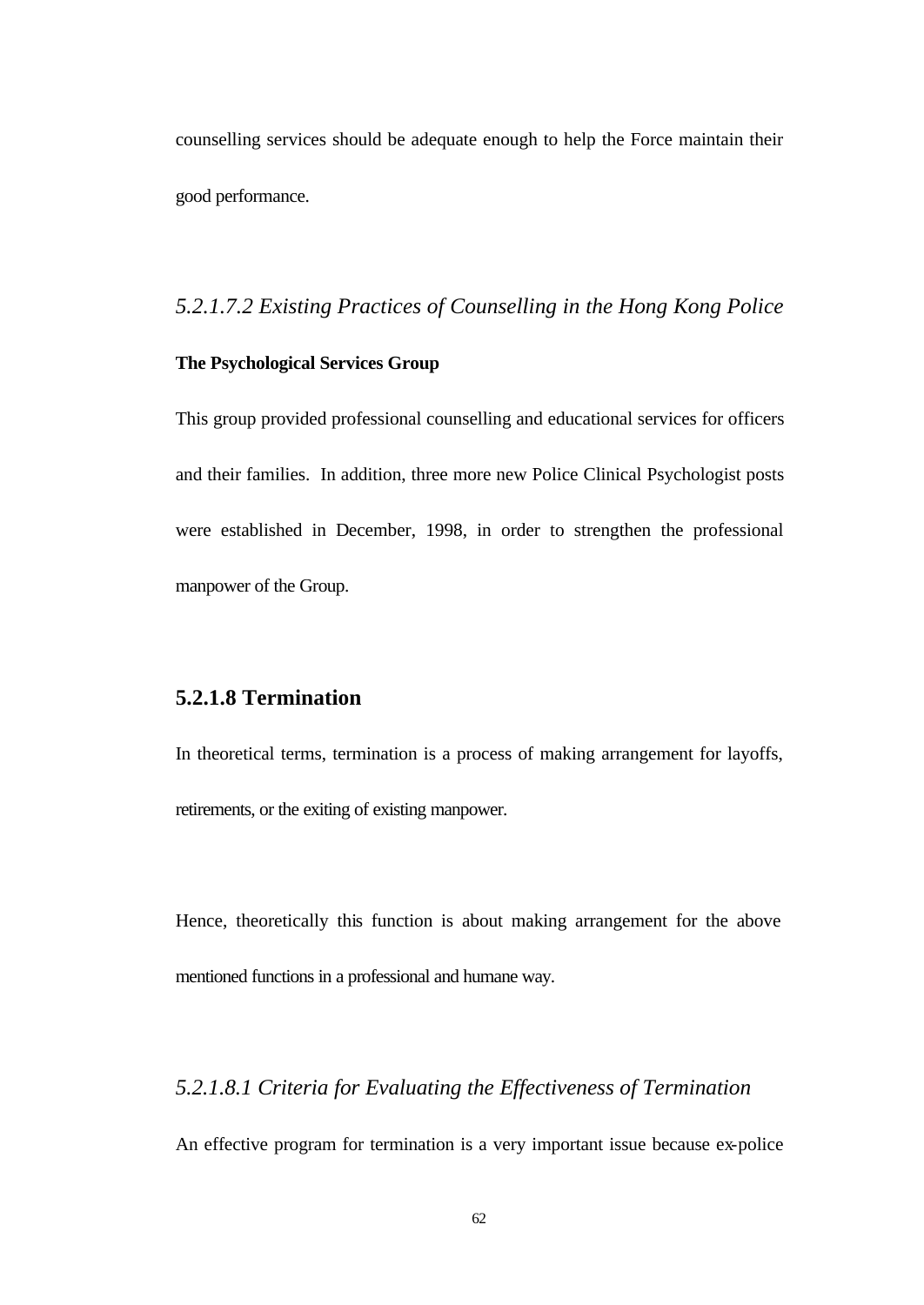officers may give the force a "bad name".

**5.2.1.8.1.1 The sophistication of the arrangement:** to what extent has the Personnel Wing made sophisticated arrangements for the terminated staff in order to eliminate their discontent and maintain the image of the Force?

If there is any complaint about their termination arrangement, it cannot be concluded as a successful policy. Hence, all arrangements, i.e., from informing them the intention to terminate their employment for whatever reasons, or preparing their retirement benefits, to their leave and other post-leave policies, need to be considered in order to eliminate the complaints and maintain the image.

## *5.2.1.8.2 Existing Practices of Termination the Hong Kong Police*

## **Re-employment of the Force**

A policy for the JPOs, who joined the Force before April 1, 1995 and are serving on permanent and personable terms of service, to retire early (between 45-50 years of age) and apply for re-employment on contract terms has been initiated in the Hong Kong Police. However, before the actual implementation of this policy, regular seminars will be conducted to explain this issue.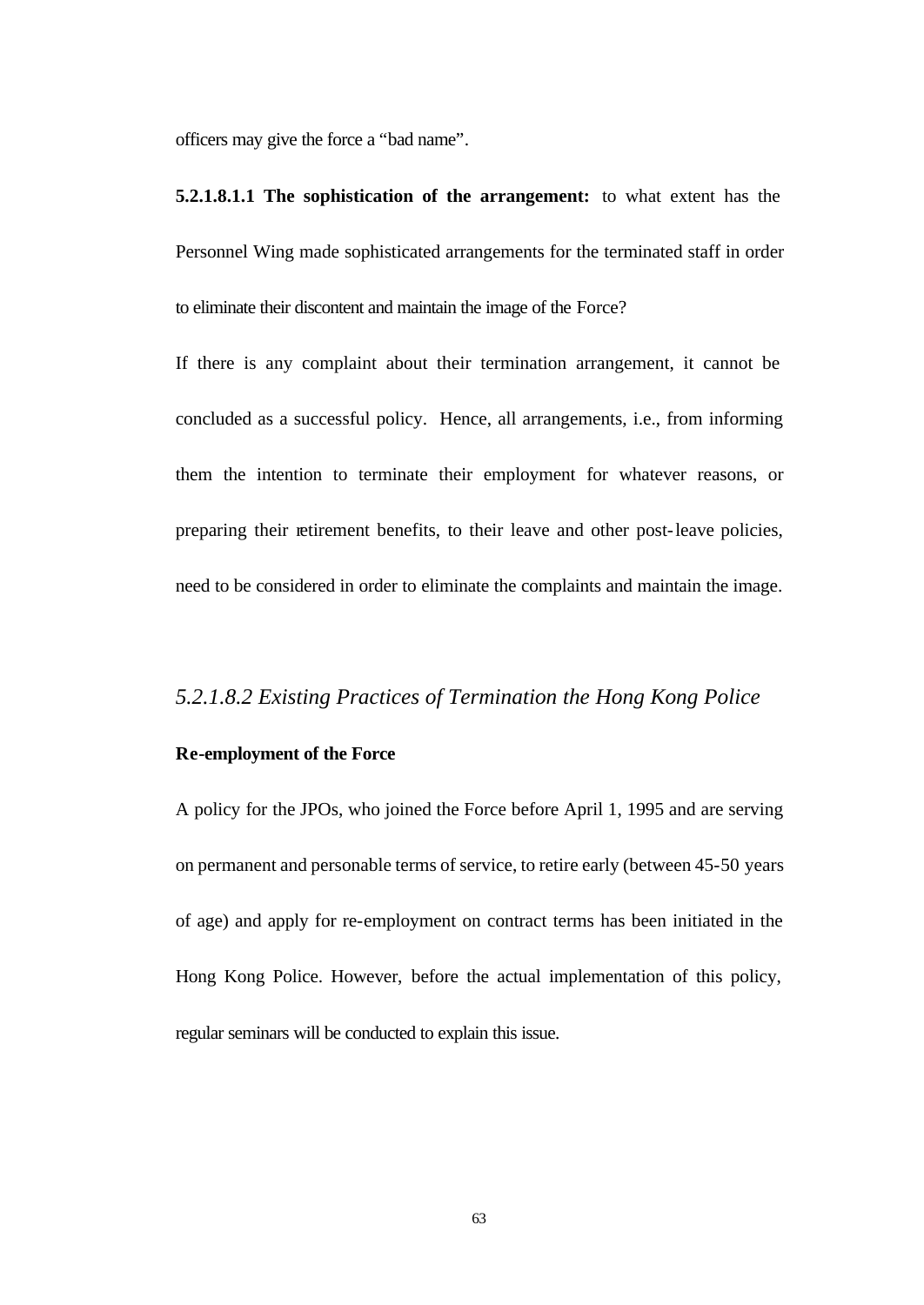# **5.3 Outcomes**

## **5.3.1** Introduction

The goals and responsibilities of Personnel and Training Department in the Hong Kong Police were to put the right people in the right place at the right time. As people was its most important and valuable asset, the effectiveness of human resource management became very important. Hence, other than the above mentioned ways, the complaints, opinion of the public as well as the crime rate were also used to examine the effectiveness of the human resource management.

According to the strategic management process, different goals will be set with reference to the mission statement. Then, followed by a SWOT (strength, weakness, opportunity and threat) analysis, strategies will be designed. Finally, after strategy implementation, there will be a feedback that indicates the effectiveness of the strategies and any improvement needed to strive for excellence (Hill  $&$  Jones, 1998). Hence, the complaints, opinions of the public, as well as the crime rate were viewed as relevant aspects of feedback to show the effectiveness of the Hong Kong Police.

As the mission statement was released in 1996, the period from 1995-1999 was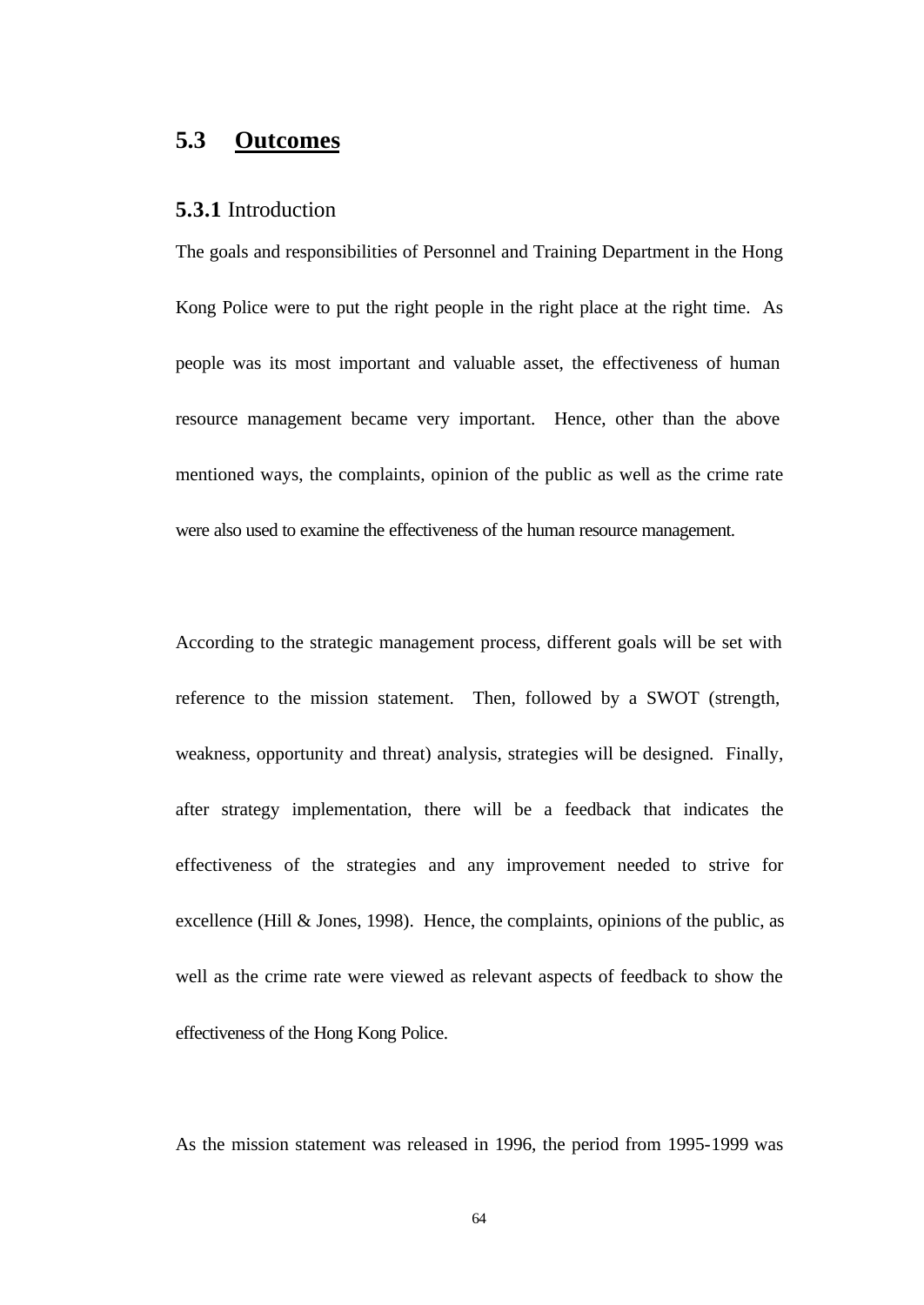examined to check the effectiveness of the Force with specific reference to the mission. For this purpose, information from the Report of the Independent Police Complaints Council (IPCC), 1997, and the press reports over this period were used.

# *5.3.1.1 Rationale for Using the Information from the IPCC Report and the Press Reports*

The Independent Police Complaints Council (IPCC) was an independent advisory body, which was authorized by the Government directly and played a vital monitoring role in the police complaints system in Hong Kong. One of its major responsibilities was to monitor the investigations of complaints against the police conducted by the Complaints Against Police Office (CAPO). Hence, it was totally independent of the Police.

On the other hand, the press reports were the direct feedback of the public toward the Hong Kong Police. It could be viewed as a way that the public used to express their opinions over the Police. Hence, the creditability of the statements were also appeared to be high.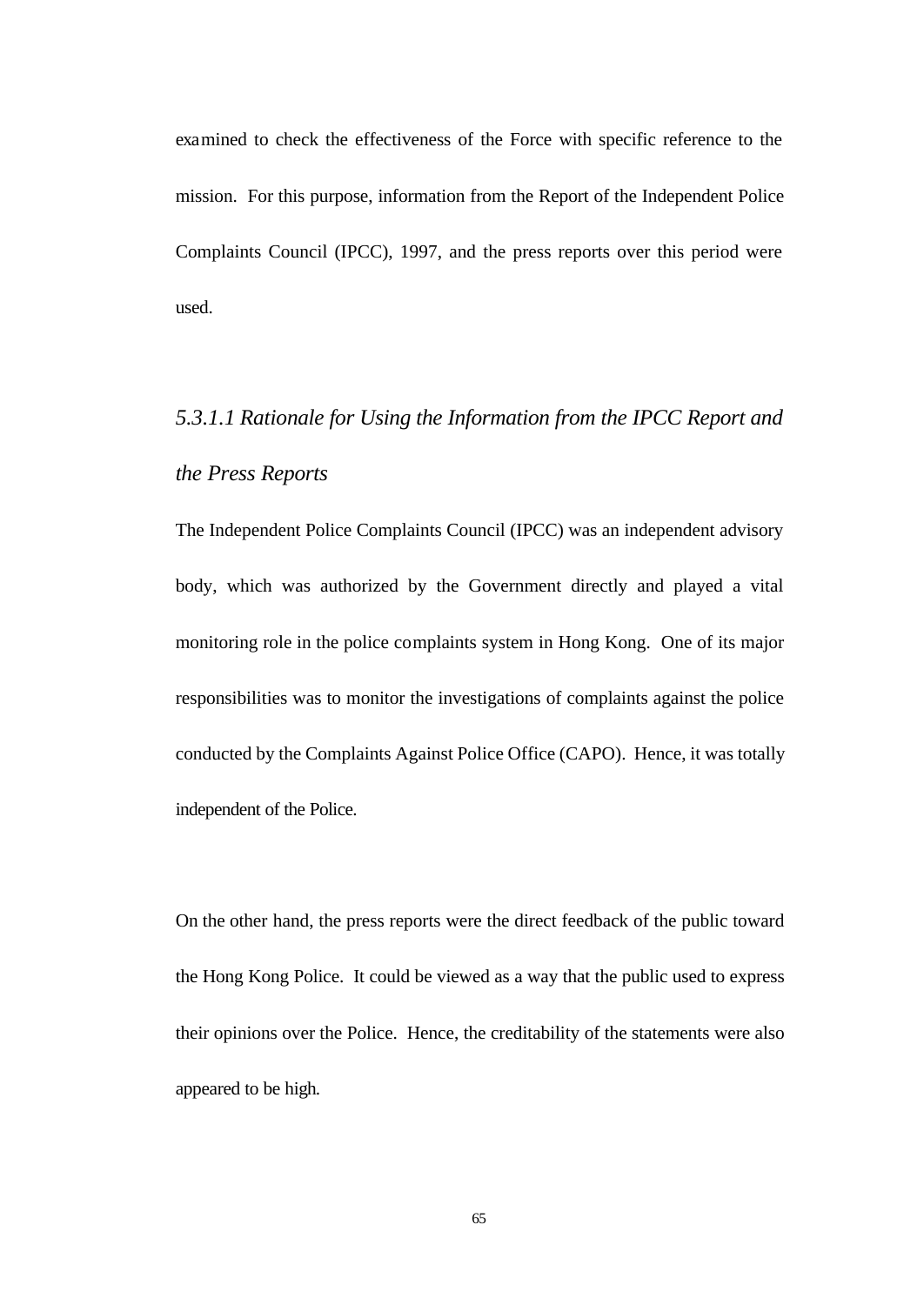# *5.3.1.2 The Criteria of Evaluating the Outcomes*

As the outcomes were the feedback regarding the effectiveness of the Force, the eight values (see Appendices) from the mission statement would be used as criteria:

- (i) Integrity and Honesty
- (ii) Respect for the rights of members of the public and of the Force
- (iii) Fairness, impartiality and compassion in all our dealings
- (iv) Acceptance of responsibility and accountability
- (v) Professionalism
- (vi) Dedication to quality service and continuous improvement
- (vii) Responsiveness to change
- (viii)Effective communication both within and outwith the Force

*5.3.1.3 Facts*

## **5.3.1.3.1 Complaints**

The Complaints were chosen as an important element of feedback because they represents the internal and external customers' (public and the employees) views on the effectiveness of the Police.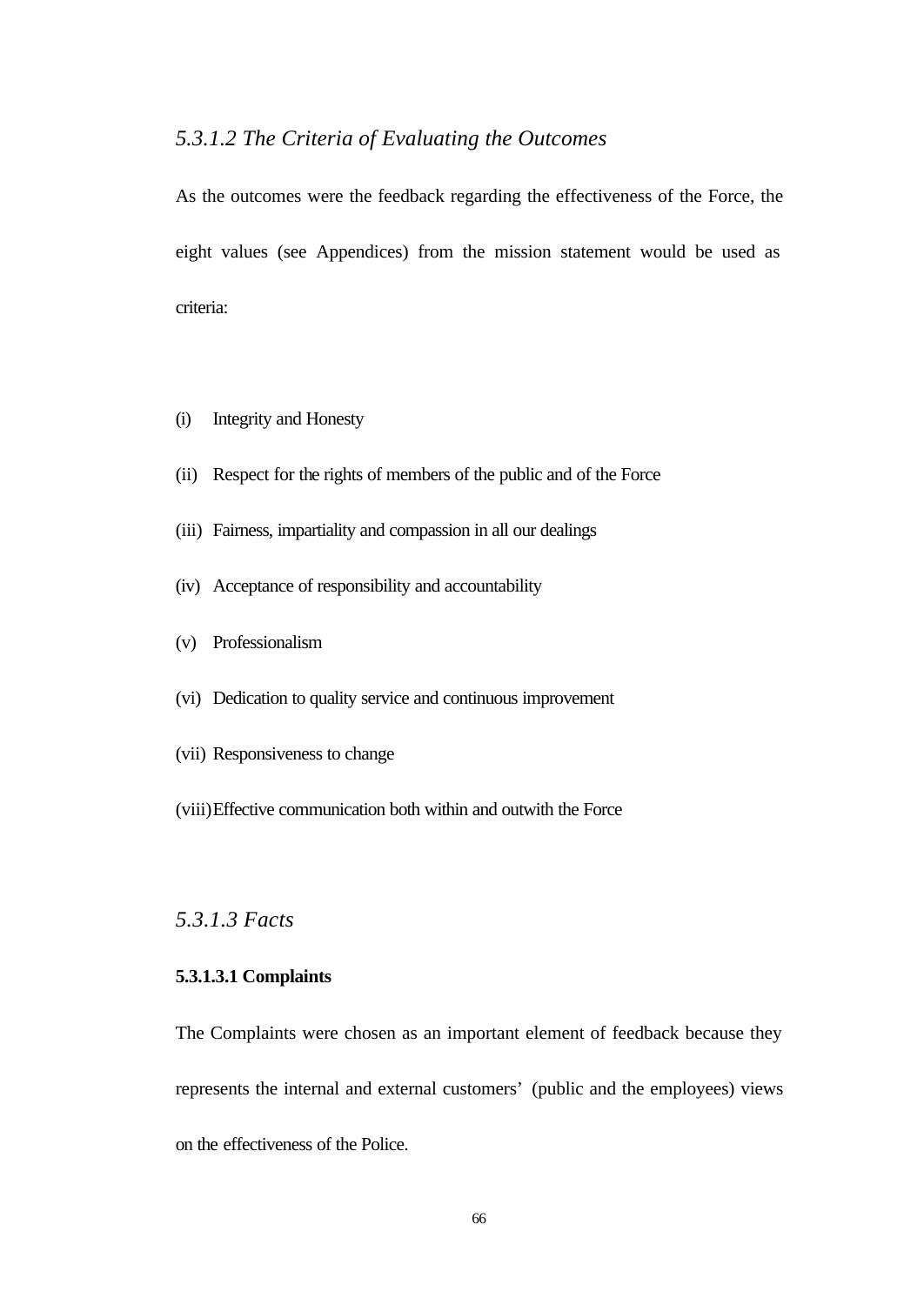#### *5.3.1.3.1.1 External Complaints*

According to the information of the Independent Police Complaints Council, there had been essentially 8 categories of complaints from public. They were Assault, Overbearing / Impolite Conduct / Abusive Language, Neglect of Duty / Improper Action, Unnecessary Use of Authority, Fabrication of Evidence, Threat, Police Procedure and Other Offences.

#### **Assault**

#### *Relevant Cases*

(i) In 1995, there was the case that a suspect who dead suddenly during investigation in a Police station (refer to Ming Po Daily dated  $25<sup>th</sup>$  November, 1995).

(ii) In 1997, a two-way permit holder from Mainland China alleged that he was assaulted by two police officers during a stop and search operation. (Report of the Independent Police Complaints Council, 1997: 28)

The complaints about the assault by the Police Force have decreased gradually from 38.4% in 1995 to 23.7% in 1999 and the actual number also decreased from 1,780 cases in 1995 to 1,275 cases in 1999. Hence, this indicated there was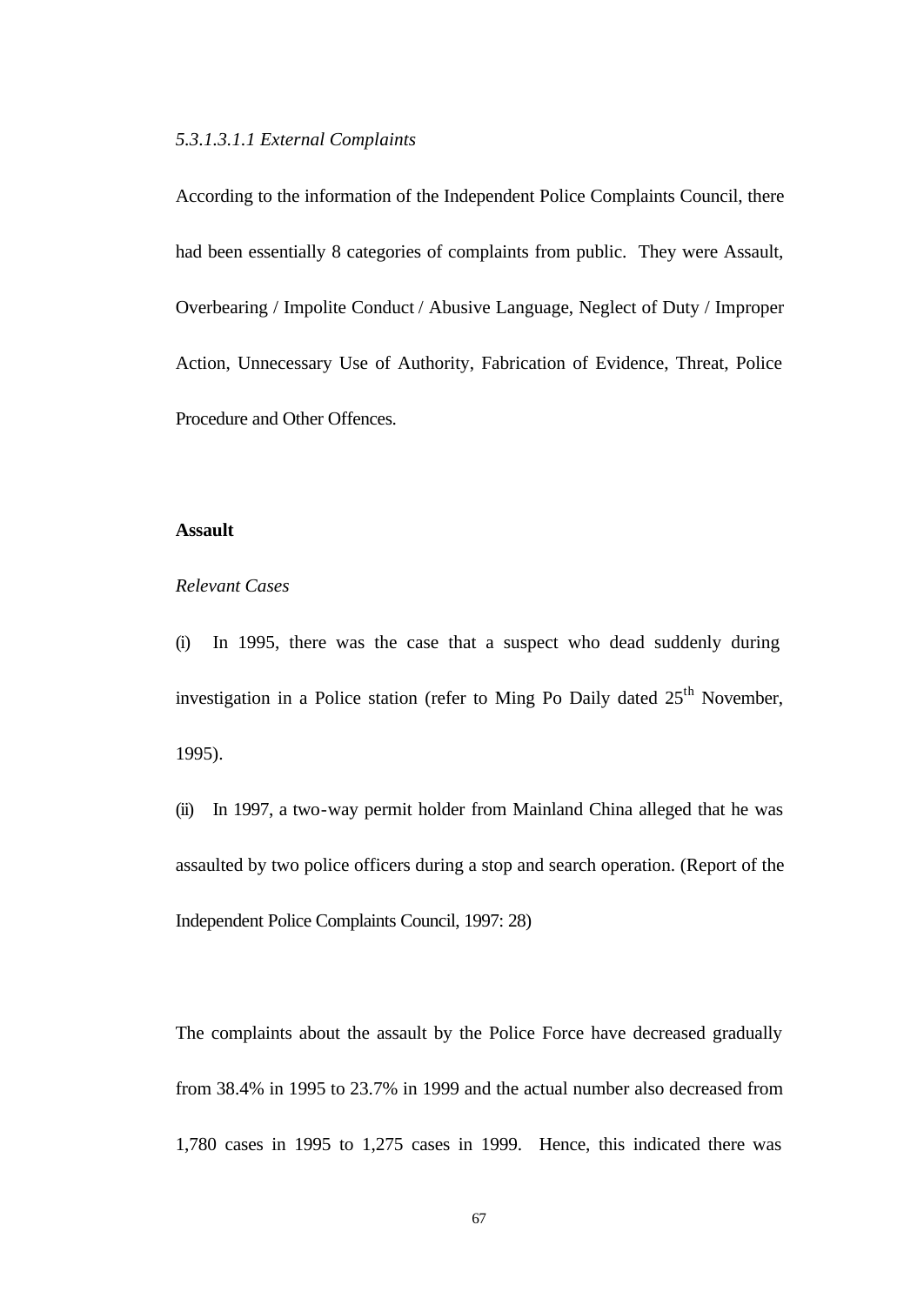improvement in training in self control. Assault has now become the second most reported problem rather than the first.

#### **Overbearing/ Impolite Conduct/ Abusive Language**

#### *Relevant Cases*

(i) In 1997, a light goods vehicle (LGV) driver complained of swearing by a PC three to four times in an accident in which the PC was hit by the LGV's nearside mirror (Report of the Independent Police Complaints Council, 1997: 34).

(ii) In 1997, there was complaints about the impolite attitude of officers and receptionists in the 999 Report System and Centre .

The complaints in these matters had increased from 25.7% in 1995 to 31.3% in 1999. Although the percentage compared to 1998 (34%) had decreased, the actual number had increased continuously from 1,189 cases to 1,684 cases. In addition, this source of complaints had replaced assault and might be considered as the most serious problem likely to damage the Police's image.

#### **Neglect of Duty / Improper Action**

## *Relevant Case*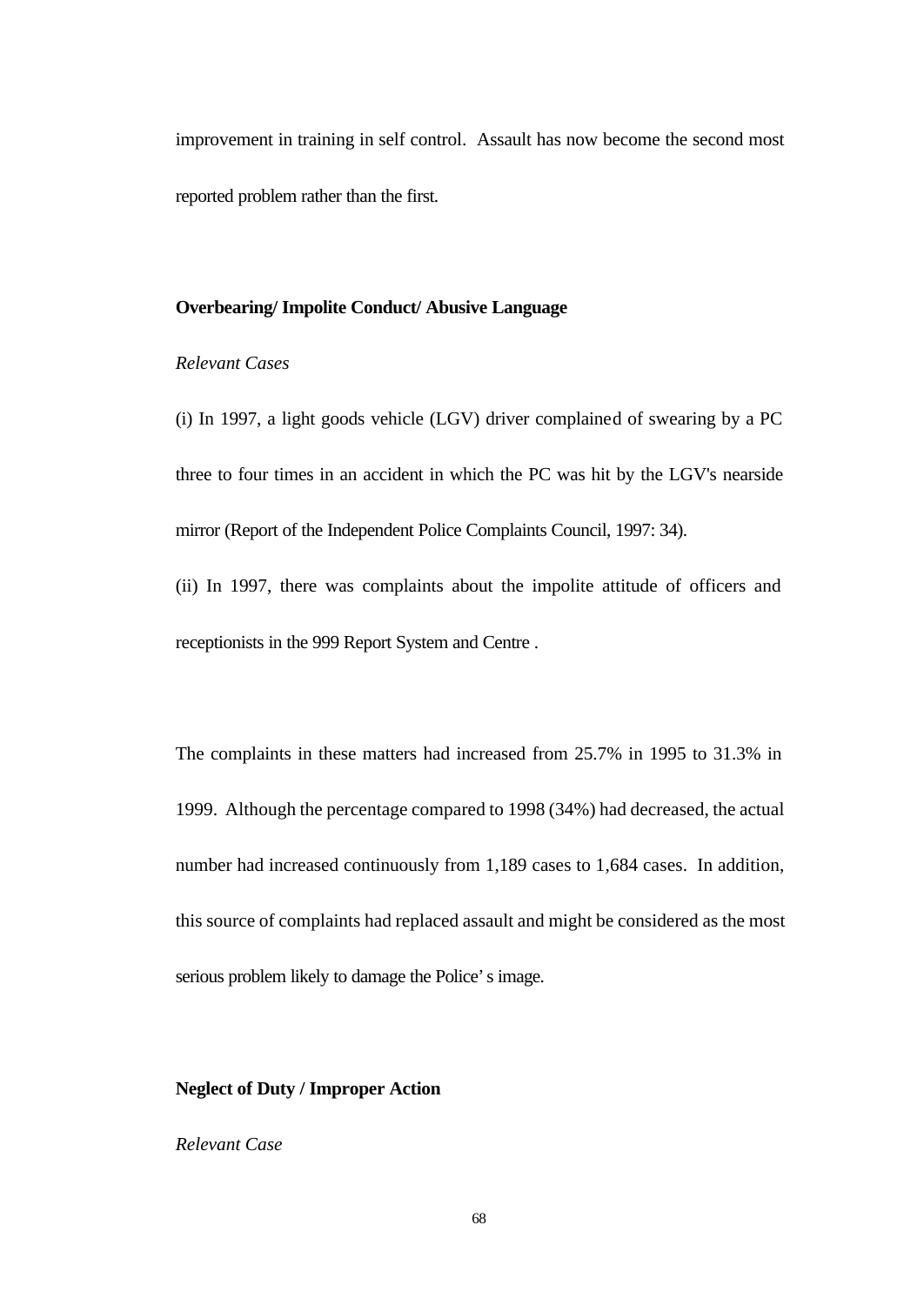(i) In 1997, a member of the public complained that he was treated with unnecessary force for identity card inspection by PCs after insisting to be searched in a police station (Report of the Independent Police Complaints Council, 1997: 37).

The complaints about the Police's incident managing skills have increased gradually from 15% in 1995 to 23.2% in 1999 and the number has nearly double, from 696 in 1995 to 1,249 in 1999. The amount of complaints is now similar to that of assault and may probably replace it as the number two source of complaints.

## **Unnecessary Use of Authority**

#### *Relevant Cases*

(i) In 1997, a complainant was treated with unnecessary force after insisting to be searched in a police station. In addition, he was arrested and charged with "Assaulting a Police Officer" and "Resisting Arrest" after struggling together with them for a while (Report of the Independent Police Complaints Council, 1997: 37).

(ii) In 1997, a complainant was unnecessarily searched by a PC inside an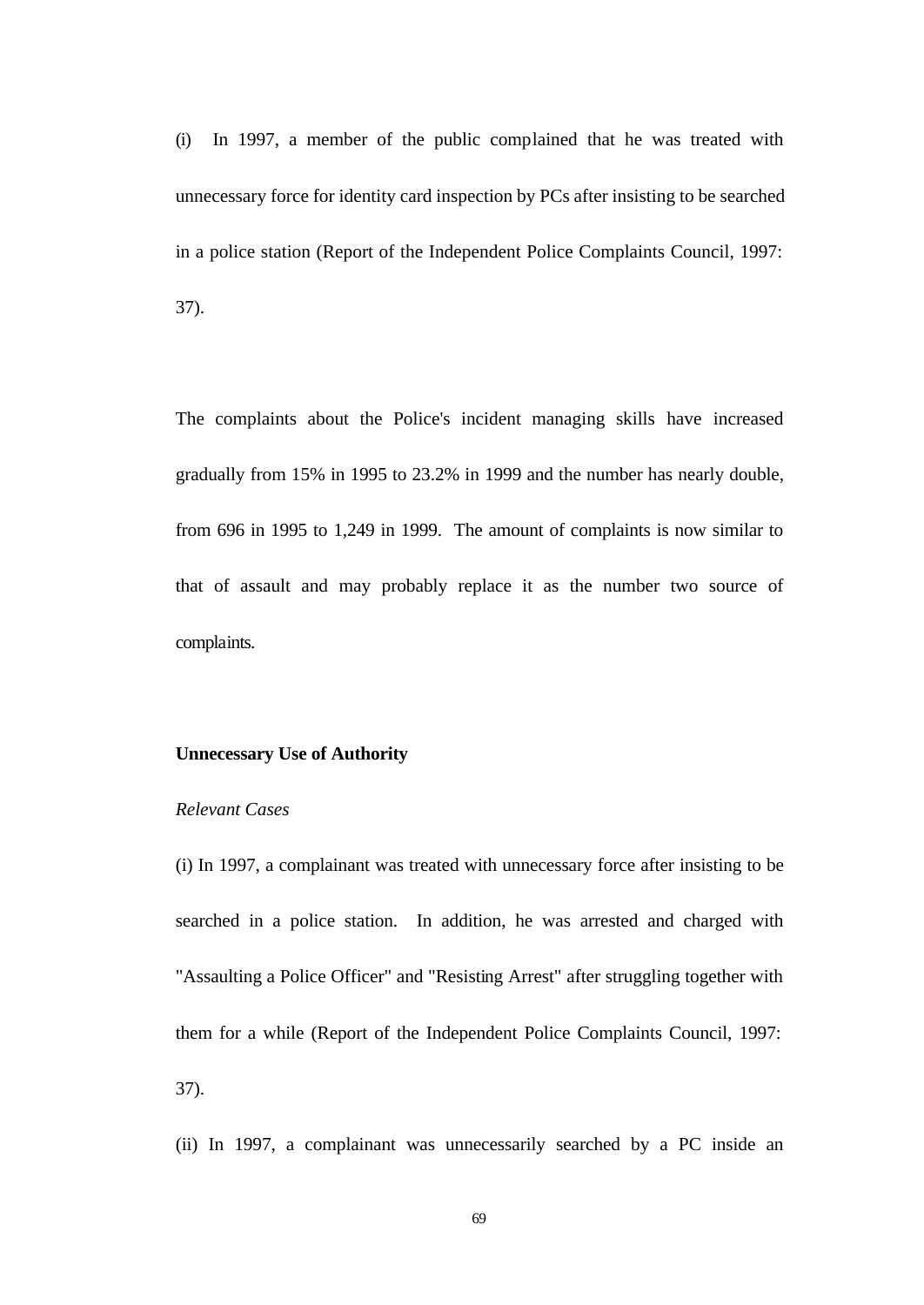amusement game center toilet and his request for the search to be at a police station was ignored (Report of the Independent Police Complaints Council, 1997: 40).

The percentage about this complaint had increased from 9.3% in 1995 to 9.4% in 1999. It seemed that the increase was minor, with the actual number of complaints increasing from 431 cases in 1995 to 505 cases in 1999.

#### **Fabrication of Evidence**

## *Relevant Case*

.

(i) In 1997, a complainant was assaulted by officers on the way to a temporary housing area and later was forced to admit breaking the windows of a light goods vehicle and stealing it for a joyride. However, the officers gave a completely different version of the events (Report of the Independent Police Complaints Council, 1997: 47)

The percentage of such complaints had increased from 5.9% in 1995 to 6.8% on 1999 and the number of complaints had increased from 272 cases to 364 cases.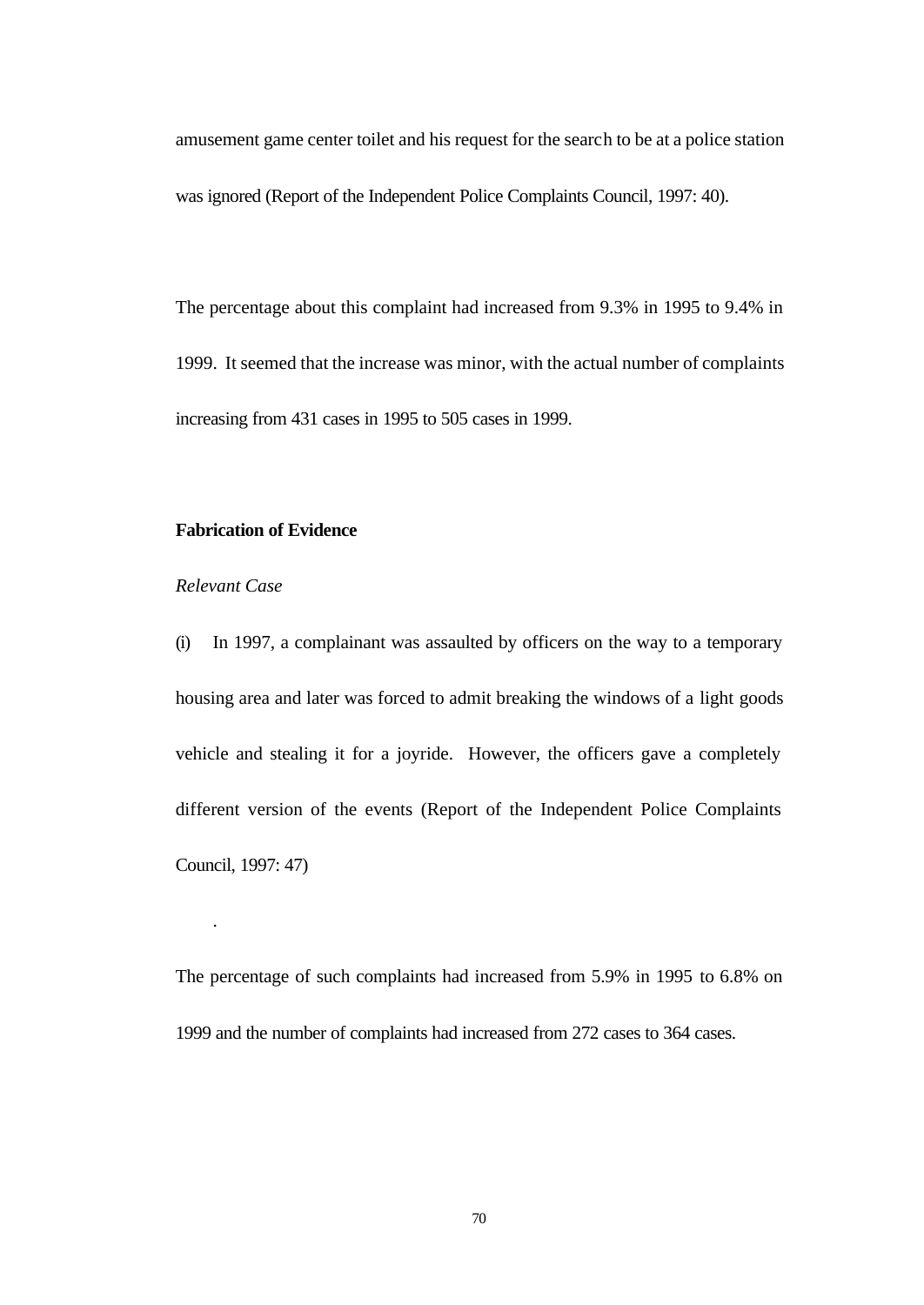#### **Threat**

#### *Relevant Case*

(i) In 1997, a two-way permit holder from China was suspected by a CIP that he had breached his conditions of stay in Hong Kong complained that he was assaulted by the CIP near the throat. However, when his friend wanted to complain, she was threatened by the CIP that her friend would be arrested again if she lodged a complaint (Report of the Independent Police Complaints Council, 1997: 54).

The number of complaints about threats from the Police had increased from 4.0% in 1995 to 4.4% in 1999 while peak in 1998 (5.3%). The actual number increased from 183 cases in 1995 to 234 cases in 1999.

## **Police Procedure**

#### *Relevant Case*

(i) In 1997, a complainant was ticketed by a PC for being disqualified from driving. However, it was likely revealed that the disqualification was a computer error and the complainant was innocent. However, after half a year, he was ticketed again by another PC for the same reason. This indicated the problem of cooperation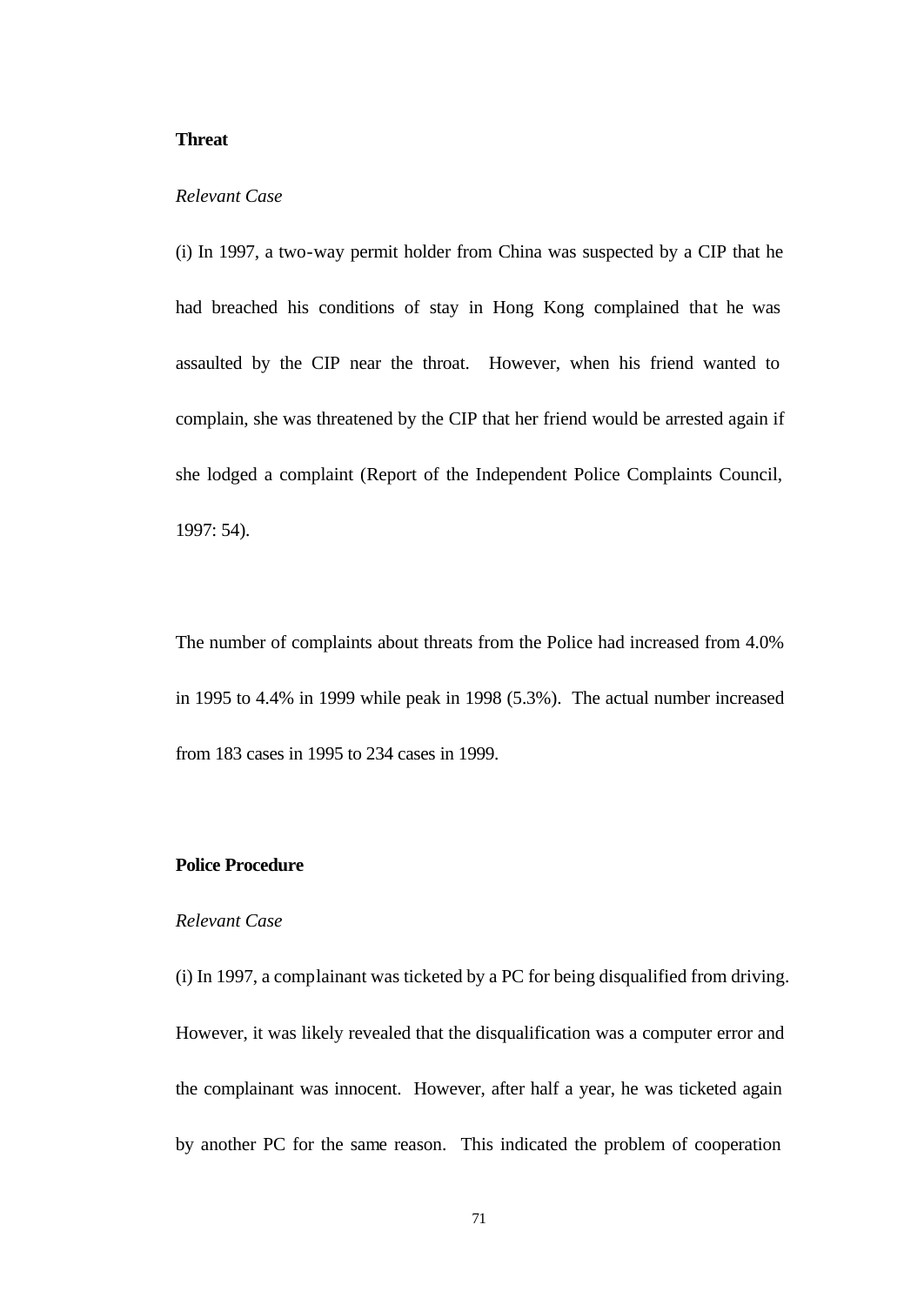between the Police and Transport Department in failing to up-date its information and correct any mistake made immediately (Report of the Independent Police Complaints Council, 1997: 33).

The complaints about improper procedure of Police had increased from 0.1% (6 cases) in 1995 to 0.4% (19 cases) in 1999. This was the most minor aspects of complaints. However, the figures showed that the number has triple within five years.

#### **Other Offences**

#### *Relevant Case*

(i) In 1997, a complainant alleged that during a stop and search, two PCs not only assaulted him and burnt the right side of his penis with a lighted cigarette at the staircase of a building, but also damaged his mobile phone and pager, and stole his identity card (Report of the Independent Police Complaints Council, 1997: 46).

The above case, along with various miscellaneous misdemeanours had been classified as "others". These included involvement in deception and/ or criminal syndicates; violation of the Theft Ordinance, Dangerous Drug Ordinance;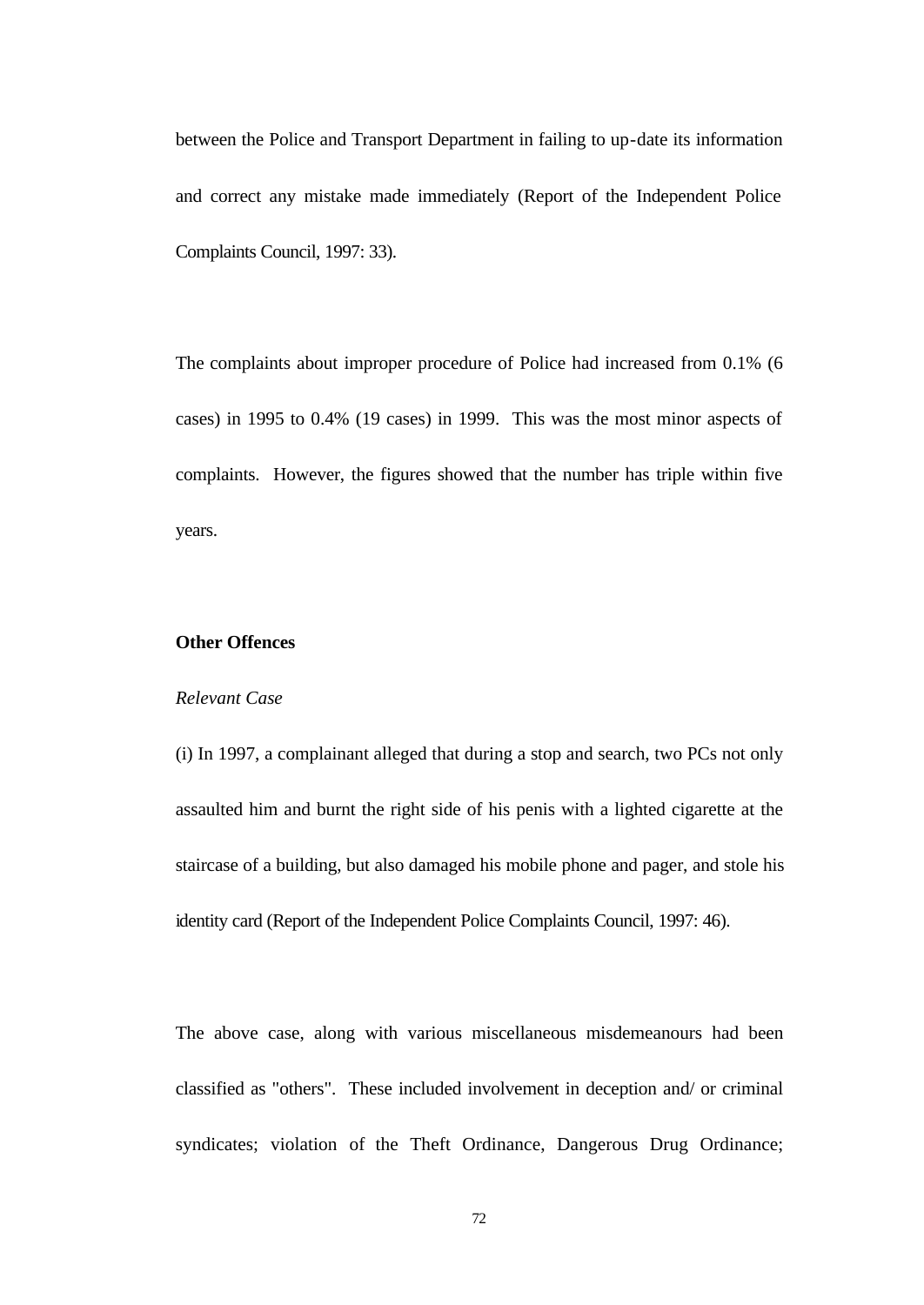perverting the course of justice; corruption; rape/ indecent assault and violation of other criminal ordinances, etc.. Violation of Theft Ordinance, perverting the course of justice and violation of other criminal ordinances were the most reported offences. This was the only category that had decreased both in number and in percentage. It decreased from 1.6% (76cases) in 1995 to 1.0% (55 cases) in 1999, with a peak in 1997 with 1.8% (85 cases).

From the above, it stated that the most reported problem had changed from the "Assault" in 1995 to "Overbearing / Impolite Conduct / Abusive Language" in 1999. The total number of complaints decreased from 1996 with 5052 cases until 1998 with only 4200 cases, which was a great improvement. However, complaints increased suddenly to 5385 in 1999.

*5.3.1.3.1.1.1 Results of Investigation*

## **Withdrawn / Not Pursuable**

Even though the IPCC had dealt with many complaints, not all were treated in a way that could satisfy the complainants. From the results of investigations endorsed by the IPCC, most cases were treated as "Withdrawn/ Not Pursuable". Also, the amount of complaints not wishing to pursue the complaint had decreased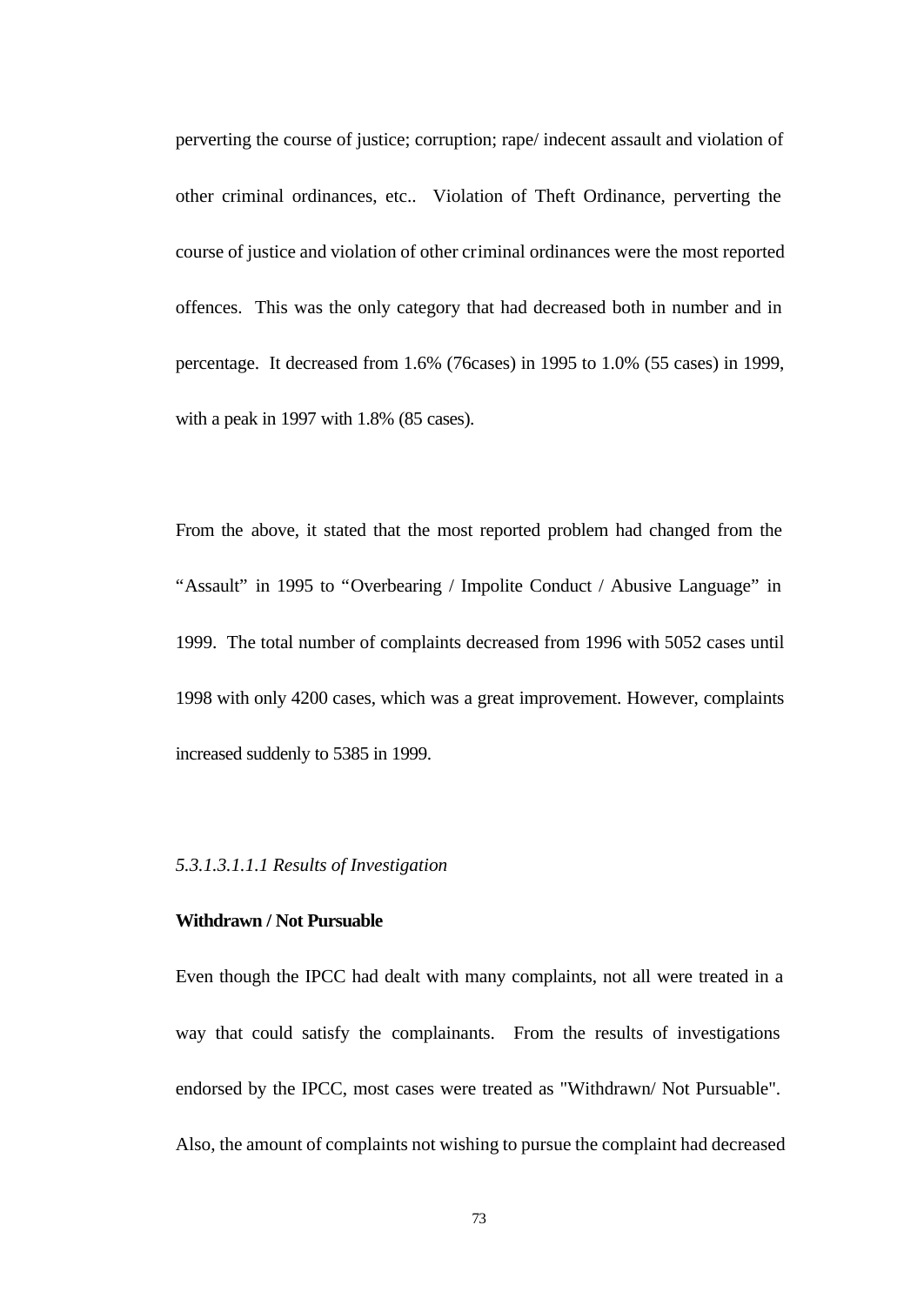steadily from 61.2% (2,837 cases) in 1995 to 39.2% (2,108 cases) in 1999.

### **Informal Resolution**

The other major policy used to handle the complaints is "Informal Resolution". It was a scheme aimed at a speedy, satisfactory resolution of certain minor complaints through a Conciliating Officer (CO), the senior officer in the complainee's division. There were 15.8% (732 cases) in 1995, while 23.6% (1,272 cases) in 1999 were solved in this way. However, according to the Ming Pao Daily, dated  $10^{th}$  August 1995, only 218 of 712 complainants were satisfied by this method.

## **Unsubstantiated / Curtailed**

Additionally, there were many complaints that were treated as "Unsubstantiated/ Curtailed", i.e. insufficient evidence to support the allegation made or not fully investigated owing to special circumstances such as known mental condition of the complainant. There were 15.5% (720 cases) in 1995 while 19.2% (1,030 cases) in 1999 and it was the third common results of the complaints.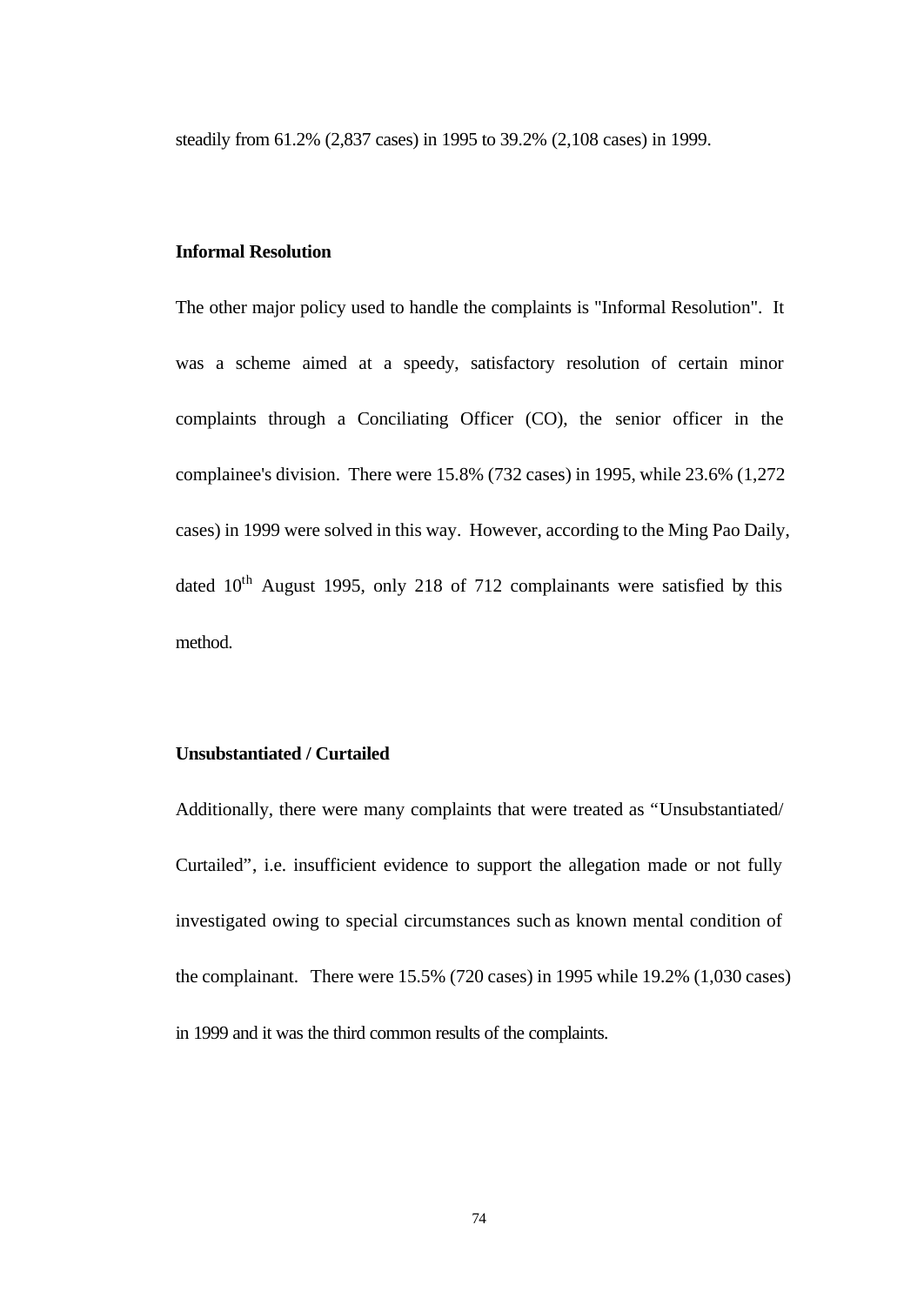#### **Not Fully Substantiated**

There were some cases treated as "Not Fully Substantiated", i.e. there was some reliable evidence to support the allegation made by the complainant, but it was insufficient to fully substantiate the complaint, from 0.5% (23 cases) in 1995 to 2% (109 cases) in 1999. However, from both the number and the percentage, the amount also increased nearly four to five times. Hence, the increase was in great proportion.

#### **False**

Furthermore, there were some cases treated as "False", i.e. there was sufficient reliable evidence to indicate that the allegation made by the complainant was untrue. The amount had increased from 1.5% (70 cases) in 1995 to 7.6% (410 cases) in 1999. Hence, it was the type of results that increased in greatest proportion.

#### **No Fault**

There were some complaints classified as "No Fault", i.e. the allegation was made either because of a misinterpretation of the facts or a misunderstanding, from 2.5% (118 cases) in 1995 to 4.3% (233 cases) in 1999.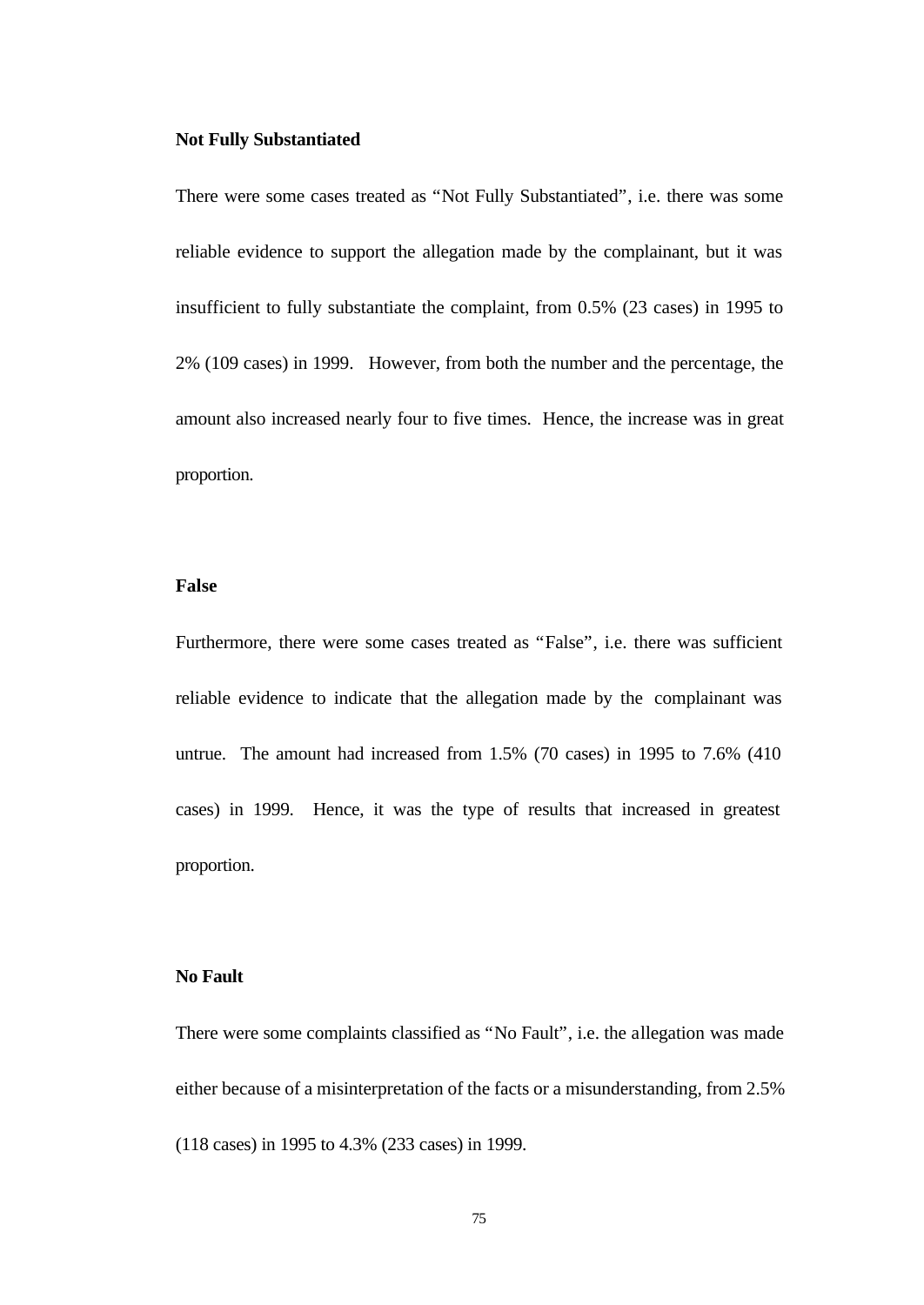#### **Substantiated / Substantiated Other Than Report**

Actually, the cases of "Substantiated/ Substantiated Other Than Reported" only represented a small proportion of outcomes. There had been a slight increase in these outcomes, from 2.9% (133 cases) in 1995 to 4.1% (223 cases) in 1999 of all possible outcomes. However, those reported as "Substantiated" only represented 1%, with reference to the Sing Tao Daily dated 14<sup>th</sup> March 1995. Hence, according to the investigation results, only 223 cases could be treated as substantiated cases.

## *5.3.1.3.1.2 Internal Complaints*

Other than the above external complaints, indeed, there were also some internal complaints. For example, in 1997, there were complaints from lower level police that they were being discriminated against senior ones (refer to Sing Tao Daily dated  $13<sup>th</sup>$  May, 1997).

#### **5.3.1.3.2 Opinions**

The Opinions by members of the public provided an insight for the Police about the areas that the public thought as insufficient and needed further improvement, and areas that they thought were the strengths of the Police. Hence, it could also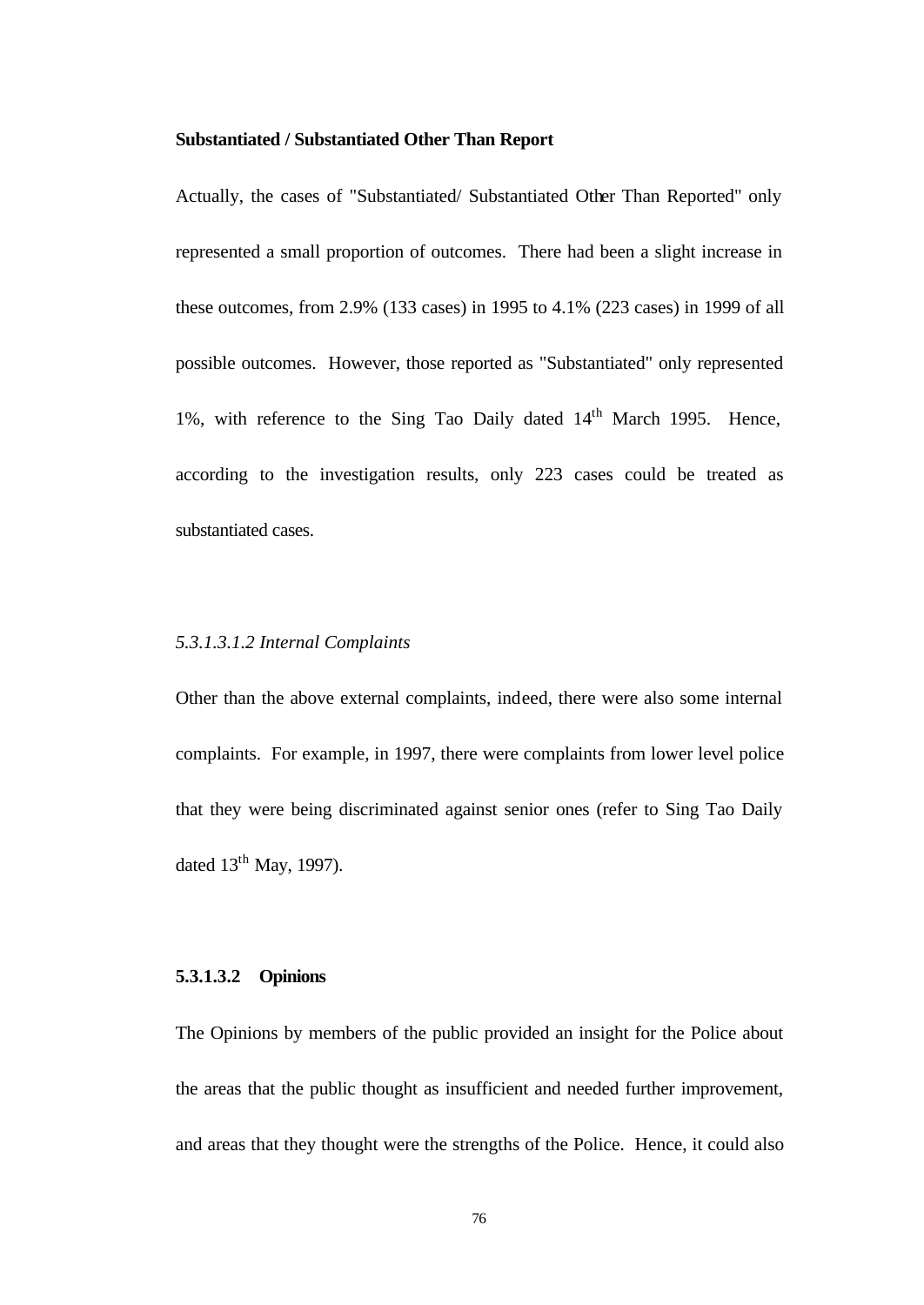help the Police to enhance their strengths and improve their weakness.

There were both positive and negative opinions on the Hong Kong Police made by the public from the press releases between 1995 and 1999.

#### *5.3.1.3.2.1 Positive Aspects*

(i) The Force was praised for its ability to deal with the refugee insurrection in 1996 and maintaining law and order.

(ii) The Police was also praised for its proactive planning in solving the Year 2000 computer problem and helping other organizations to solve this problem, too, in order to lessen the damage caused by the change of a new century in the computer operation.

#### *5.3.1.3.2.2 Negative Aspects*

(i) The credibility of the Police's values "respect for the right of members of the public and the Force" was deeply destroyed through the case of the broadcasting of the songs of Beethoven. From the Report of the Independent Police Complaints Council (1997: 2), there was a complainant alleged that his right of freedom of expression and demonstration was infringed as the Police had abused its authority by broadcasting music to cover and drown out has address to the public.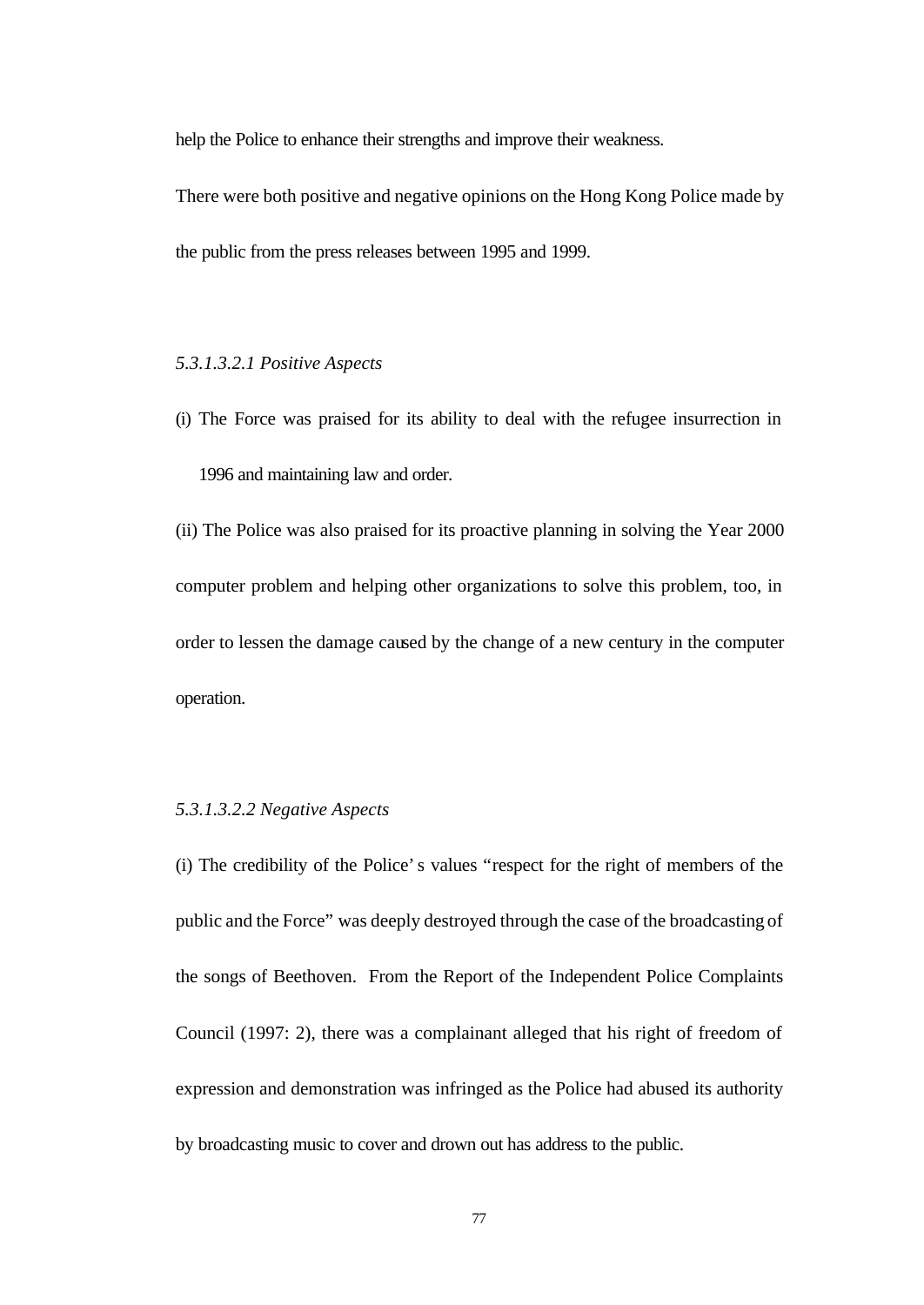(ii) The Police was condemned for insufficient preparation for the "1997". It was discovered that the turnover rate in 1996 increased due to anxiety over "1997". However, as the Police had insufficient preparation, there were some unqualified officers promoted to higher positions and still some vacancies existed (96??).

(iii) In 1997, a police fired out of a culprit during the investigation process. Later, it was found that the police was mentally disturbed. This might have raised public concern about the police's internal selection and counselling facilities (refer to Sing Tao Daily dated 3<sup>rd</sup> November, 1997).

#### **5.3.1.3.3 Crime Rate**

The crime rate was a central criterion because it represents the quality, ability and productivity of the Police Force.

The Hong Kong Police were praised as "Asia's finest" for its success in reducing the crime rate by 14% from 1995 to 1996. Moreover, even though the overall crime rate rose slightly by 6.8% in 1998, the rate was still considerably as lower than other metropolitan cities worldwide (Hong Kong Police Review, 1998).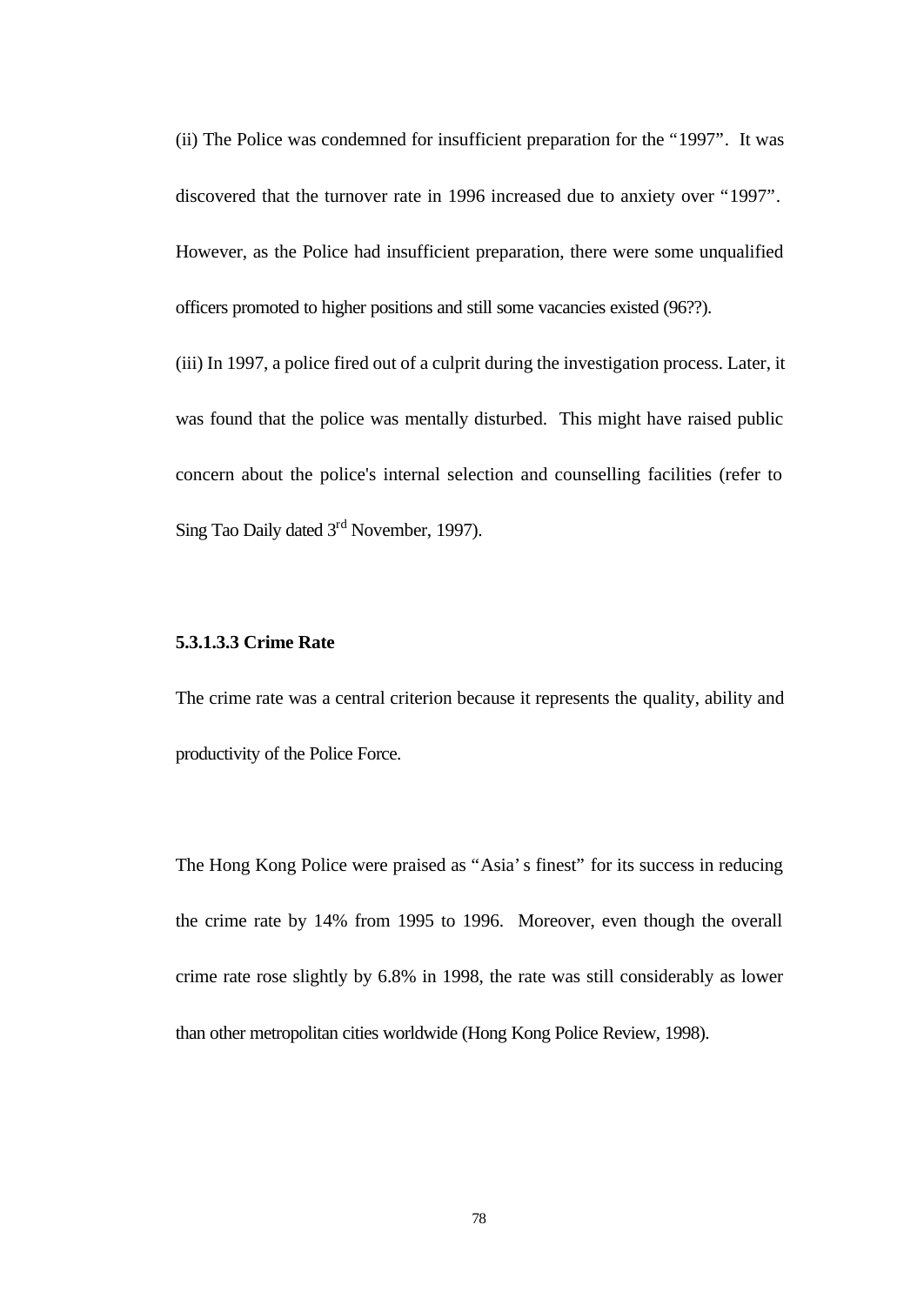# **5.4 Others**

## 5.4.1 Introduction

As mentioned earlier in this report, the effectiveness of the Human Resource Management had a direct impact to the overall effectiveness of the organization given that the Hong Kong Police was a manpower oriented organization and its effectiveness was largely dependent on the quality of its manpower. Accordingly, on evaluation of the overall organizational effectiveness of the Police implied that the human resource management might also be effective.

The Peters and Waterman Model was employed as the criteria for evaluating the organizational effectiveness of the Hong Kong Police. We recognized that this model provided a comprehensive way to evaluate an organization, applying this model to a non-profit making organization such as Hong Kong Police might give some misleading results for them. Thus only those criteria of Peters and Waterman Model felt to be relevant to a discipline force were used in the evaluation. The same criteria, which were employed in this section, were adopted as the framework for conclusion.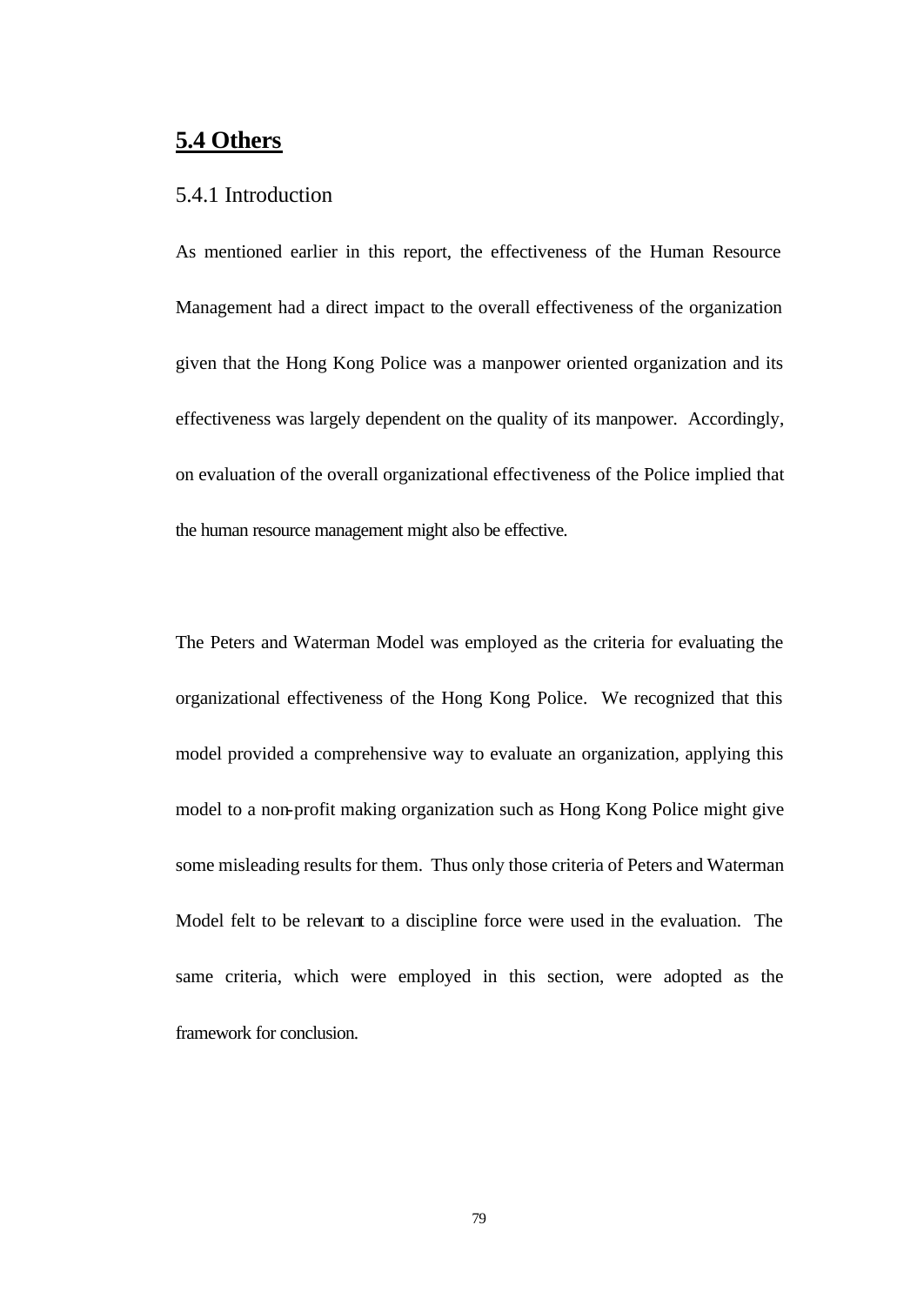### **5.4.1.1.1 Managing ambiguity and paradox**

This refers to the extent to which organizations can balance the conflicting pressures on them, as they have different stakeholders so they have to satisfy the different needs of these stakeholders.

## **5.4.1.1.2 Staying close to the customer**

Customer-orientation is a core element for providing satisfactory services. Therefore, being active in seeking customer feedback and involvement implies the company is responsive to the customer.

## **5.4.1.1.3 Autonomy and entrepreneurship**

Effective companies are those which give the ir employees independence and encourage risk taking. It also encourages innovative through giving autonomy to the employees.

## **5.4.1.1.4 Productivity through people**

One of the criteria of achieving productivity through people is to valuing every employee as an asset of the organization. Manager or the organization as a whole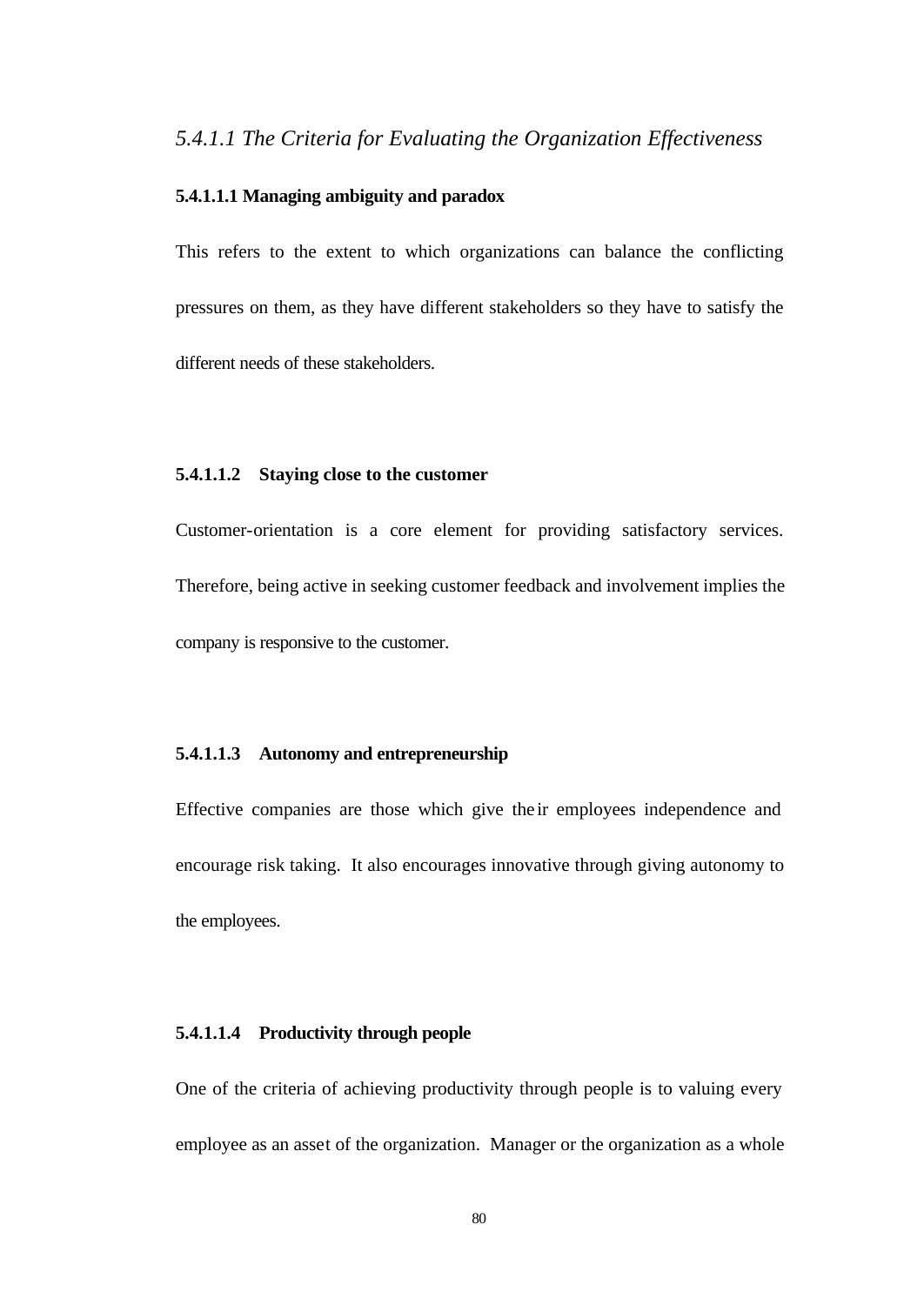should value the contribution of their employee.

#### **5.4.1.1.5 Being hands-on, value driven**

This refers to the extent to which leaders are close to the employees and can display the values of the organization. In other words, the leaders know what is happening at the "grassroots" in the organization and also can communicate the values throughout the organization.

## **5.4.1.1.6 Maintaining simple form, lean staff**

The aim to maintain simple form is to fully utilize the resources and achieve value for money and greater efficiency.

## **5.4.1.1.7 Simultaneous "loose" and "tight" properties**

The most effective way to hold the organization together is the total commitment to a shared set of core values or culture.

## *5.4.1.2 The Rationale for not Selecting Some Criteria*

The reason why criteria, such as a bias for action, and sticking to the knitting, were not used was because given the nature of a discipline force, we did not feel that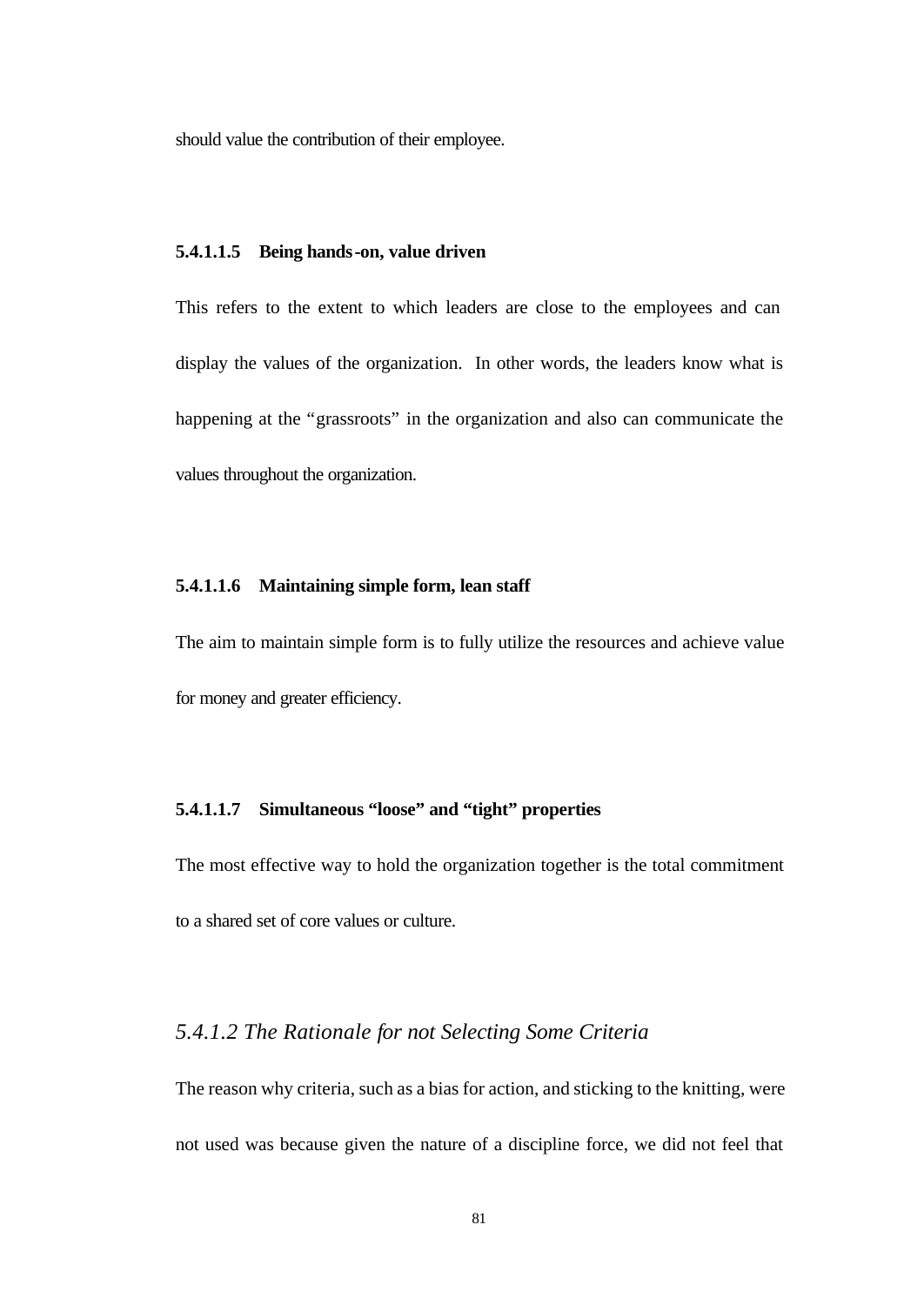these were suitable for applying to the Hong Kong Police.

 The responsibility of the Hong Kong Police was to maintain Hong Kong as one of the safest and most stable societies. They had to be well planned in their performance and their actions greatly influenced the safety and stability of Hong Kong. Therefore, the criteria, a bias for action could not be applied to this discipline.

Moreover, as a discipline force, such as Hong Kong Police, they had their own pre-defined responsibility. They could not choose to enter a different business. Thus, sticking to the knitting was not suitable for them, as they did not have the choice to engage in any other business.

## *5.4.1.3 The Performance of the Hong Kong Police*

#### **5.4.1.3.1 Managing ambiguity and paradox**

The Hong Kong Police had introduced the Performance Management System to manage the conflict between the pressure of decreasing budget from the government and at the same time increase the efficiency and effectiveness.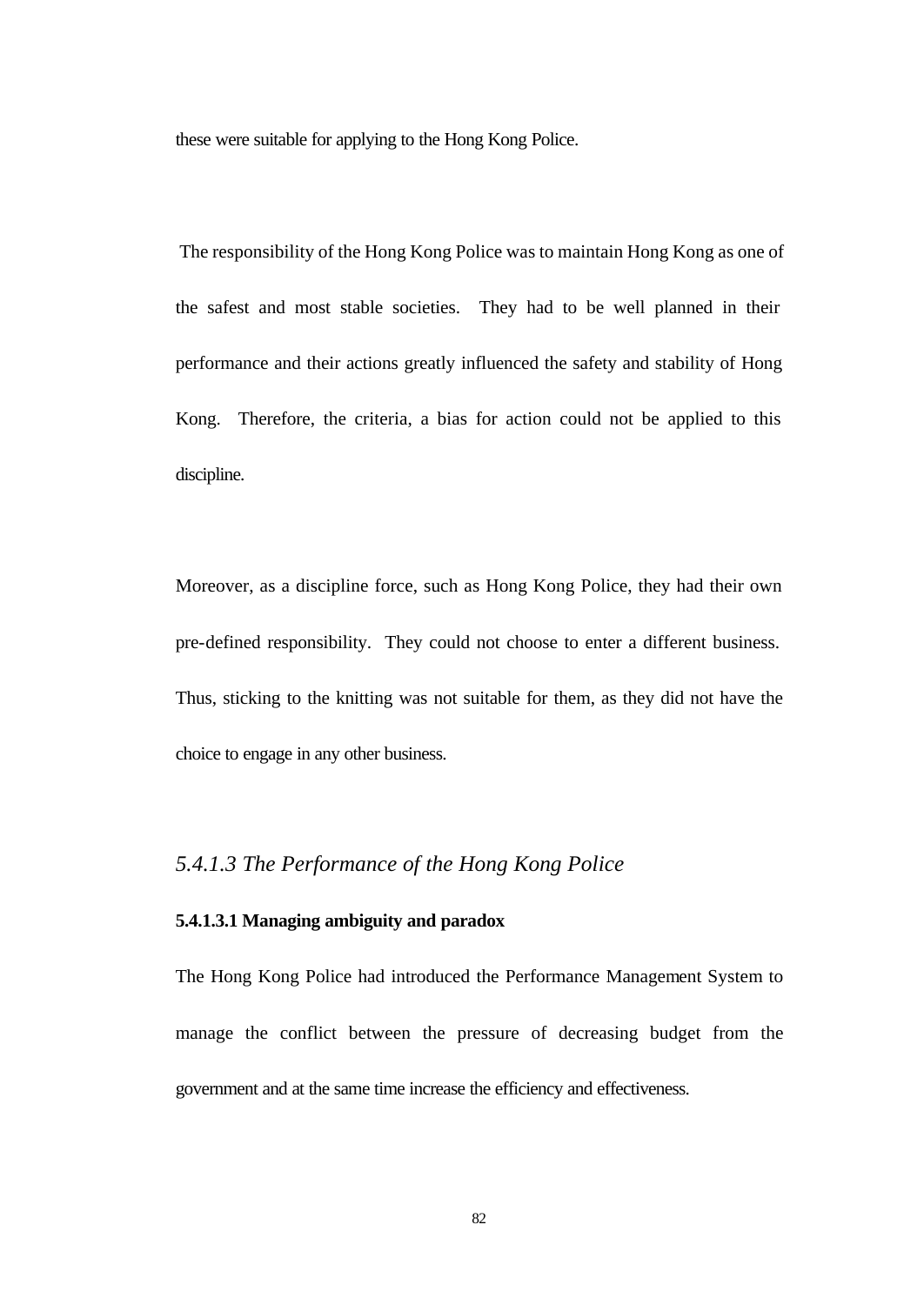It was because the new System can increase the effective use of manpower and fully utilized the Personnel Information Communication System for better manpower planning and succession planning for future development.

 Its Vision, Statement of Common Purpose and Values, which was derived from employee participation through internal communication could be viewed as a way to minimize the conflict of different perception of the employees towards the Hong Kong Police. It was because there could be a shared common goal within the organization. With the common values, the conflict could be balanced.

#### **5.4.1.3.2 Staying close to the customer**

The Hong Kong Police was responsive to the internal and also external customers. The change of its culture from the law enforcement to emphasize service quality indicated its customer-oriented to provide better service to the public.

The North Point customer service improvement project, which was carried at the Police station involving the change of the design of the Police station and also every Policeman carried a name badge, indicated its commitment to strive for excellence and continue improved its quality of service. Based on the lessons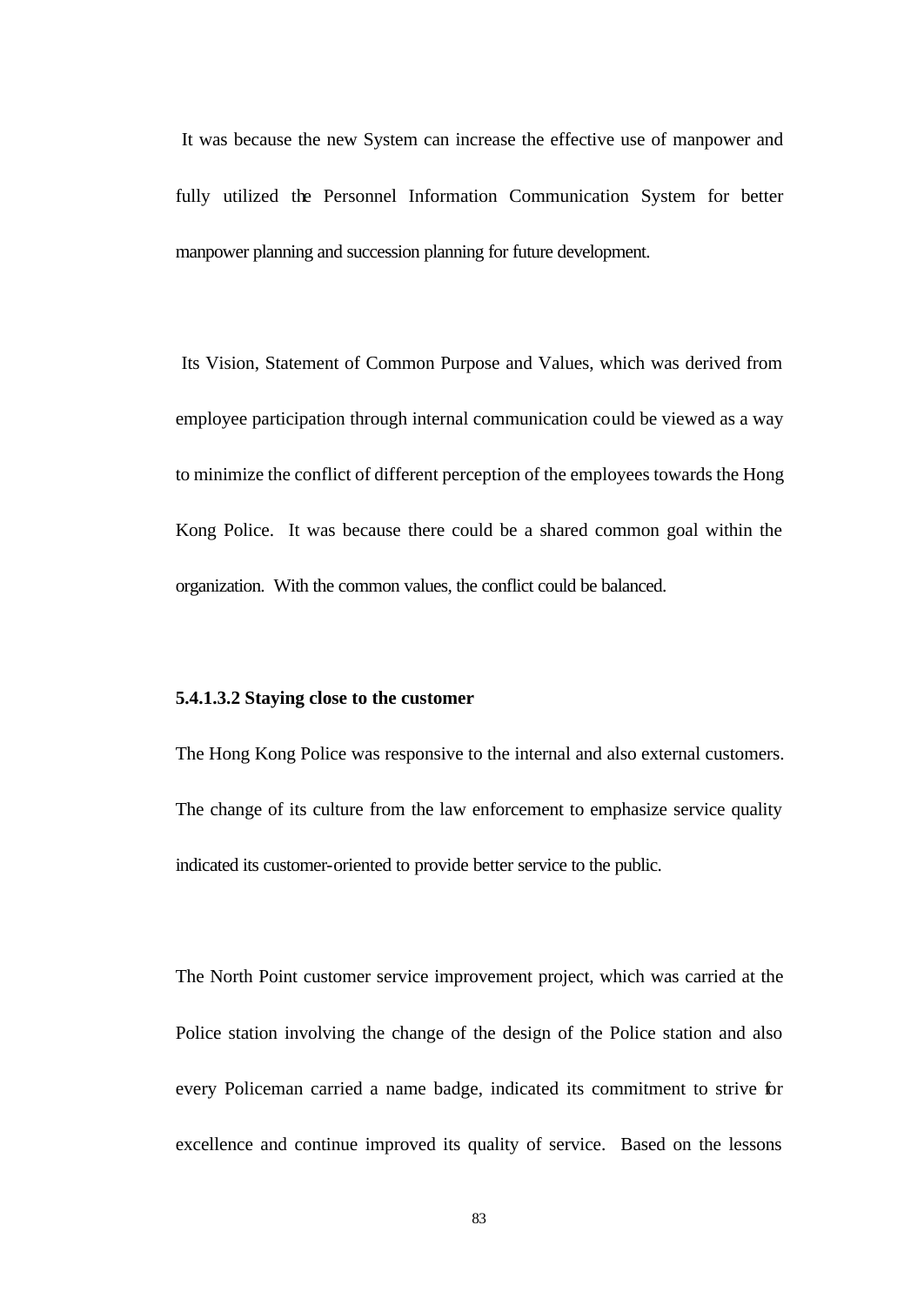learned from this project, it has expanded this project to encompass Police stations at Sau Mau Ping and Sha Tin.

Also the various feedback channels provided such as at the its web site in the Internet for the public showed the intention to be customer-oriented. It opened for receiving public's opinion to improve its services.

#### **5.4.1.3.3 Autonomy and entrepreneurship**

With introducing a new appraisal system and the Personnel Information Communication System, it showed the Force tried to be innovative to bring new ideas to improve their efficiency and the quality of services. It was also the origin of its Vision, Statement of Common Purpose and Values, namely strive for excellence.

Also different Wings worked as a team and there might be temporary work team to handle a project. Different employees from different Wings might involve in the project to transfer information and bring ideas. For example, the Service Quality Wing handled the project of culture change. The employees in this Wing worked as a team and they might work with other employees from other Wings, such as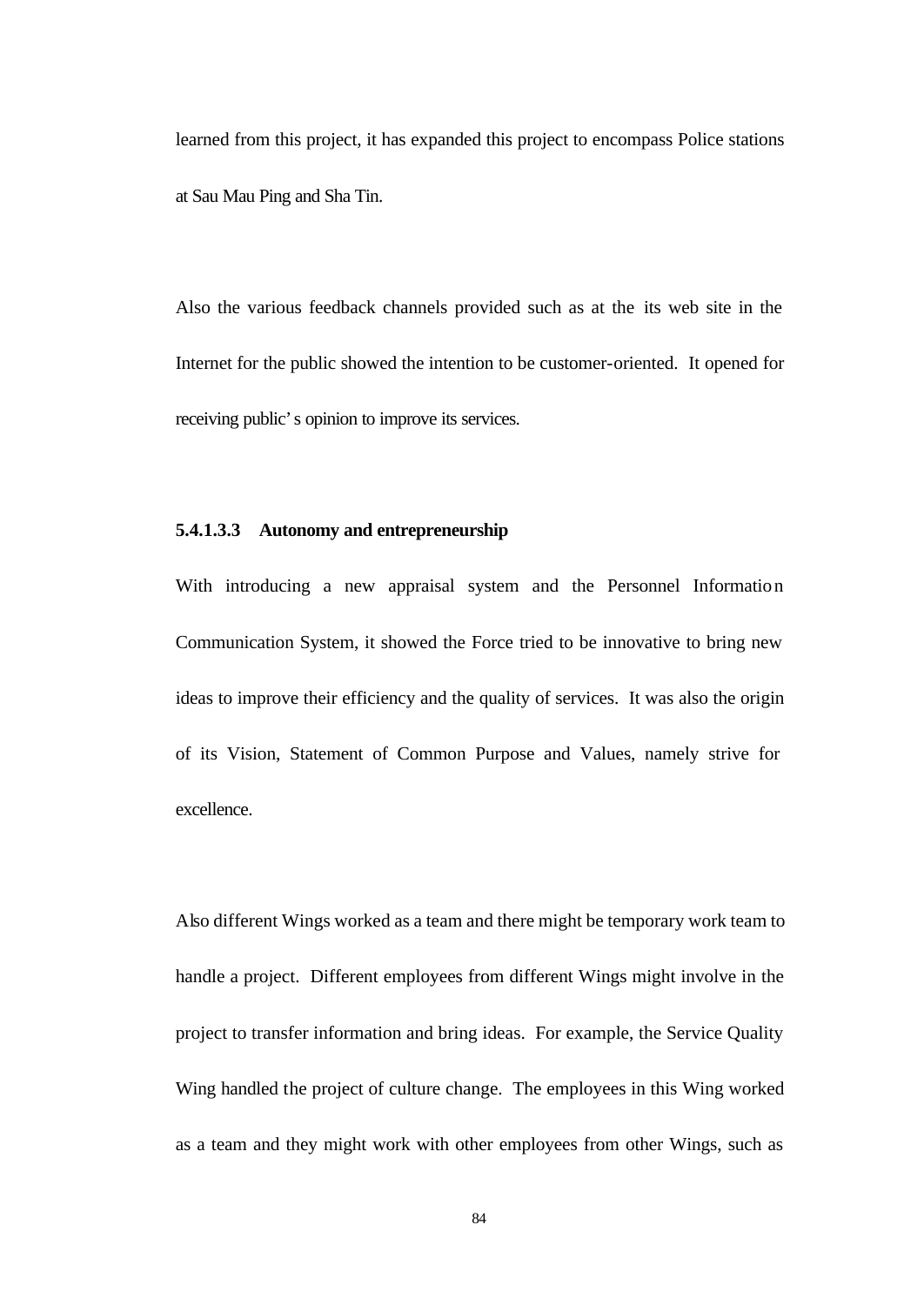Personnel Wing to try to reduce the resistance of the change.

## **5.4.1.3.4 Productivity through people**

There was an award system in the Hong Kong Police for employees with good performance. Also a new honors and awards system for the Hong Kong Special Administrative Region (HKSAR) was introduced on July 1, 1997. This system could recognize the contribution of officers.

And the Commissioner's statement of strategic directions, Policing 2000 printed in the Hong Kong Police Review 1998, stated clearly that it values every individual as an asset to the Hong Kong Police.

Also the slogan, "An Identity to be Proud of", promoted to the public implied there was a strong identity in being a Policeman.

All of the above were the indicators that Hong Kong Police valued every employee as an individual and asset.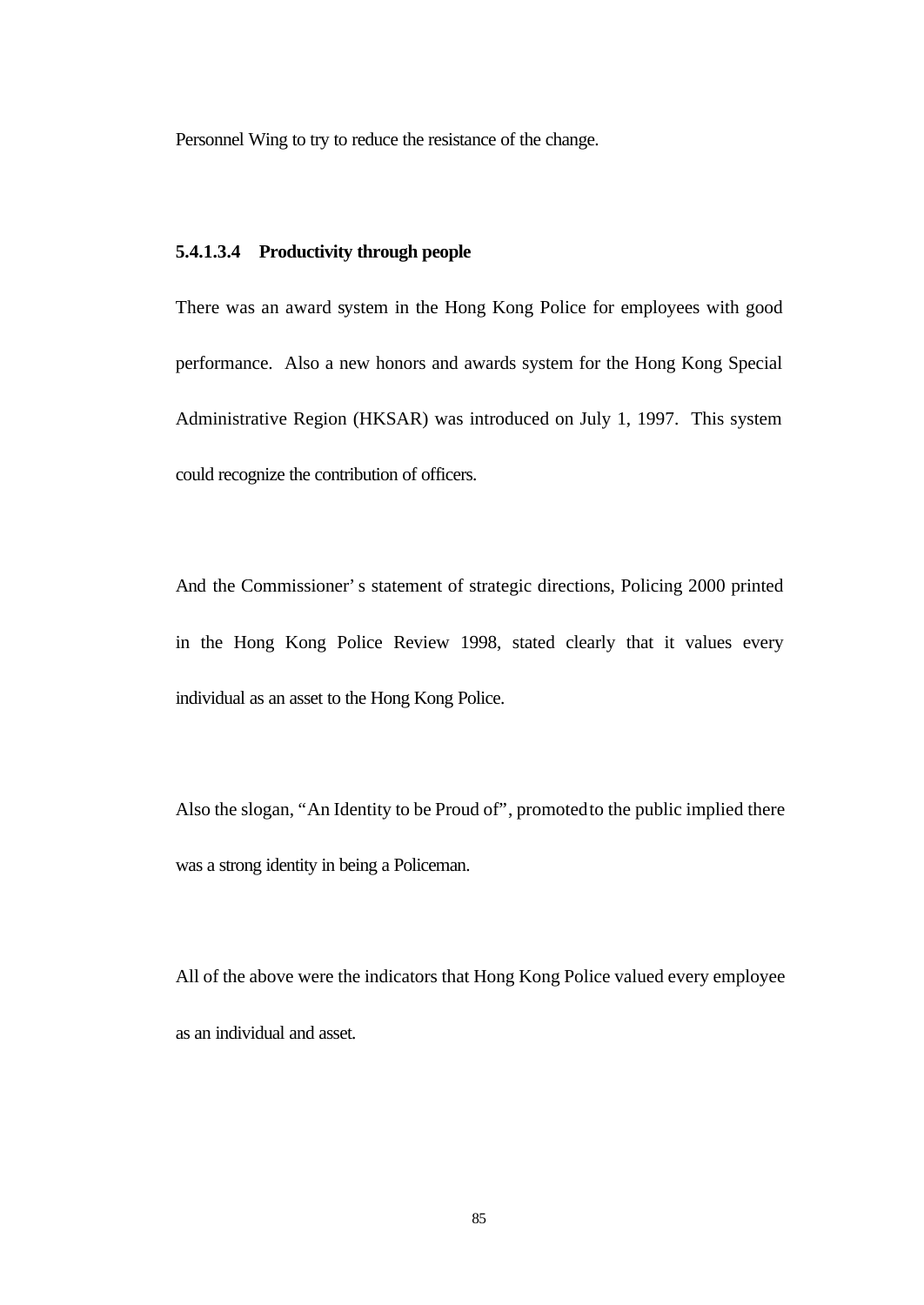#### **5.4.1.3.5 Being hands-on, value driven**

With the commitment to the Vision, Statement of Common Purpose and Values, they improved their internal communication channel to achieve effective communication so that every one could get involved.

#### **5.4.1.3.6 Maintaining simple form, lean staff**

The Police had invited external consultant to try to enhance the efficiency of its performance. Also it adopted modern technology such as the Personnel Information Communication System for the effective manpower planning and succession planning.

## **5.4.1.3.7 Simultaneous "loose" and "tight" Properties**

In 1997 each of the 40000 regular, civilian and auxiliary Force members attended a Living-the-Values workshop designed to explore the agreed Force Values.

Also the customer service improvement at North Point, Sau Mau Ping and Sha Tin projects displayed the value of service quality and customer-orientation.

Additionally in October, 1997, the Force launched an internal communications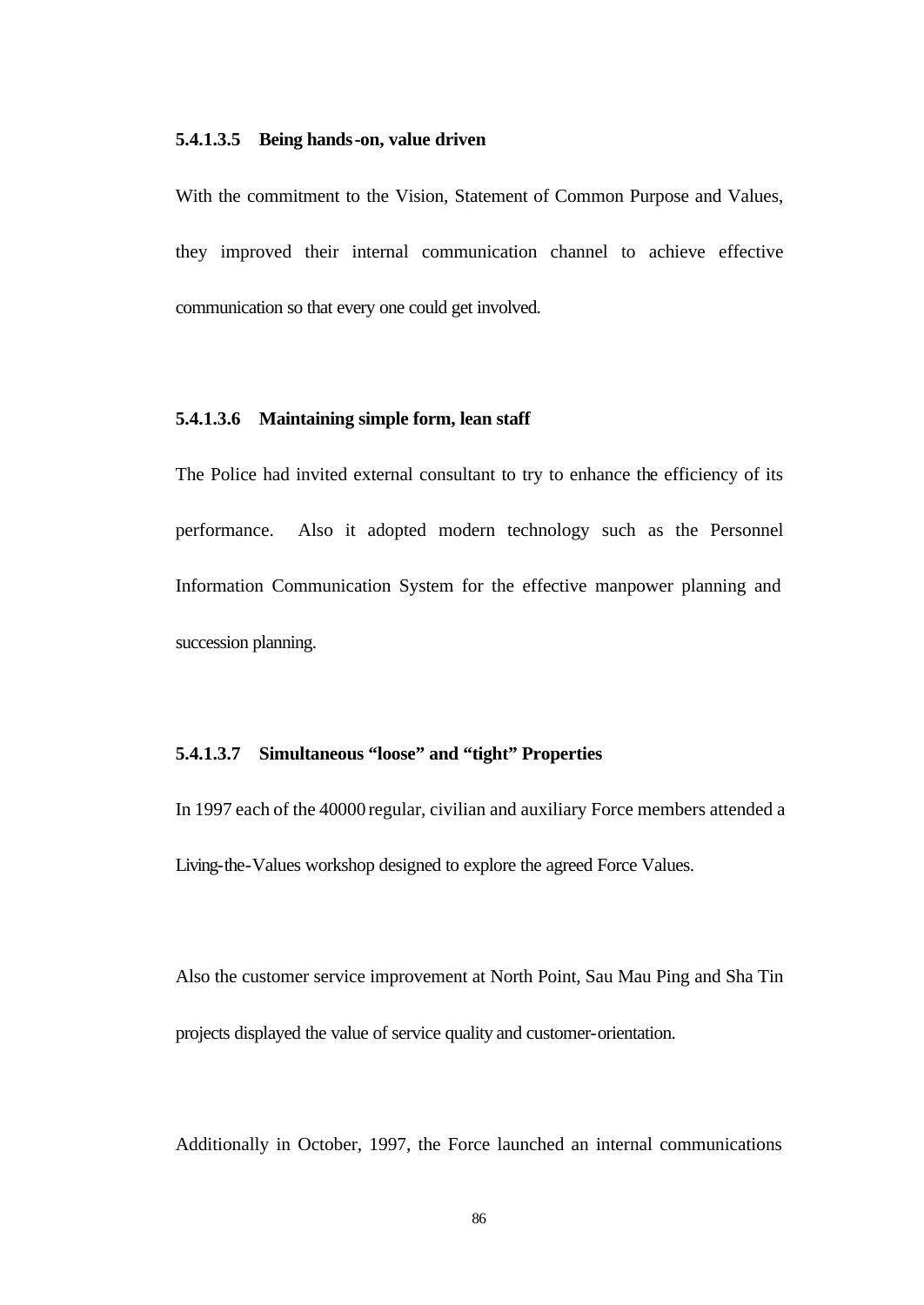improvement project and commissioned a consultant to study the effectiveness of the internal communication system in communicating policy and promoting Force Values.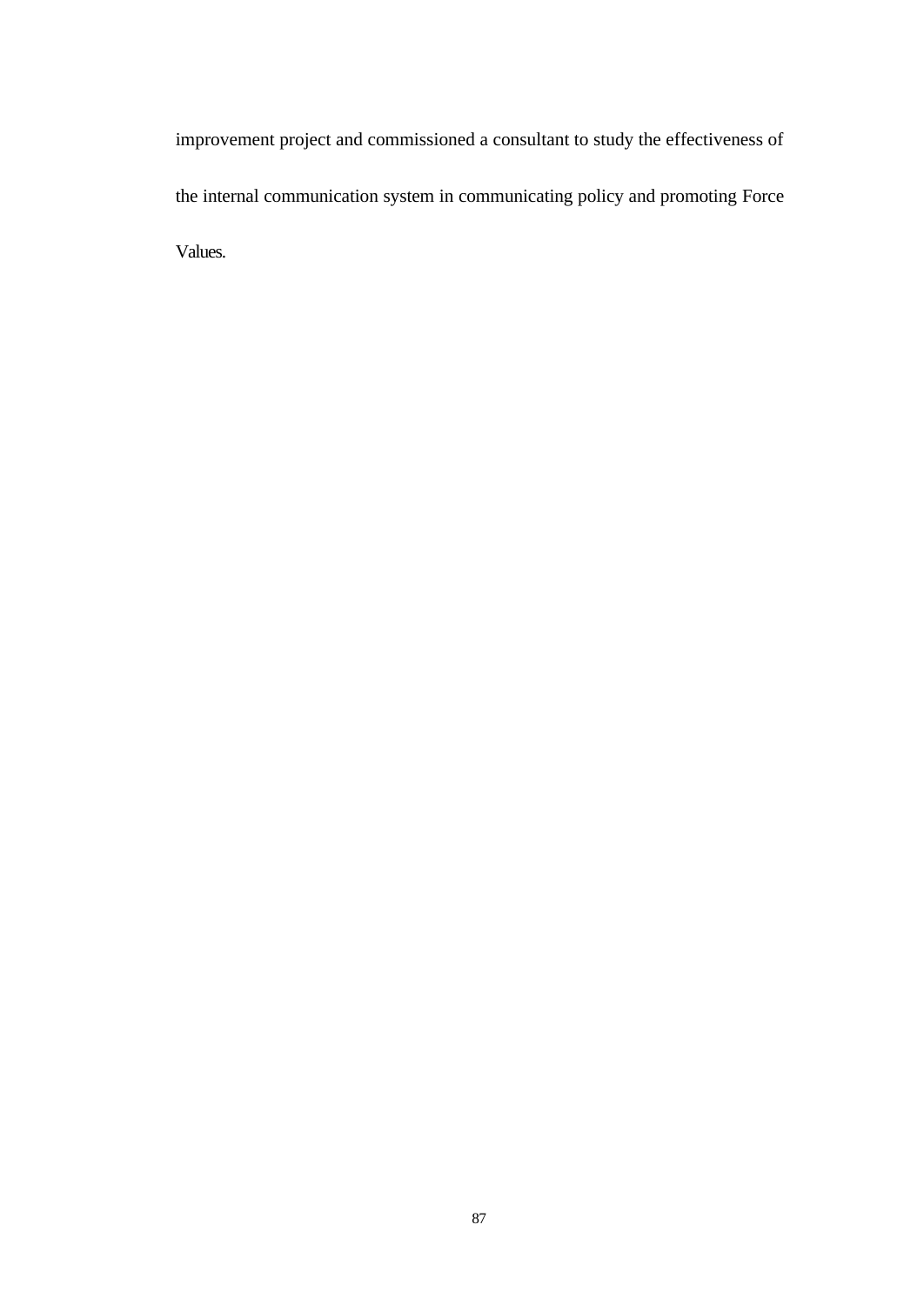# **6. Evaluation**

# **6.1 Human Resource Management Goals**

By implication, there was a high consistency between the human resource management goals, which were the targets of the program plan, and the organizational goal, which was the Vision, Statement of the Common Purpose and Values of the Hong Kong Police. This was because the transformation to program management aligned the human resource management goals, which were included in the program plan, with the Vision, Statement of the Common Purpose and Values of the Hong Kong Police. From the fact, the former goals were derived directly from the Vision, Statement of Common Purpose and Values.

# **6.2 Human Resource Management Policies and Practices**

# 6.2.1 Human Resource Planning

## *6.2.1.1 whether it can analyze the company's resources*

The recruitment and manpower planning considered as a function. This implied it would analyze the existing human resources with the help of the Turnover Analysis during the process of manpower planning.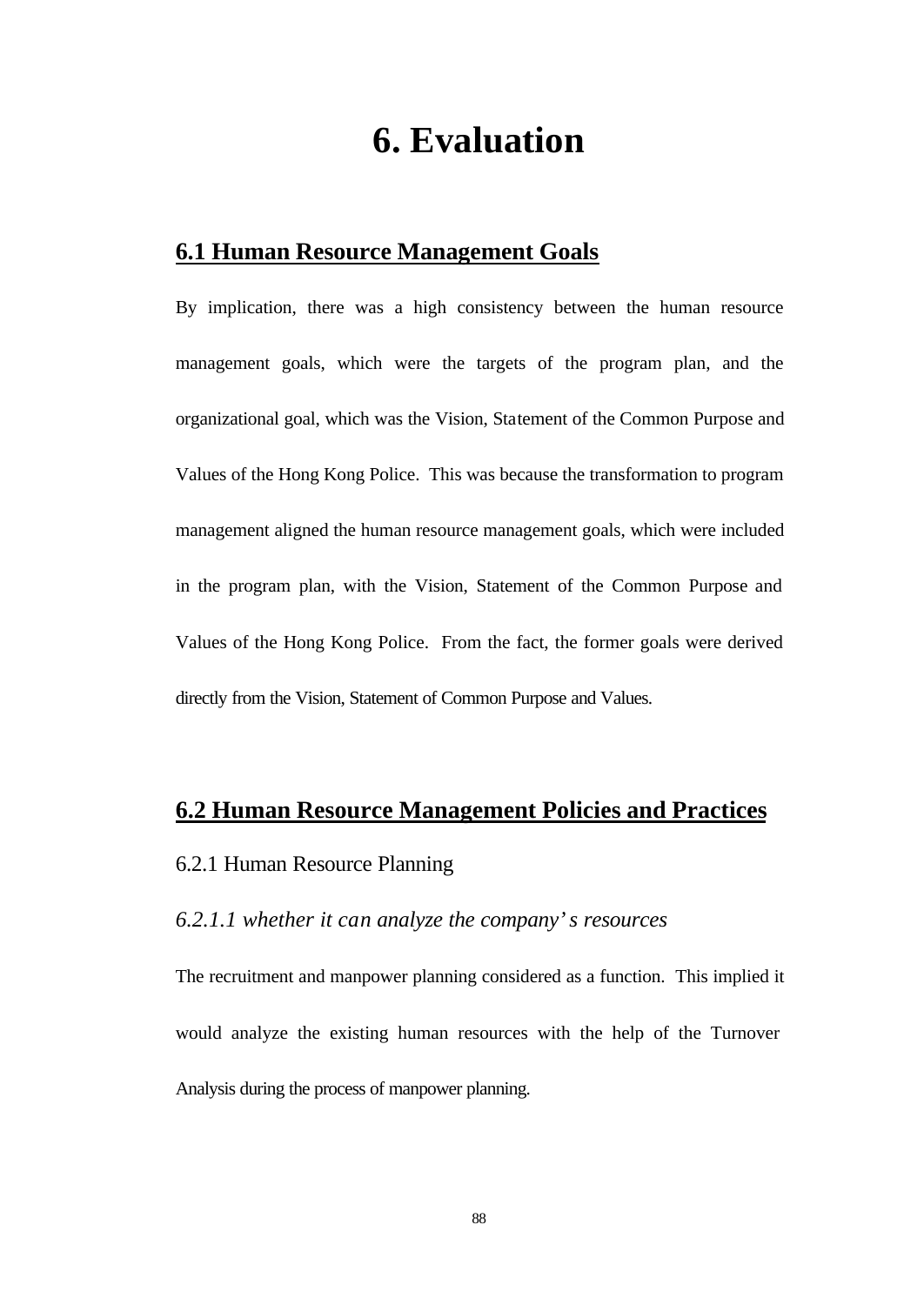Also, the Equitable Strength Analysis and the Strategic Analysis might help it to analyze all the existing resources in the force.

# *6.2.1.2 whether it can forecast the future manpower requirements*

The Vacancy Projection could help it to forecast the future manpower requirement. It was because from the vacancy projection, it could tell how much manpower was needed in the future, therefore, the Hong Kong Police could forecast the future manpower requirements.

# *6.2.1.3.whether it can develop plan to match the manpower supply with the forecast requirement*

Recruitment and manpower planning considered as a function. This implied the forecast requirement, which was drawn from the manpower planning with the help of the Turnover Analysis and Vacancy Projection, could match with the recruitment. Therefore, the Hong Kong Police could recruit the forecast human resource needs. Thus, the manpower supply from the recruitment could match with the forecast requirement.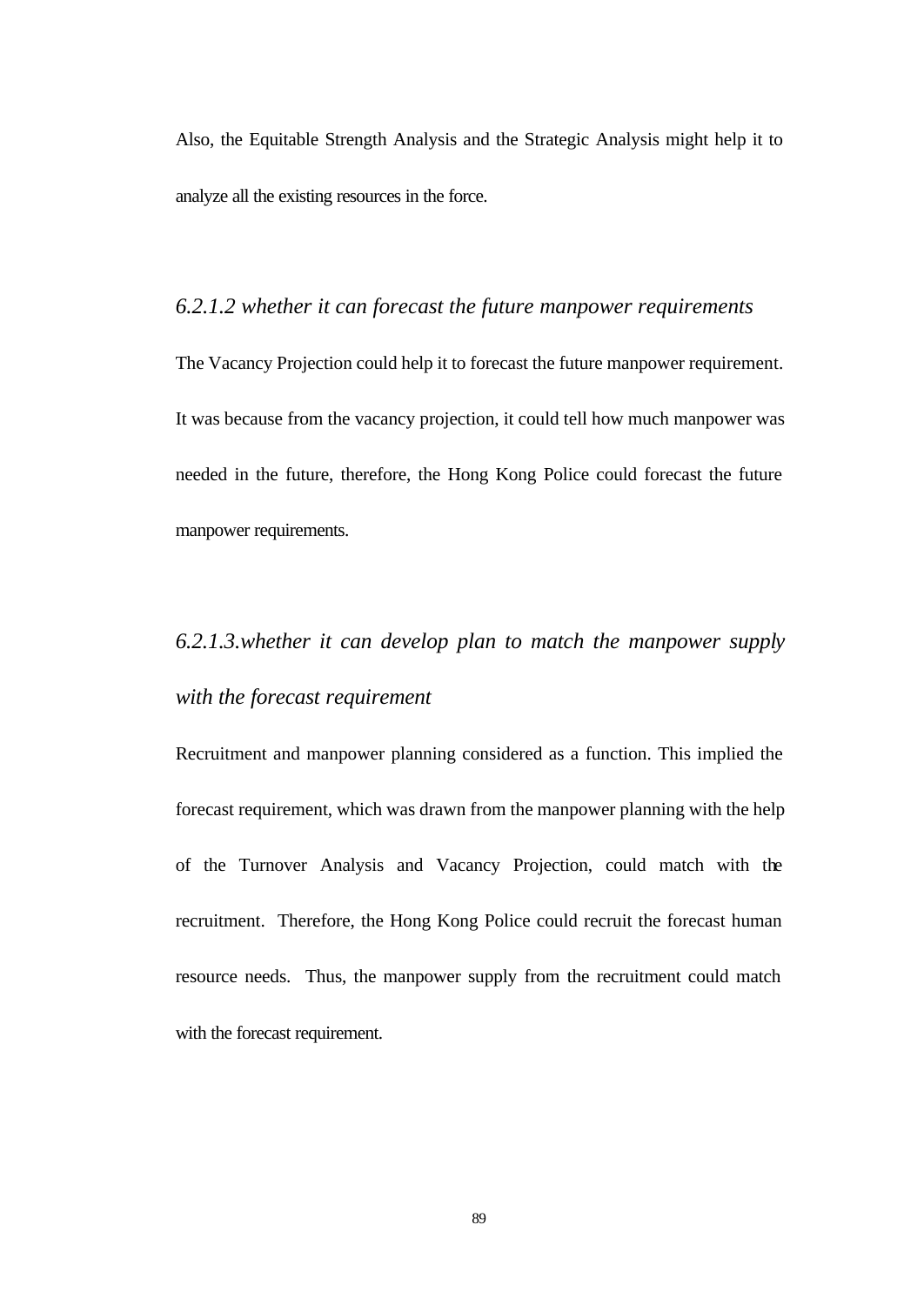## 6.2.2 Recruitment and Selection

## *6.2.2.1 Recruitment*

### **6.2.2.1.1 The number of the applicants**

From these criteria, the Force had been successful to attract adequate number of the applicants for the job openings.

With reference to Sang Pao dated on September 16 in 1996*,* there was an increasing trend in the number of applicants for PC and IP during the period of year from 1994/95 to 1995/96. For the IP position, there was an increase of 92% of the total number of applicants from 1,542 IP in 1994/95 to 2,964 IP in 1995/96. During the two years period, there were 1,422 more in the number IP applicants. For the PC applicants, there was an increase of 50% of the total number of PC applicants during 1994/95 and 1995/96. Number of applicants increased from 8,123 and 12,227.

According to the Hong Kong Police Review 1998, the Force had attracted 15,589 PC and 4,073 IP applicants in 1998. From this applicants pool, the force had recruited 1,477 PC and 143 IP candidates.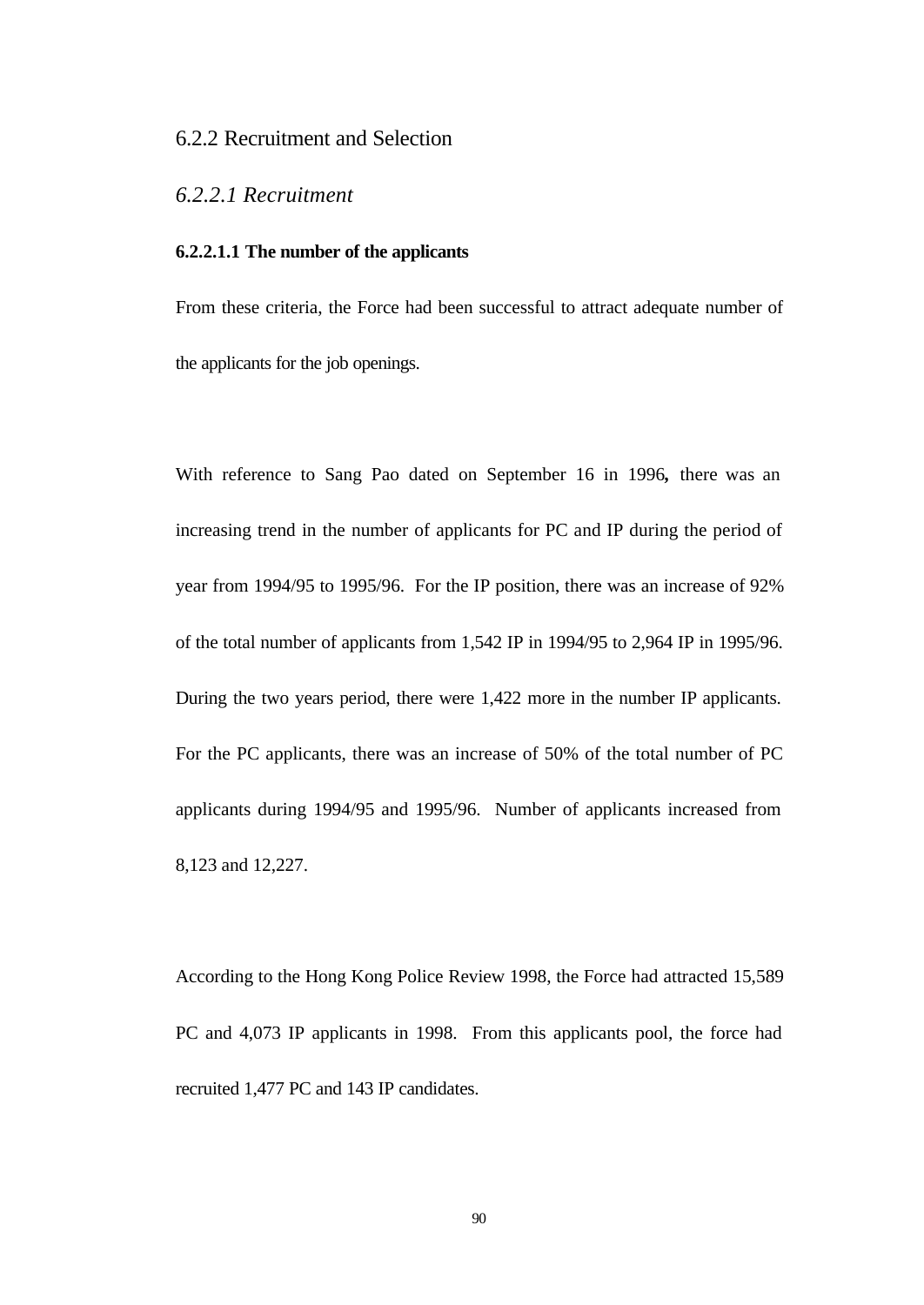In 1998/9, the number of applications joined the disciplined ranks of the force was a record high with 19,762 applicants competing for 1344 positions. At the same time, staff leavers reduced to a four-year low of 984 just 3.7% - low turnover by any standards.

## **6.2.2.1.2 The Standards of the applicants**

Other than the number of applicants, the standards of the applicants were also an important indicator of the effectiveness of the recruitment. 16,025 applications, mainly from school leavers, were processed in 1998/9 for recruitment as constable. In the same period 3,737 applicants, predominantly university graduates, sought direct appointment as an inspector of police.

According to Sang Pao dated on September 16, 1996, regarding the number of the PC applicants in the years 94/95 and 95/96, there was an increase in the total number of different educational level applicants. There were increased in 37.6% of the total number of the applicants those who were matriculated or above, 27.7% had 5 subjects including English language, at Grade E in HKCEE, 31.6% had 3 subjects at Grade E in HKCEE and 24.2% had have completed Form 5 education. The largest increasing percentage of the total number was those who were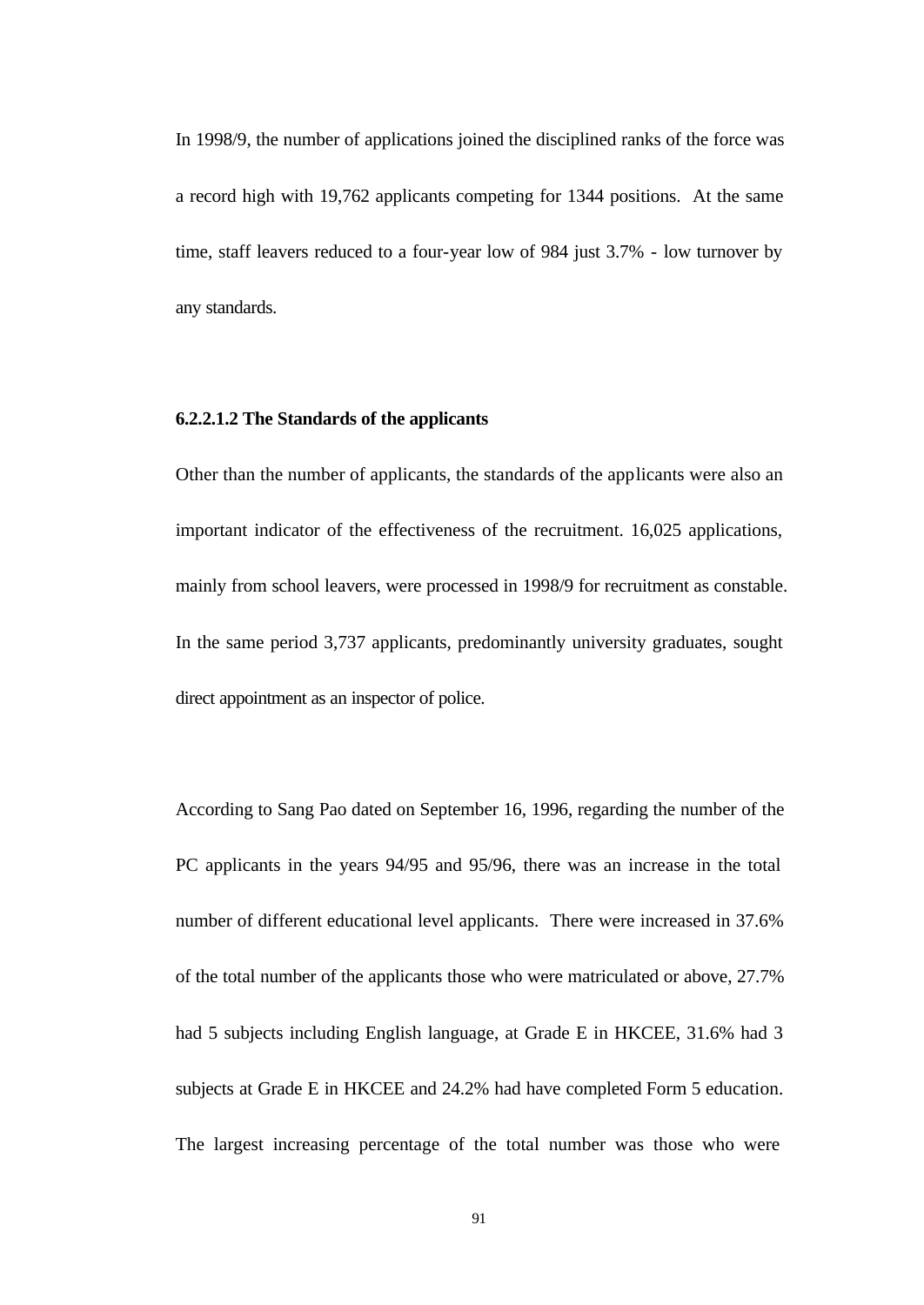matriculated or above.

For IP applicants, the total number of the applicants had steadily increased. There was an increase in the total number of different educational level applicants. There were increased in 50.7% of the total number of the applicants those who were degree holders, 32.7% were matriculated or above, 46.3% were matriculated and 44.8% were 5 subjects including English language at Grade E in HKCEE. The largest increasing percentage of the total number was those who were degree holders.

As these PC and IP applicants had higher standards of educational level than the predetermined application qualification, it might be concluded that the standards of the applicants had increased.

Therefore, we would generally conclude that the recruitment of the Hong Kong Police was effective. This was because it could attract more applicants than the expected number of job openings and qualified applicants for selection. However, the status of economy in Hong Kong after the Asian financial turmoil in 1997 should be taken into consideration. Moreover, the perception, personality and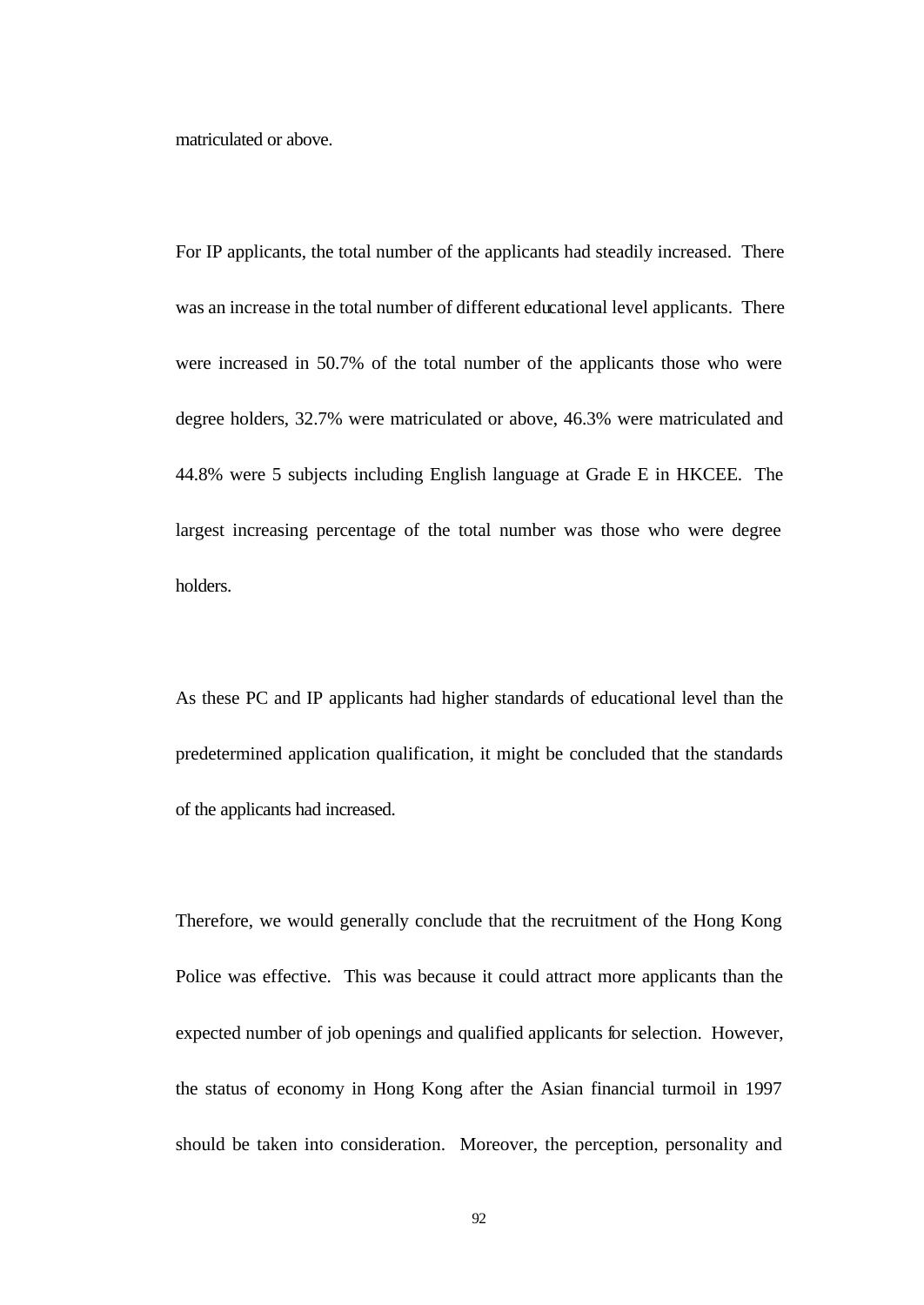values of the potential applicants should also be considered.

# *6.2.2.2 Selection*

For the purpose of evaluating the effectiveness of selection, two criteria had been used relating to the selection criteria and the selection methods.

#### **6.2.2.2.1 The selection criteria**

#### *6.2.2.2.1.1 SMART criteria*

**Specific:** The selection criteria were specific as the criteria were classified into different categories including the personality, physical qualification, nationality, academic entry requirement and language.

**Measurable:** Some of the selection criteria were measurable such as the physical requirements, nationality, academic entry requirement and language.

**Action:** Some of the selection criteria could be measured directly, indicators of performance in these areas might be used for assessment. For example, personality could be observed through interview or indicated via aptitude tests.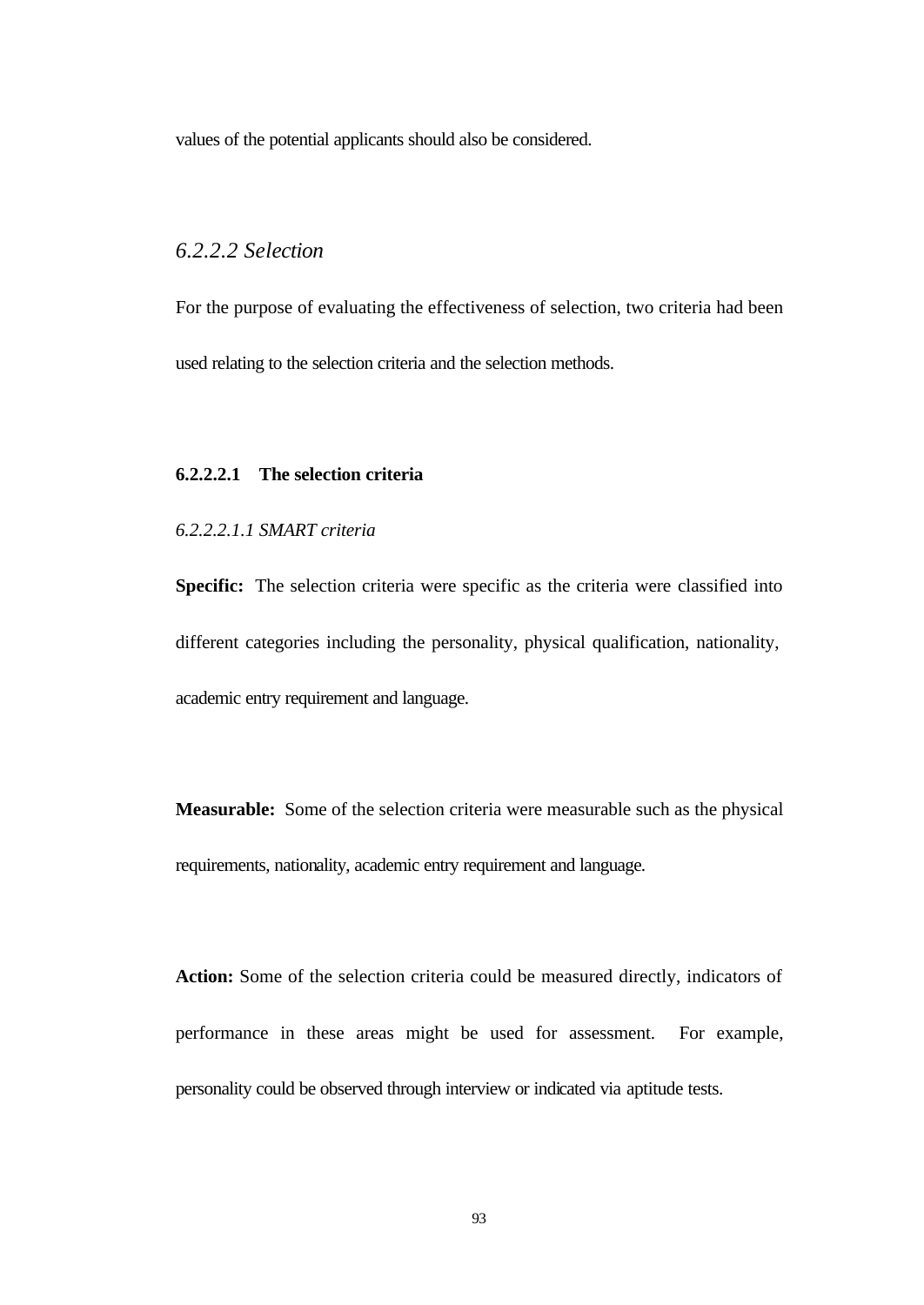**Reasonable:** The selection criteria appeared to be reasonable for the male and female because the standards for males and females were different in the physical test. In addition, the selection criteria appeared to be reasonable in the academic entry requirement for the PC and IP. As the job duties, which required different skills, knowledge, abilities and personality, were different, the educational requirements appeared to reflect the differences.

**Time:** The selection criteria had changed with times. For example, in the physical requirements, the requirement, "free from any major or permanent disabilities", had been cancelled in response to the Equal Opportunity Employment Ordinance since 1999.

6.2.2.2.1.1.1 Integration between the selection criteria and organizational human resource goals: The selection criteria were derived from the description of PC and IP work (Table 1). For example, the PC was mainly engaged in the technical work, thus the academic entry requirements of PC were lower than that of IP. Moreover, the selection criteria could match the organizational human resource needs. For example, the organization would like to select the people who have integrity and responsibility. Equally it was important for a PC to be mature, upright and honest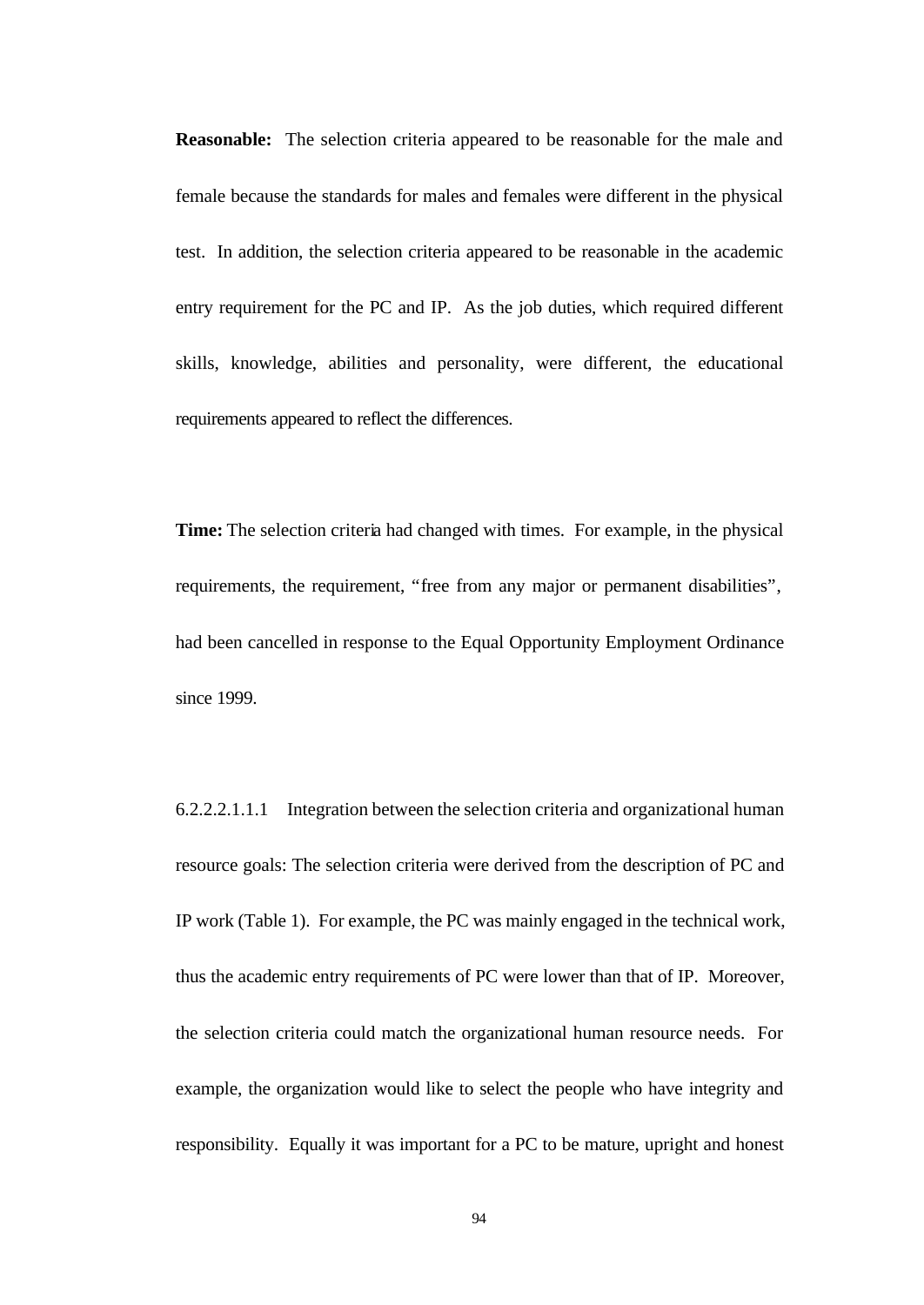as well as alert and observant.

## *6.2.2.2.1.2 The selection methods*

6.2.2.2.1.2.1 Integration between the selection criteria and the selection methods: There were various methods that could help to measure the candidates performance against the selection criteria. For example, language proficiency was measurable via the language tests. Equally, personality might be indicated through interview.

In conclusion, the selection criteria and selection methods were SMART and integrated with the organizational human resource needs of the Hong Kong Police.

## 6.2.3 Training and Career Development

# *6.2.3.1 Training*

In evaluating of the effectiveness of the training in Hong Kong Police, the following had been considered.

#### **6.2.3.1.1. The training programs contents**

*6.2.3.1.1.1.The integration of the training programs content with the*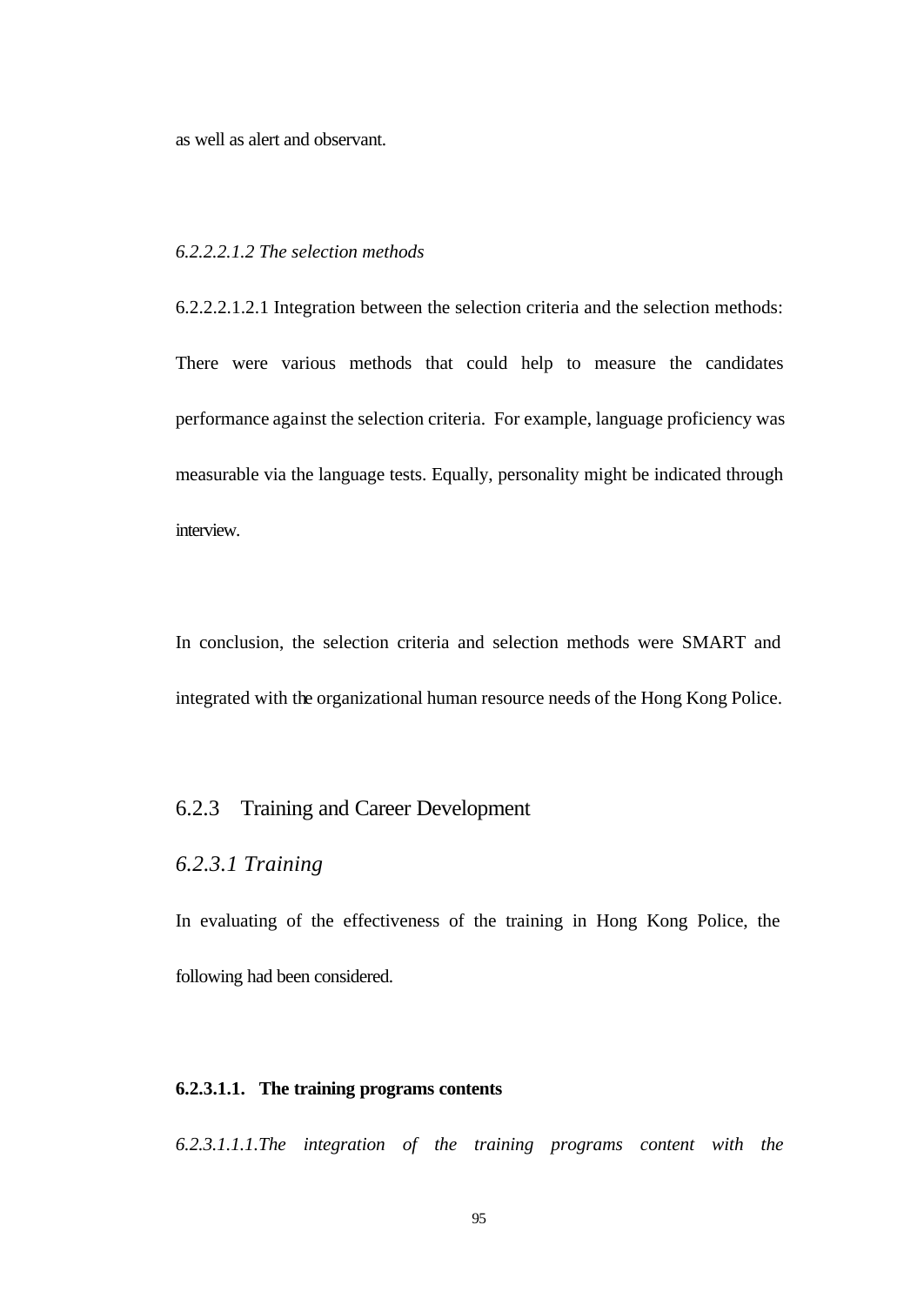#### *organizational human resource needs:*

Regarding the organization's human resource needs, which stated in Hong Kong Police Review 1998, the Hong Kong Police was looking for people who have integrity and honesty, performing duties, diligently and adaptive to change and with good communication skills.

In order to meet the human resource needs, law and court procedures and Basic Law might be viewed as integrated with the organization's human resource goals of the integrity and honesty, specifically upholding the legal rights of all persons. Moreover, living the values and care of victims could be considered to be integrated with organizational human resource goals, fairness, impartiality and compassion in all dealings to the public. Also, the physical training with many supplementary instructions might be viewed as integrated with professionalism in the performance of the duties.

In addition, with reference to the Hong Kong Police Review 1998, firearms training were naming of the development of firearms and tactics training in the Force. The content included all aspect of firearms, ammunition, related equipment and firearms tactics, as well as standards to be achieved. That was integrated with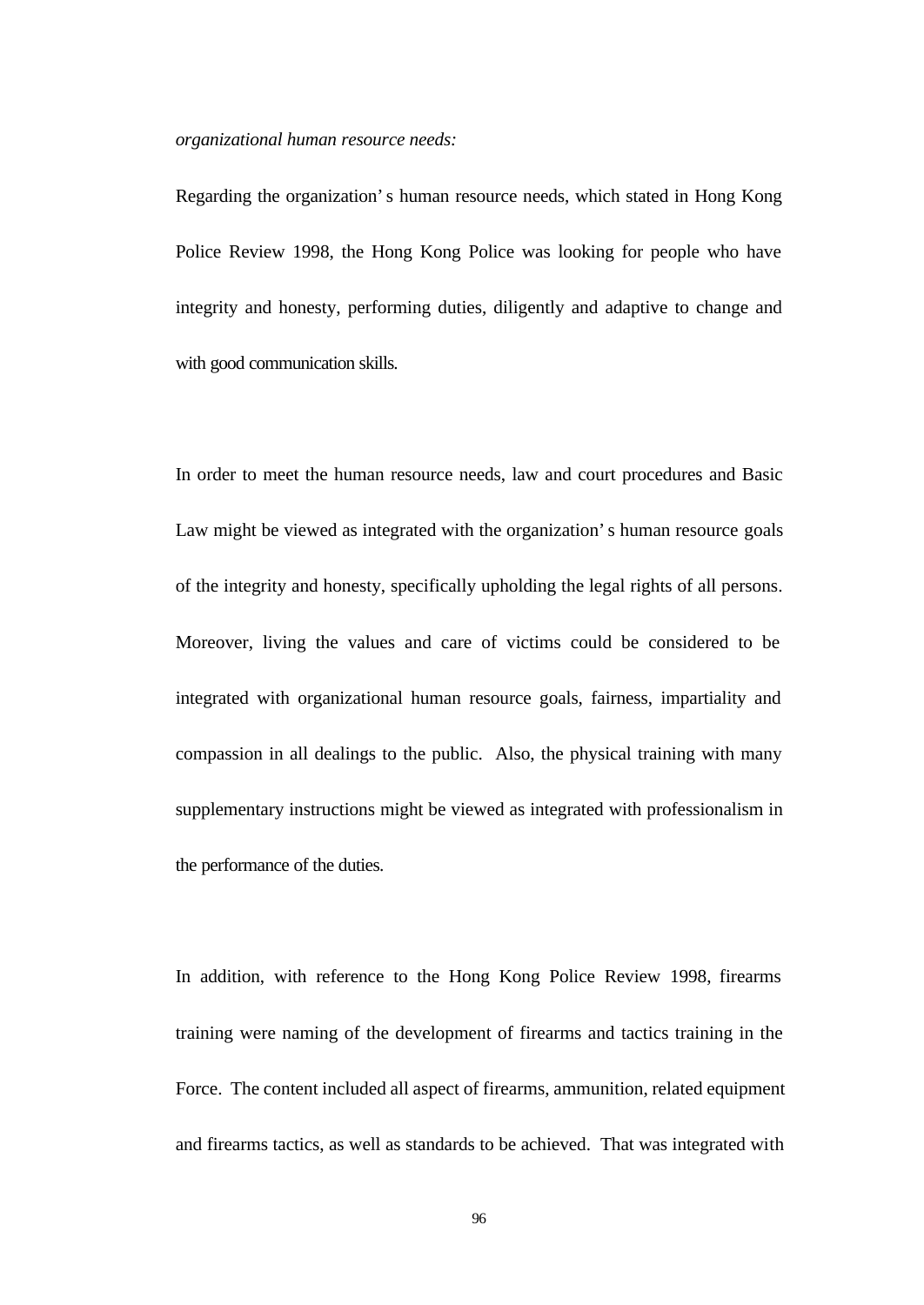the organization's goals in which the Force was responsible for upholding the legal rights of all persons and protection of the public and society. Thus, only using the minimum forces necessary for performing the duties might be viewed as important training content integrating with the organization's goals. Moreover, it was integrated with the organization's human resource needs to have people with the professional skill in using all aspect of firearms accurately and with minimum use of the force if possible in performance of the duties.

Moreover, the Detective Training School provided a variety of specialist training for criminal investigation duties, including Criminal Investigation Course Phase 1 for officers considered suitable for Divisional Crime Units; and advanced Phase II, for officers entering District, Regional and Headquarters Crime Units. The content was integrated with the organizational human resource needs and goals of professionalism in the performance of duties and, continuous improvement in the Force efficiency and effectiveness. This was because On-the-Job training could provide the opportunity for the officers to be trained regarding professionalism and to gain experience in the investigation in criminal cases.

Additionally, there was the Police Driving School that provided driving training.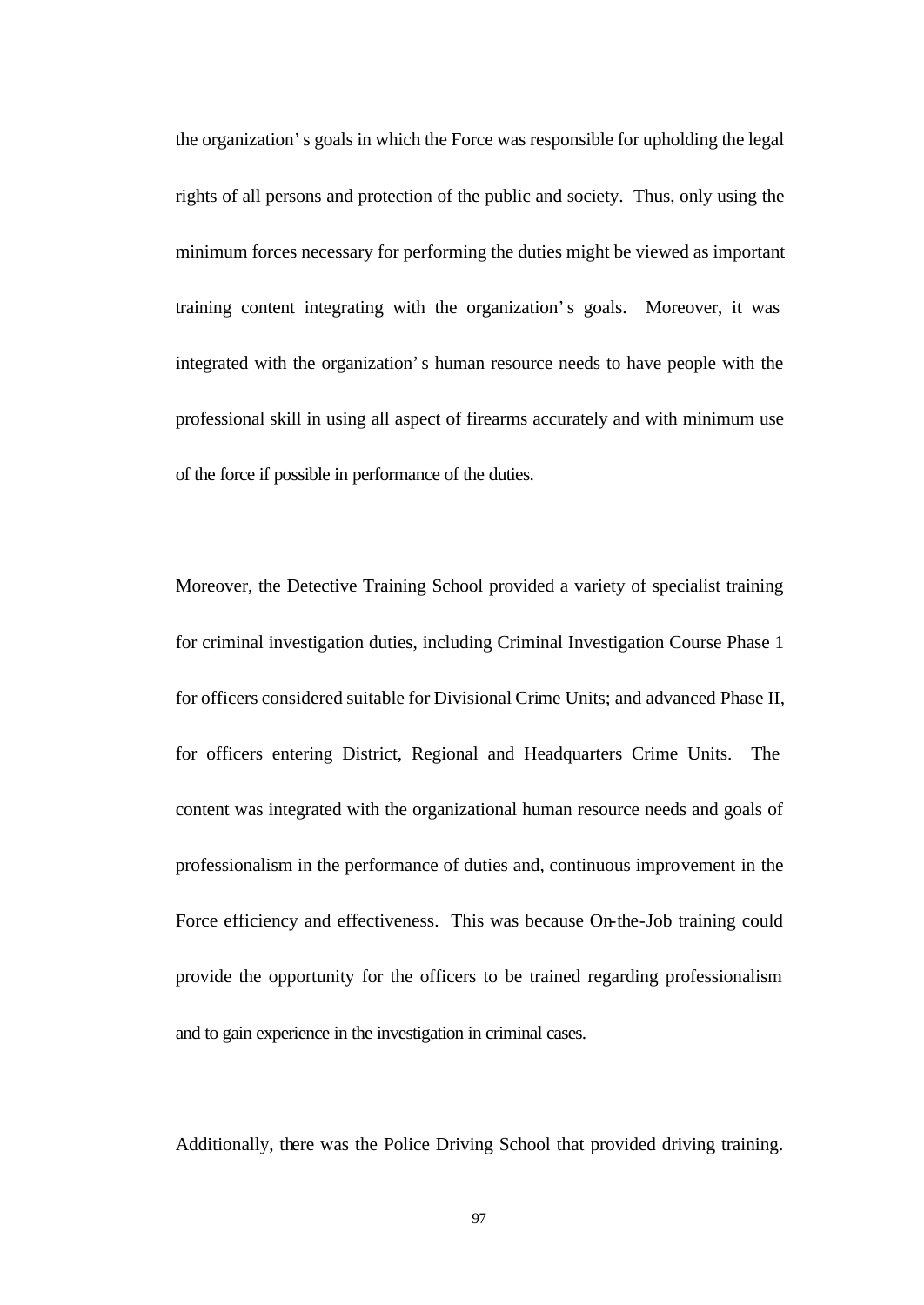The content included those basic skills in defensive driving to more advanced driving disciplines associated with emergency response and traffic enforcement. All the police drivers were independently licensed and tested regularly to the professional standards of driving expertise. Thus, this content might be seen as integrated with the organizational human resource goals of being profession in the performance duties.

#### **6.2.3.1.2 The Training Methods**

*6.2.3.1.2.1 Integration between the training methods and the training programs objectives:* 

New Recruit Training: New recruit training was conducted in the Police Training School. The courses involved practical exercises, seminars, and visits, project research and presentations. The training course objectives appeared to be generally meeting the requirements of the organization's human resource needs. For this purpose, the training course content and methods needed to be able to train the Force to be familiar with legal, social and organizational values and some important technical skills such as the driving, firearms and detective skills, knowledge and abilities. Through the training methods and associated activities, trainees were provided with the chance to gain experience and use the concepts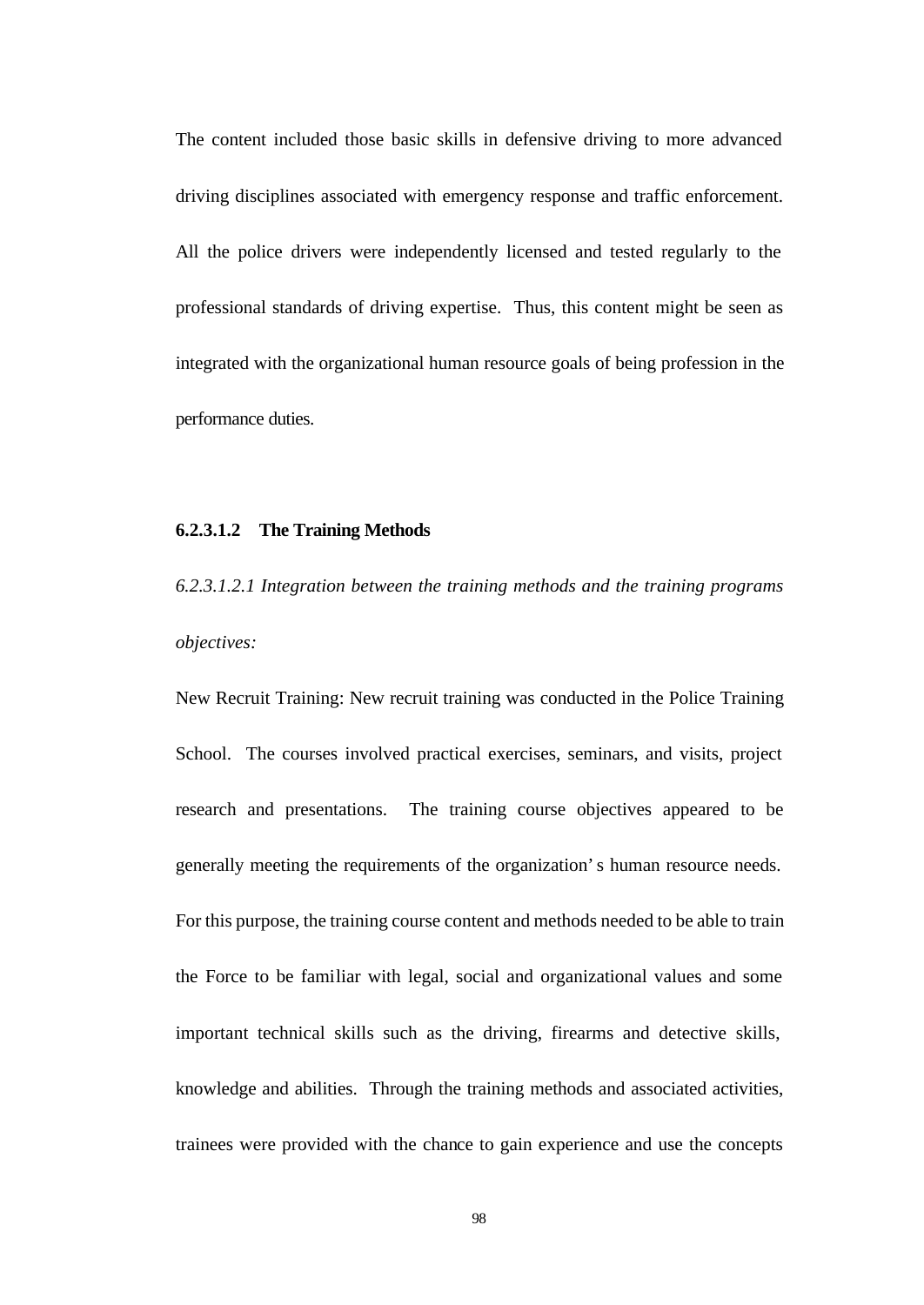learning in the seminars. Moreover, there were instructors and specialists in the training school that concentrate on training the new recruits, which could ensure the qualification of the graduates from the Police training school. Thus, the training course methods appeared to be integrated with the organization's human resource needs for succession and the training course objectives.

#### *6.2.3.2 Career Development*

In evaluating the effectiveness of the career development training, we had considered the followings.

#### **6.2.3.2.1 The development training programs content**

*6.2.3.2.1.1 The integration between the development training program and the organizational human resource needs for succession:* 

**The Continuation and Promotion training** courses content provided in-service training in the form of promotion and development course for all JPOs and Senior Traffic Wardens as well as Traffic courses for all the Inspector, JPOs and Recruit Traffic Wardens, Training activities included practical exercises, seminars, project research and presentations. It was integrated with the organizational human resource needs for qualified and professional staff.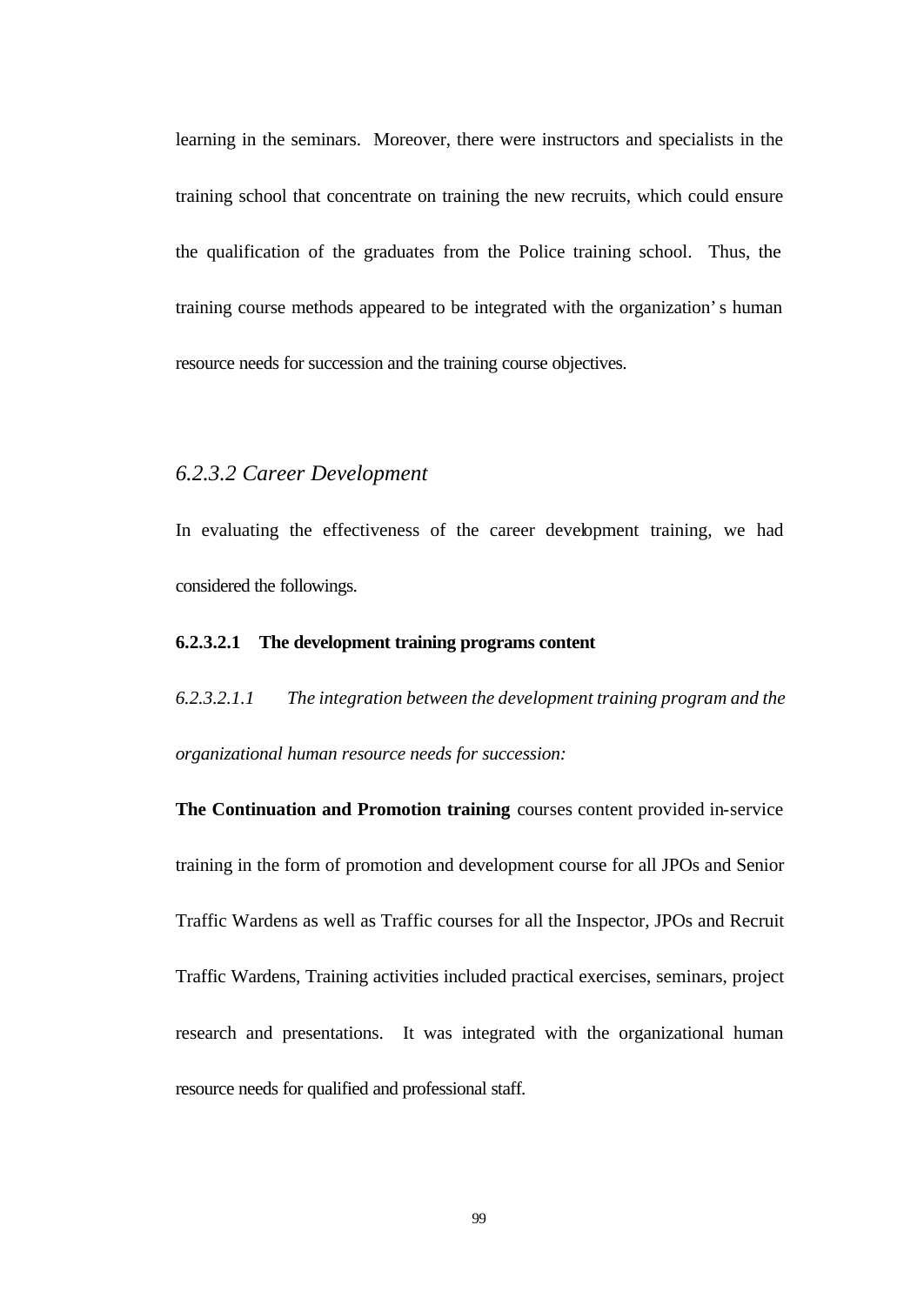Moreover, the In-Service Training Bureau provided three levels of **Command Training**. The Junior, Intermediate and Senior Command training courses content mainly included the practical duties or management skills. Moreover, some academic requirements were required. All content was integrated with the organizational human resource goals of the professionalism in duties performance.

Furthermore, there were some information technology and communication skills and knowledge courses which were integrated with the organizational human resource needs and goals of equipping the Force to use the information technology skills that were adaptive to changes. External and internal communication skills were required and it seemed that these goals were achieved through training.

In addition, the Support Division provided the Overseas Training and Local Vocational Training in which the course content mainly provided the chance for enhancing their academic requirement and gaining experience from the overseas training or local vocational training. It was integrated with the organization culture of continuous learning.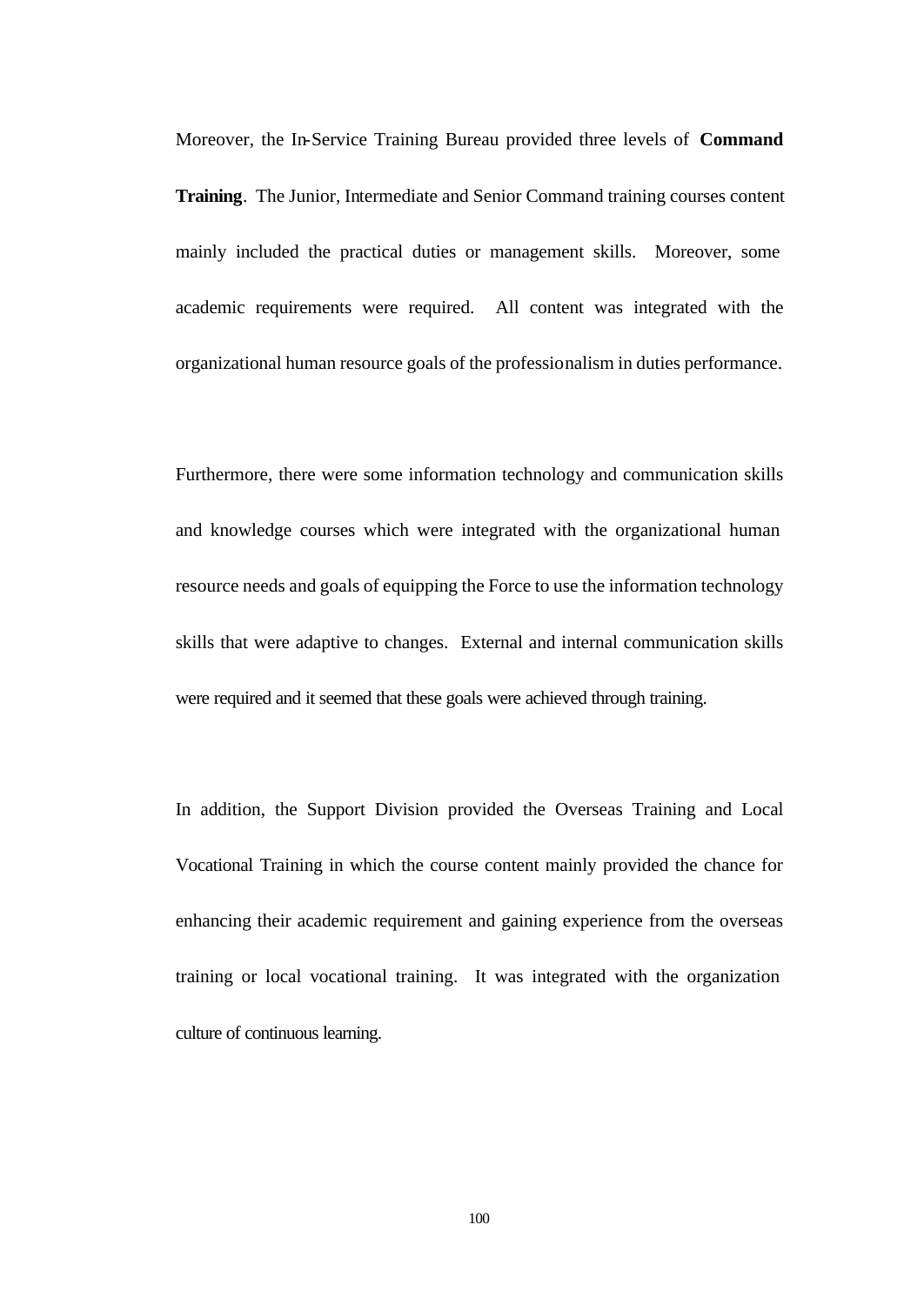#### **6.2.3.2.2 The Development Training Methods**

*6.2.3.2.2.1 Integration of the development training methods with the organizational human resource needs for succession:* 

For the purpose of developing the potential or the existing skills, knowledge and abilities of the existing employee for further succession, the development training methods mainly provided the chance for trainee participation, experience in performing duties and the learning from the experience. For the development training courses provided, the courses training methods mostly including activities such as practical exercises, seminars, visits, project research and presentations as well as overseas visits and training.

There were the three-level of Command training, communication training, information technology training, overseas training and local vocational training. The above mentioned training methods were integrated with the development training courses objectives. The chance to practice and gain experience through trainee participation was good for training in the technical skills in the information technology and communication equipment.

Additionally, higher level jobs required higher level of the conceptual skills and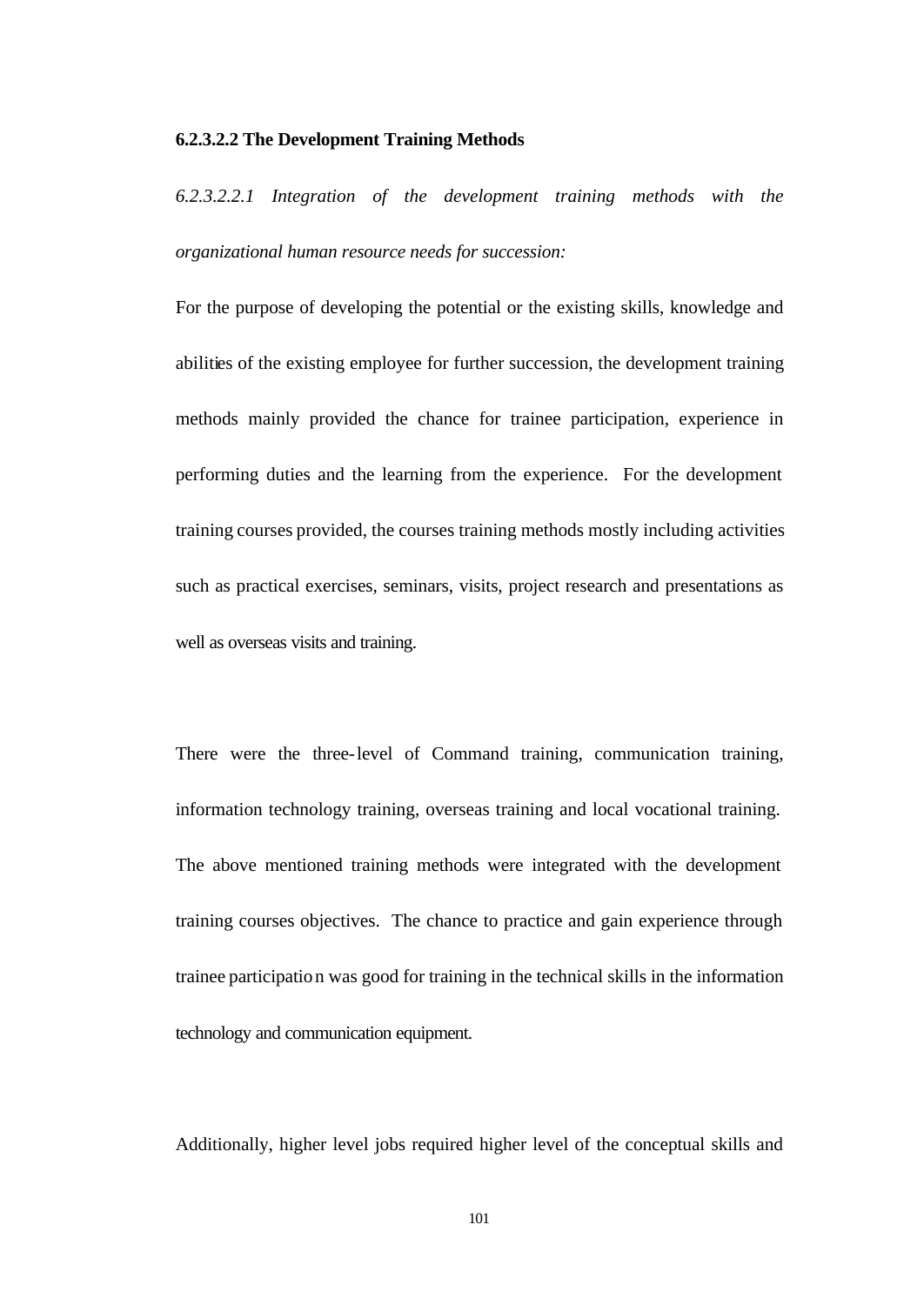education. Thus, the chance of studying the degree or diploma programs in the management and policy or strategic skills in local tertiary institutions, overseas and the In-Service training division could attain the training course objectives as well as the organizational human resource needs for advancement. It was because the Hong Kong Police needed professional human resources with commitment to continuous improvement and this seemed to be reflected in the training course contents and training methods used in the career development courses.

# *6.2.3.3 Promotion*

#### **6.2.3.3.1 Nature of the promotion criteria**

From a theoretical standpoint, promotion criteria needed to be observable and objective.

In the promotion criteria, the seniority and examination were observable and objective criteria. Seniority based on the period that the officer worked in the Force, which could be observed from their record. Moreover, according to G. Dessler (1999: 366), "the Union agreement often contain a clause that emphasizes seniority in promotion". Hence, it could reflect that seniority could be a good method in selecting the right candidates for promotion.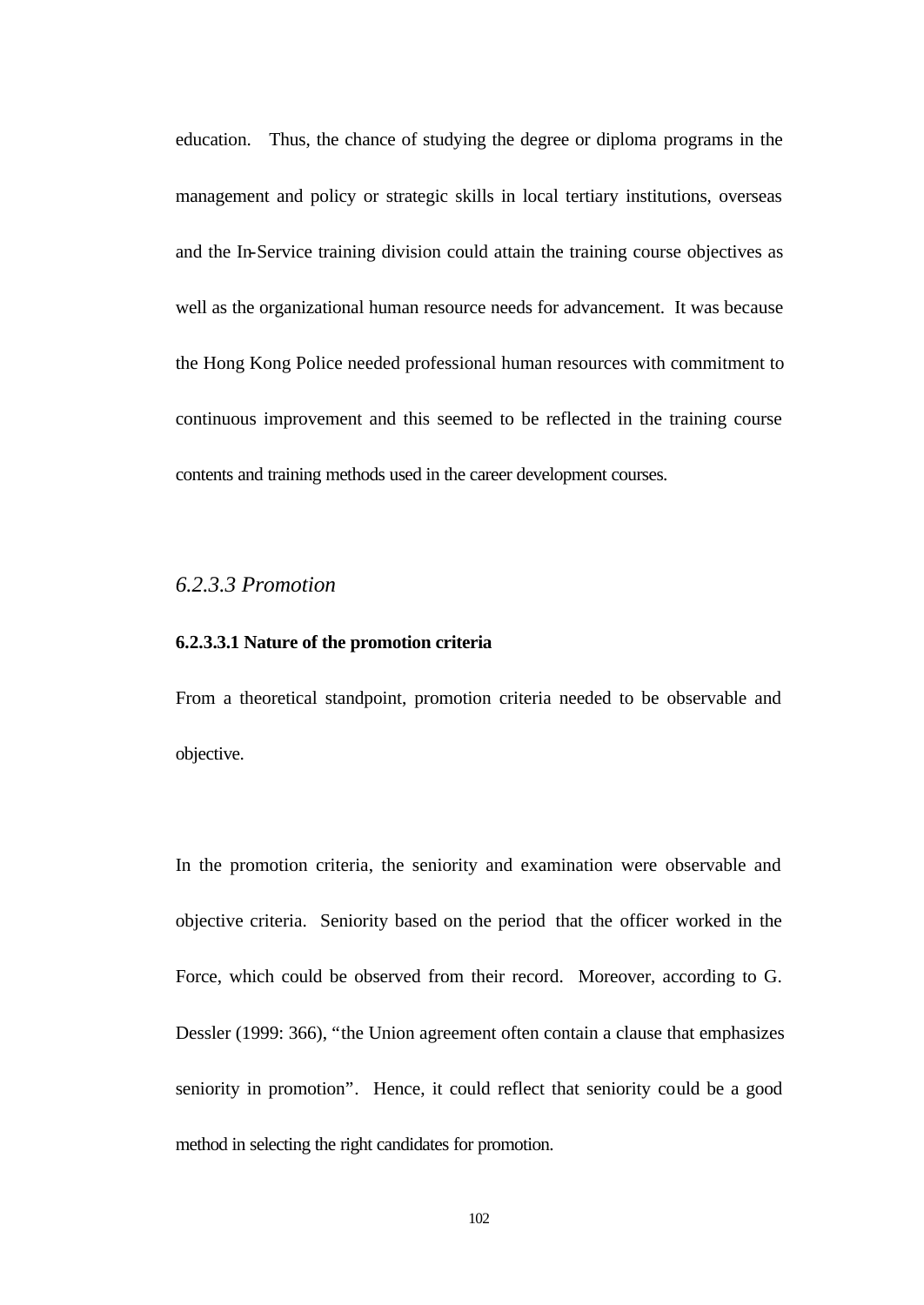On the other hand, the examination questions and contents were standardized. Hence, these two criteria could be viewed as objective and observable.

However, the recommendation would be considered as a subjective one. The superiors would recommend their sub-ordinates for promotion based on their performance, which would be evaluated by the performance indicators. However, even though the indicators were objective, the recommendation are made by the superiors. Hence, bias might be involved. This aspect of promotion fell short of objectivity.

#### **6.2.3.3.2 Comprehensiveness of the promotion criteria**

From the theoretical viewpoint, the comprehensiveness of criteria would also determine the effectiveness of the promotion mechanism. Hence, both quantitative and qualitative aspects should also be included.

The Police employed three types of criteria to select the right candidates for the right positions. According to their promotion path, they would be considered as qualified for promotion when they had attained adequate seniority, i.e. enough accumulated experience. Then, they would be recommended for further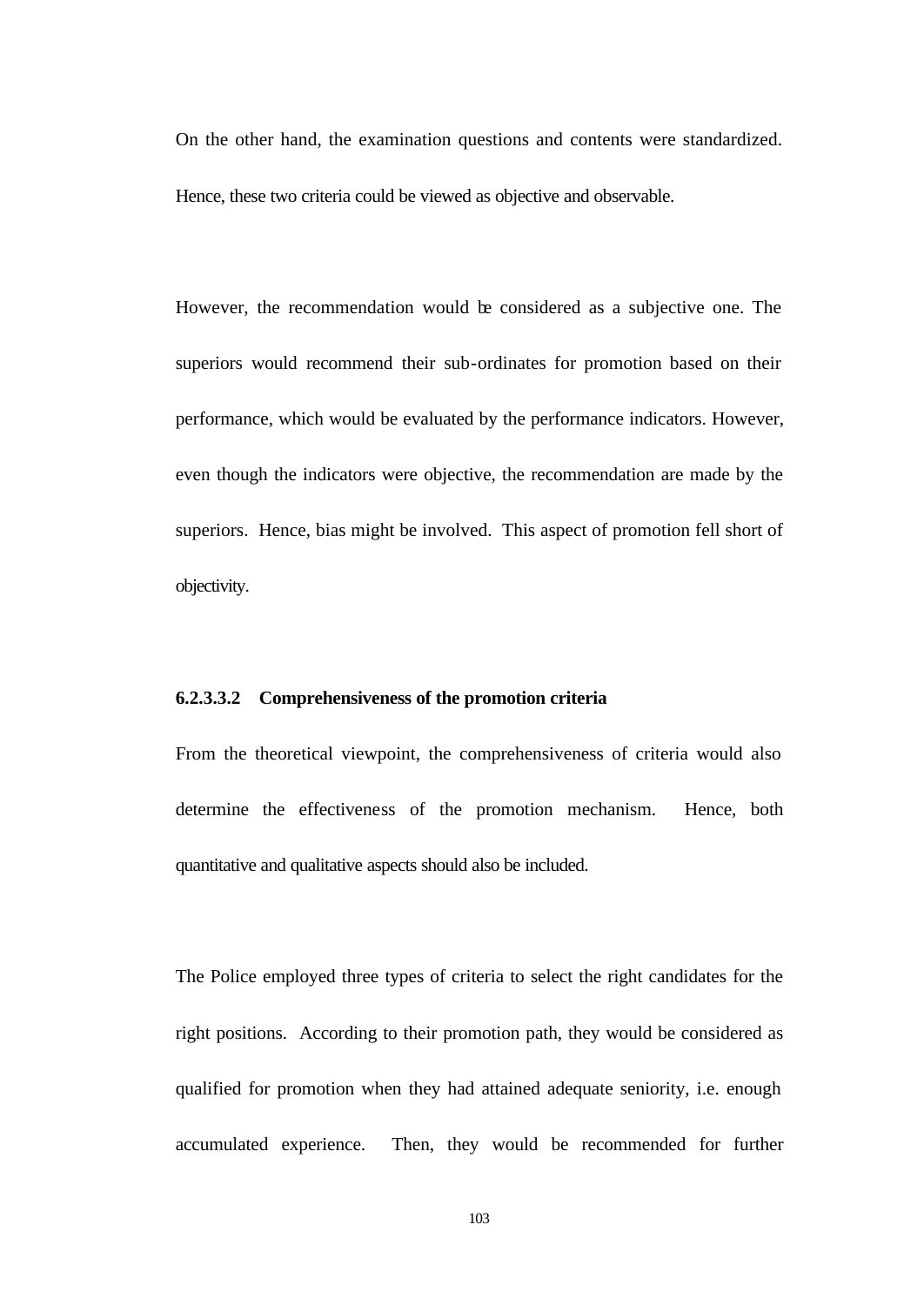promotion by their superiors when they had good performance. Finally, they were required to pass a standardized examination. Then, they could be promoted to a higher position. Hence, it showed that both quantitative aspects (seniority and standardized examination) and qualitative aspect (recommendation by the superiors) were also included. The quantitative elements could help to enhance the objectivity of the promotion mechanism, while the qualitative elements could help to find out some information like, personality of the candidates, and to check whether they meet the culture and norms of the Force. Then, it could ensure that the Hong Kong Police could make right decision and choose right candidates. Hence, the promotion criteria were considered as comprehensive as they had included both quantitative and qualitative elements.

#### 6.2.4 Compensation and Benefits Management

**6.2.4.1 The same salary for the same rank:** Under the existing compensation system, the employees at the same rank with different academic background received a corresponding salary. For example, the salaries of Inspector/ Senior Inspector categorized according to the academic background. Therefore, the employee with the same academic background received the same salary at the entry level. The Inspector/ Senior Inspector possessed a diploma had the entry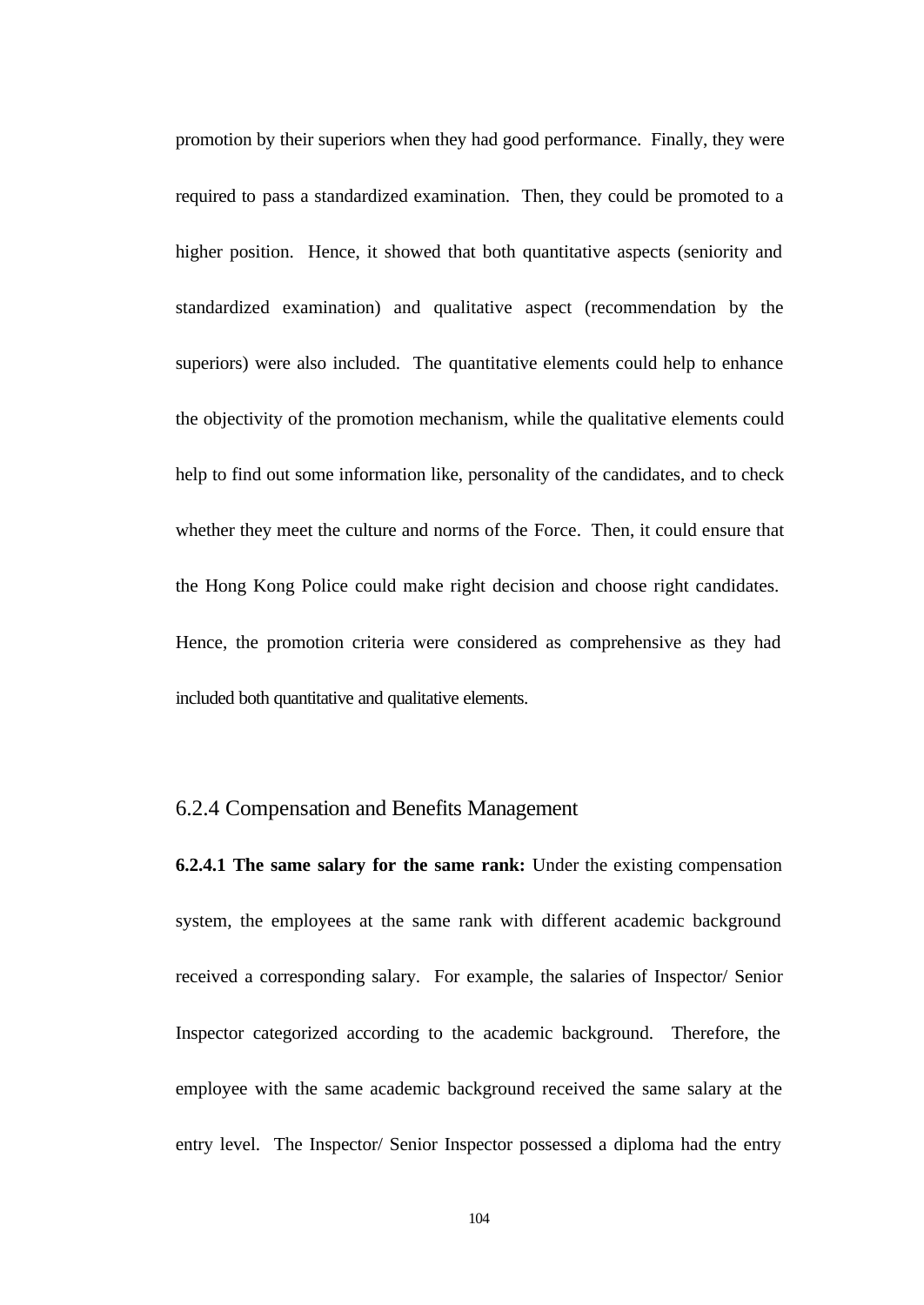salary level of HK\$30,050 and the one who possessed a degree had the entry salary level of HK\$32,380. This implied all the Inspectors/ Senior Inspectors who possessed a diploma received the same salary level.

**6.2.4.2 The different salary for different ranks:** With the existing compensation system, the salary at the entry level changed according to the academic background and also the rank of the employee. This indicated the salary received by the employee could reflect his or her contribution, which was valued by the organization, to the organization. In order to compensate the contribution of employees at different ranks, different salary was offered correspondingly.

**6.2.4.3 The variety of the benefits packages:** For the benefits and services provided in the Hong Kong Police, the married quarters, recreational facilities, child educational funds, free medical and dental care, clubhouses, holiday homes, paid leave and wide-ranging facilities were offered. The variety of the benefits and services were viewed as adequate. However, there might be a lack of autonomy for choosing the benefits options by the officers.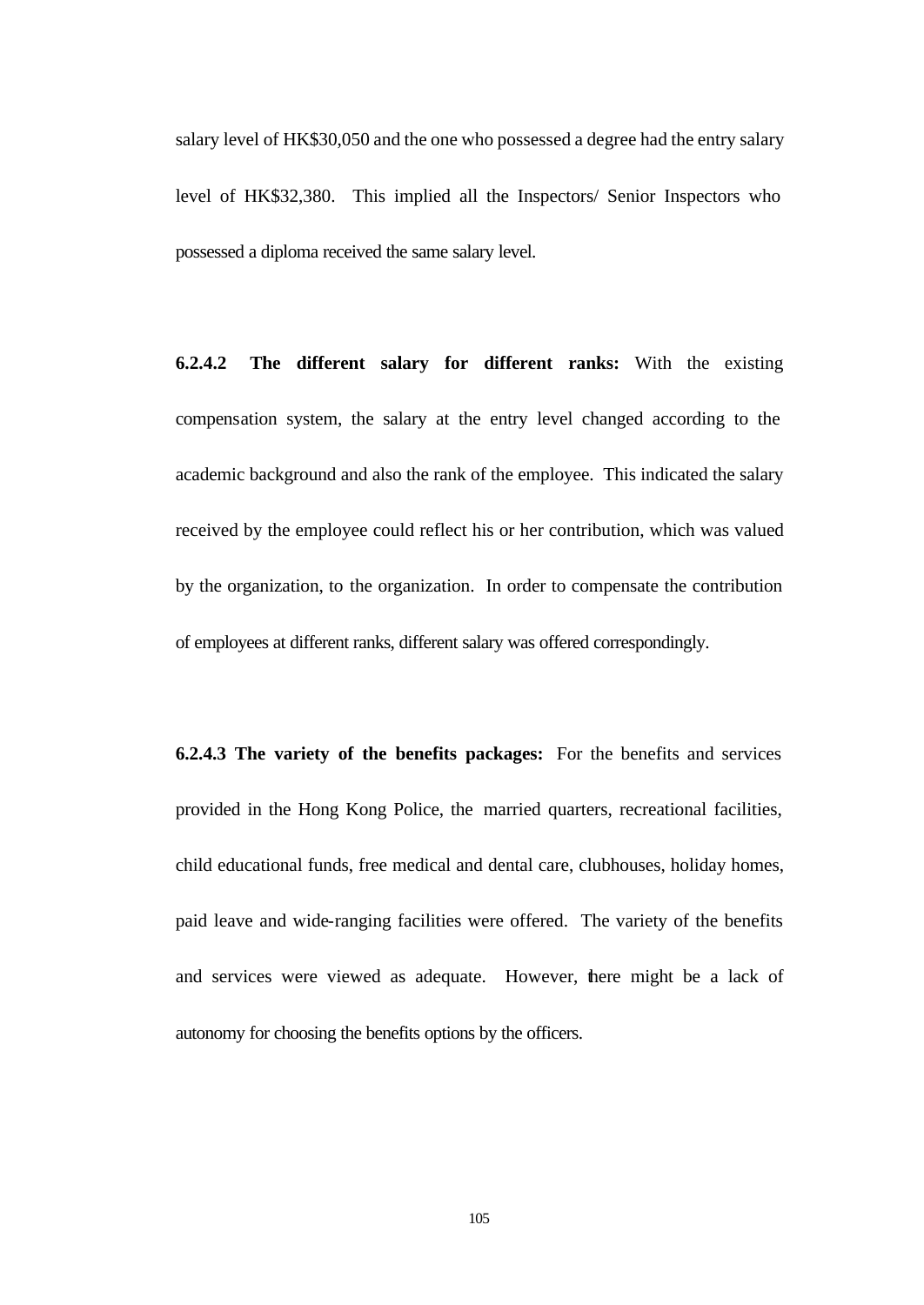# 6.2.5 Performance Evaluation

#### *6.2.5.1 Constructive Feedback*

Under the new appraisal system, the self-assessment and the interviews implied the performance management system could provide constructive feedback. With the criteria for appraising the employee performance, it could provide positive and negative feedback to the employee focus on how well the employee is doing and how can the performance gap to be minimized.

# *6.2.5.2 Two-way Communication Process*

In addition, because there was a mutual agreement between the employee and the supervisor on setting the individual objectives, this implied there was two-way communications during the process. Also due to the frequency of interviews would be increased, it indicated there was follow-up and direct communication between the employee and supervisor.

## 6.2.6 Employee and Labor Relation

#### *6.2.6.1 Two-way communication*

The Staff Relations Section helped to disseminate the opinions from one side and return the feedback from the other side. Hence, there was two-way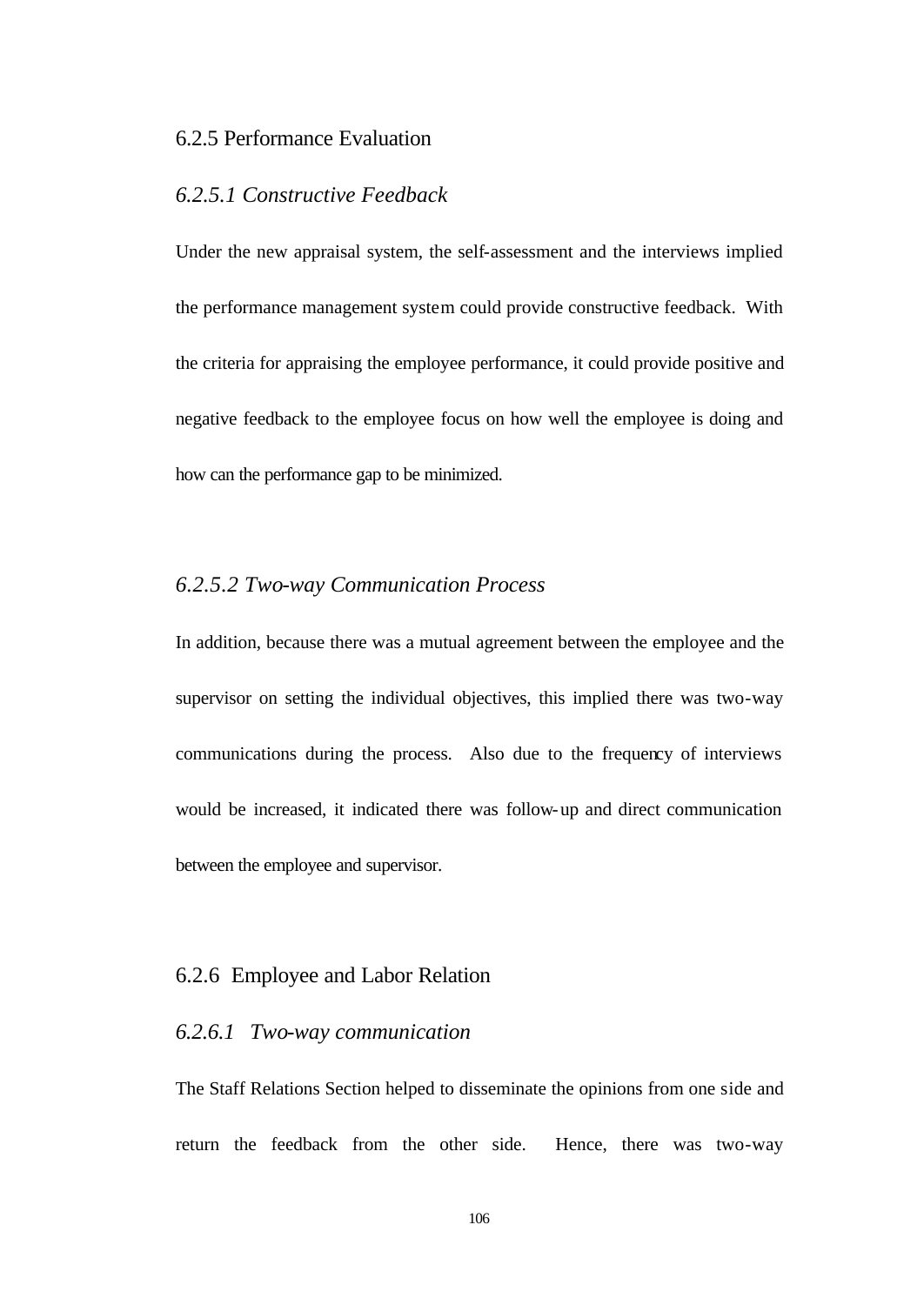communication between the officers and top management. However, communication was indirect out. Hence, there was a possibility that communication distortion might exist.

On the other hand, the SCC and the JCC were established to allow the representatives of different associations (SPA, OIA, and LIA and JPOA) discuss with management regarding the welfare and conditions of the services of officers in the Force. As different levels of employees' views were considered, top management could know the employees' opinions. In return, top management would discuss with them about the practicalities of the changes requested. Then, the discussion, they could initiate a more acceptable plan regarding the welfare and the services provided. Hence, two-way communication could be achieved.

## *6.2.6.2 Number of communication channels*

The Staff Relations Section was one of the communication channels that allowed the staff to express their opinions. It mainly handled the problems between the management and the staff. Other than that, there was another section, Internal Communications Section, which mainly helped to evaluate the communication at different levels. It would take an active role to collect related information through,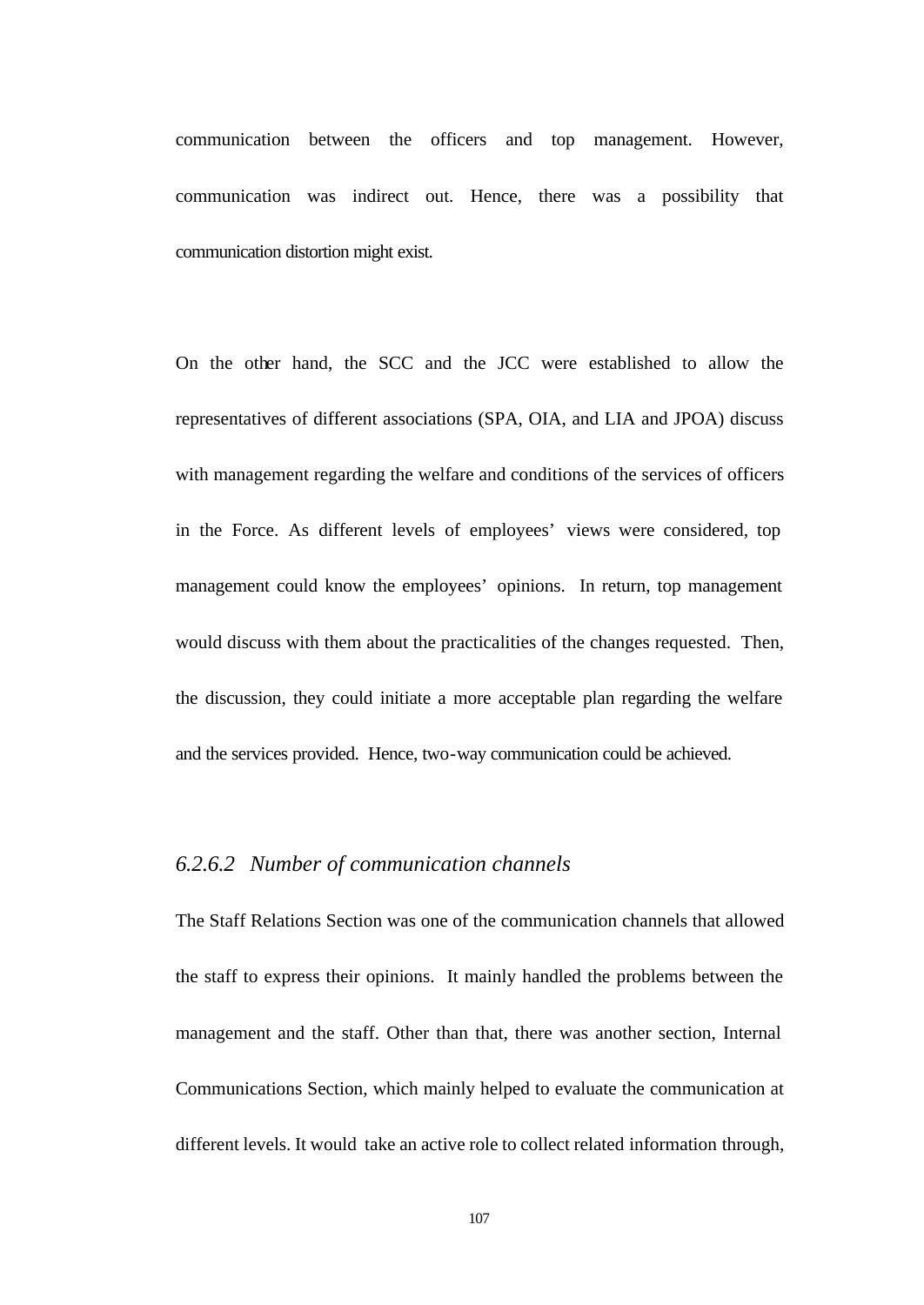for examples, the Force Staff Opinion Survey and follow-up programmes. Hence, it could be concluded that different opinions and problems could also be highlighted through these sections.

Besides, there were three main Councils responsible for reflecting different ideas of different levels over different affairs. Individual officers can express their opinions to the corresponding Council. The Councils would express their opinions during the meeting with management. After meetings, the results of the bargaining were announced. Hence, there were sufficient channels for employees to release their opinions. Thus, the officers' needs were recognized by management and theoretical goals seemed to be achieved.

### 6.2.7 Counselling

#### *6.2.7.1 Variety of services*

The Group provided both counseling and educational services for the Force and their families. Officers in the Force could ask for help when they had any problems or queries about their jobs. There would have clear guidance for their work, which might enable them to handle and manage their job duties quicker and easier. Thus, this might enhance their productivity on their job and alleviate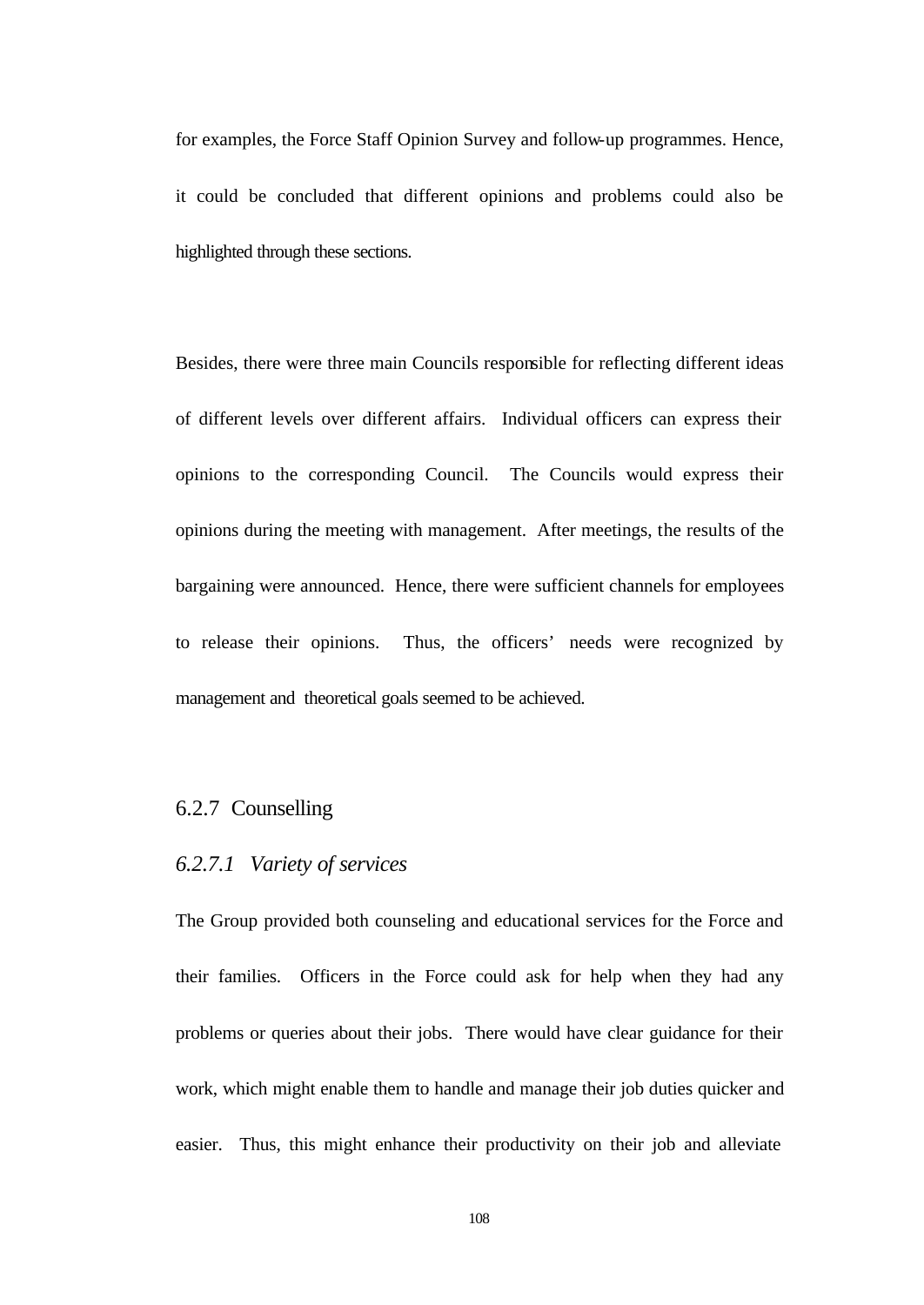job-related problems. As a result, the quality of services of the Force could be maintained.

Moreover, other than job-related problems, officers might also have their own personal problems, especially the family problems, that might affect their performance. Hence, the Police also provided services for their families in order to enable officers to concentrate fully on their jobs. Hence, it seemed that lack counselling services might be fatal.

# 6.2.8 Termination

### *6.2.8.1 Sophistication of the arrangement*

The re-employment policy could also be viewed as a customer responsiveness feature of the Hong Kong Police. Though the Police had initiated this policy, some seminars were hold before implementation. This indicated that the Force was taking the internal customers into consideration when implementing the policy. Indeed, communication was generally needed before the initiation of any new policy.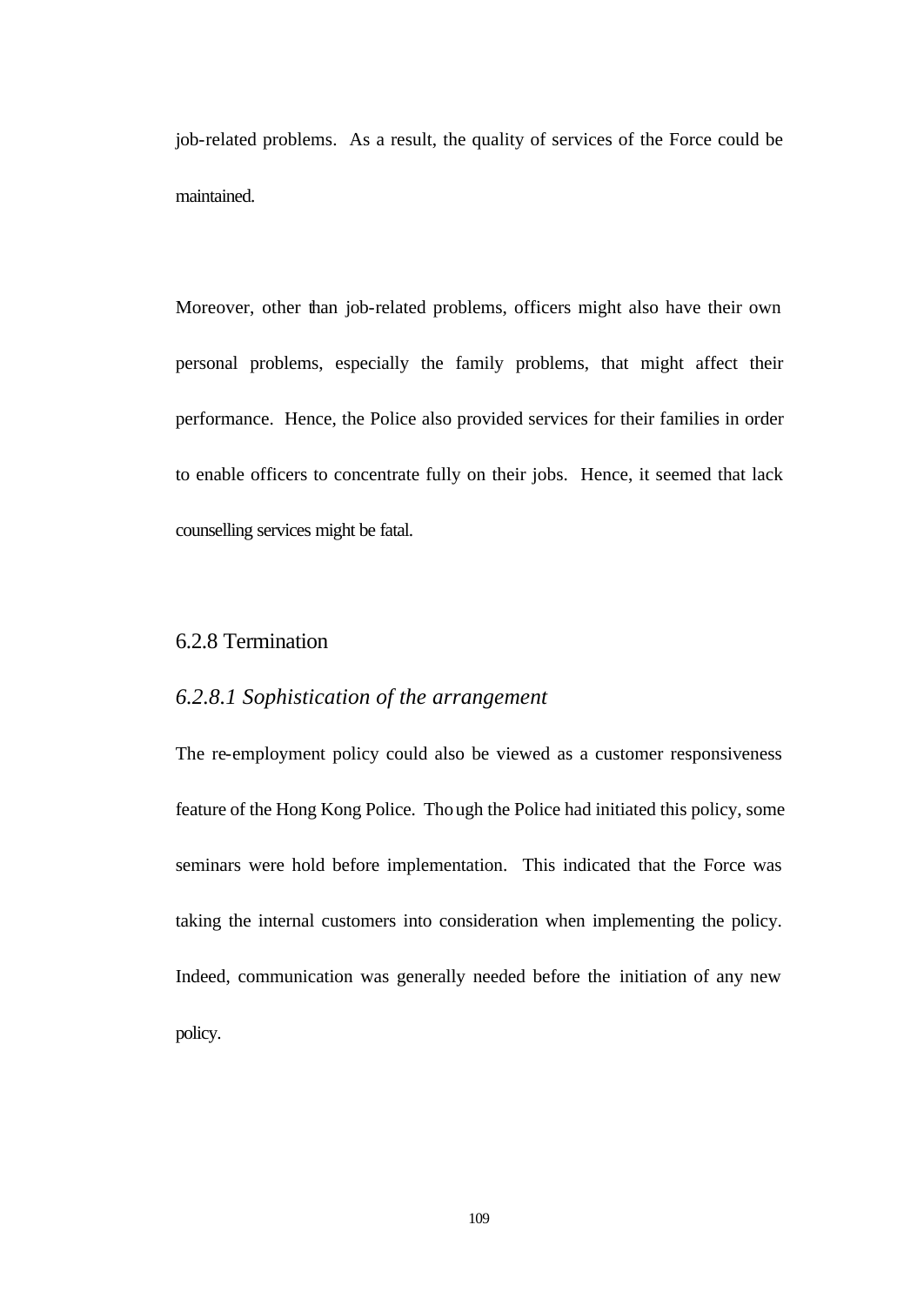# **6.3 Outcomes**

#### 6.3.1 Integrity and Honesty

According to the complaints regarding the "Fabrication of Evidence" and "Threat", they reflected that the value of the Police in this aspect has been violated. They did not obey the rule of treating every case based on honesty. Though they did not contain a very high proportion in total complaints, it was a very important area for culture building.

# 6.3.2 Respect for the Rights of Members of the Public and of the Force

The negative opinions from the publics regarding the case of broadcasting the songs of Beethoven indicated that the value of respecting the rights of others had been violated. They deeply affected the public's rights of freedom of expression and demonstration. The public could not enjoy the rights they should have. Hence, it indicated that the Hong Kong Police could not perform well in this aspect.

## 6.3.3 Fairness, Impartiality and Compassion in all our dealings

The "Assault" and "Overbearing / Impolite Conduct / Abusive Language" from the complaints indicated that the Police could not perform well to take compassion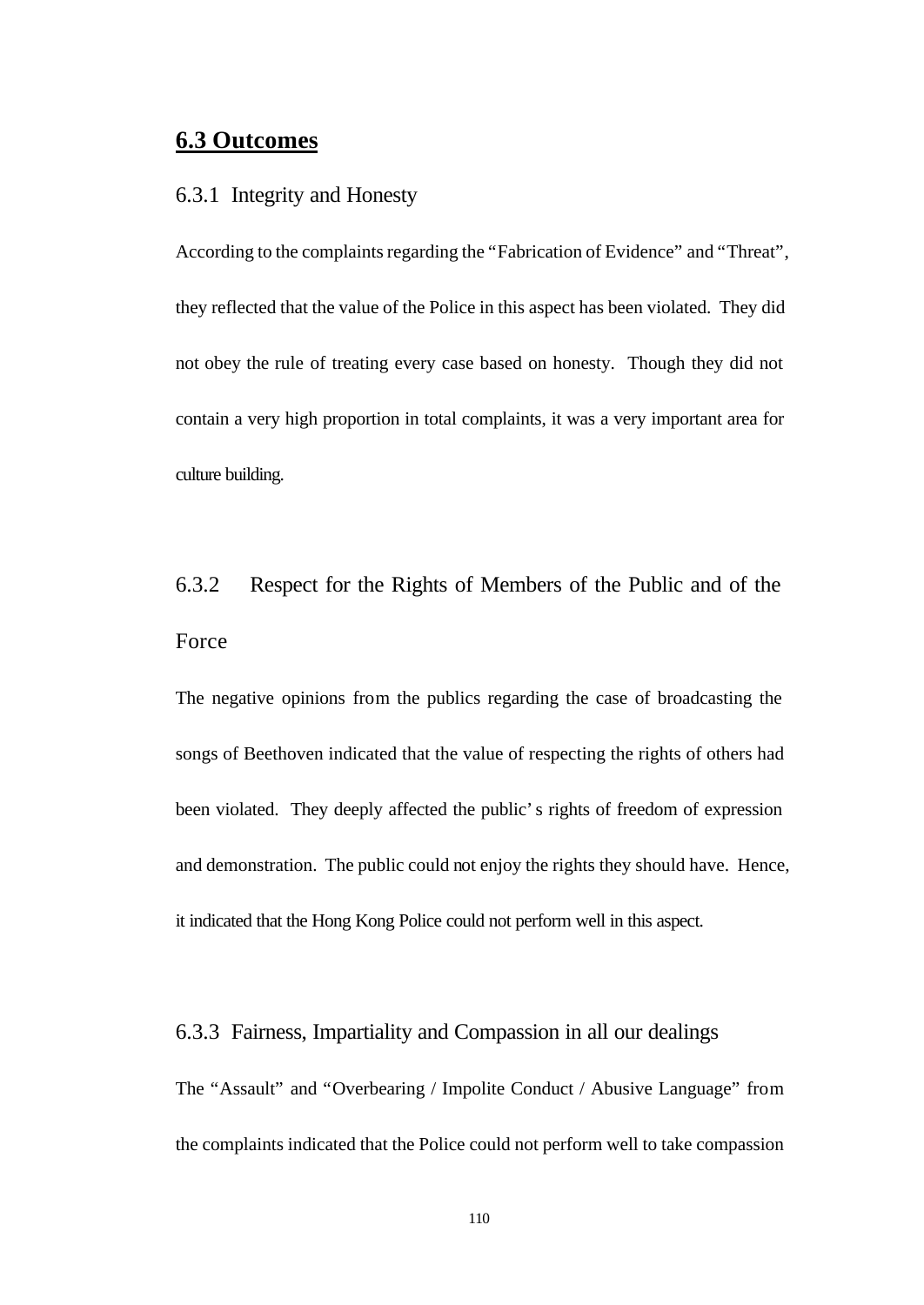on all its dealings, that they should have been trained to do so. These complaints were even the most reported problems, contain 23.7% and 31.3% in 1999 respectively. Hence, it reflected that many important values the Force tried to achieve could not be met.

#### 6.3.4 Acceptance of Responsibility and Accountability

The "Neglect of Duty / Improper Action" of complaints reflected that the Police Force had not committed to the value of acceptance of responsibility. They did not take their own responsibilities into consideration when performing their own duties.

#### 6.3.5 Professionalism

The praising of the Police's ability to deal with the refugee insurrection and proactive planning to solve the problem of "Year 2000" from the positive opinions of the public reflected the professional ability of the Police. Moreover, the relatively low crime rate as compared with other metropolitan cities and the award of "Asia's finest" indicated that the professional ability of it had been confirmed.

However, on the other hand, the complaints of "Overbearing / Impolite Conduct /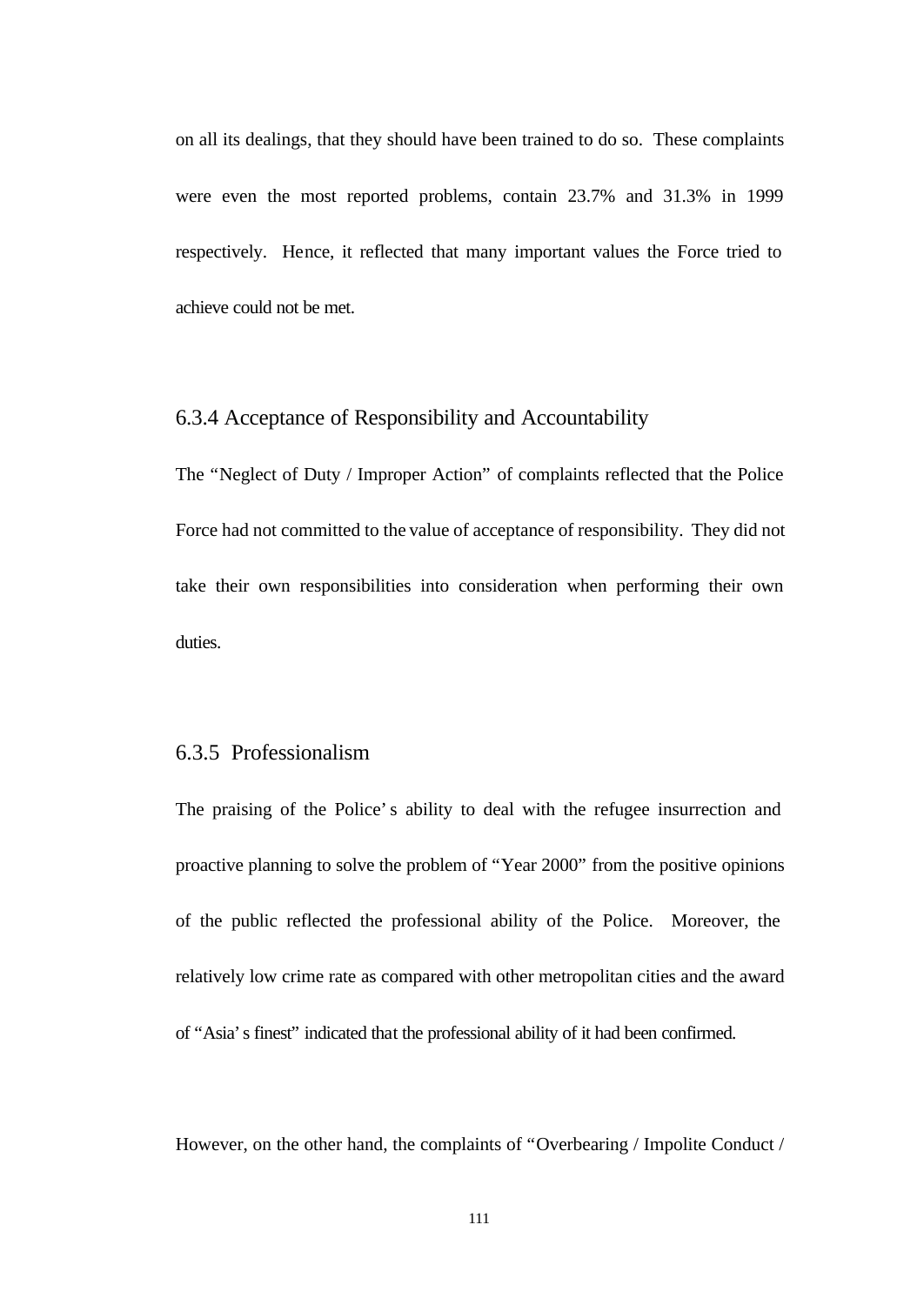Abusive Language", "Negative of Duties / Improper Action", "Unnecessary Use of Authority", "Treat" and "Police Procedure" all revealed that the professionalism of the Police was a doubtful event.

6.3.6 Dedication to Quality Service and Continuous Improvement The award of "Asia's finest" reflected that the Police had committed to the values of providing the best quality of services to the general public.

However, even though the Force had the intention to maintain a stable society had been recognized, there were still many areas regarded as insufficient. From the increase in both the amount and the percentage of complaints about "Neglect of Duties / Improper Action", Unnecessary Use of Authority" and "Police Procedure", as well as the incident of firing a culprit during the investigation process indicated improvement was needed.

# 6.3.7 Responsiveness to Change

The proactive planning in solving the problem of "Year 2000" by the Police had been praised by the public as it had recognized the future needs and take action to change when necessary.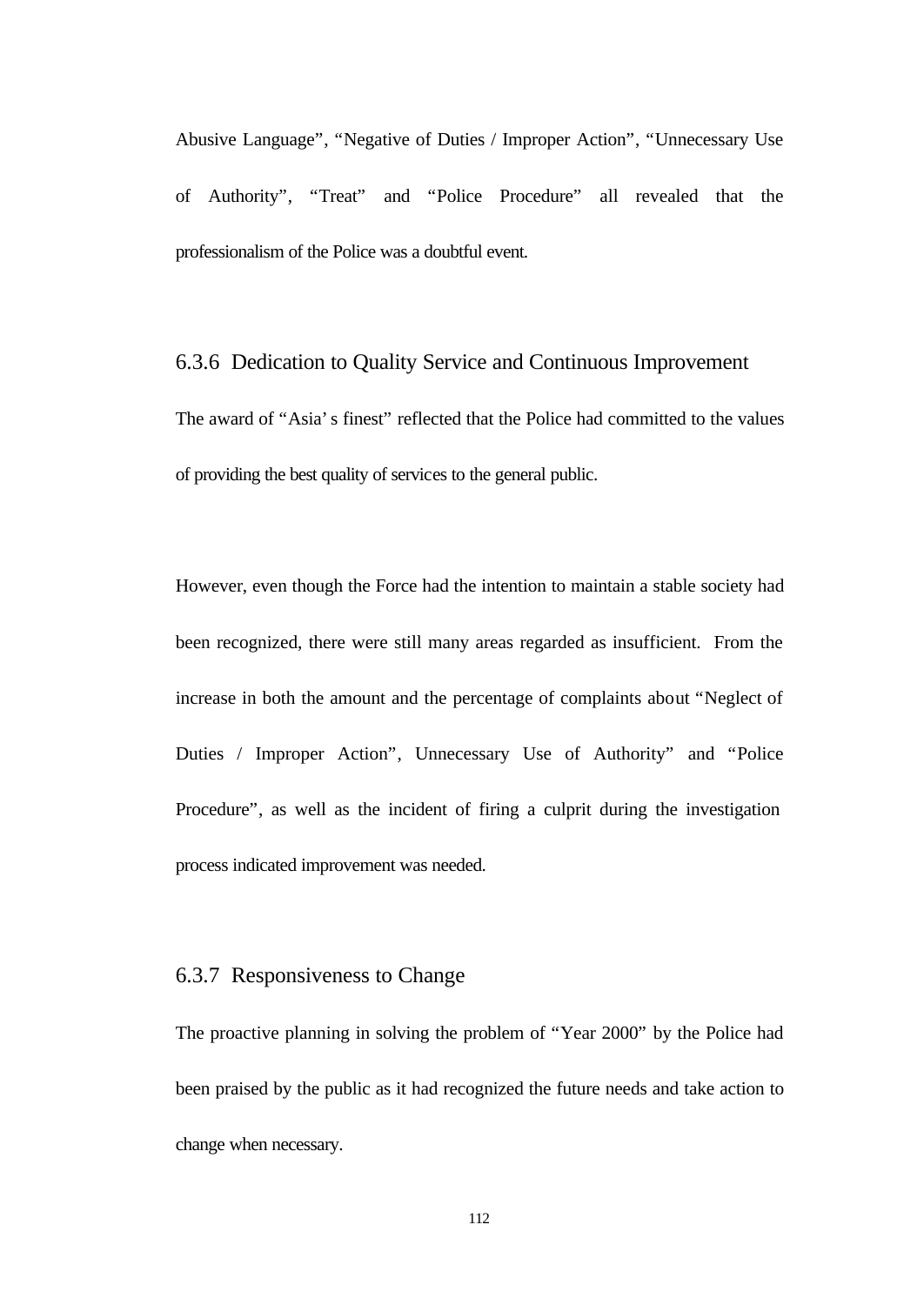6.3.8 Effective Communication both within and outwith the Force

The incident of firing the culprit by an officer indicated that the stress and pressure suffered by him was not recognized by his colleagues and even his superiors. Moreover, the internal complaints from the lower level officers of being discriminated against senior ones have also reflected that there were insufficient internal communications between the higher level management and the lower level officers as well as between the lower level officers themselves.

Other than the values from the mission statement, there were some factors that might affect the number of complaints.

#### **Increase in Complaint Channels**

Other than the Complaints Against Police Office (CAPO), there was Independent Police Complaints Council (IPCC) for the public to express their discontents towards the performance of the Police. Hence, it was easier for the public to complain the Police and thus, the number of complaints increased.

#### **Increase in Transparency**

In order to encourage the publics release their opinions, the IPCC had made the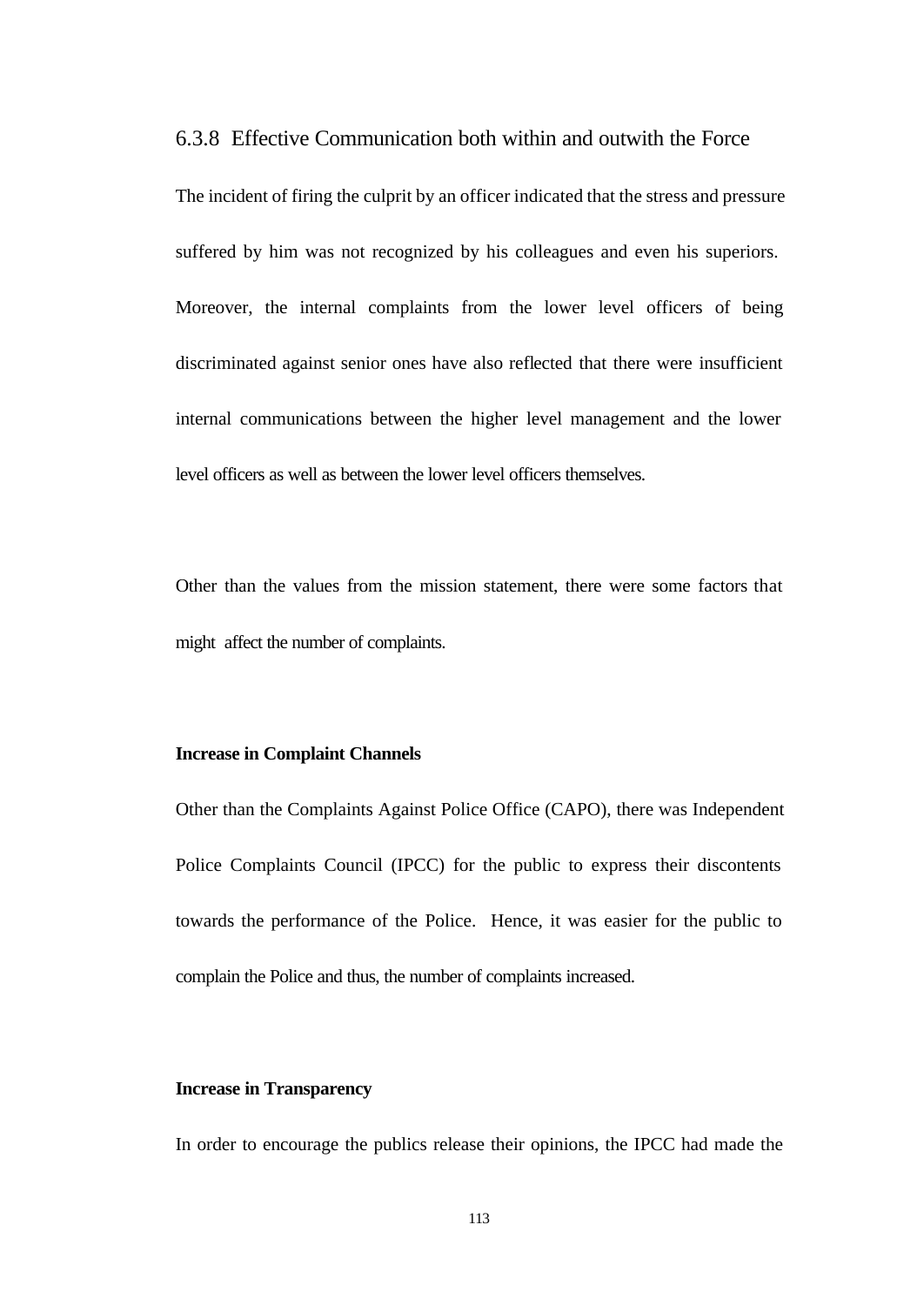system become more open. From the Report of the Independent Police Complaints Council (1997: 3), it had opened up part of the meetings to the public to let them know the operation details. Hence, the publics might have more confidence to release their opinions toward the Police.

#### **Increase in education level**

The education level of people in Hong Kong had been increased. They might recognize the rights to complain when they perceive any unsuitable behaviour of the Hong Kong Police. Hence, the more willing of them to take part in the action of complaints, the more the number of complaints might result.

# **6.4 Others**

The Hong Kong Police could balance and manage the conflict between different stakeholders. It could also satisfy different needs of the stakeholders. Also it could be customer-oriented. Although the nature of the Hong Kong Police discourage risk taking, there was a high degree of innovation, i.e. the commitment to strive for excellence, to seek new ways to improve the quality of services continuously. With the establishment of a strong identity and award system, it indicated the intention to value every employee as an individual and asset. In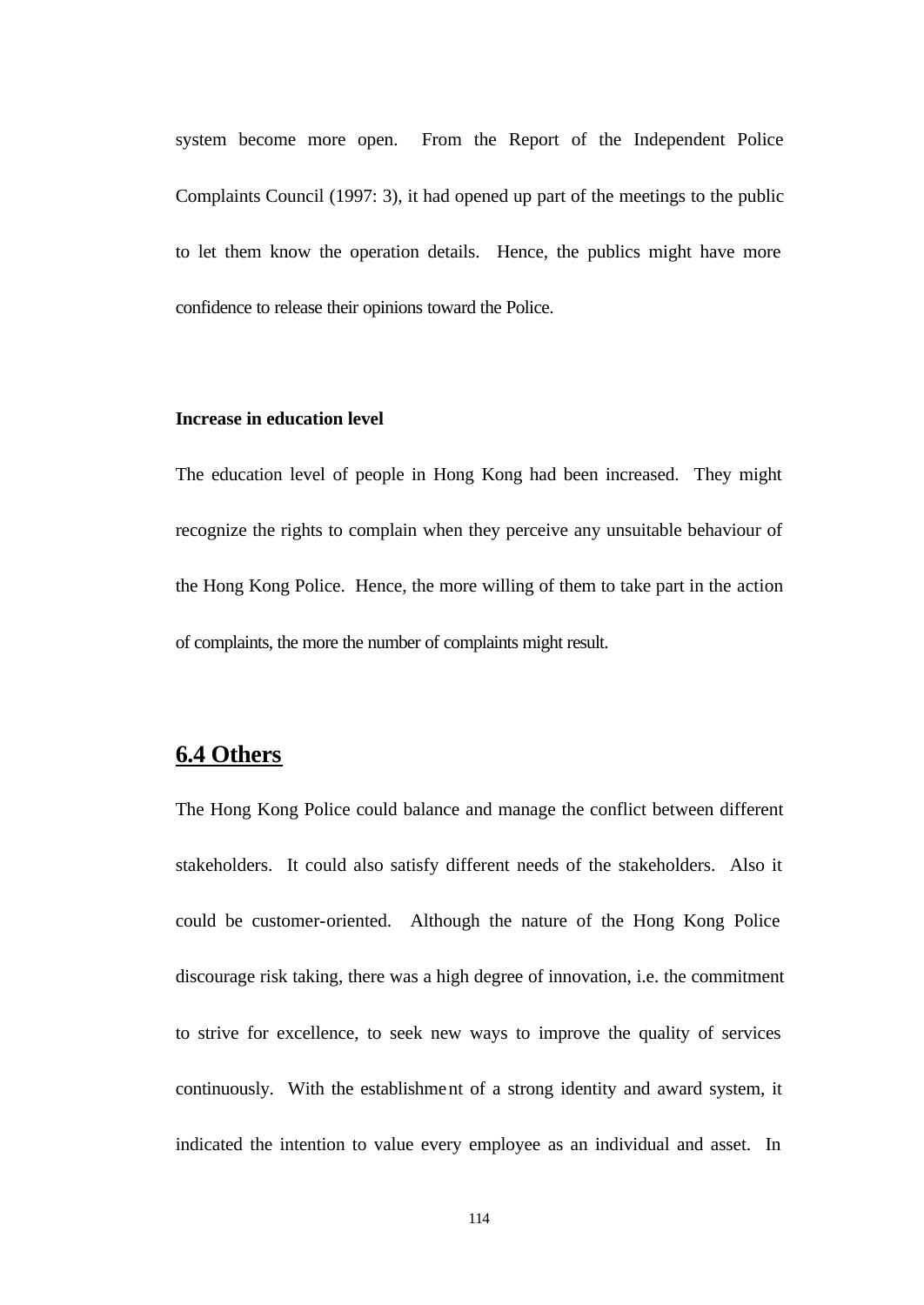addition, the internal communication channel enabled the leaders to understand what was happening in the "grassroots". With the use of the modern technology and the initiatives driven by the mission statement, it implied efficiency can be achieved. In addition, the shared common values and goals throughout the organization created an atmosphere for building up a tight culture.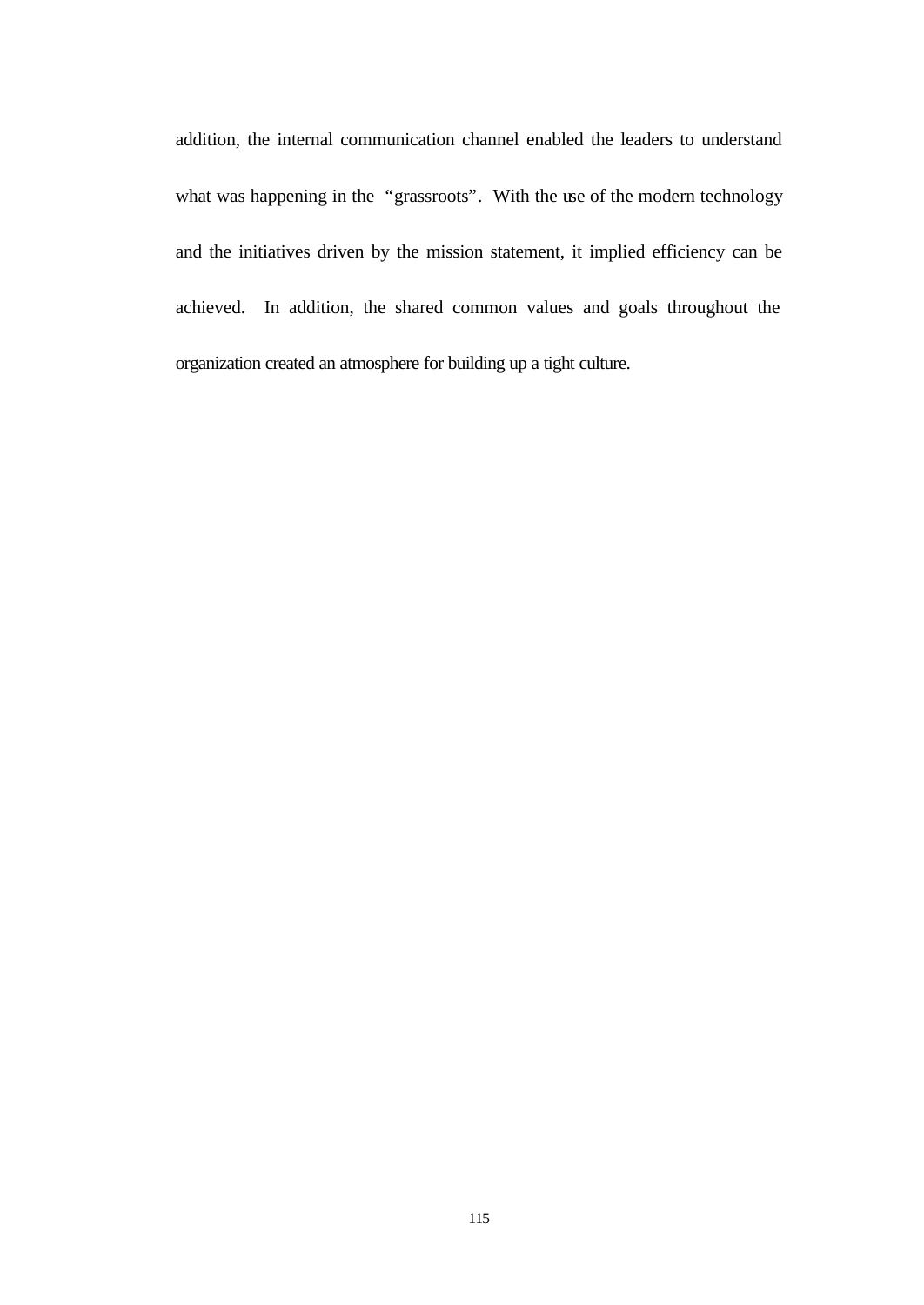# **7. Conclusion**

The four aspects, which were mentioned in the 4. Evaluation Criteria Employed in this Study, were concluded separately and then an overall conclusion was drawn. Also the Peters and Waterman Model was employed as a supportive materials for drawing the conclusion.

# **7.1 Four Aspects**

#### 7.1.1 Human Resource Management Goals

From the evaluation, we concluded that there was a high consistency between the human resource management goals and the organizational goals due to the program management mechanism. It implied there was a shared common goal throughout the organization. Therefore, the commitment of the employees could be increased and culture could be built. Thus, efficiency could be enhanced.

#### 7.1.2 Human Resource Management Policies and Practices

### *7.1.2.1 Human Resource Planning*

It could analyze the company's resources, forecast the future requirement and also develop plans to match the needs and the manpower supply. Therefore, it was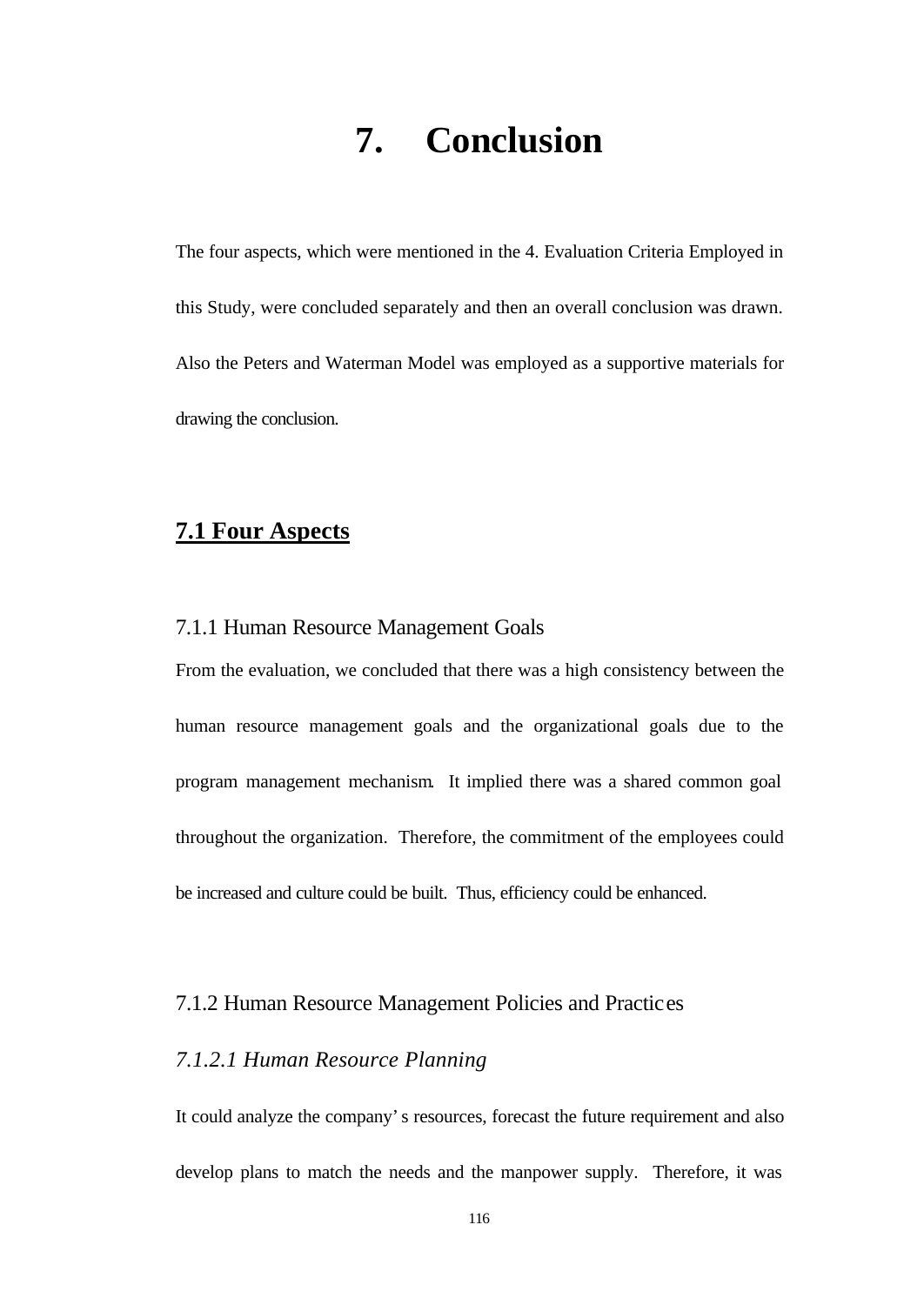concluded that the theoretical functional goals could be achieved. Also under the existing policy, it could integrate the planning and implementation process with the help of the analysis mentioned in the evaluation. Thus the effectiveness of this function could be enhanced.

## *7.1.2.2 Recruitment and Selection*

The recruitment of the Hong Kong Police could attract more qualified applicants than the expected number of job openings for selection. Also, the selection could have SMART selection criteria and selection methods integrating with the organizational human resource needs. We could generally conclude that the recruitment and selection were effective to meet the theoretical goals.

As the effectiveness of the recruitment and selection, the Hong Kong Police could meet the human resource needs which could maintain the competency of manpower and improve its' efficiency and effectiveness.

#### *7.1.2.3 Training and Career Development*

The training and career development programs contents were integrated with the organizational human resource needs. Moreover, the training and career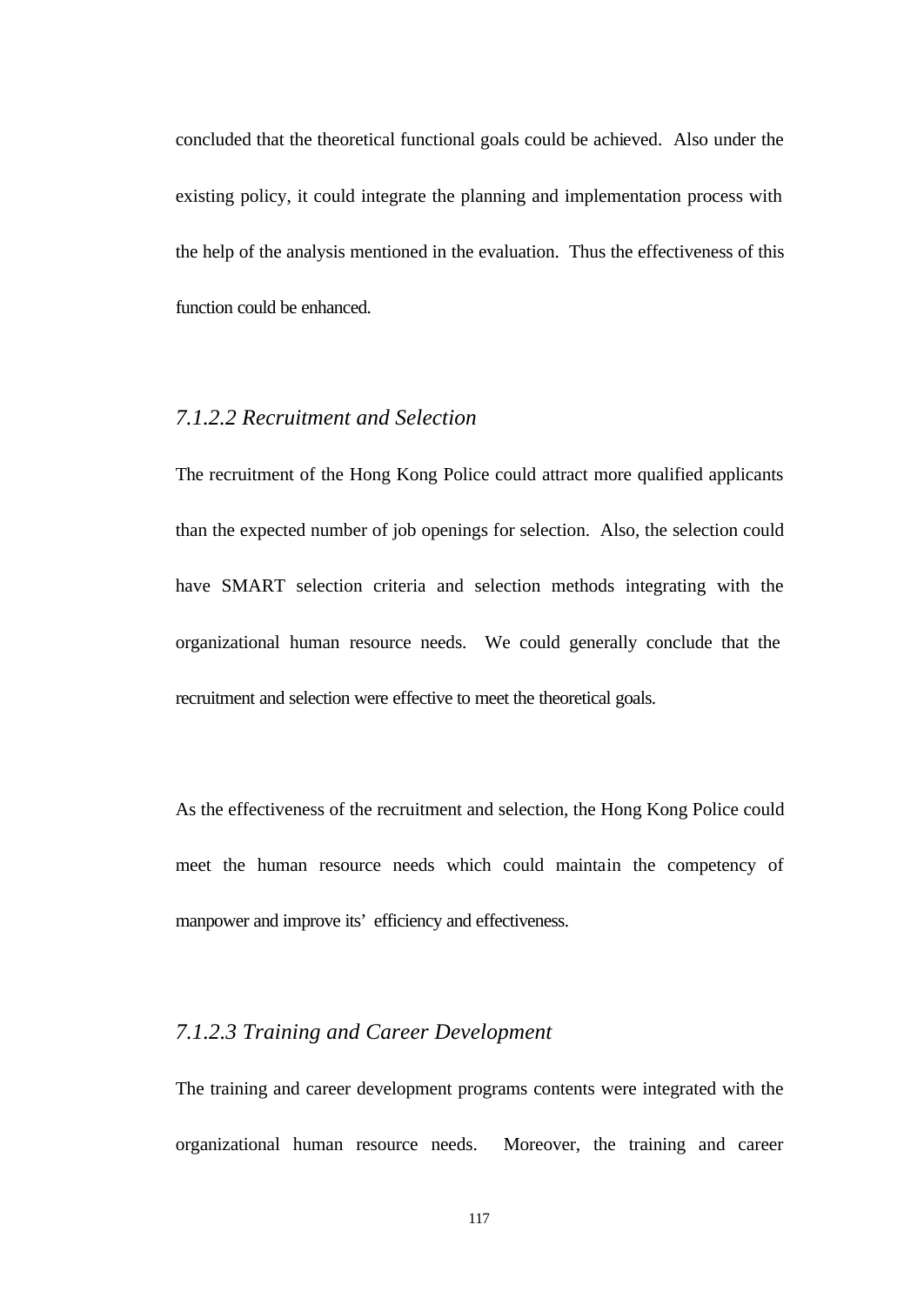development training methods appeared to be integrated with the organization's human resource needs for succession and the training course objectives. Thus, we might conclude that the training and career development were effective to meet the theoretical goals.

The effective training and career development could help the Hong Kong Police to ensure the employee trained with the organizational human resource needs. It could enhance the professional knowledge of the employee for better performance. Moreover, it could enhance a tight culture and commitment of employee to the organization.

However, the promotion mechanism had the problem of subjectivity. Nevertheless, the mechanism could meet the theoretical goal of having comprehensive promotion criteria by achieving both qualitative and quantitative criteria.

#### **7.1.2.3.1 Promotion**

Both quantitative (seniority and examination) and qualitative (recommendation by superiors) elements of the promotion mechanism implied that there were

118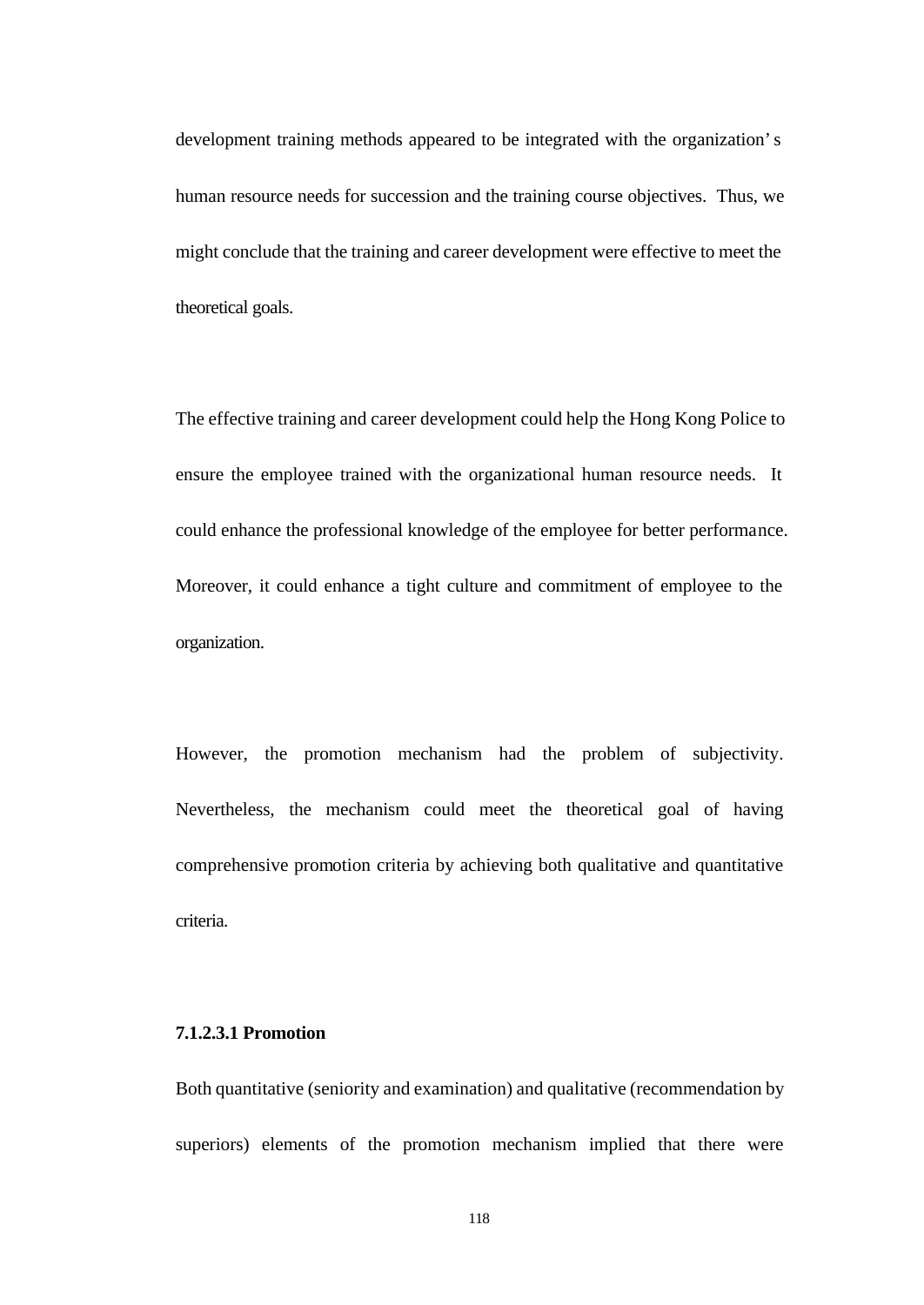comprehensive promotion criteria in the promotion system. However, from the nature of the promotion criterion, it seemed that the recommendation by the superiors fell short of objectivity. Hence, further improvement is needed.

#### *7.1.2.4 Compensation and Benefits Management*

The pay structure of the Hong Kong Police appeared to be equitable on the proportion of the contribution and pay. However, employees' perception on the equity about the pay structure had to be considered. Also, it seemed that the benefits packages were adequate but there was a lack of autonomy of choosing the benefits options for employees. Thus, further improvement is needed.

## *7.1.2.5 Performance Evaluation*

Under the performance management system, it provided constructive feedback to the employee, which focused on how to improve the performance through two-way communication. It not only provided opportunities for the supervisor to have a better understanding of his or her subordinates, but also facilitated the improvement of the performance its employees. As the performance management system was only at the initial stage, further study is needed for developing a set of competency for evaluating the performance of employees in the Force.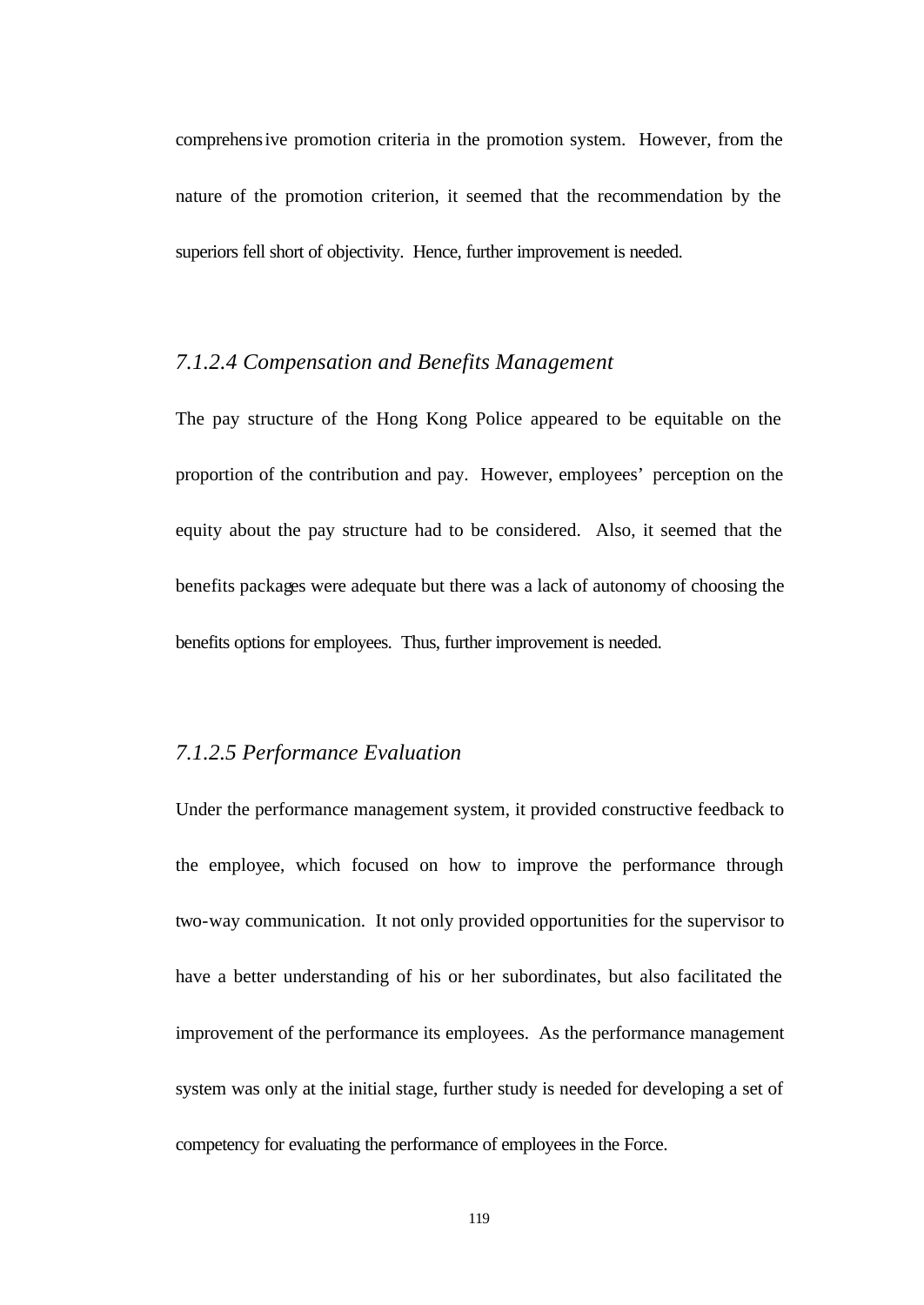# *7.1.2.6 Employee and Labour Relations*

There were many channels provided for the officers to communicate with each other. Both communication channels for vertical and horizontal communication were also included. Hence, it could be concluded that the services provided were sufficient enough. Effective employee and labour relations could be achieved.

With effective relations and better communications, the conflict between staff could be minimized. Then, the Force could maintain a harmony atmosphere and enhance its staff's commitment.

#### *7.1.2.7 Counselling*

From the above, it showed that there was insufficient counselling services provided for the Force. The amount of psychologists was insufficient. Hence, further improvement is needed.

The pressure upon the officers was high as they needed to handle many stressful problems everyday. Hence, this might de-motivate the morale and reduce the productivity of the officers when they could not concentrate on their jobs.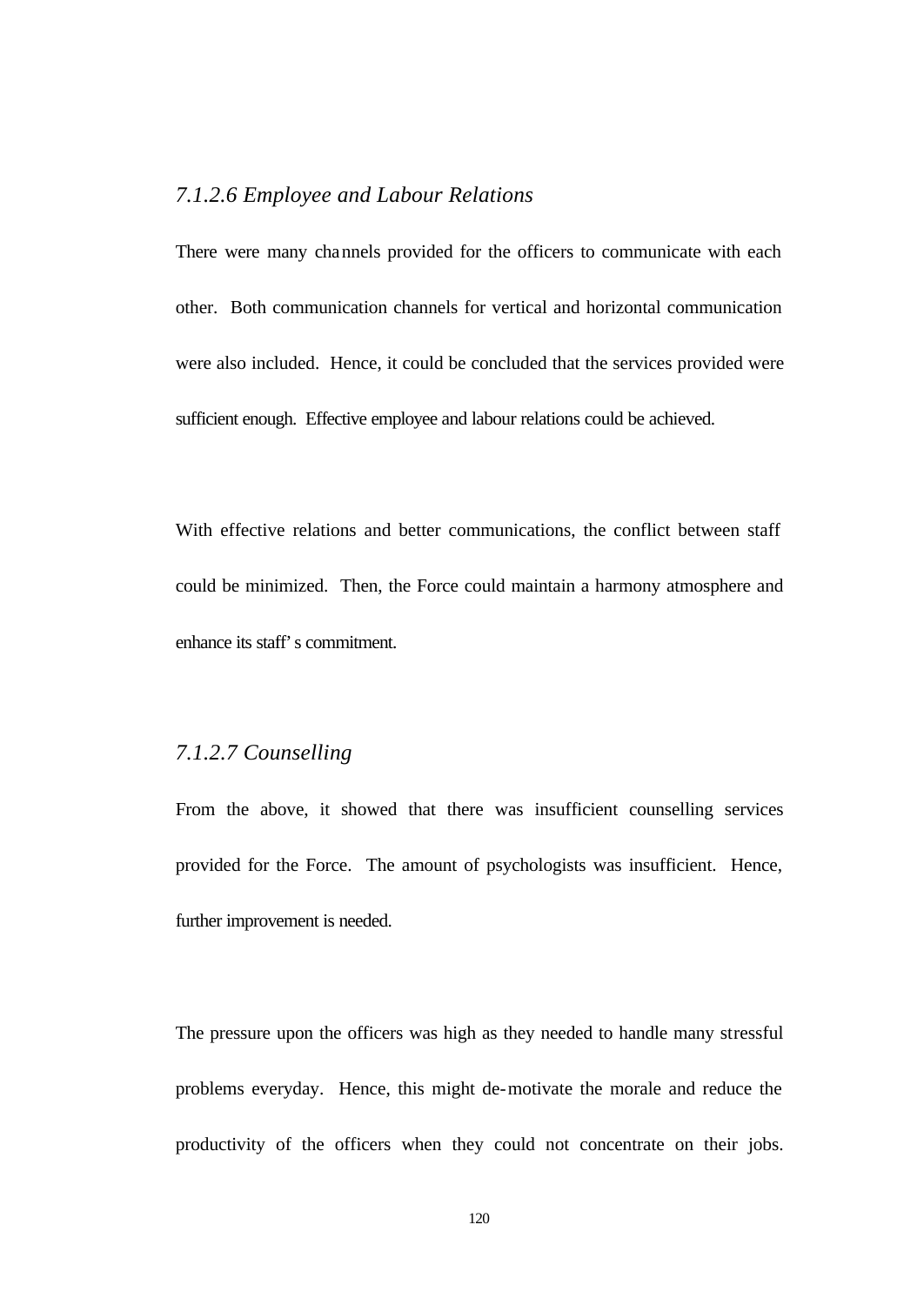Moreover, owing to the critical nature of the Hong Kong Police, counselling played an important role as it might affect the stability of the society. Hence, the safety of the public related to the conditions of the officers directly.

## *7.1.2.8 Termination*

Owing to the limited information provided, it was difficult to determine whether the termination arrangement was effective. However, from the arrangement of the re-employment system, it did reflect that customer responsiveness was attained. The Hong Kong Police might consider the officers' opinions before making any decisions. Hence, it implied that an effective termination arrangement could be attained.

# *7.1.3 Outcomes*

The outcomes reflected that there were both positive areas and negative areas presented.

From the information of positive opinions of the public and the crime rate, they all implied that the officers could commit to the values that the Hong Kong Police tried to build. The effectiveness seemed to be achieved. However, according to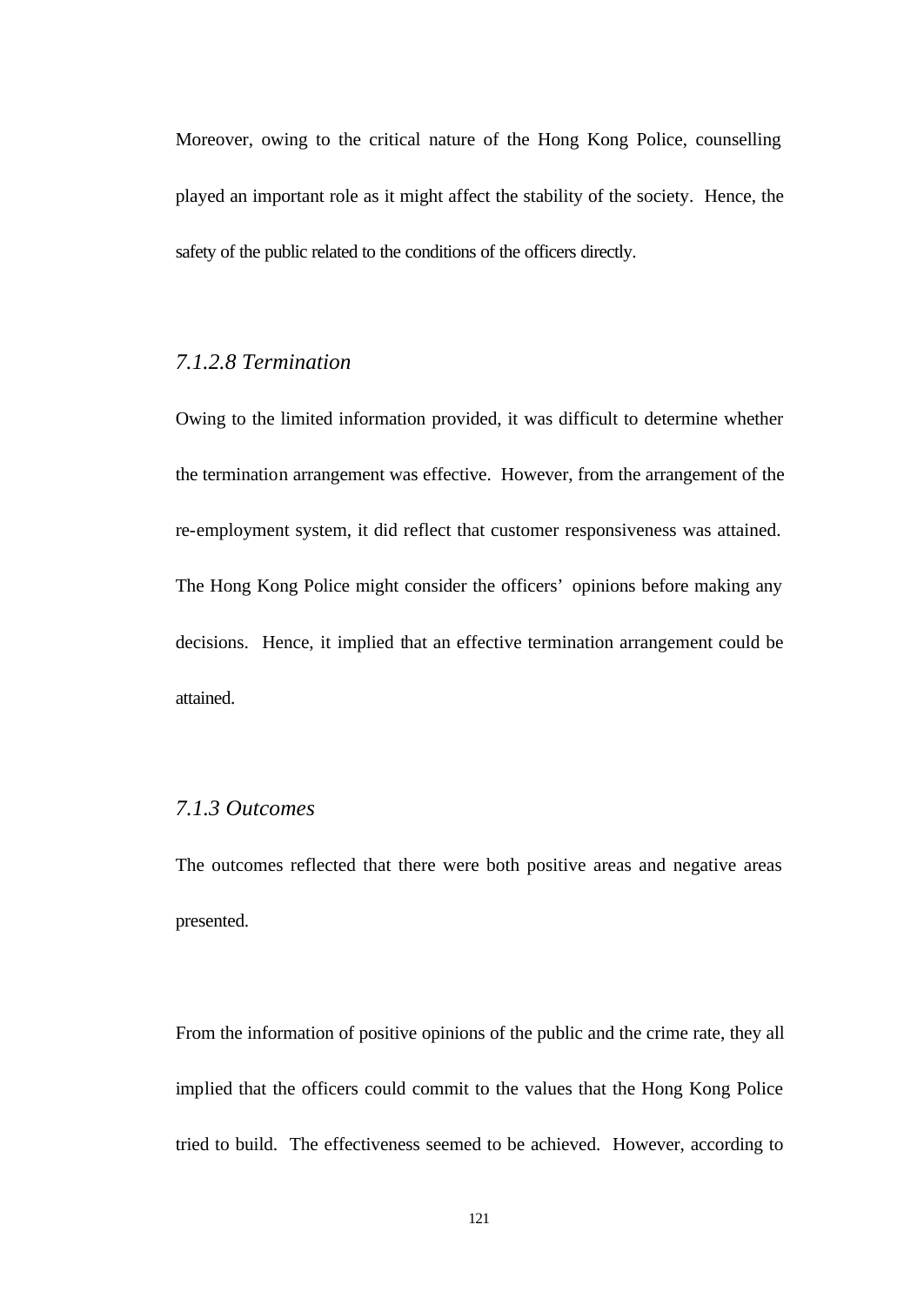the information of the negative opinions of the public and the complaints of the public, they revealed that the values could not be met. Hence, it indicated that the Force had the intention to build a positive image, but actually, further improvement regarding certain areas is needed in order to strive for excellence.

## *7.1.4 Others*

From the evaluation, it could achieve the organizational effectiveness. It could not only balance the conflict between different stakeholders, but also increased the internal efficiency through sharing common goals, introducing new appraisal system and Personnel Information Communication System. Moreover, it strengthened the culture through improvement of the internal communication. Although the award system and the initiatives shown in the Hong Kong Police Review 1998 reflected that the Force value every individual as an individual and asset, it only showed one side of the coin. If the individual did not perceive it as recognition, the employee would not be motivated. Therefore, the perception of the employee had to be taken into account.

After considering all the aspects, we concluded that the Hong Kong Police did well in the planning process of the human resource management, as theoretically,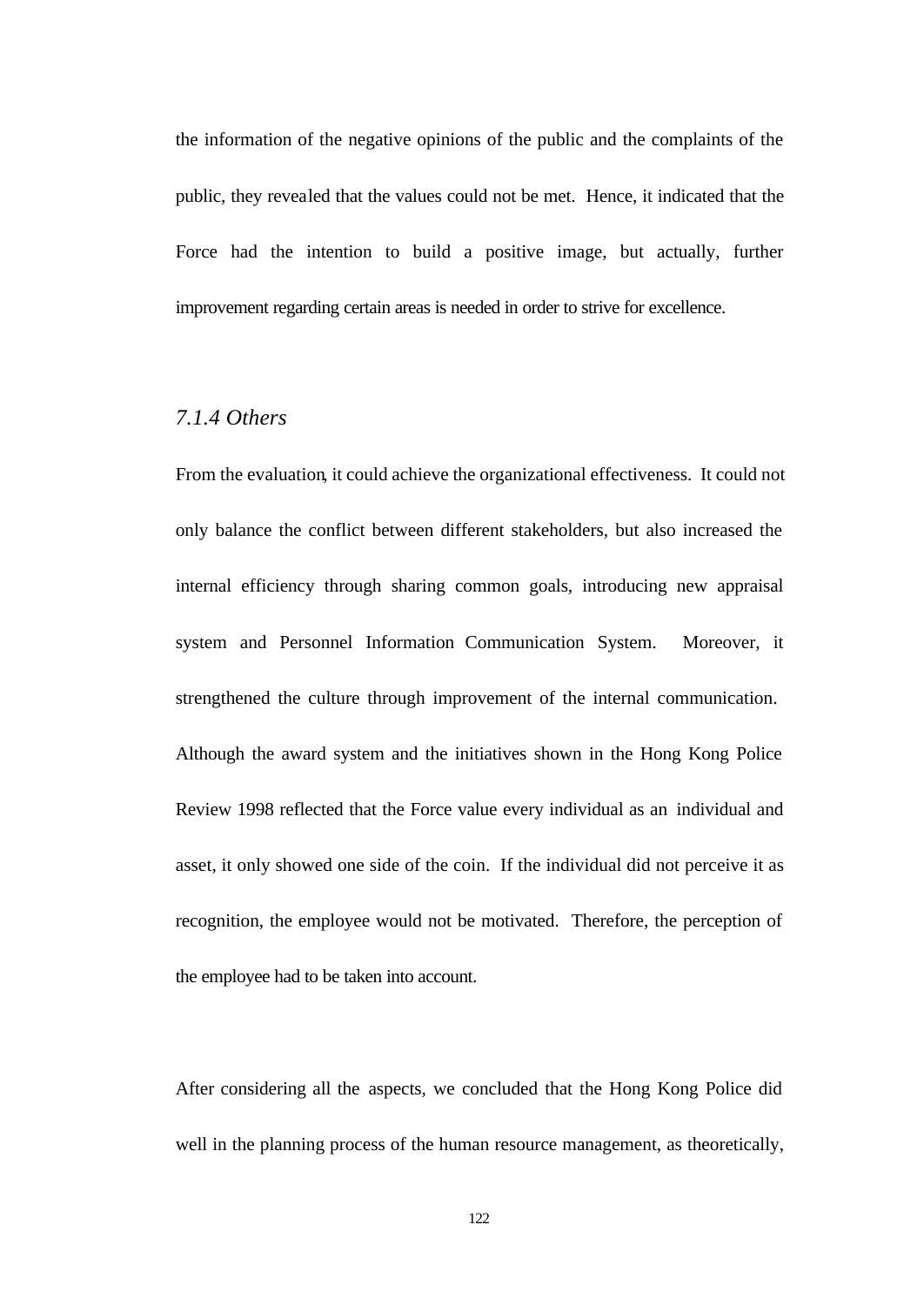the effectiveness of the human resource management was achieved. However, further improvement is needed in certain areas concerning the actual performance during the implementation, which might imply that there are some problems that may affect the effectiveness of the human resource management of the Hong Kong Police. Therefore, further study is needed to investigate the problems and the way to enhance the effectiveness of its human resource management.

# **7.2 Peters and Waterman Model**

The Peters and Waterman Model was adopted as a framework for conclusion. Same criteria were employed in this section. Under each of the criteria, all relevant materials mentioned in the four aspects were put together. Finally, an overall conclusion was drawn.

# 7.2.1 Managing ambiguity and paradox

#### *7.2.1.1Human Resource Management Policies and Practices*

At the aspect of managing the conflicts among the stakeholders, some human resources policies tried to minimize or prevent conflicts.

For solving conflicts between officers and the top management, the Employee and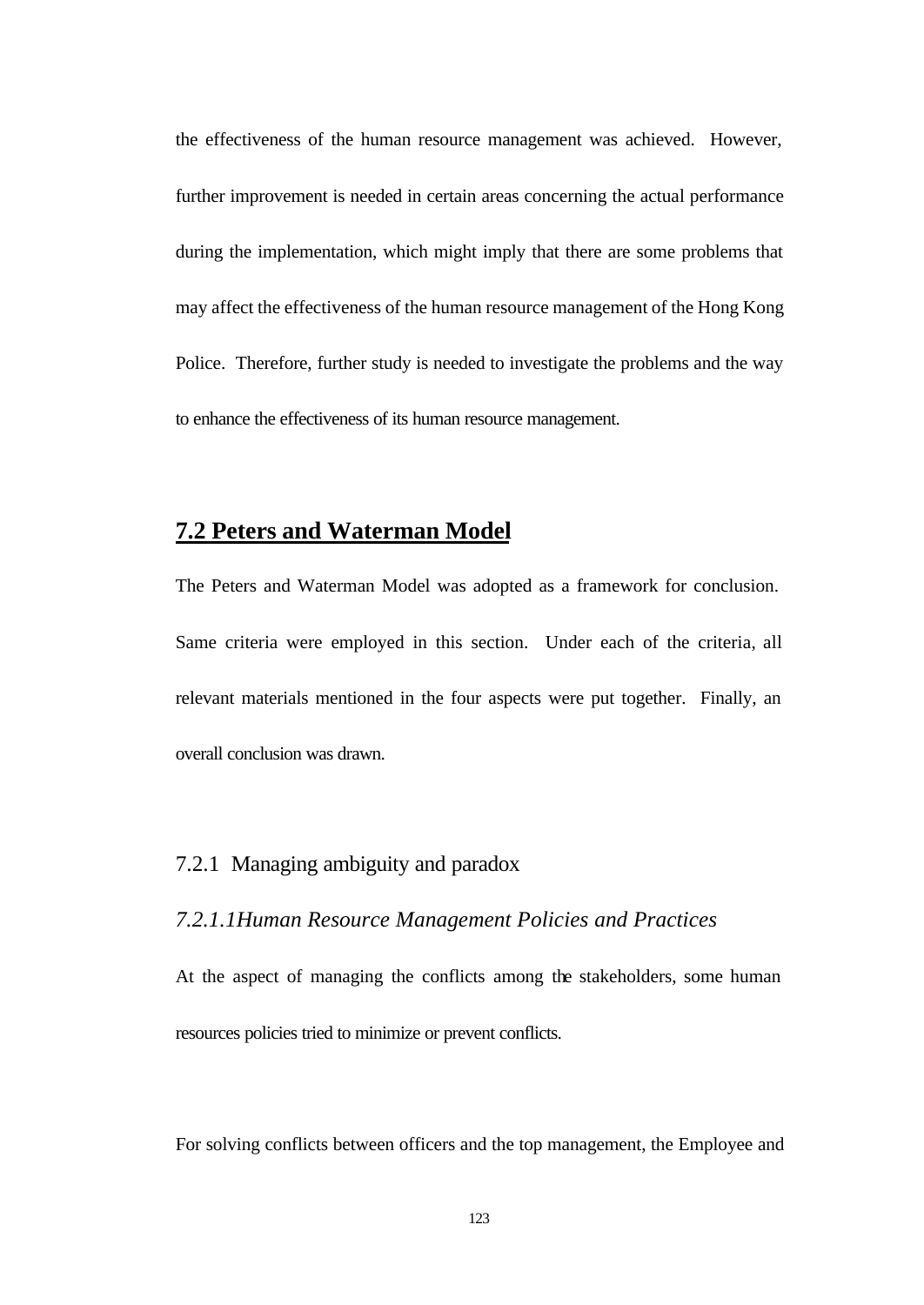Labour Relations provided communication channels such as the regular forum for discussion between the four staff associations and the administration. The Internal Communication Section, Senior Consultative Council and Junior Consultative Council handled the internal conflicts. Thus, it showed the intention of solving internal conflicts in the Hong Kong Police.

There were some special cases from the news indicating the needs for counselling to the officers. The Hong Kong Police had intention to prevent potential conflicts from providing counselling services. In 1998, the Psychological Services Group provided some counselling sessions and professional counselling and educational services for officers and their families. In addition, it opened more Police Clinical Psychologist posts. All showed the intention of preventing conflicts by satisfying the officers' counselling needs so as to minimize potential conflicts.

In addition, from the aspect of career development, the Hong Kong Police tried to minimize the potential conflicts by providing the career development training or opportunities to the officers. As there were the individual needs of career development, the career development programs could help to satisfy officers' needs by integrating the individual needs with organization's career development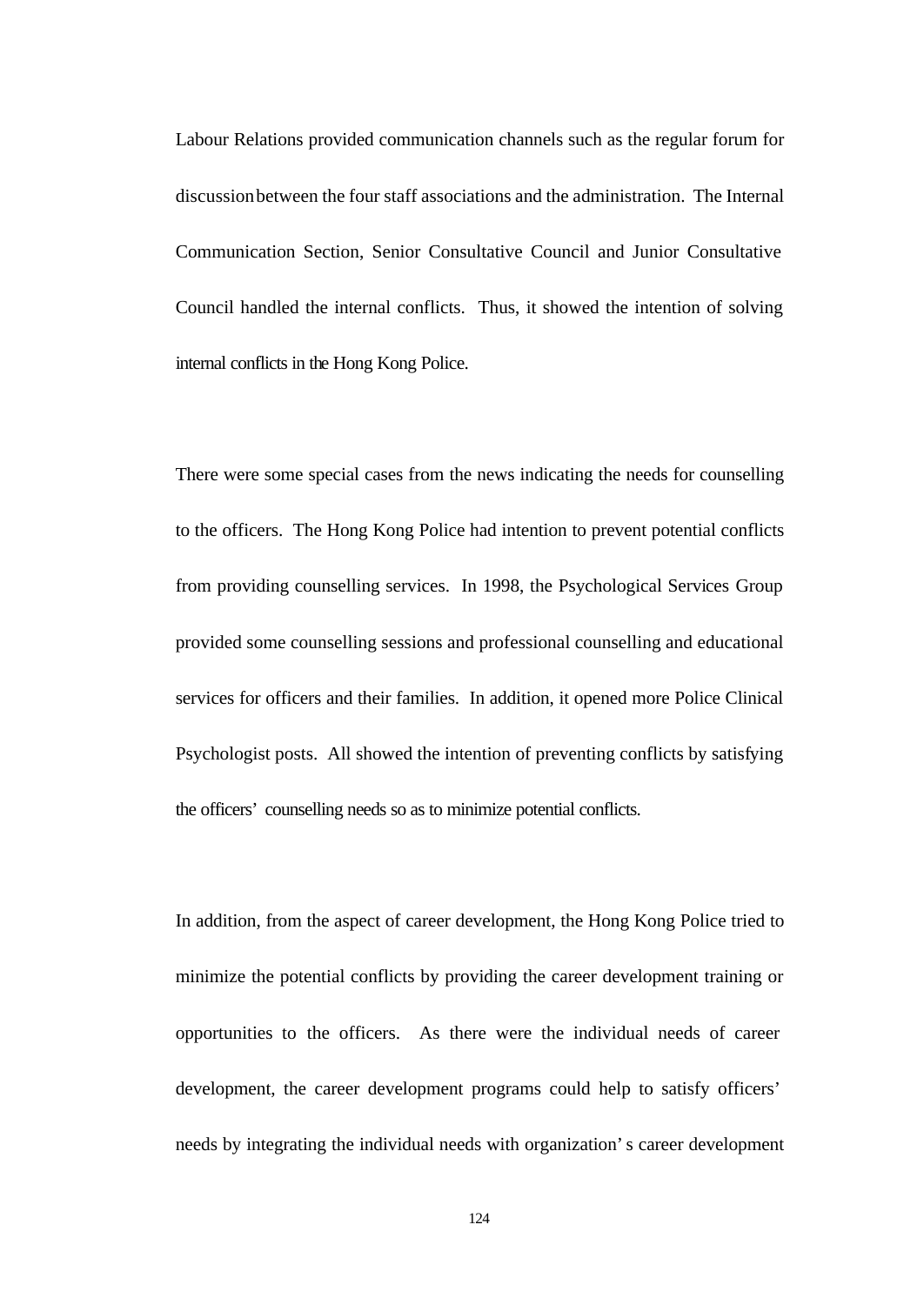needs.

Besides, compensation and benefits management, the Hong Kong Police had intention to minimize conflicts. However, as the reform of pay structure, conflicts might be appeared between the existing officers and those who were new recruits by contract-based.

Also, it seemed that bias might be occurred due to the superior recommendation involved in the promotion mechanism. Therefore, potential conflict might be increased.

#### *7.2.1.2 Others*

In handling the conflict between internal stakeholders, the Force established a shared mission statement, which could reduce the internal conflict with the continuous improvement of the internal communication, which strengthened the common values throughout the Force. In dealing with the external stakeholders, it introduced Personnel Information Communication System and Performance Management System to balance the pressure of decreasing in resources and increasing the efficiency.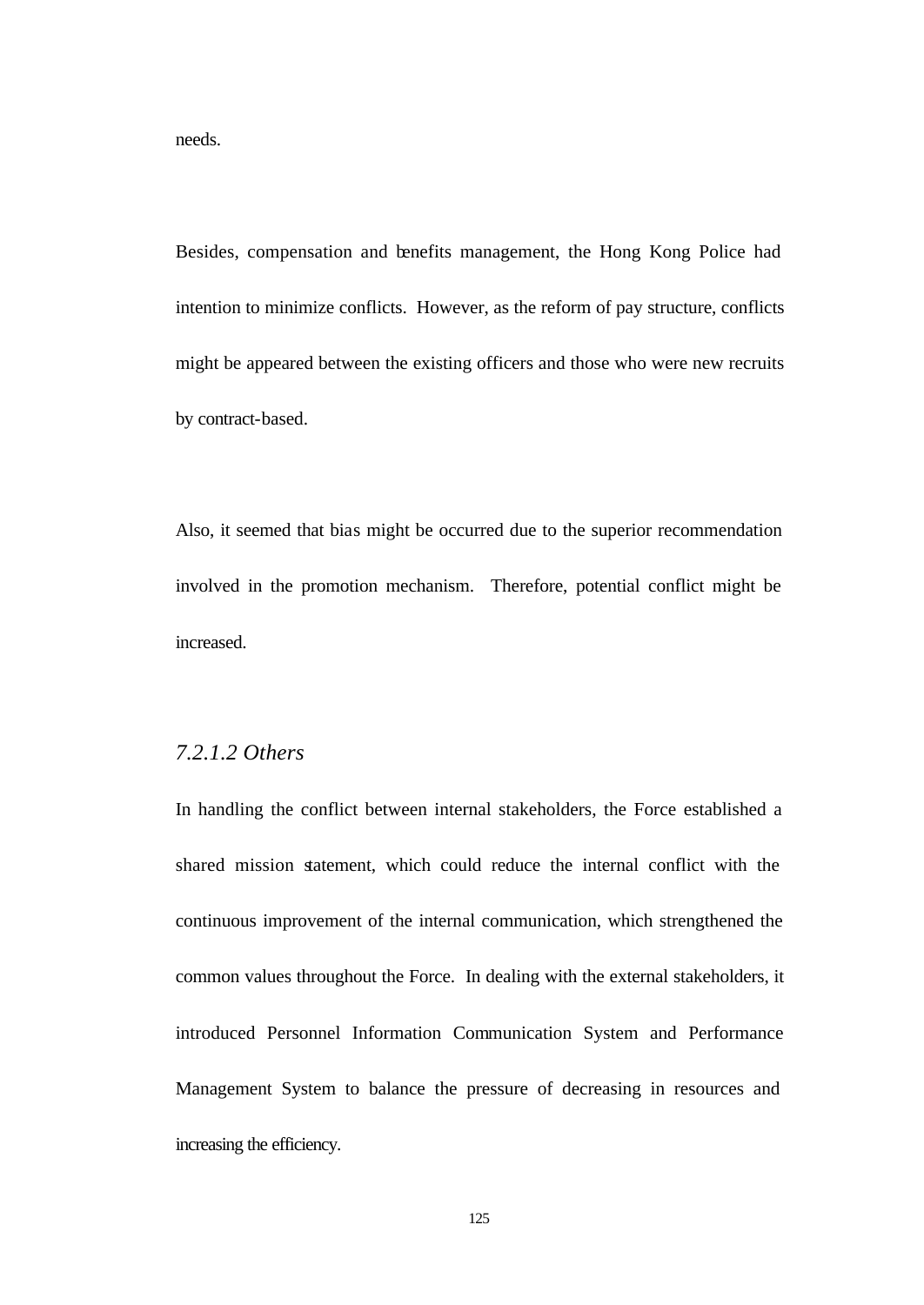#### 7.2.2 Staying close to the customer

#### *7.2.2.1Human Resource Management Policies and Practices*

Under the performance management system, it enabled the Force to be customer responsive to the employees. It was because it gave an opportunity for the employee to develop his or her own objectives. Also during the process of interview, the direct communication between the supervisor and the employee facilitated the Force to be customer responsiveness as different needs of achievements of different individual could be considered.

In order to be close to the customer, the Hong Kong Police were willing to be customer-oriented. It could be indicated through some human resource management policies and practices in order to satisfy the needs of internal customers (top management and officers) in the organization.

Under human resource planning, succession planning would be designed according to the human resources need. It might indicate the Hong Kong Police was customer-oriented.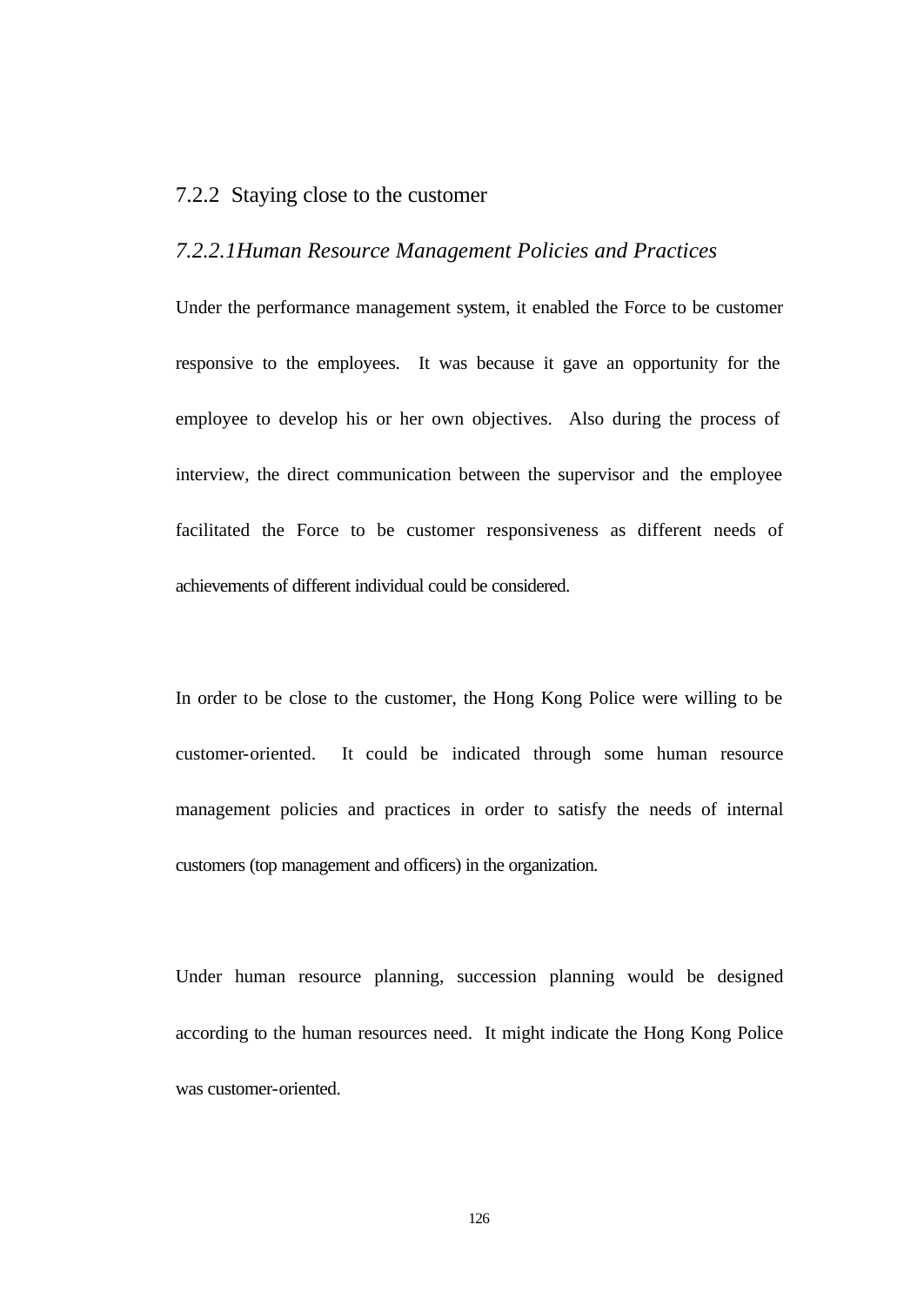From the aspect of career development, there were some career development programs provided for satisfying different individual's need.

For the officers, channels for communication or complaints were offered. There were some communication channels provided and managed by the Employee and Labour Relations. Also, there were increasing needs of counselling for the officers and their families. The Hong Kong Police had intention to meet the needs by putting more resources and efforts on the counselling services.

Besides, for meeting the needs for fairness and equity, the performance evaluation had reviewed in order to ensure its fairness. The compensation and benefits management was also designed for ensuring fairness. It showed intention for satisfying the internal customers' needs within the Force.

In addition, for the retirees of the Hong Kong Police, reemployment or retirement services were provided for them. There was some termination services such as re-employment on contract. It could show the customer orientation of the Hong Kong Police.

#### *7.2.2.2 Others*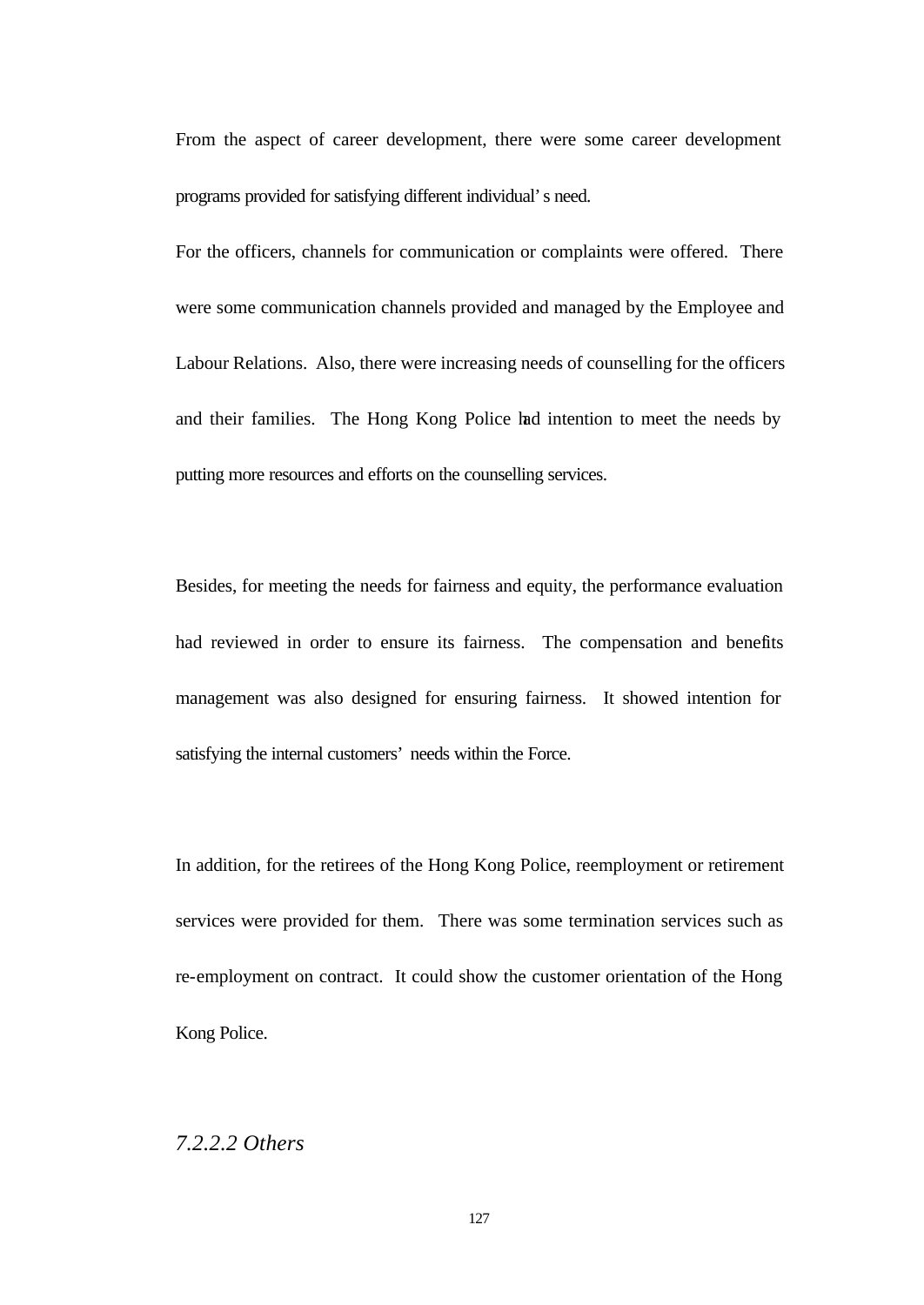There were many feedback channels provided for the internal stakeholders and also external stakeholders to raise opinion. It indicated the intention to seek customer feedback for further improvement of its services. Also the North Point customer service improvement project improved the quality of services provided at the Police station. However, how responsive did the Police handle the feedback had a direct impact on the effectiveness of this feedback mechanism.

#### 7.2.3 Autonomy and entrepreneurship

#### *7.2.3.1 Others*

With the innovation initiatives driven by the mission, it could enhance the internal efficiency, therefore, the quality of services could be improved.

### 7.2.4 Productivity through people

#### *7.2.4.1 Human Resource Management Policies and Practices*

In order to value and recognize the contribution of officers, the Hong Kong Police viewed the employees as asset for the organization.

It could be shown in the policies of compensation and benefits management as well as promotion mechanism. The pay structure, benefits and services were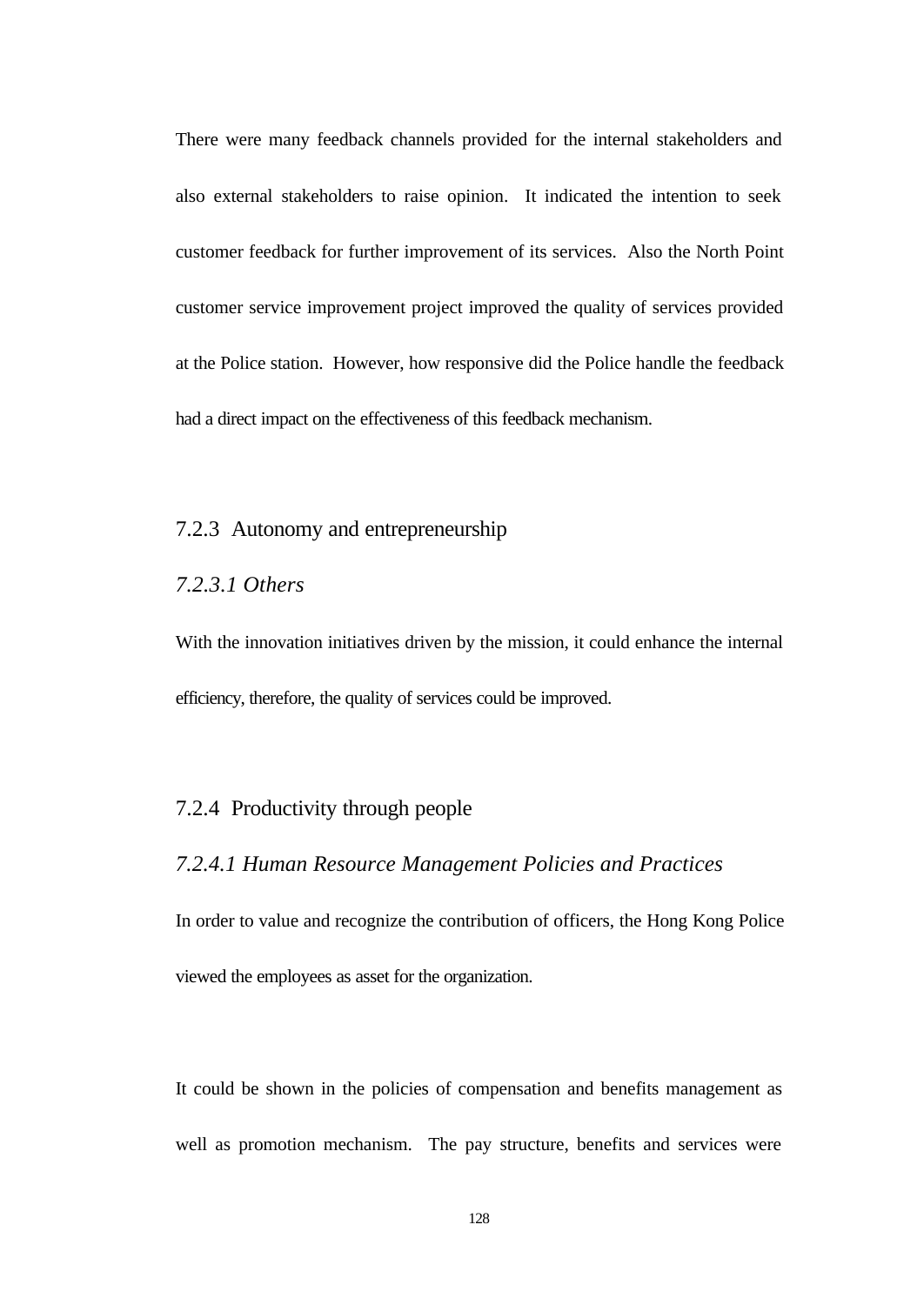related to the officers' contribution. However, improvement is needed for minimizing the problems of being too subjectivity and maintaining the fairness of the systems.

# *7.2.4.2 Others*

Although the existing policy showed the Force could recognize the contribution of the employee, it only showed one side of the coin. It was because how the employee perceived this had also to be taken into account. If the employee did not view the award system as recognition, further improvement is needed regarding the existing policy.

# 7.2.5 Being hands-on, value driven

## *7.2.5.1 Human Resource Management Policies and Practices*

The new appraisal system enabled that the supervisor understood the employee and could also keep track of the performance of every employee according to the objectives that were set before. This gave more information for the leaders to know what was happening at the "grassroots" but also could enhance the relationship between the upper level and the lower level.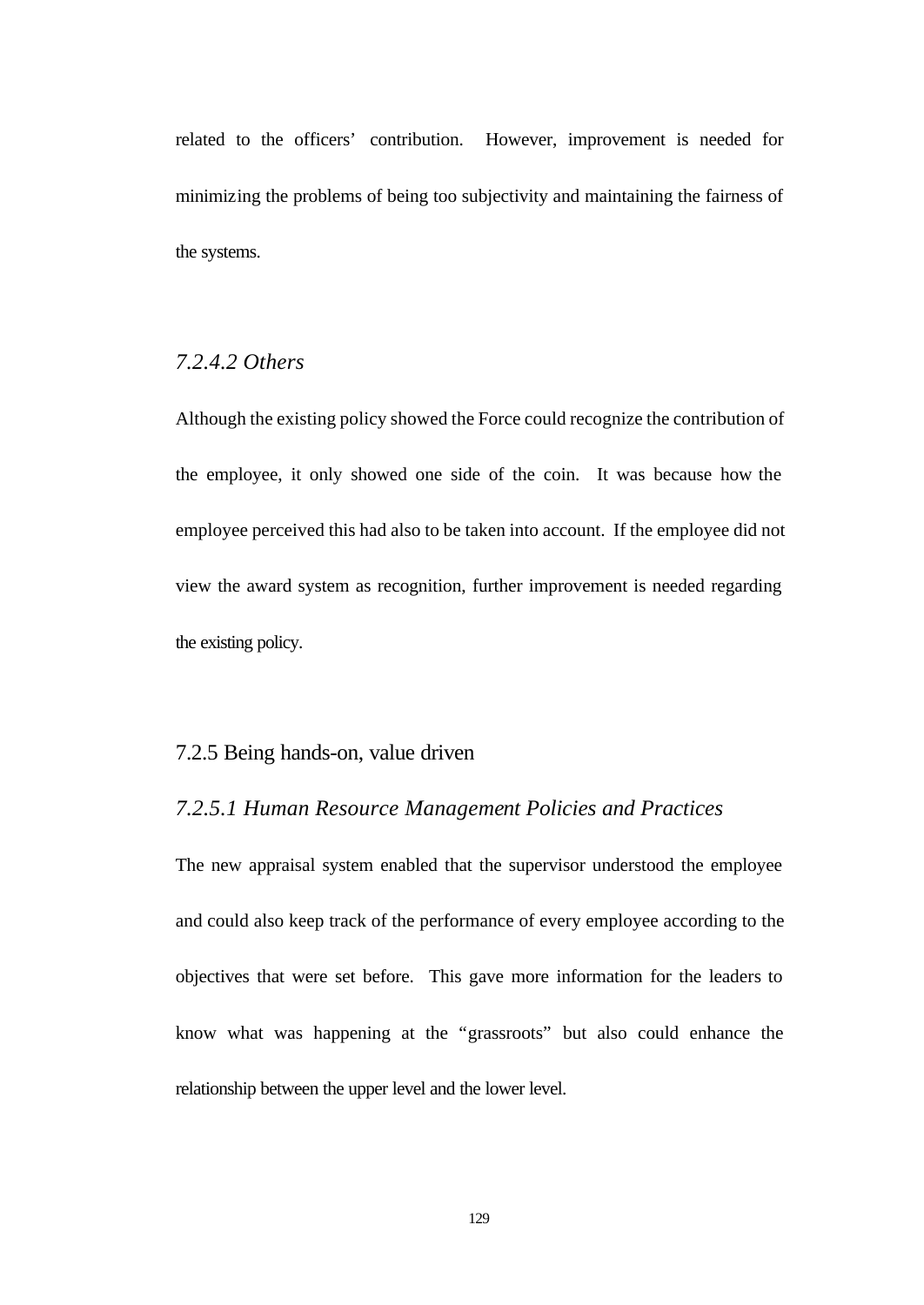Through performance evaluation, leaders would discuss and set the common goals with the officers. Through the individual interview and Employee and Labour Relations, leaders had chance to display and communicate he organization's values to officers.

## *7.2.5.2 Outcomes*

Under this aspect, complaints and opinions from the public, reflected that the higher level management could not display and communicate the Force's values to the lower level successfully.

The external complaints from the public, i.e. assault, overbearing / impolite conduct / abusive language, neglect of duty / improper action, unnecessary use of authority, fabrication of evidence, treat, police procedure and other offences, indicated that the officers had violated the values that the Force tried to build. As a result, this reflected that the top management could not guide the lower level officers to obey and follow the values to exercise their daily operations.

Moreover, according to the negative opinions from the public, the case of broadcasting of Beethoven, and the incident of shooting the culprit during the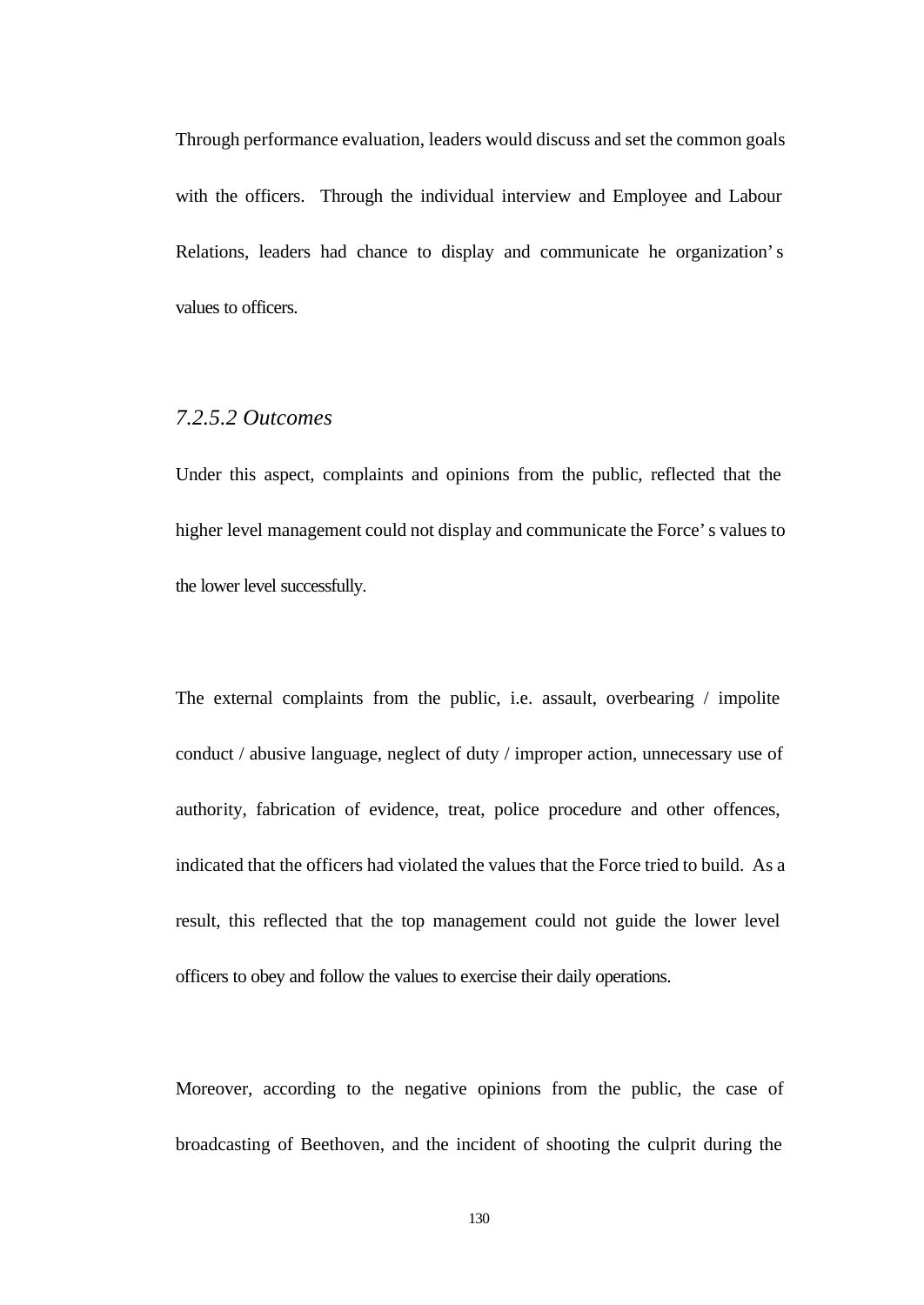investigation process, revealed that the top management could not manage the behaviours of their subordinates.

# *7.2.5.3 Others*

With the commitment of continuous improvement of the internal communication channel, this might create a strong culture in the force that might serve to reduce the number of complaints in the future. It was because if every employee in the Force shared common goal and information, it created an atmosphere for building up a culture.

# **7.2.6** Maintaining simple form, lean staff

#### *7.2.6.1 Human Resource Management Policies and Practices*

Human resource planning indicated the intention for managing resources effectively, which was driven by the Force value. There were forecasting the human resources needs of the organization and then preparing the succession plan for arranging and using the human resources effectively with minimum cost and time.

Under the program management, the human resource management goals aligned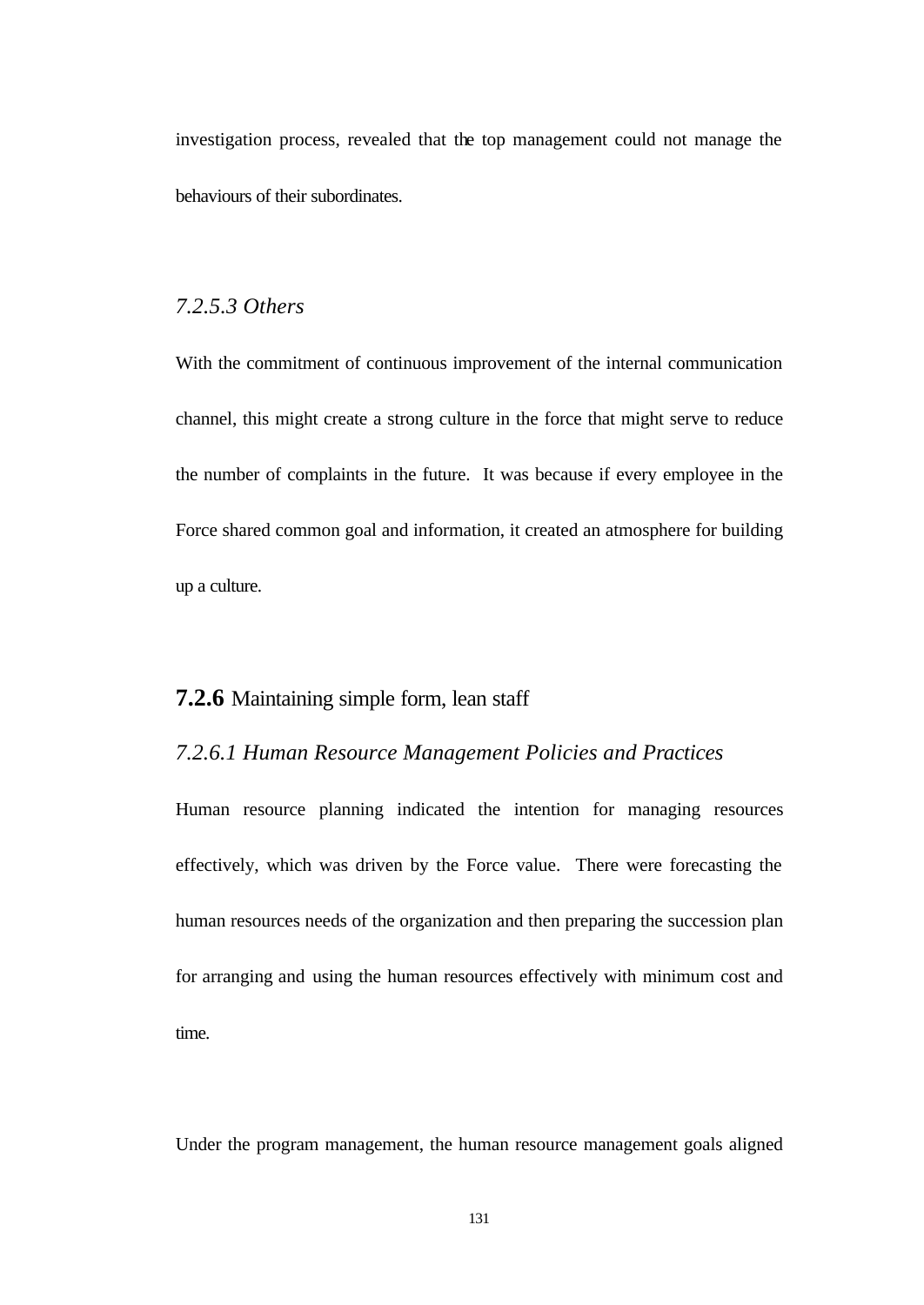with the mission, which included the initiatives of improving efficiency. With the help of the Personnel Information Communication System and the performance management system, the internal efficiency could be enhanced.

# 7.2.7 Simultaneous " loose" and "tight" properties

## *7.2.7.1 Human Resource Management Policies and Practices*

In order to share common goals and values in the organization, the Hong Kong Police attempted to achieve these through the policies and practices of training and career development as well as performance appraisal.

Through the training and career development courses, the organization's values could be taught to officers. In addition, officers could communicate with their superiors to understand the organization's values. These could enhance the achievement in sharing common goals and values in the Force.

The shared common values through internal communication, the program management, which was aligned all the goals of different Wings with the mission statement and also the performance management system brought the individual objectives towards the strategic direction of the Force created a strong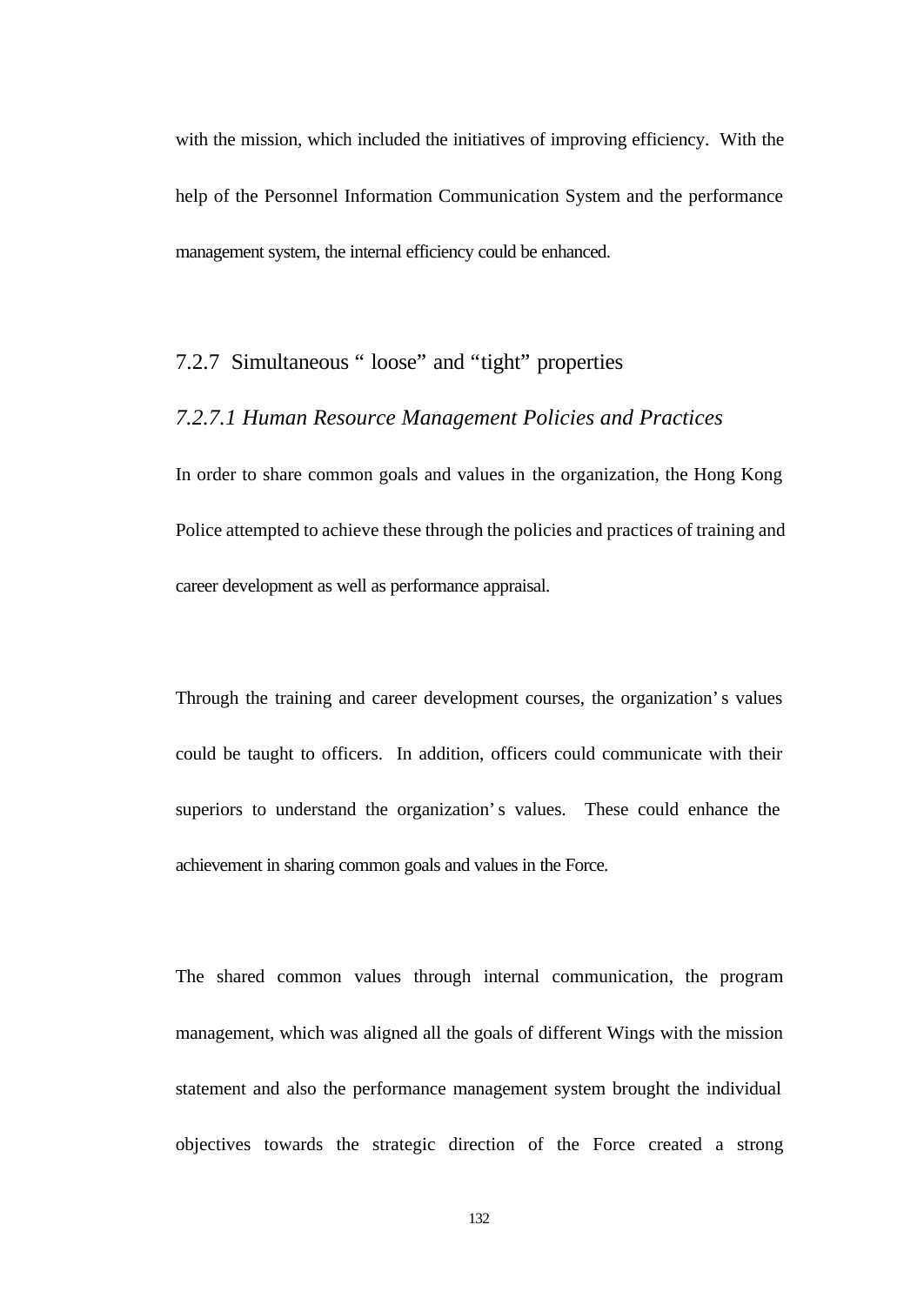environment for building up a culture in the Force.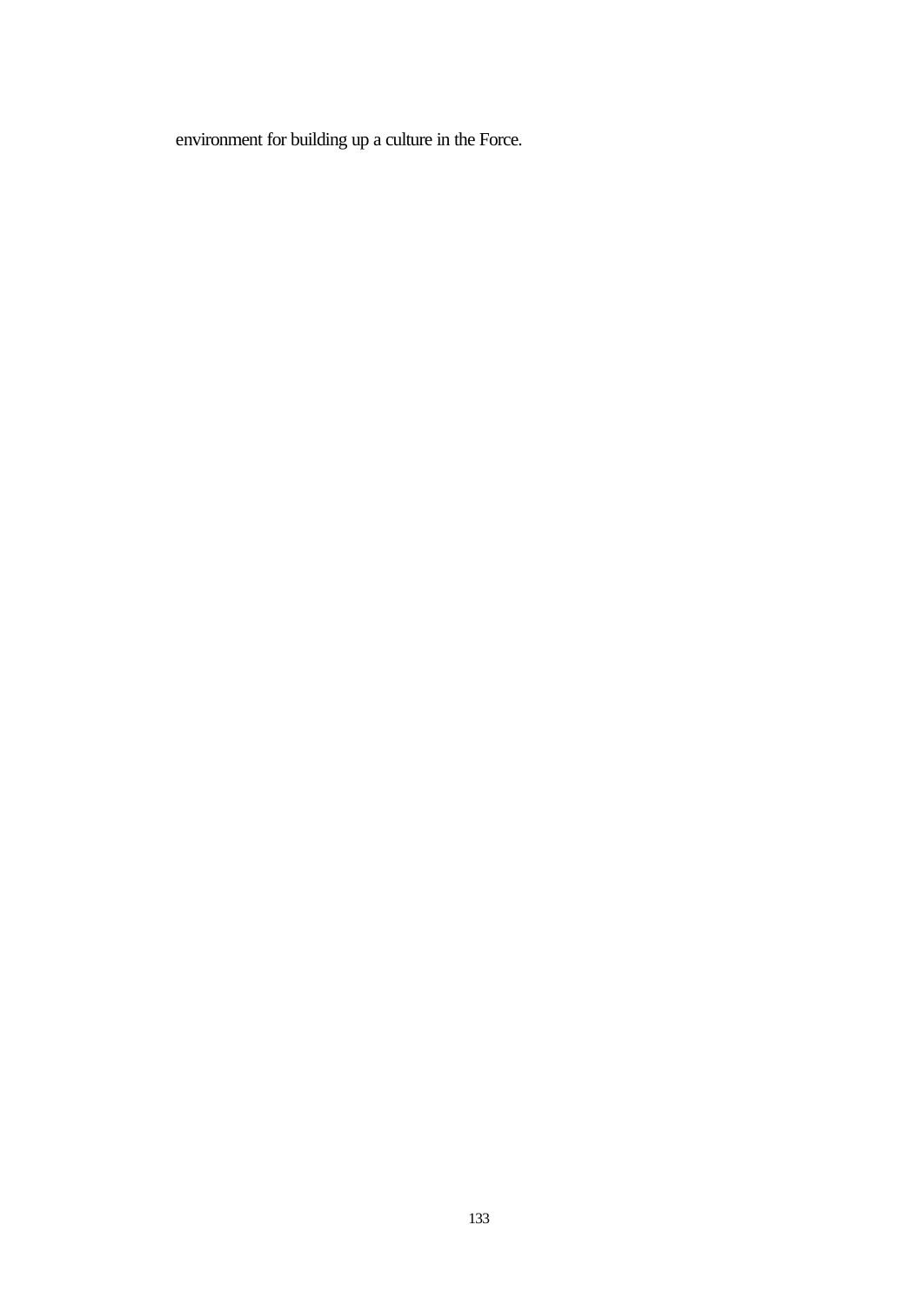# **8. Recommendation**

## **8.1 Performance Management System**

As competency assessment is adopted in the performance management system, a job competency assessment method as described by L Spencer, D McClelland and S Spencer, Competency Assessment Methods (Hay/McBer Research Press, 1990) It is based on David McClelland's research in what competency variables predict job performance. 20 competencies, which most often predict success, were established. They are grouped into six clusters, which includes achievement cluster, helping/service cluster, influence cluster, managerial cluster, cognitive thinking/problem solving cluster and personal effectiveness cluster. The details are as follow.

## **Achievement cluster**

- 1. Achievement orientation
- 2. Concern for quality and order
- 3. Initiative

#### **Helping/service cluster**

4. Interpersonal understanding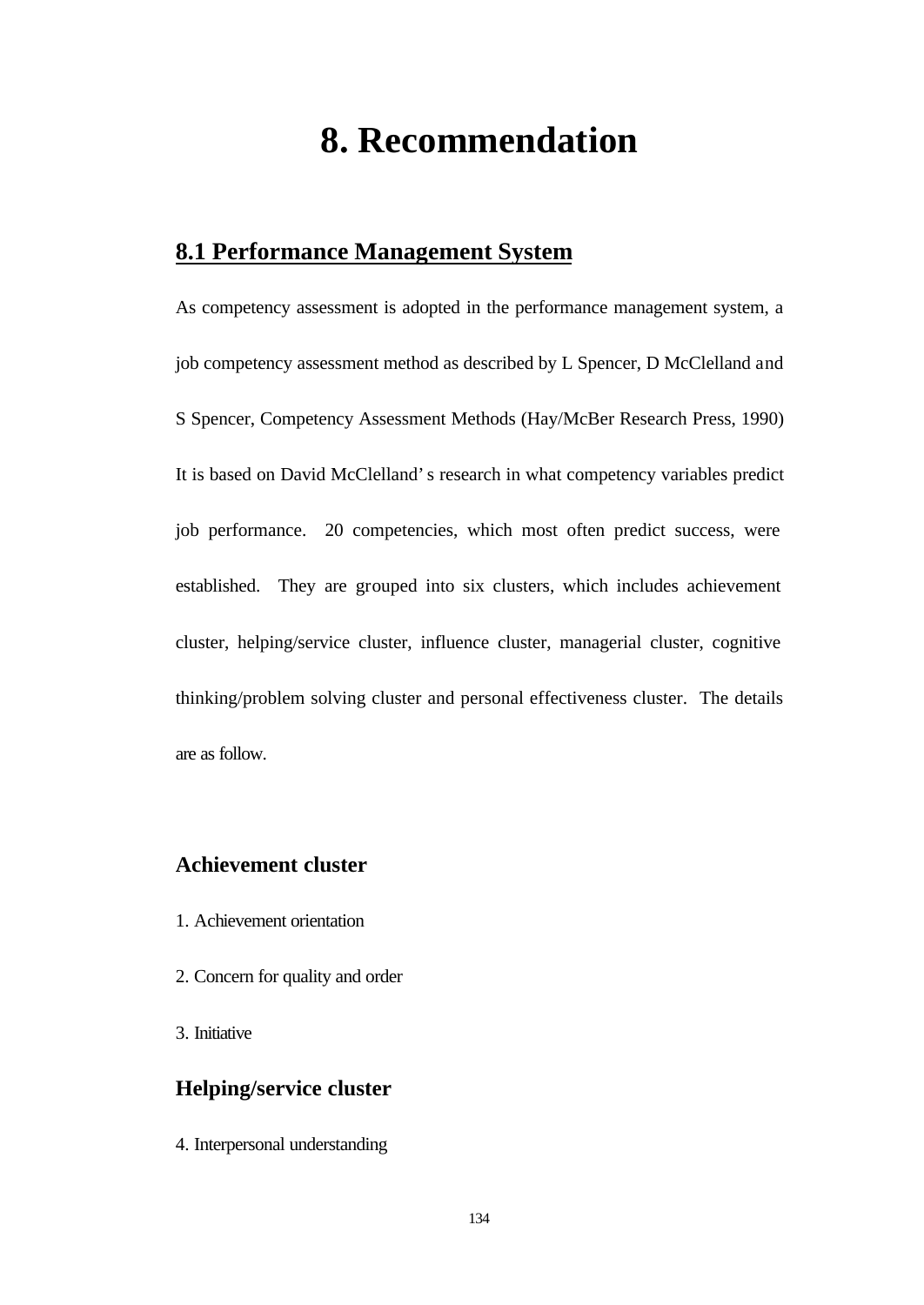5. Customer-service orientation

### **Influence cluster**

- 6. Impact and influence
- 7. Organizational awareness
- 8. Relationship building (networking)

## **Managerial cluster**

- 9. Directiveness
- 10. Teamwork and cooperation
- 11. Developing others
- 12. Team leadership

## **Cognitive thinking/problem solving cluster**

- 13. Technical expertise
- 14. Information seeking
- 15. Analytical thinking
- 16. Conceptual thinking

### **Personal effectiveness cluster**

- 17. Self control, stress resistance
- 18. Self-confidence
- 19. Organizational commitment- "business-mindedness"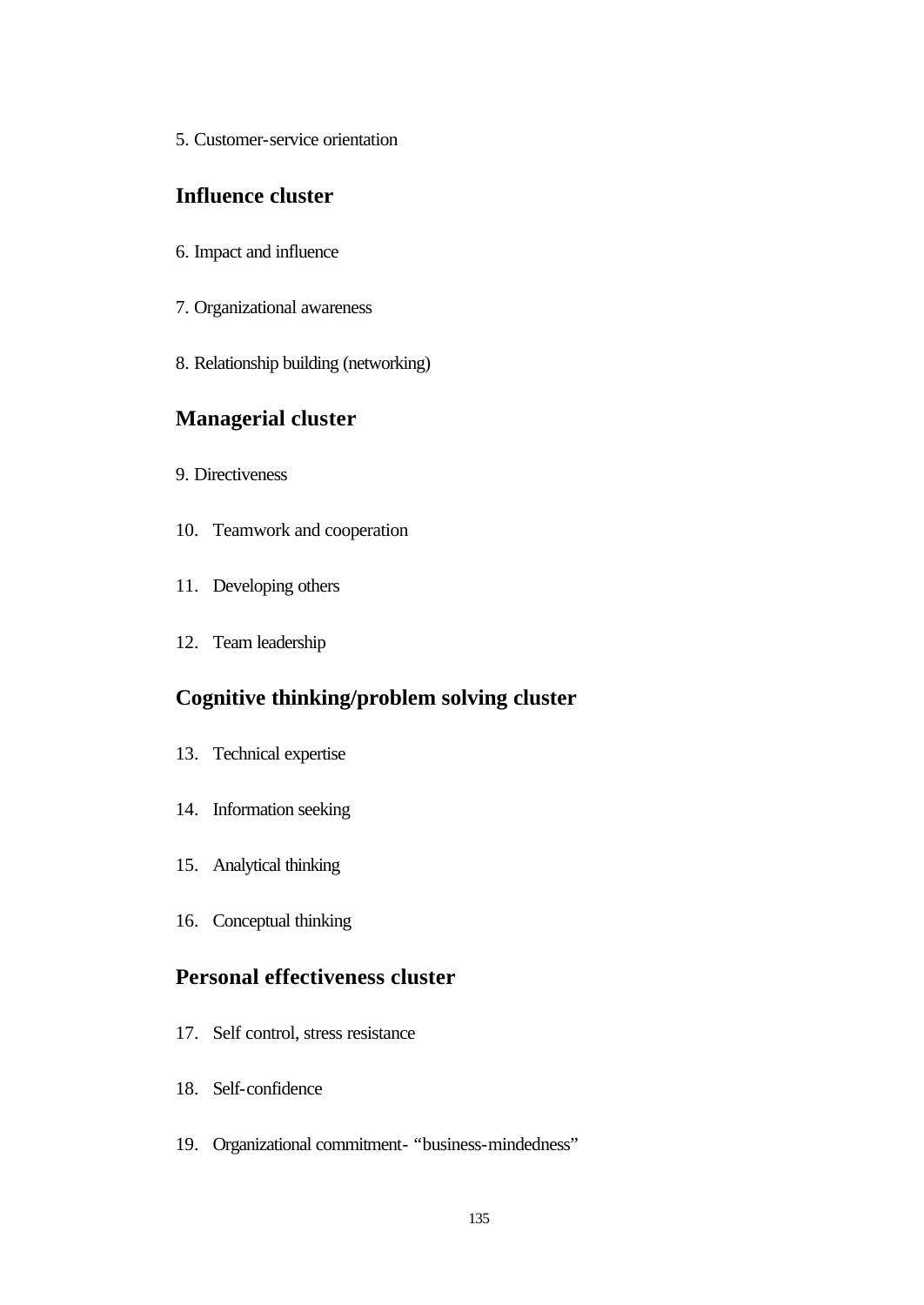This Competency Assessment Methods can be used as a framework for developing the competency for different ranks of the Hong Kong Police as the competency suggests is for a generic job. As the above framework only gives a direction for developing the competency, further study is needed to establish a set of criteria for measuring the performance of the employees of the Hong Kong Police.

# **8.2 Morale Problem in the Compensation and Benefits Management**

As the reform of pay structure of civil servants, some of them were employed on permanent- based and some were contract-based. It would create the conflicts between them as those contract-based perceive the internal equity being violated.

Thus, it is recommended that the Hong Kong Police should recognize the internal conflict and manage the morale problem on those who are contract-based. It is also suggested that providing the flexible and cafeteria benefit plan for them in order to enhance the incentives and motivation. As Dessler (1999: 500) explained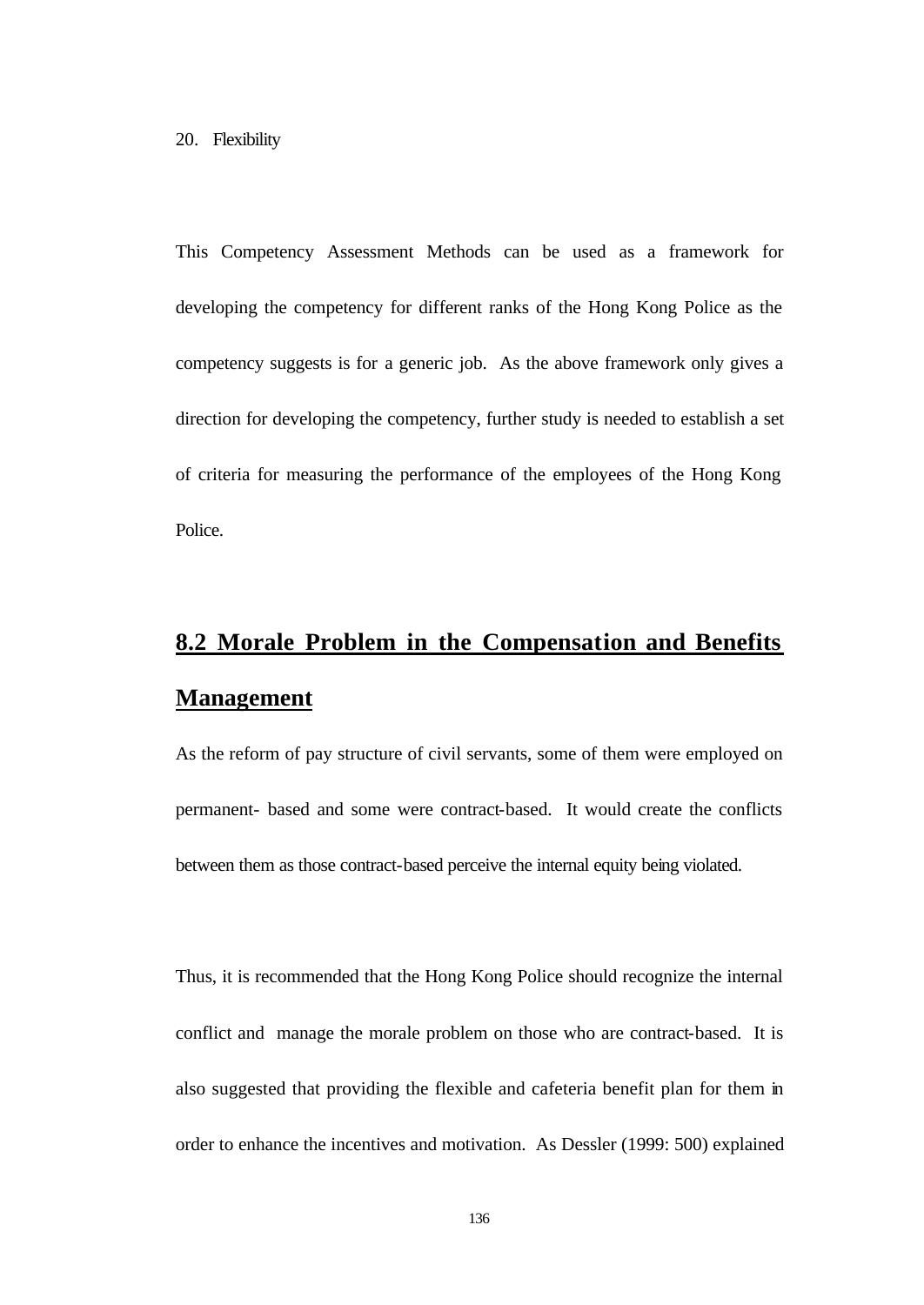the flexible and cafeteria benefits plan as 'to give each employee a benefits fund budget, and to let the person spend that on whichever benefits he or she prefers'. In addition, changing the working conditions are recommended to the Hong Kong Police in order to let the employees working in comfortable conditions. Then, they may be more willing to perform better or effective.

#### **8.3 Hands-on, Value Driven**

In order to communicate the common goals and values in the Hong Kong Police, the leaders have to be trained with the conceptual and interpersonal skills. Also, they should be able to ensure that employees can receive the messages of common goals and values. Thus, management development programs are suggested to the Hong Kong Police so as to train up the leaders with the related skills. Then, they know how to approach the employees, to display and communicate organization's values to the officers as well as to understand what is happening at the "grassroots" in organization.

#### **8.4 Promotion Mechanism**

#### 8.4.1 Recommendation by the Superiors

There may be conflict between the management levels and the subordinates. The management may try to recommend those subordinates who are suitable and can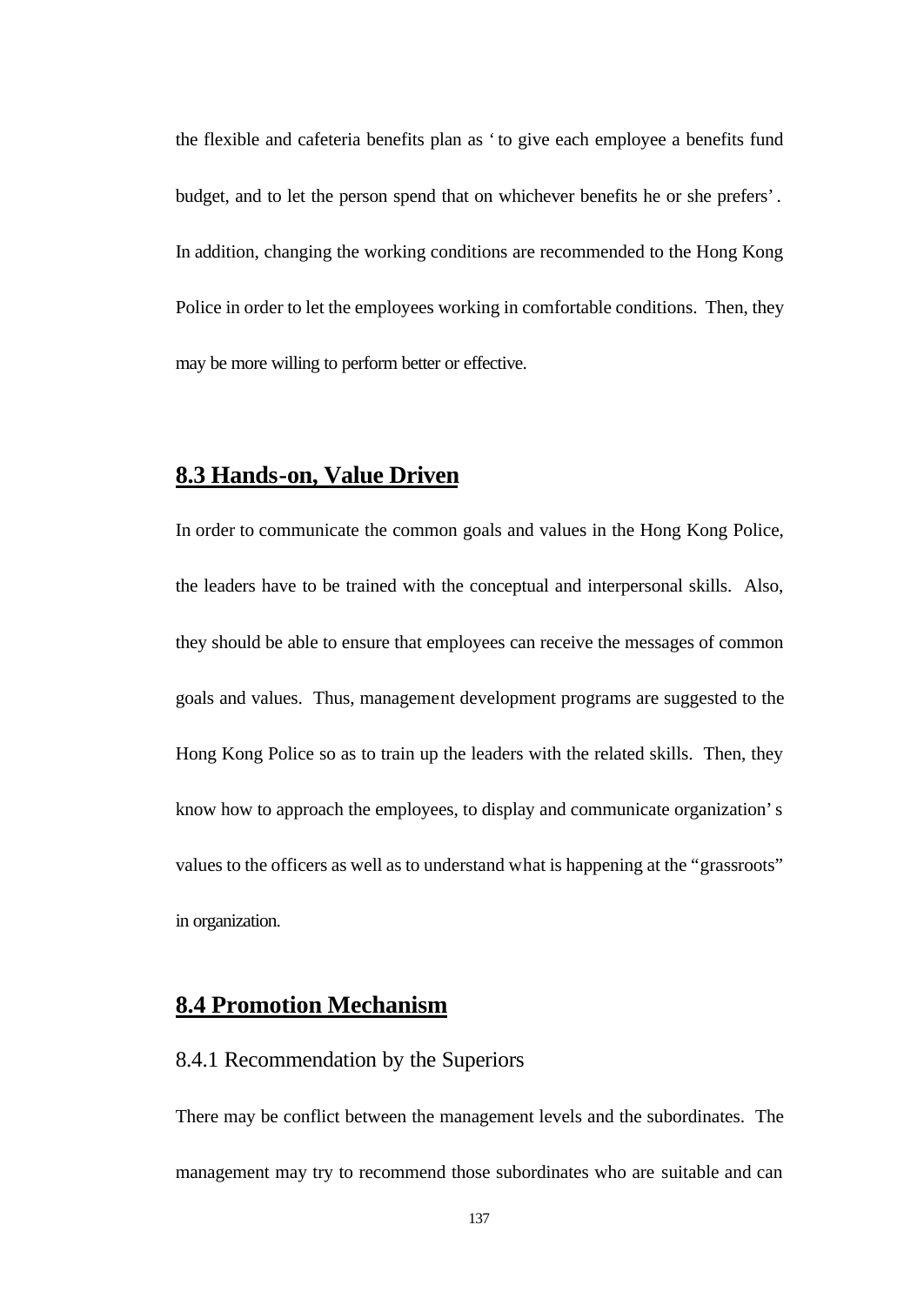meet the culture of the Force. However, from the subordinates' point of view, they are concerned equity. Hence, unfair selection process may be resulted due to the recommendation.

Thus, there are several ways recommended to alleviate the effects caused by the presence of subjectivity.

Firstly, the top management can provide guidelines for selecting the right candidates for promotion. Punishment should also be announced to the superiors in advance to prevent the problems of bias.

Secondly, the recommendation should base on some credible information, like data from the performance evaluation. The superiors also need to hand in reports that mention the reasons of choosing the candidates. Hence, relevant information should be attached.

Thirdly, the Force can establish a group that responsible for checking whether there is any problem in the recommendation process and results. Then, it can ensure that the candidates selected are qualified to attain the examination.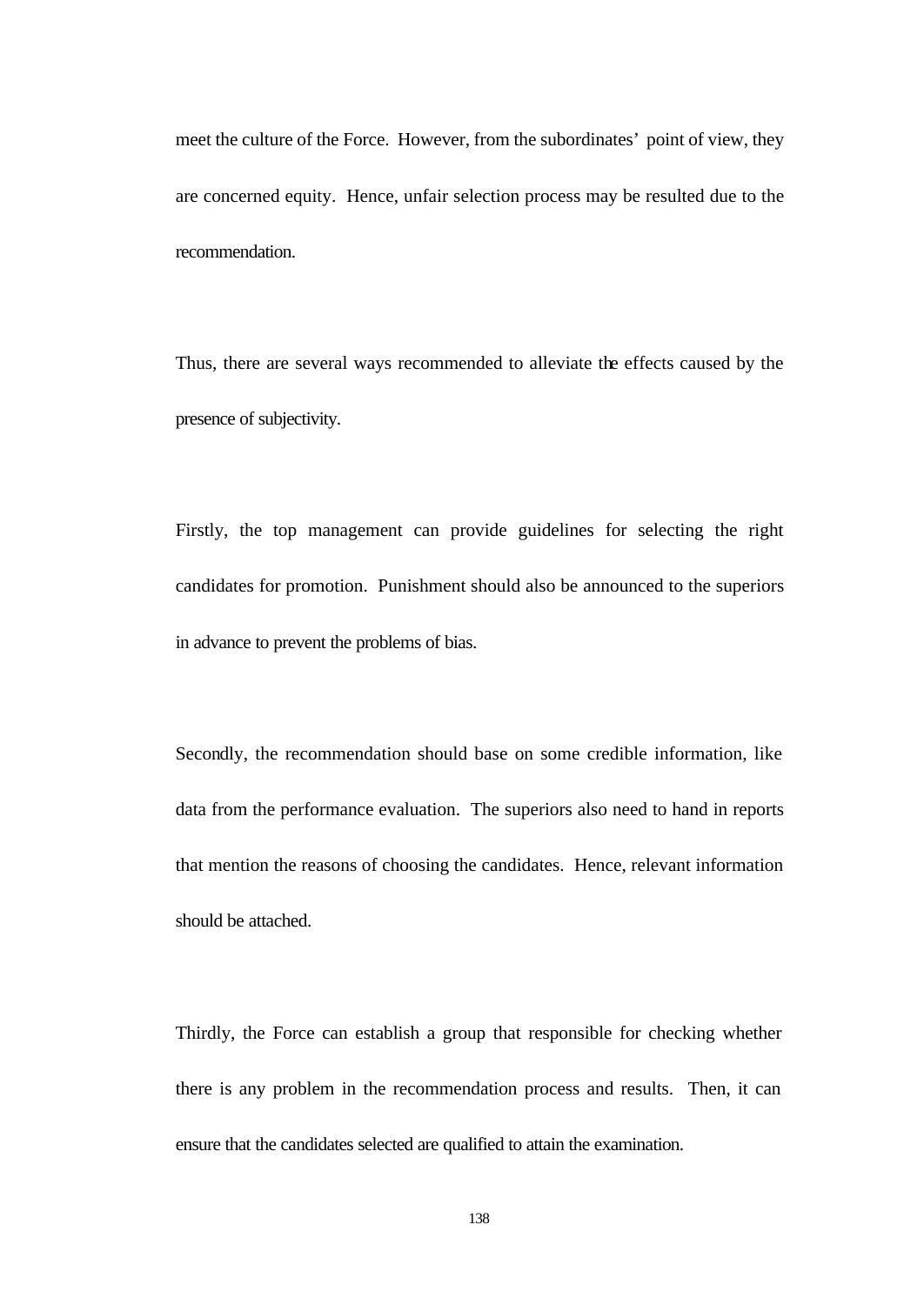Finally, the Police can provide some channels for the officers to complain if they think there is any unfair situation in the recommendation process. Then, it can recognize the insufficient areas of the existing system.

#### 8.4.2 Examination

Sometimes corruption might result during the examination process. Hence, in order to ensure a fair examination process and results, some policies can be implemented.

The candidates attended the examination should not give any wordings or signals that can represent their identity in the examination papers. Moreover, there should be some complain channels for the officers regarding the examination mechanism and the results. Furthermore, there should be a channel for the candidates to check their examination papers as necessary. Then, it can enhance the fairness of the examination system.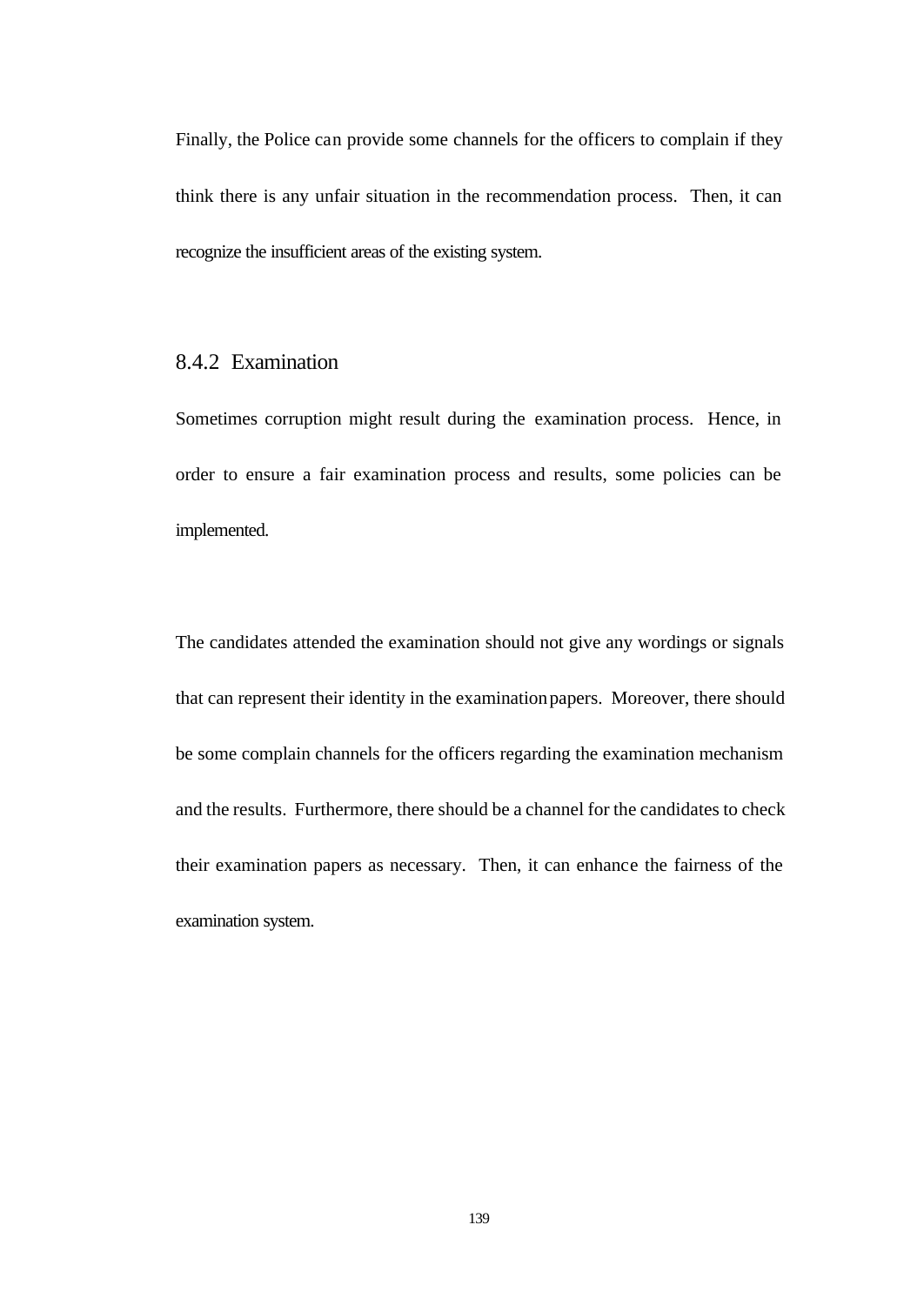## **8.5 Counselling**

Due to the job nature of the Hong Kong Police, the counselling services become important to help them maintain good performance. However, it seems that the services are not sufficient enough. Hence, other than increasing the number of psychologists, some other ways are recommended.

As mostly the superiors are closed to their subordinates, they can recognize the problems of their subordinates first. Hence, they can be trained to manage the problems of their subordinates.

Moreover, the Force can provide some programmes for the officers to share their problems in the informal meetings. Then, they can share their stress and problems with each other that may lessen the seriousness of the problems caused by the stress.

Additionally, the Force can provide some courses regarding stress management.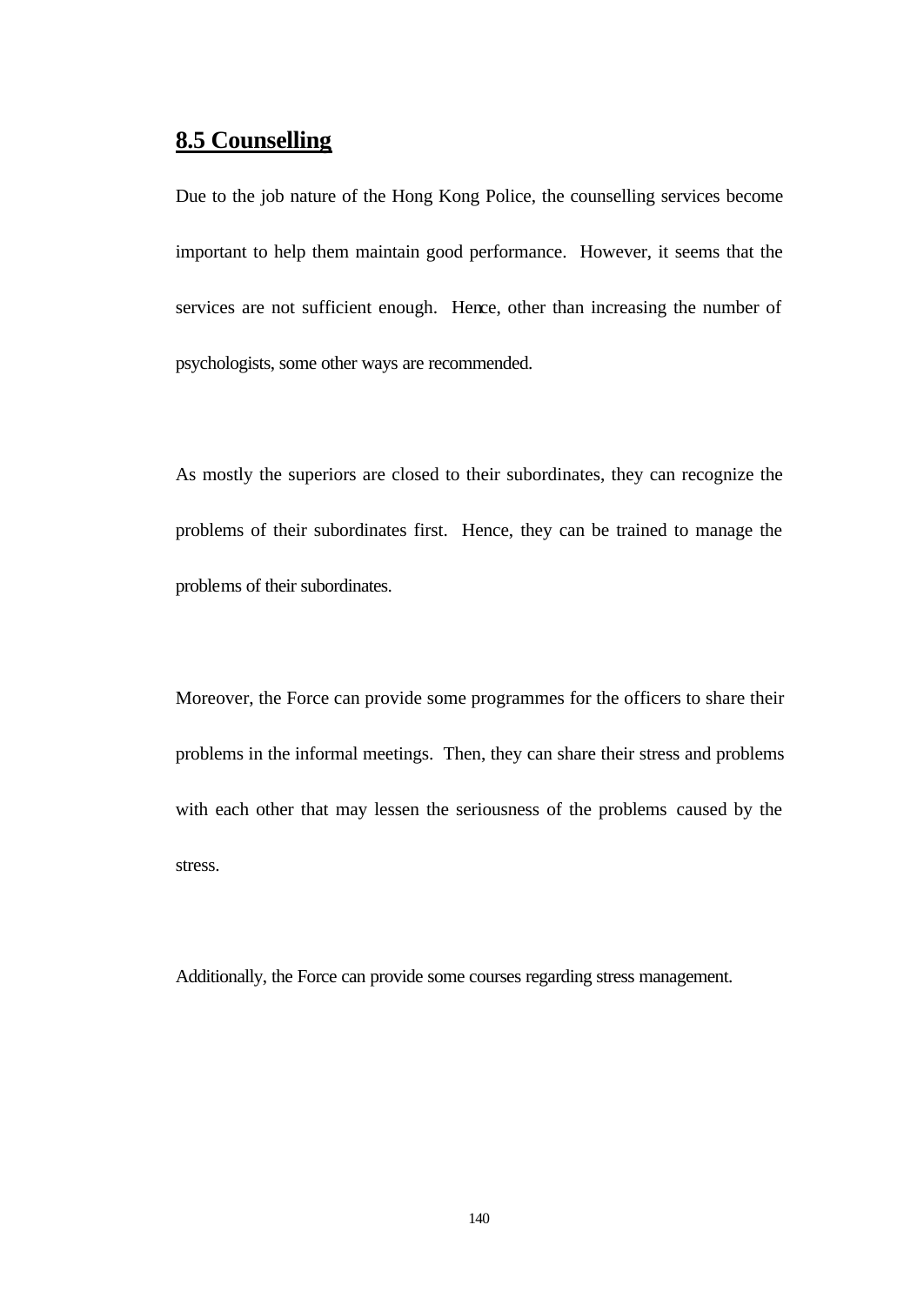# Bibliography

- 1. Breaugh, J.A., **Recruitment: Science and Practice** (1992), PWS-KENT Publishing Company: U.S.A.
- 2. Career Advisory Service, **Career Pamphlet: Disciplinary Forces** (1998), Labour Department: H.K.
- 3. Carroll M., **Workplace Counselling** (1996), SAGE Publications: London
- 4. Dessler, G., **Human Resource Management (Eighth Edition)** (1999), Prentice Hall: U.S.A.
- 5. Fisher, M., **Performance Appraisals** (1995), Kogan Page Limited: England
- 6. Hill, C.W.L. and Jones, G.R., **Strategic management: an integrated approach (Four Edition)** (1998), Houghton Mifflin Co.: Boston
- 7. Independent Police Complaints Council, **Report of the Independent Police Complaints Council** (1997), Printing Department: H.K.
- 8. Laird, D., **Approaches to Training and Development (Second Edition)** (1995), Addison-Wesley Publishing Company, Inc.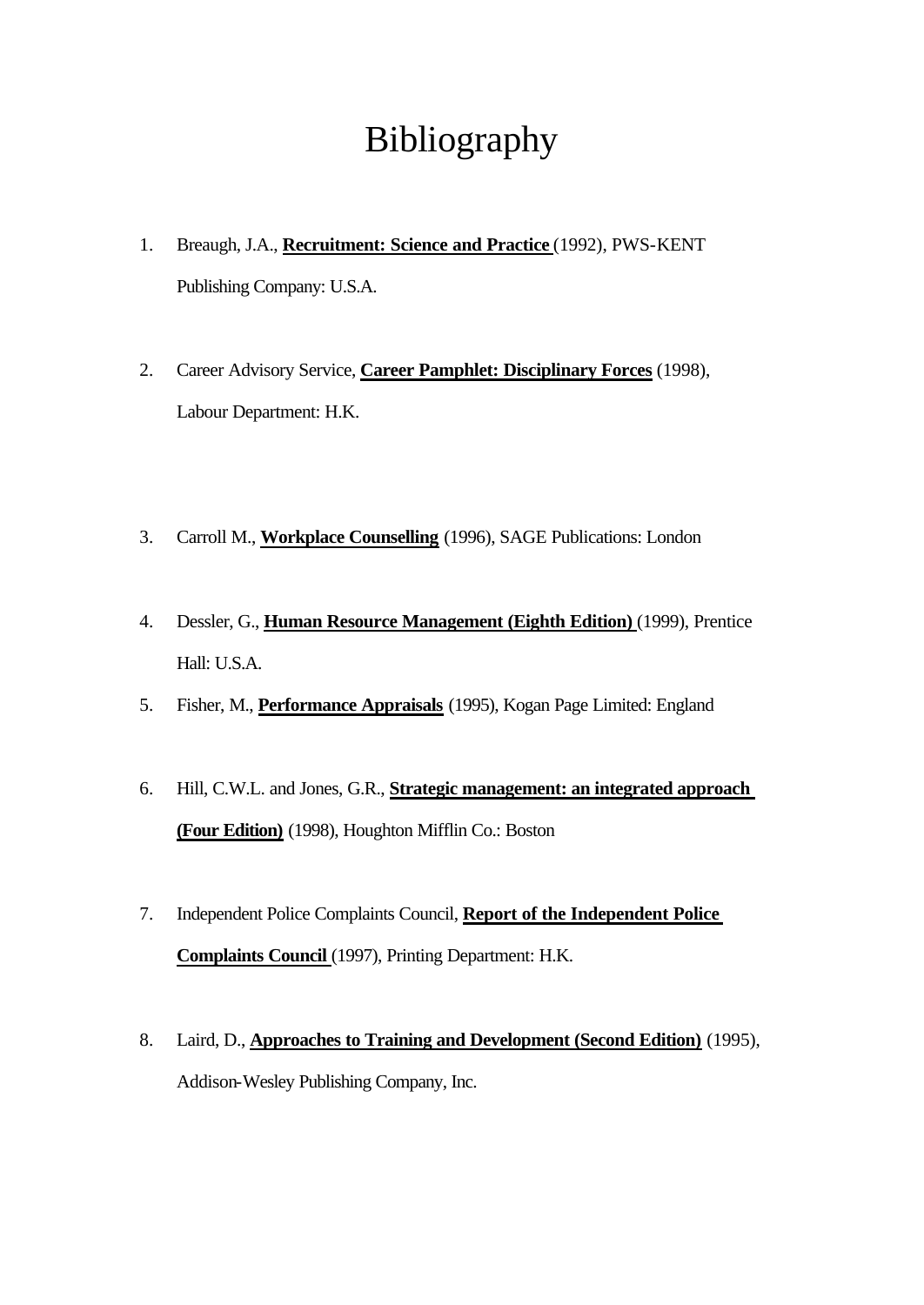- 9. Milkovich, G.T. and Newman, J.M., **Compensation (Fourth Edition)** (1993), IRWIN: U.S.A.
- 10. Pearn, M., Roderick C. and Mulvocney C., **McGraw-Hill Developing Organizations Series: Learning Organization in Practice** (1995), McGraw-Hill Book Company: England.
- 11. Peters, T.J. and Waterman, R.H., **In Search of Excellence: Lessons from America's Best-Run Companies** (1982), Harper & Row: New York.
- 12. Police Public Relations Branch, HKP **Hong Kong Police Review'98** (1998) Midas Printing Limited: HK
- 13. Reay, D.G., **The Competent Trainer's Toolkit Series: Evaluating Training** (1994), OTSU Ltd.: U.S.A.
- 14. Reay, D.G., **The Competent Trainer's Toolkit Series: Planning a Training Strategy** (1994), OTSU Ltd.: U.S.A.
- 15. Reay, D.G., **The Competent Trainer's Toolkit Series: Selecting Training Methods** (1994), OTSU Ltd., U.S.A.
- 16. Robbins S.P.(1998), **Organizational Behavior (Eighth Edition)**, Prentice Hall: U.S.A.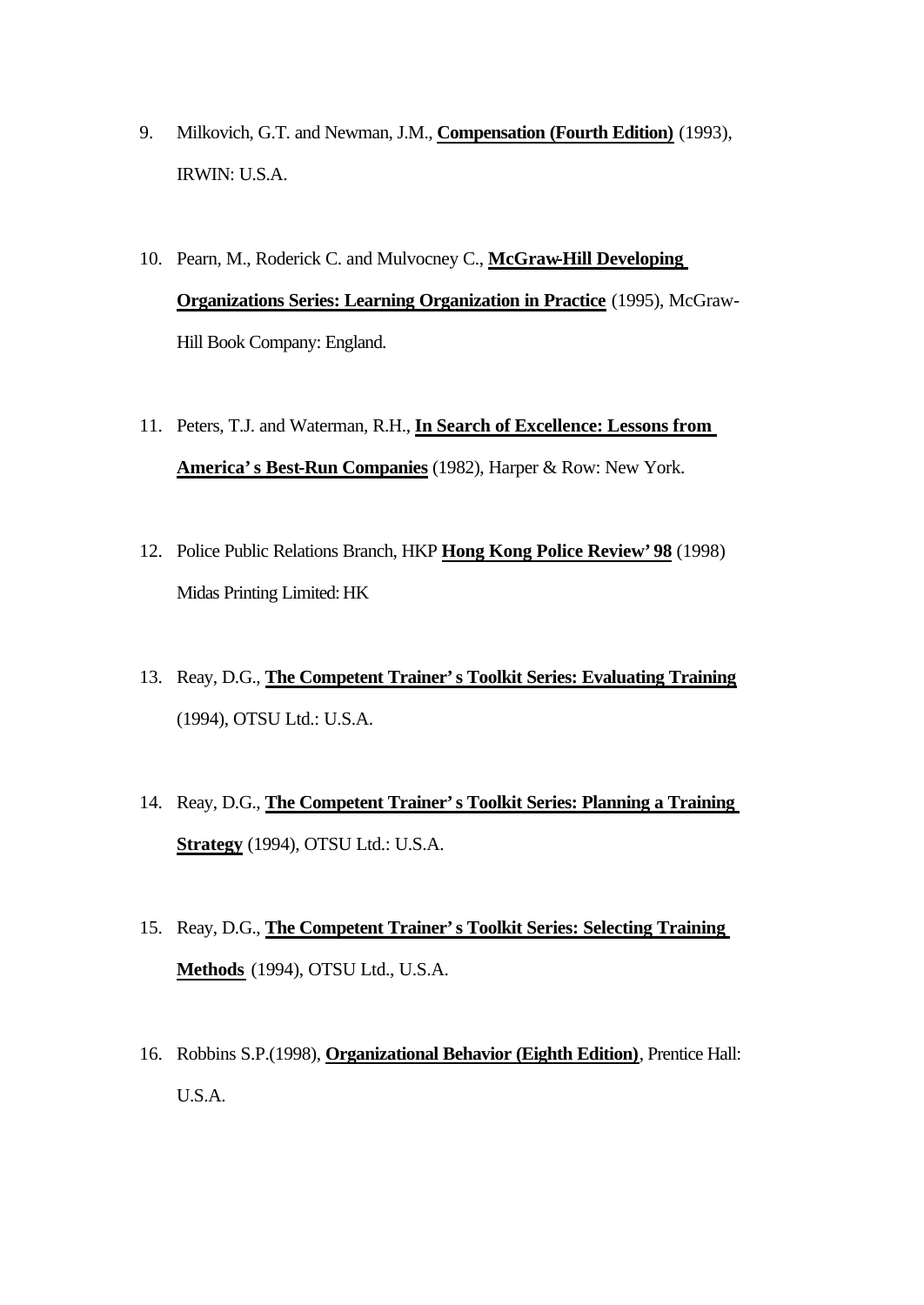- 17. Singer, M., **Fairness in Personnel Selection** (1993), Avebury: England
- 18. Schuler, R.S. and Jackson, S.E., **Human Resource Management: Positioning for the 21st Century (Sixth Edition)** (1996), West Publishing Company: U.S.A.
- 19. Stoner J.A.F., Freeman R.E. and Gilbert D.R., **Management (Sixth Edition)** (1995), Prentice Hall: U.S.A.
- 20. Singer M.G., **Human Resource Management** (1990), PWS-KENT: U.S.A.
- 21. Thomason G., **A Textbook of Human Resource Management** (1998), Institute of Personnel Management: Great Britain
- 22. http://www.info.gov.hk/police
- 23. http://www.info.gov.hk/ipcc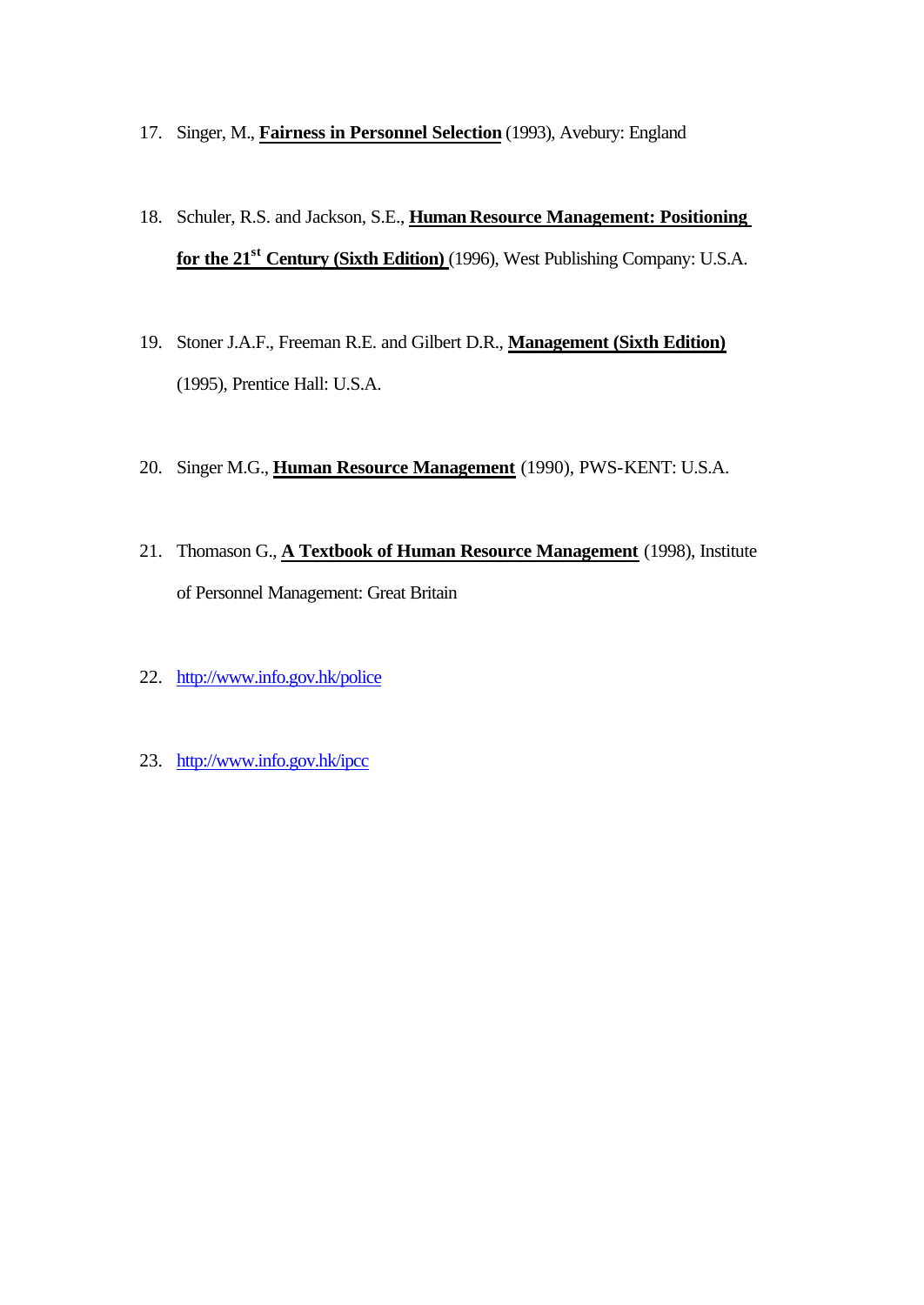# **Appendix 1A**

Janice Leung, A510, Block A, Southern Student Hostel, 8 Castel Peak Road, Tuen Mun, New Territories.

Ms Becky Lam, SEO Administration & Support, Hong Kong Police, 1/F., Dominion Centre, 43-59 Queen's Road East, Hong Kong.

22 October, 1999

Dear Ms Lam,

#### **Studies on the Roles of Human Resource Management in Hong Kong Police**

We are in our final year of a Bachelor of Business Administration (HONS) at Lingnan University majoring in Human Resource Management.

As part of our curriculum, we are undertaking a research project into the practice of Human Resource Management in public organizations. We are particularly interested in this area as it is often neglected in the literature on Human Resource Management.

The Hong Kong Police is a respected public organization in Hong Kong. Our initial inquiries suggest that the Human Resource Management functions are dispersed amongst the various departments within the Hong Kong Police. Therefore, we would like to examine the following areas.

- 1) The goals of Human Resource Functions in the various departments
- 2) Human Resource Management policies and practices in the above mentioned departments
- 3) Communication channels among the departments
- 4) Coordination among the departments

We would like to conduct interviews during the end of December 1999 and January 2000. We would expect to spend no more than one hour interviewing the person or each of the persons concerned. All information will be used for research purpose only and will be kept strictly confidential.

We sincerely hope you are able to help us and should be grateful if you would return the attached pro forma by return post (stamped addressed envelope provided) or by faxing us on 2465 9922. Should you have any queries, please contact Janice Leung by calling 9606 8553. Thank you for your kind support.

Yours sincerely,

l

Chris Tai Dora Lam Janice Leung Final Year HRM students Lingnan University

Encl: Pro forma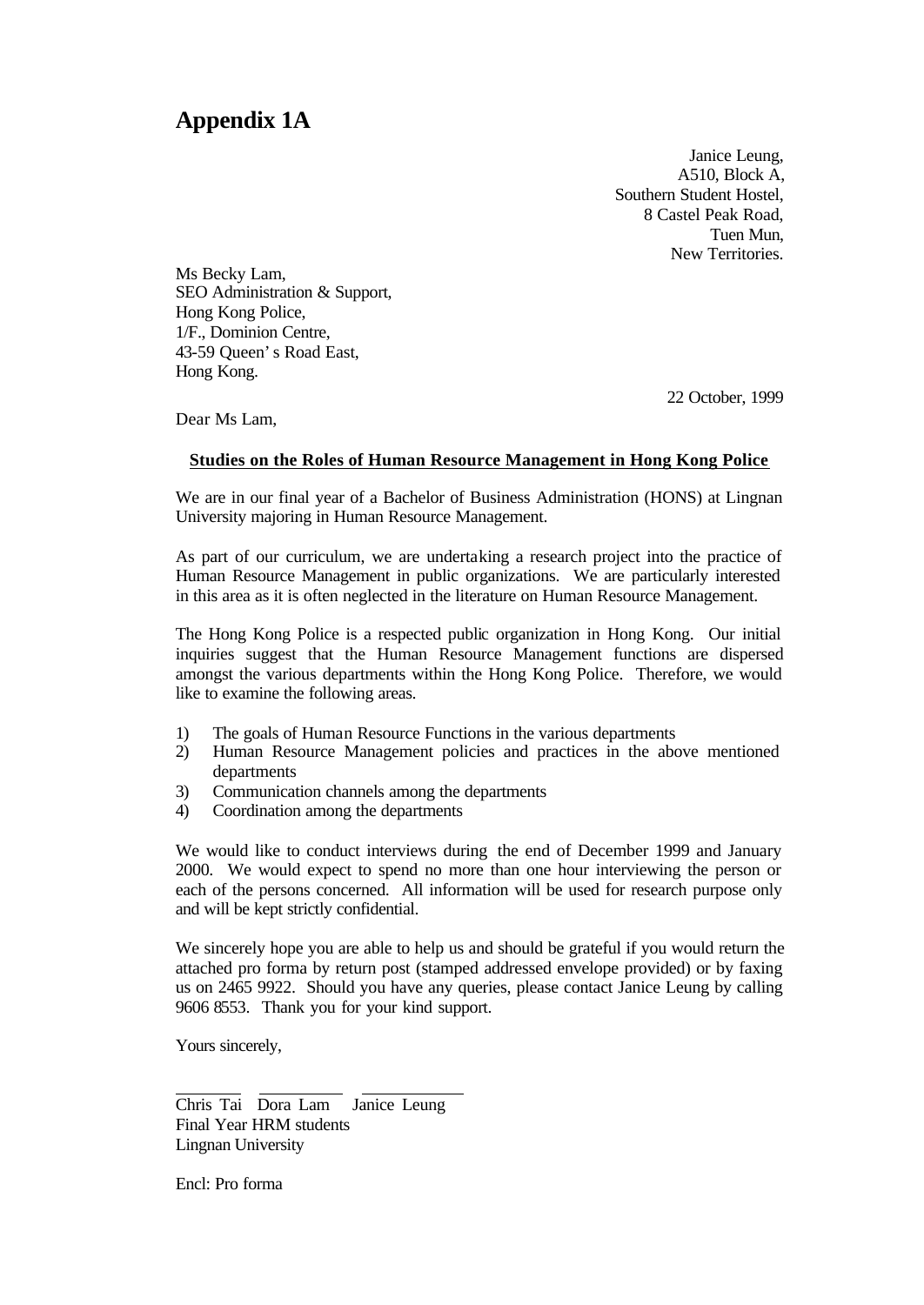# **Pro forma**

#### **For the attention of Janice Leung, final year of BBA(HONS)**

**Dear Janice,**

#### **Studies on Roles of Human Resource Management in HK Police**

I am able to talk to you about the Roles of Human Resource Management in our organization. I can be available to meet you at the following times, dates and locations….

 $\overline{a}$ 

 $\overline{a}$  $\overline{a}$ 

l l

l l

Date/s Time Location/s

Please contact me to arrange a suitable date, time and venue. I also recommend that you speak with…

I am unable to talk to you about the roles of Human Resource Management. I do recommend that you speak to…

Yours sincerely,

Position: Department: Telephone: Fax: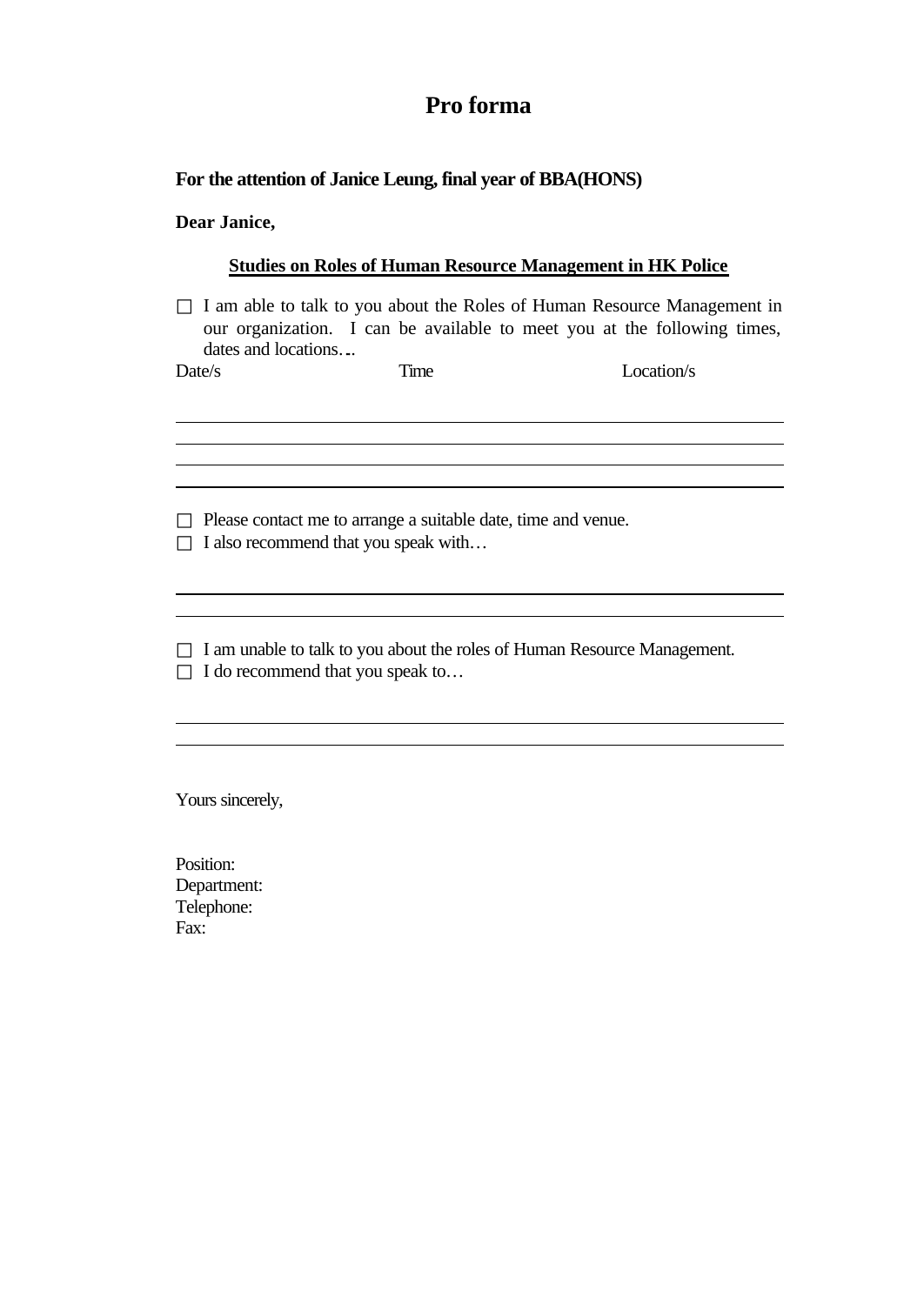# **Appendix 2A:**

| Attn: Superintendent Support Condition of Service |                |
|---------------------------------------------------|----------------|
| Personnel Wings                                   |                |
| Ms. Tsang Wei Lin                                 | Fax: 2186 7064 |
| From: Janice Leung, Lingnan University            | Fax: 2465 9922 |

Dear Ms. Tsang,

Thank you for your rapid response of our request. Further to your questions, the following information could be helpful for your consideration.

The following are the areas that we would like to investigate:

#### 1. Human Resource Management Goals

- a) Overall Human Resource Management goals in your organization (if any)
- b) Human Resource Management goals of the following Wings ( if different from

the above)

- **n** Personnel Wing
- Training Wing
- Service Quality Wing
- Information Technology Wing
- Planning & Development Branch
- Administration Wing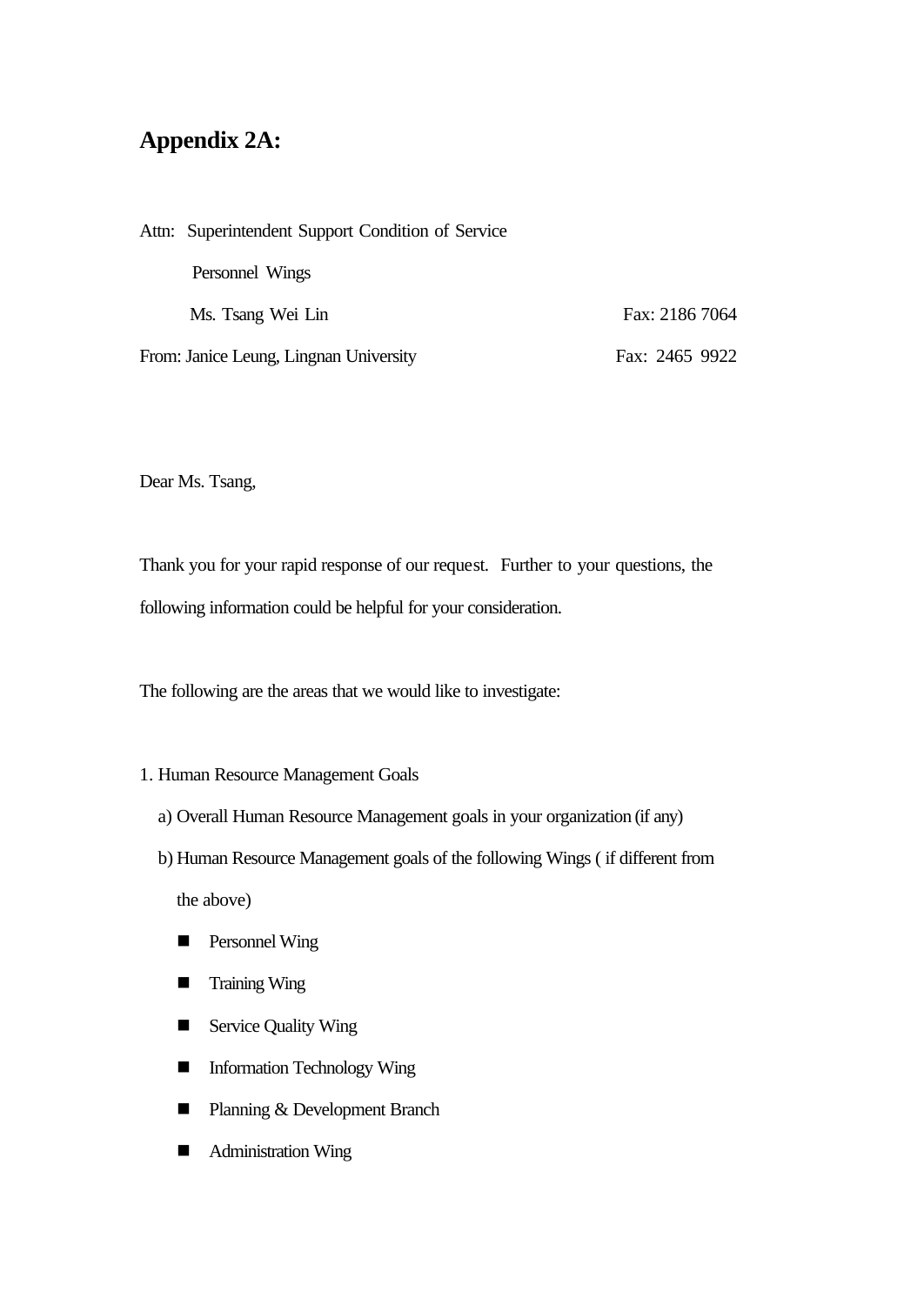- 2. Through what a) policies and practices, b) duties and responsibilities do the above Wings achieve their Human Resource Management goals?
- 3. With regard to the Wing which is chosen for conducting the interview; how does it coordinate its duties and responsibilities with each of the other Wings?
- 4. What channels of communication are employed by the chosen Wing to coordinate with the other Wings, in respect of Human Resource Management policies, practices, duties and responsibilities?
	- a) formal communication channel
	- b) informal communication channel
	- c) different groups or teams

We are looking forward to hearing from you. Should you have any queries, please contact Janice Leung by calling 9606 8553. Thank you for kind support.

Yours sincerely,

l

Chris Tai Dora Lam Janice Leung Final Year HRM students Lingnan University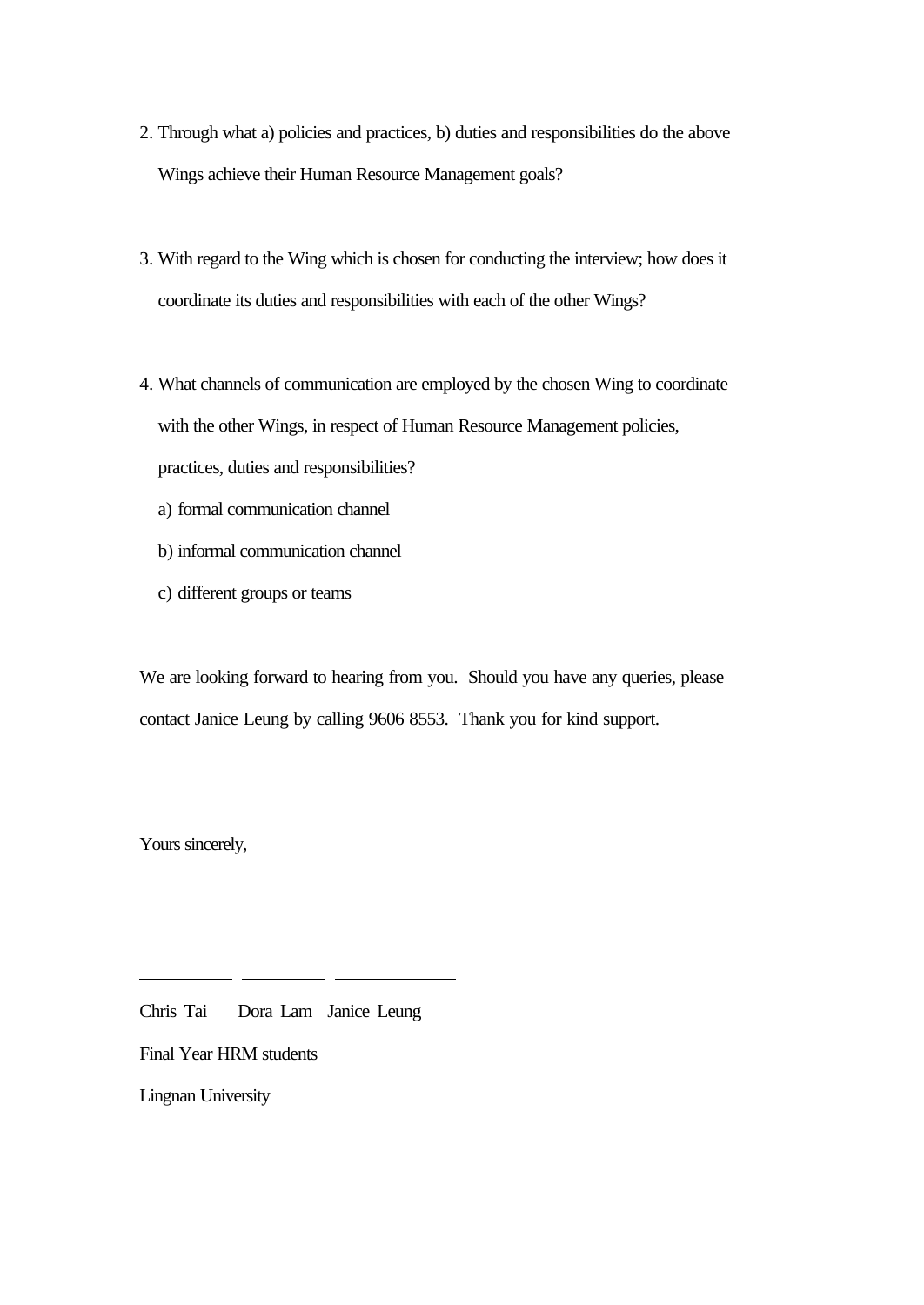## **Appendix 2B**

#### **Interview Summary**

The interview was held on January 13, 2000 in Police Headquarter in Wan Chai at 3:00 – 4: 30 p.m. with Mr. Chiu Kai Ting, Superintendent of Police in Personnel Wing and Mr. Chu Fun Wing, Superintendent in Service Quality Wing. The following is the summary of the interview.

In the interview, the vision statement was explained to be the source of organization's goals in the Hong Kong Police. Moreover, the organization structure was also explained to be divided by the regions in term of headquarter units. There are six regions of the headquarter units in the Hong Kong Police.

Moreover, we understood that the program management as linkage between the strategic direction from the  $21<sup>st</sup>$  century blueprint and the planning and implementation of the six programs. It was responsible by the strategic directors in the strategic direction group. The strategic directors based on the vision statement to direct the six program areas and the correspondent sub-program areas. Mr. Chu commented that it could be viewed as a resources allocation system by the program managers. Also, Mr. Chiu mentioned that it has been under reviewing in order to strive for excellent in performance.

In addition, the main functions of various Wings have been discussed. Mr. Chu stated that Service Quality Wing was mainly responsible for the organizational change in culture in recent years. It needed to enhance the coordination and integration among different Wings to share the common values and goals.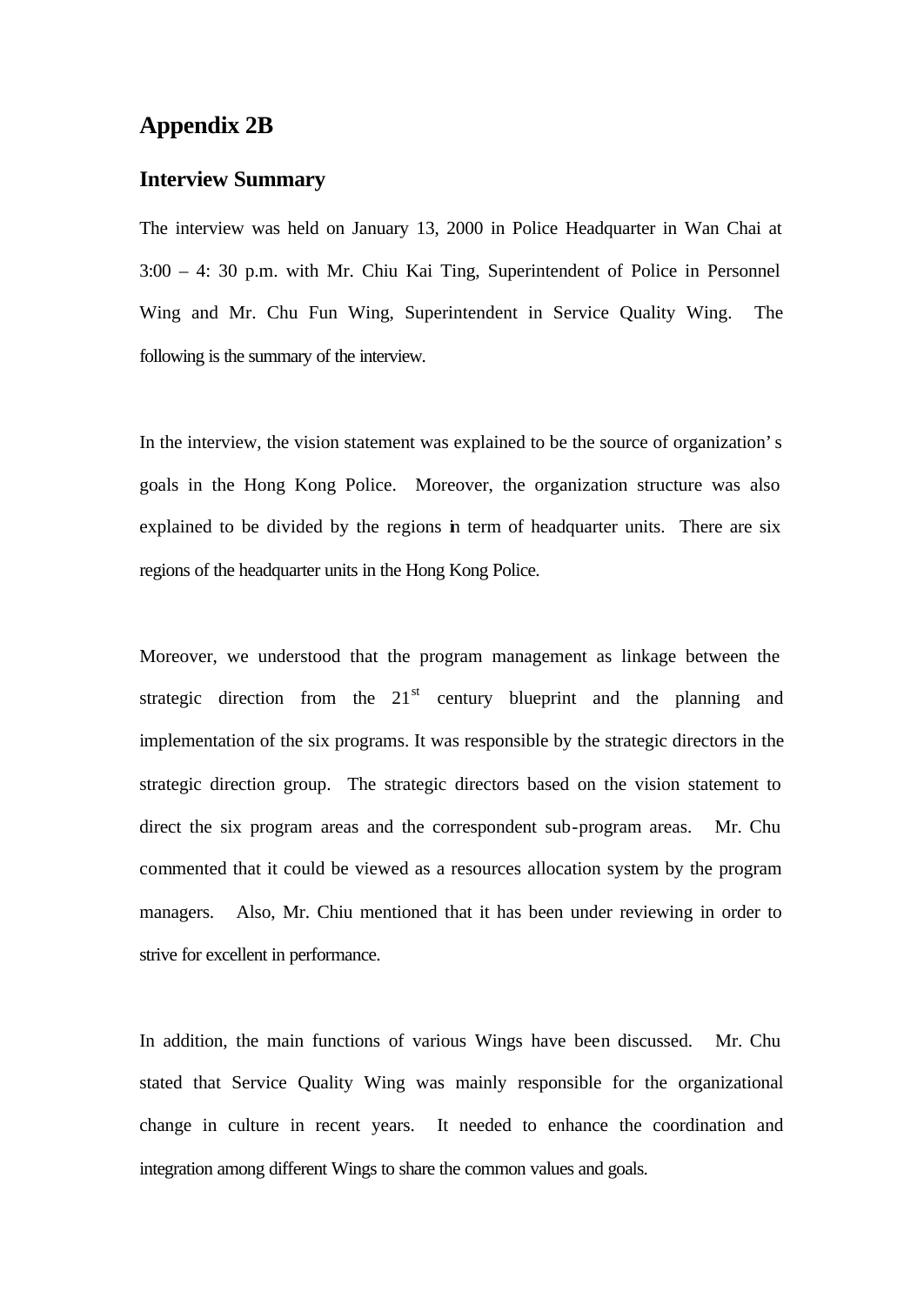Also, the Information Technology Wing provided IT support to the Service Quality Wing and Personnel Wing in order to increase the efficiency and effectiveness of different Wing.

Besides, the Planning and Development Branch was responsible for the improvement and development of the building and working conditions in the headquarter units.

Mr. Chiu mentioned that the Personnel Wing was mainly responsible for the career journey of the employee. The career path included the recruitment, selection, training & career development, positioning, promotion exercise, and condition of services and the retirement. Personnel Wing involved in all the aspect of the career path.

Mr. Chiu also introduced the performance management system (PMS). It was a purposed plan to review and improve the performance appraisal system. He defined the overall human resources goal was to attract, recruit and retain 'the right people at the right time in the right place'. Thus, he tried to develop the set of performance indicators deriving from the organization's mission on the core-competencies based. He wanted to establish some generic indicators for the core competencies based on the job analysis. As it was still at initiate stage, the indicators only could be established for the superintendent rank only.

He also mentioned that the PMS would be developed with the PICs support in order to integrate the learning culture, service culture and organization's values with all parts of the organization through the PMS.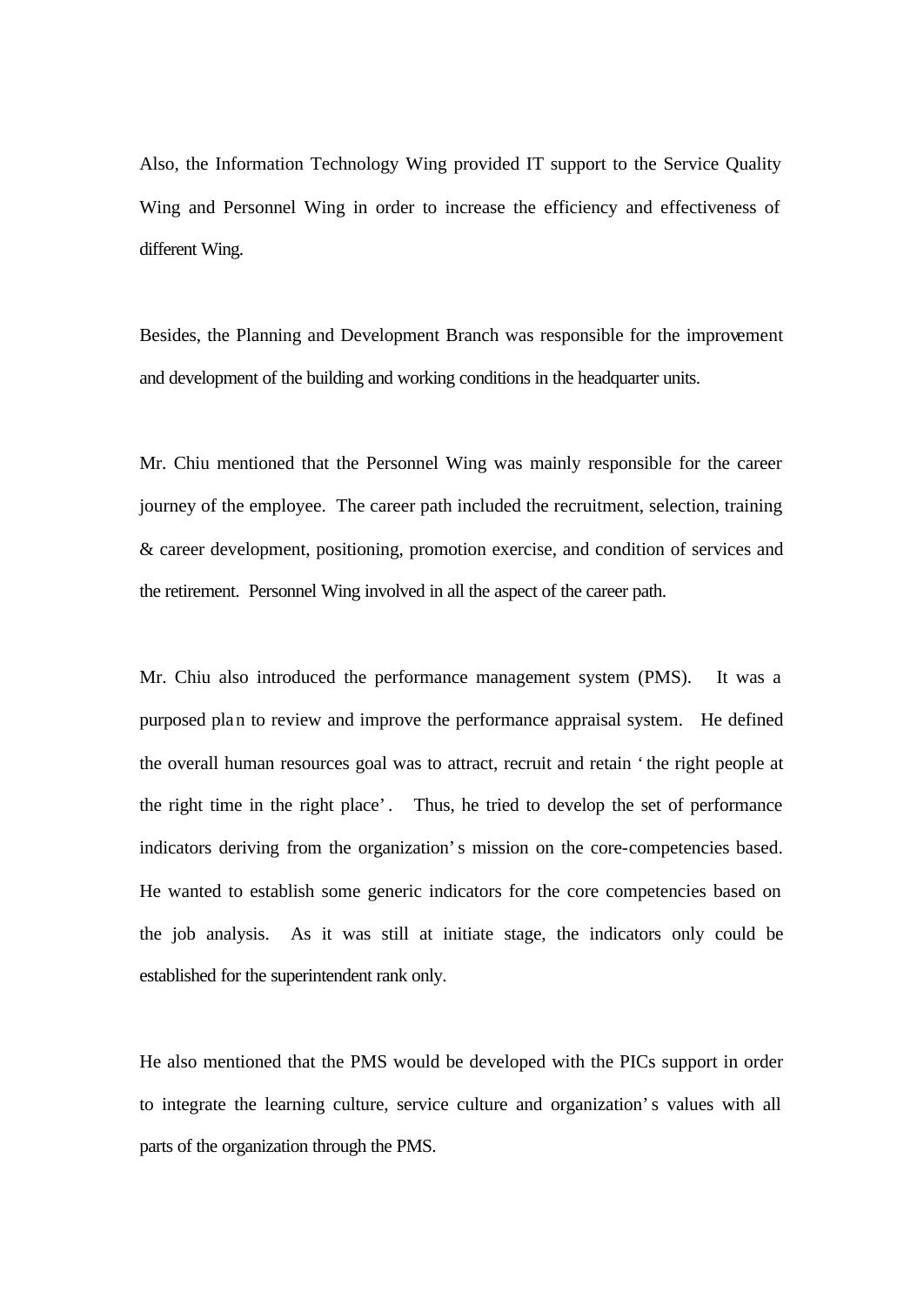# **Appendix 3A**

# **Mission Statement of the Hong Kong Police**

#### **Vision**

That Hong Kong remains one of the safest and most stable societies in the world

## **Our Common Purpose**

The Hong Kong Police Force will ensure a safe and stable society by:

- $\diamond$  Upholding the rule of law
- $\Diamond$  Maintaining law and order
- $\diamond$  Preventing and detecting crime
- $\Diamond$  Safeguarding and protecting life and property
- $\diamond$  Working in partnership with the community and other agencies
- $\Diamond$  Striving for excellence in all that we do
- $\Diamond$  Maintaining public confidence in the Force

### **Our Values**

- $\Diamond$  Integrity and Honesty
- $\Diamond$  Respect for the rights of members of the public and of the Force
- $\Diamond$  Fairness, impartiality and compassion in all our dealings
- $\Diamond$  Acceptance of responsibility and accountability
- $\Diamond$  Professionalism
- $\diamond$  Dedication to quality service and continuous improvement
- $\Diamond$  Responsiveness to change
- $\Diamond$  Effective communication both within and outwith the Force